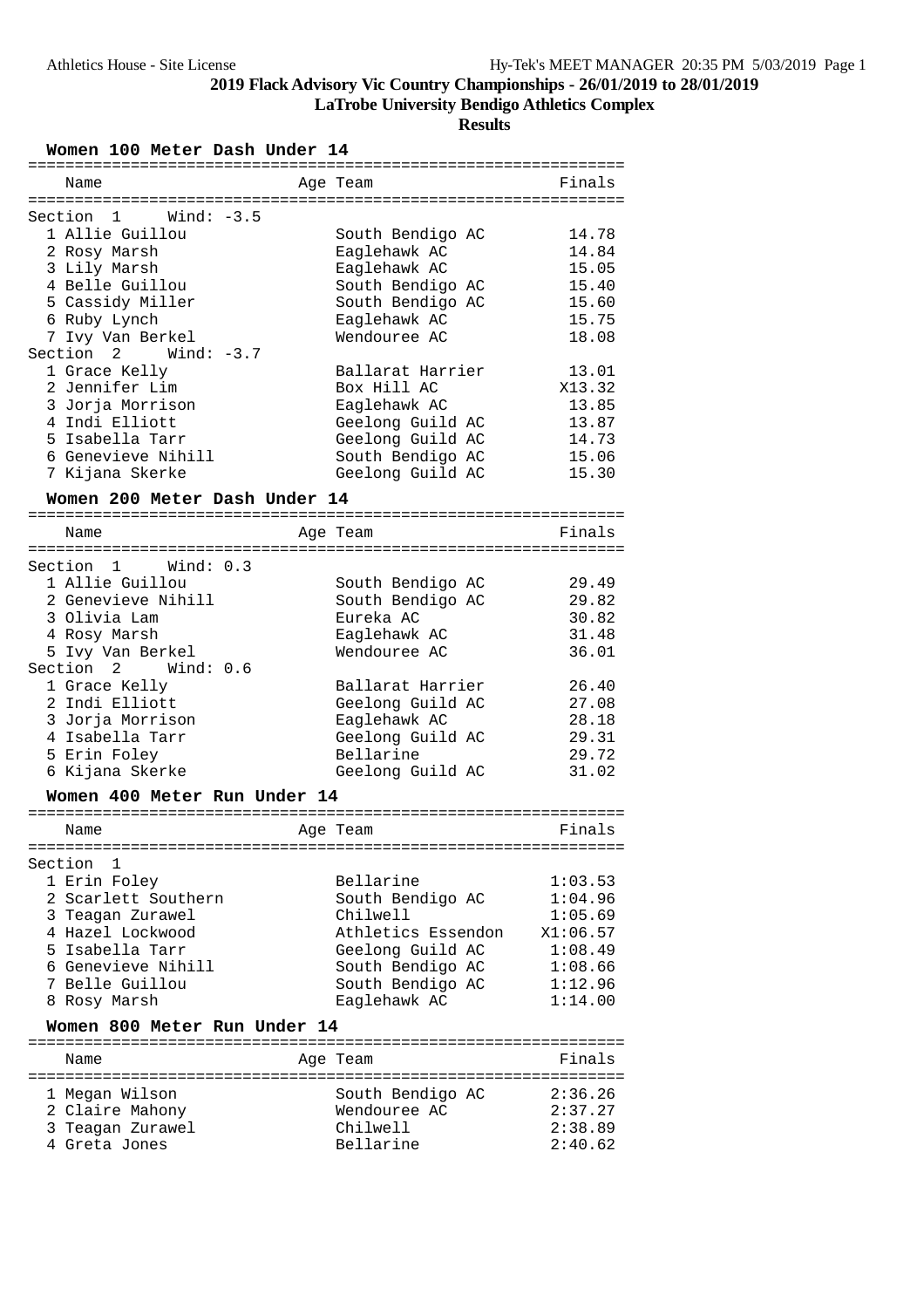**LaTrobe University Bendigo Athletics Complex**

| Women 800 Meter Run Under 14                              |                     |          |
|-----------------------------------------------------------|---------------------|----------|
| 5 Scarlett Southern                                       | South Bendigo AC    | 2:41.38  |
|                                                           |                     |          |
| 6 Edyn Hill                                               | Wodonga AC          | 2:46.81  |
| 7 Emily Mifsud                                            | Western Athletics   | X2:47.40 |
| 8 Genevieve Nihill                                        | South Bendigo AC    | 2:47.52  |
| 9 Charlotte Streat                                        | Eureka AC           | 2:49.36  |
|                                                           |                     |          |
| Women 1500 Meter Run Under 14                             |                     |          |
| Name                                                      | Age Team            | Finals   |
|                                                           |                     |          |
| 1 Claire Mahony                                           | Wendouree AC        | 5:14.50  |
| 2 Sarah Dickson                                           | Chilwell            | 5:18.05  |
| 3 Greta Jones                                             | Bellarine           | 5:19.18  |
|                                                           |                     |          |
| 4 Edyn Hill                                               | Wodonga AC          | 5:20.11  |
| 5 Megan Wilson                                            | South Bendigo AC    | 5:22.91  |
| 6 Cassie Farley                                           | Wellington AC       | 5:26.29  |
| 7 Jasmine Orelli                                          | Chilwell            | 5:36.25  |
| 8 Charlotte Jackson                                       | Athletics Essendon  | X5:40.60 |
| 9 Matilda Farley                                          | Wellington AC       | 6:01.65  |
|                                                           |                     |          |
| Women 3000 Meter Run Under 14                             |                     |          |
| Name                                                      | Age Team            | Finals   |
|                                                           |                     |          |
| 1 Sophia Armstrong                                        | Bellarine           | 11:52.65 |
| 2 Claire Mahony                                           | Wendouree AC        | 12:01.04 |
| 3 Jasmine Orelli                                          | Chilwell            | 12:05.64 |
| 4 Cassie Farley                                           | Wellington AC       | 12:11.41 |
| 5 Matilda Farley                                          | Wellington AC       | 13:41.13 |
|                                                           |                     |          |
| Women 80 Meter Hurdles Under 14                           |                     |          |
| Name                                                      | Age Team            | Finals   |
|                                                           |                     |          |
|                                                           |                     |          |
|                                                           |                     |          |
| 1 Wind: 0.4                                               |                     |          |
| 1 Tiara Willis                                            | Yarra Ranges        | X13.73   |
| 2 Indi Elliott                                            | Geelong Guild AC    | 13.82    |
| 3 Erin Foley                                              | Bellarine           | 14.79    |
| 4 Emily Anderson                                          | Bendigo Harriers AC | 15.54    |
| 5 Kijana Skerke                                           | Geelong Guild AC    | 16.50    |
| Women 200 Meter Hurdles Under 14                          |                     |          |
|                                                           |                     |          |
| Name                                                      | Age Team            | Finals   |
|                                                           |                     |          |
| Wind: 0.8<br>1                                            |                     |          |
| 1 Erin Foley                                              | Bellarine           | 34.01    |
| 2 Teagan Zurawel                                          | Chilwell            | 34.40    |
| 3 Victoria Paapa-Silva                                    | Geelong Guild AC    | 37.89    |
|                                                           |                     |          |
| Women 4x100 Meter Relay Under 14                          |                     |          |
| Team                                                      |                     | Finals   |
|                                                           |                     |          |
| 1                                                         |                     |          |
| 1 Geelong Guild AC<br>'A'                                 |                     | 55.17    |
| 1) Kijana Skerke 13                                       | 2) Isabella Tarr 12 |          |
| 3) Victoria Paapa-Silva 13                                | 4) Indi Elliott 13  |          |
| Section<br>Section<br>Section<br>2 Eaglehawk AC<br>'' A ' |                     | 56.07    |
|                                                           |                     |          |
|                                                           |                     |          |
|                                                           |                     |          |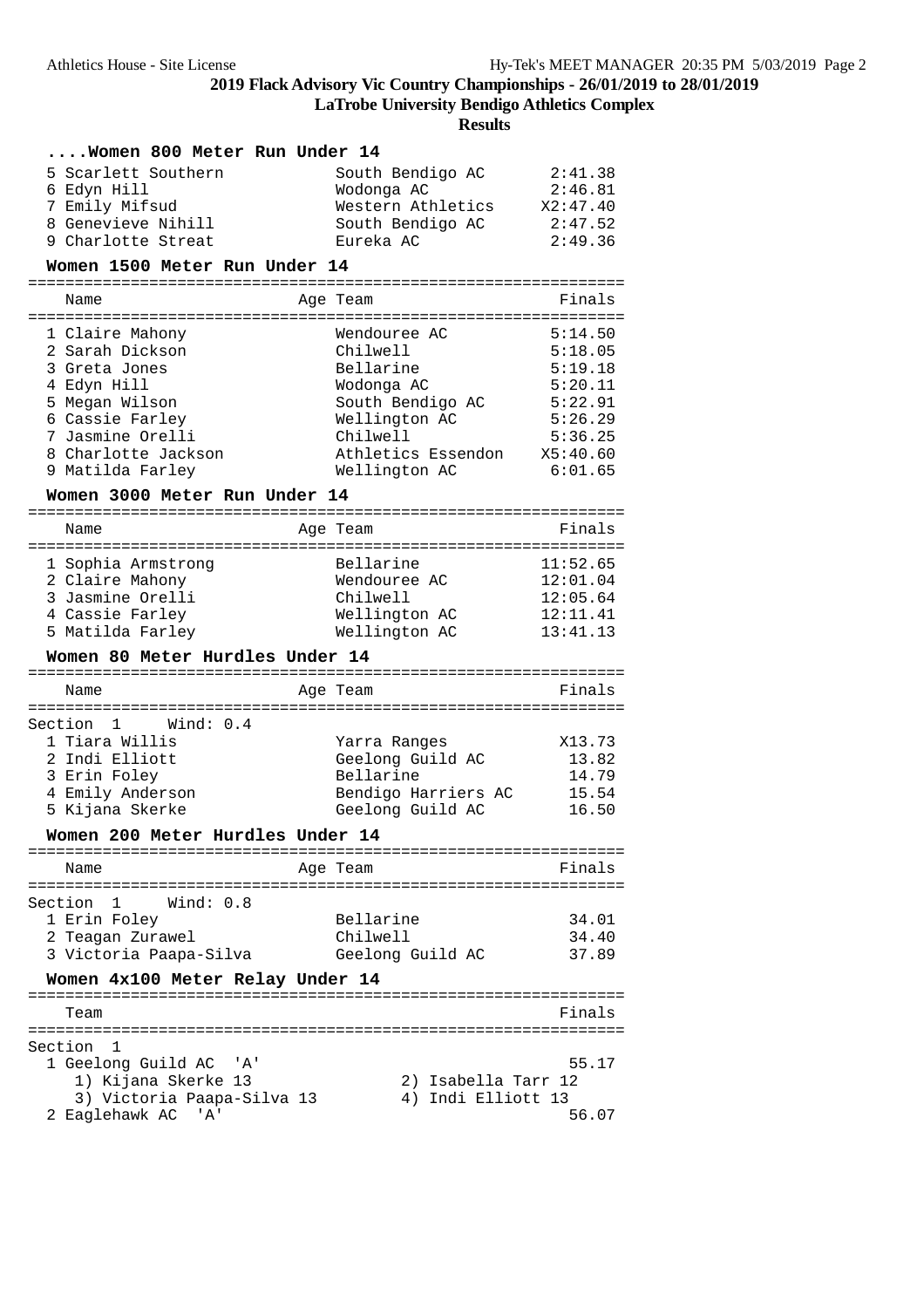**LaTrobe University Bendigo Athletics Complex**

|          | Women 4x100 Meter Relay Under 14<br>1) Ruby Lynch 13<br>3) Lily Marsh 13<br>3 South Bendigo AC 'A'<br>1) Cassidy Miller 13<br>3) Jemma Norton 13<br>4 Bendigo Harriers AC<br>' A '<br>1) Emily Anderson 13<br>3) Brodie Vaughan 11<br>Women High Jump Under 14<br>Name | Age Team                                                                                   | 2) Rosy Marsh 13<br>4) Jorja Morrison 13<br>4) Belle Guillou 13<br>4) Harriet Gall 13 | 59.91<br>2) Genevieve Nihill 12<br>1:04.71<br>2) Maddison Vaughan 13<br>Finals                                                                  |                            |  |  |
|----------|------------------------------------------------------------------------------------------------------------------------------------------------------------------------------------------------------------------------------------------------------------------------|--------------------------------------------------------------------------------------------|---------------------------------------------------------------------------------------|-------------------------------------------------------------------------------------------------------------------------------------------------|----------------------------|--|--|
|          |                                                                                                                                                                                                                                                                        |                                                                                            |                                                                                       |                                                                                                                                                 |                            |  |  |
| Flight 1 | 1 Teagan Zurawel<br>2 Harriet Gall<br>3 Addison Stevens<br>4 Lily Marsh<br>5 Cassidy Miller                                                                                                                                                                            | Chilwell<br>Eaglehawk AC                                                                   | Bendigo Harriers AC<br>South Coast Aths<br>South Bendigo AC                           | 1.50m JUMP OFF - 1.48 O<br>1.50m JUMP OFF - 1.48 X<br>1.45m<br>1.35m<br>1.15m                                                                   |                            |  |  |
|          | Women Pole Vault Under 14                                                                                                                                                                                                                                              |                                                                                            |                                                                                       |                                                                                                                                                 |                            |  |  |
|          | Name                                                                                                                                                                                                                                                                   | Age Team                                                                                   |                                                                                       | Finals                                                                                                                                          |                            |  |  |
|          |                                                                                                                                                                                                                                                                        |                                                                                            |                                                                                       |                                                                                                                                                 |                            |  |  |
|          | 1 Sophia Armstrong                                                                                                                                                                                                                                                     | Bellarine                                                                                  |                                                                                       | 2.30m                                                                                                                                           |                            |  |  |
|          | 2 Victoria Paapa-Silva           Geelong Guild AC                                                                                                                                                                                                                      |                                                                                            |                                                                                       | 2.15m                                                                                                                                           |                            |  |  |
|          | Women Long Jump Under 14                                                                                                                                                                                                                                               |                                                                                            |                                                                                       |                                                                                                                                                 |                            |  |  |
|          | Name                                                                                                                                                                                                                                                                   | Age Team                                                                                   |                                                                                       | Finals                                                                                                                                          | Wind                       |  |  |
|          |                                                                                                                                                                                                                                                                        |                                                                                            |                                                                                       |                                                                                                                                                 |                            |  |  |
|          | 1 Jorja Morrison<br>2 Lily Marsh                                                                                                                                                                                                                                       | Eaglehawk AC<br>Eaglehawk AC                                                               |                                                                                       | 4.87m<br>$4.40m + 0.0$                                                                                                                          | 0.5                        |  |  |
|          | 3 Rosy Marsh                                                                                                                                                                                                                                                           | Eaglehawk AC                                                                               |                                                                                       | $4.35m - 1.1$                                                                                                                                   |                            |  |  |
|          | 4 Harriet Gall                                                                                                                                                                                                                                                         |                                                                                            |                                                                                       | Bendigo Harriers AC 4.20m -1.1                                                                                                                  |                            |  |  |
|          | 5 Isabella Tarr                                                                                                                                                                                                                                                        |                                                                                            | Geelong Guild AC                                                                      | $4.07m - 1.3$                                                                                                                                   |                            |  |  |
|          | 6 Teagan Zurawel                                                                                                                                                                                                                                                       | Chilwell                                                                                   |                                                                                       | $3.95m - 0.9$                                                                                                                                   |                            |  |  |
|          | 7 Tasha Saunders                                                                                                                                                                                                                                                       | Wendouree AC                                                                               |                                                                                       | $3.74m - 2.5$                                                                                                                                   |                            |  |  |
|          | 8 Ivy Van Berkel                                                                                                                                                                                                                                                       | Wendouree AC                                                                               |                                                                                       | $3.36m + 0.0$                                                                                                                                   |                            |  |  |
|          | 9 Jemma Norton                                                                                                                                                                                                                                                         |                                                                                            | South Bendigo AC                                                                      | $2.91m - 0.9$                                                                                                                                   |                            |  |  |
|          | 10 Lynley Sharp                                                                                                                                                                                                                                                        | Eureka AC                                                                                  |                                                                                       | 2.47m                                                                                                                                           | $-0.7$                     |  |  |
|          | Women Triple Jump Under 14                                                                                                                                                                                                                                             |                                                                                            |                                                                                       |                                                                                                                                                 |                            |  |  |
|          | ==============================<br>Name                                                                                                                                                                                                                                 | Age Team                                                                                   |                                                                                       | =====================================<br>Finals                                                                                                 | Wind                       |  |  |
|          | 1 Hazel Lockwood<br>2 Emily Anderson<br>3 Lily Marsh<br>4 Jorja Morrison<br>5 Rosy Marsh<br>6 Harriet Gall<br>7 Tasha Saunders<br>8 Victoria Paapa-Silva<br>9 Charlotte Streat<br>10 Ivy Van Berkel                                                                    | Eaglehawk AC<br>Eaglehawk AC<br>Eaglehawk AC<br>Wendouree AC<br>Wodonga AC<br>Wendouree AC | Athletics Essendon<br>Bendigo Harriers AC<br>Bendigo Harriers AC<br>Geelong Guild AC  | X9.83m<br>$9.63m + 0.0$<br>$9.60m + 0.0$<br>$9.57m + 0.0$<br>$9.33m + 0.0$<br>$9.23m + 0.0$<br>8.84m<br>8.34m<br>$8.31m + 0.0$<br>$7.35m + 0.0$ | $+0.0$<br>$+0.0$<br>$+0.0$ |  |  |
|          | 11 Jemma Norton                                                                                                                                                                                                                                                        |                                                                                            | South Bendigo AC                                                                      | $6.75m + 0.0$                                                                                                                                   |                            |  |  |
|          | 12 Giaan Watts                                                                                                                                                                                                                                                         | Ballarat Ycw                                                                               |                                                                                       | $6.62m + 0.0$                                                                                                                                   |                            |  |  |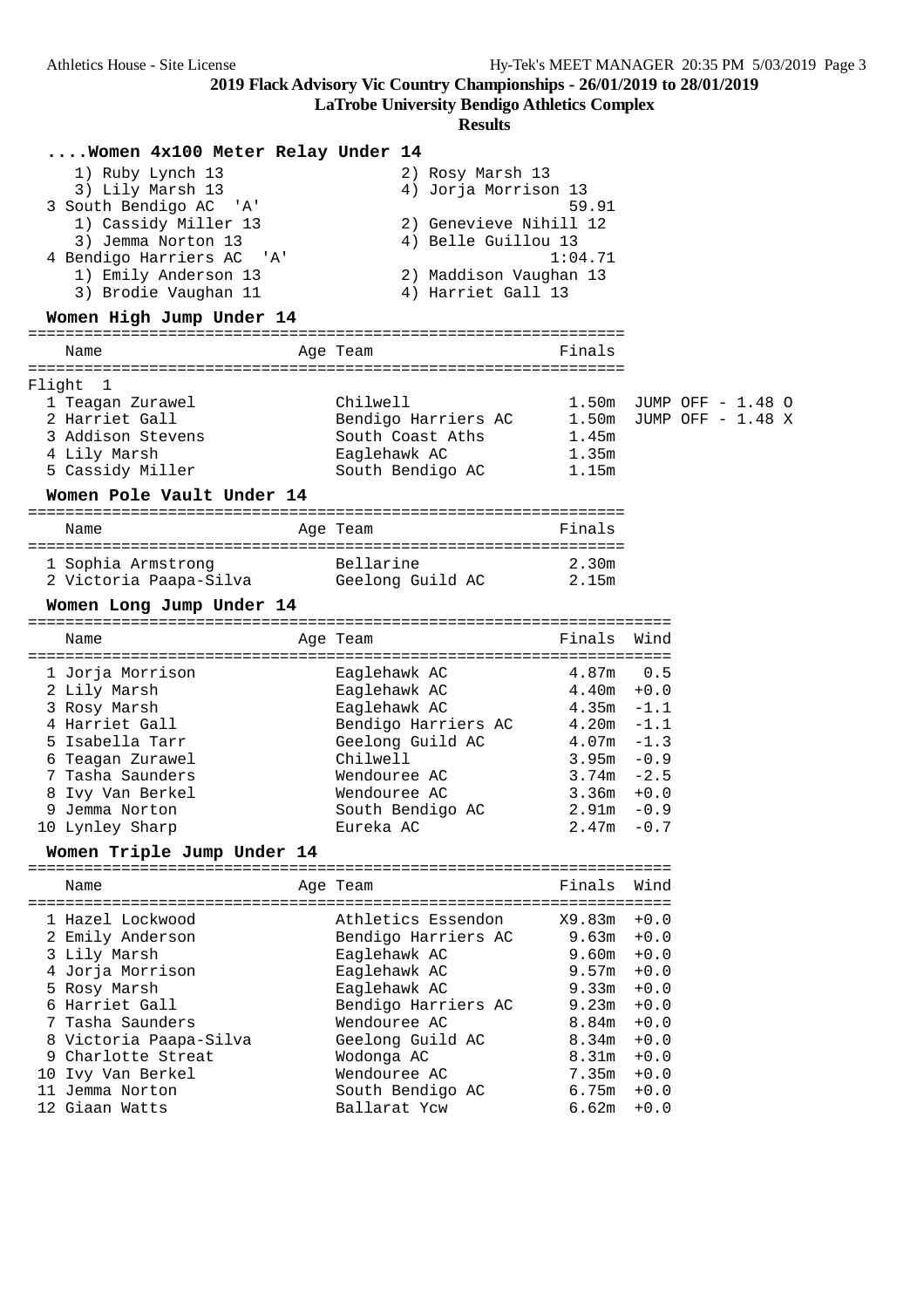**LaTrobe University Bendigo Athletics Complex**

**Results**

#### **Women Shot Put Under 14**

|  | Name                                                                                                                                                                                             | Age Team                                                                                                                                                                | Finals                                                                                  |
|--|--------------------------------------------------------------------------------------------------------------------------------------------------------------------------------------------------|-------------------------------------------------------------------------------------------------------------------------------------------------------------------------|-----------------------------------------------------------------------------------------|
|  | 1 Xylavene Beale<br>2 Charlotte Streat<br>3 Emily Anderson<br>4 Cassidy Miller<br>4 Riannah Tatlock<br>6 Ashlee Gleeson<br>7 Jorja Morrison<br>8 Jemma Norton<br>9 Ruby Lynch<br>10 Lynley Sharp | Albury Athletics<br>Wodonga AC<br>Bendigo Harriers AC<br>South Bendigo AC<br>Bellarine<br>Ballarat Ycw<br>Eaglehawk AC<br>South Bendigo AC<br>Eaglehawk AC<br>Eureka AC | 11.14m<br>9.20m<br>8.63m<br>8.03m<br>8.03m<br>7.96m<br>7.74m<br>5.84m<br>5.74m<br>4.35m |
|  |                                                                                                                                                                                                  |                                                                                                                                                                         |                                                                                         |

#### **Women Discus Throw Under 14**

| Name                                                                                                                                                                                                          | Age Team                                                                                                                                                                        | Finals                                                                                                      |
|---------------------------------------------------------------------------------------------------------------------------------------------------------------------------------------------------------------|---------------------------------------------------------------------------------------------------------------------------------------------------------------------------------|-------------------------------------------------------------------------------------------------------------|
| 1 Xylavene Beale<br>2 Charlotte Streat<br>3 Riannah Tatlock<br>4 Eva Wilson<br>5 Cassidy Miller<br>6 Ashlee Gleeson<br>7 Jorja Morrison<br>8 Jemma Norton<br>9 Ruby Lynch<br>10 Lily Marsh<br>11 Lynley Sharp | Albury Athletics<br>Wodonga AC<br>Bellarine<br>Box Hill AC<br>South Bendigo AC<br>Ballarat Ycw<br>Eaglehawk AC<br>South Bendigo AC<br>Eaglehawk AC<br>Eaglehawk AC<br>Eureka AC | 32.31m<br>28.31m<br>24.87m<br>X22.29m<br>20.27m<br>19.90m<br>18.98m<br>15.09m<br>11.88m<br>11.79m<br>10.51m |
| -- Emily Anderson                                                                                                                                                                                             | Bendigo Harriers AC                                                                                                                                                             | FOUL                                                                                                        |

#### **Women Hammer Throw Under 14**

| Name             | Age Team         | Finals  |
|------------------|------------------|---------|
|                  |                  |         |
| 1 Miah Miles     | Geelong Guild AC | 30.69m  |
| 2 Xylavene Beale | Albury Athletics | 26.70m  |
| 3 Ashlee Gleeson | Ballarat Ycw     | 23.86m  |
| 4 Eva Wilson     | Box Hill AC      | X19.87m |
| 5 Isabella Tarr  | Geelong Guild AC | 16.65m  |

#### **Women Javelin Throw Under 14**

| Name                                                                                                                         | Age Team                                                                                                   | Finals                                                   |
|------------------------------------------------------------------------------------------------------------------------------|------------------------------------------------------------------------------------------------------------|----------------------------------------------------------|
| 1 Charlotte Streat<br>2 Isabella Tarr<br>3 Xylavene Beale<br>4 Emily Anderson<br>5 Victoria Paapa-Silva<br>6 Riannah Tatlock | Wodonga AC<br>Geelong Guild AC<br>Albury Athletics<br>Bendigo Harriers AC<br>Geelong Guild AC<br>Bellarine | 26.58m<br>26.40m<br>24.29m<br>22.31m<br>21.09m<br>18.52m |
| 7 Ashlee Gleeson                                                                                                             | Ballarat Ycw                                                                                               | 17.99m                                                   |
| 8 Jemma Norton                                                                                                               | South Bendigo AC                                                                                           | 16.34m                                                   |
| 9 Giaan Watts                                                                                                                | Ballarat Yow                                                                                               | 14.11m                                                   |
| 10 Lynley Sharp                                                                                                              | Eureka AC                                                                                                  | 9.85m                                                    |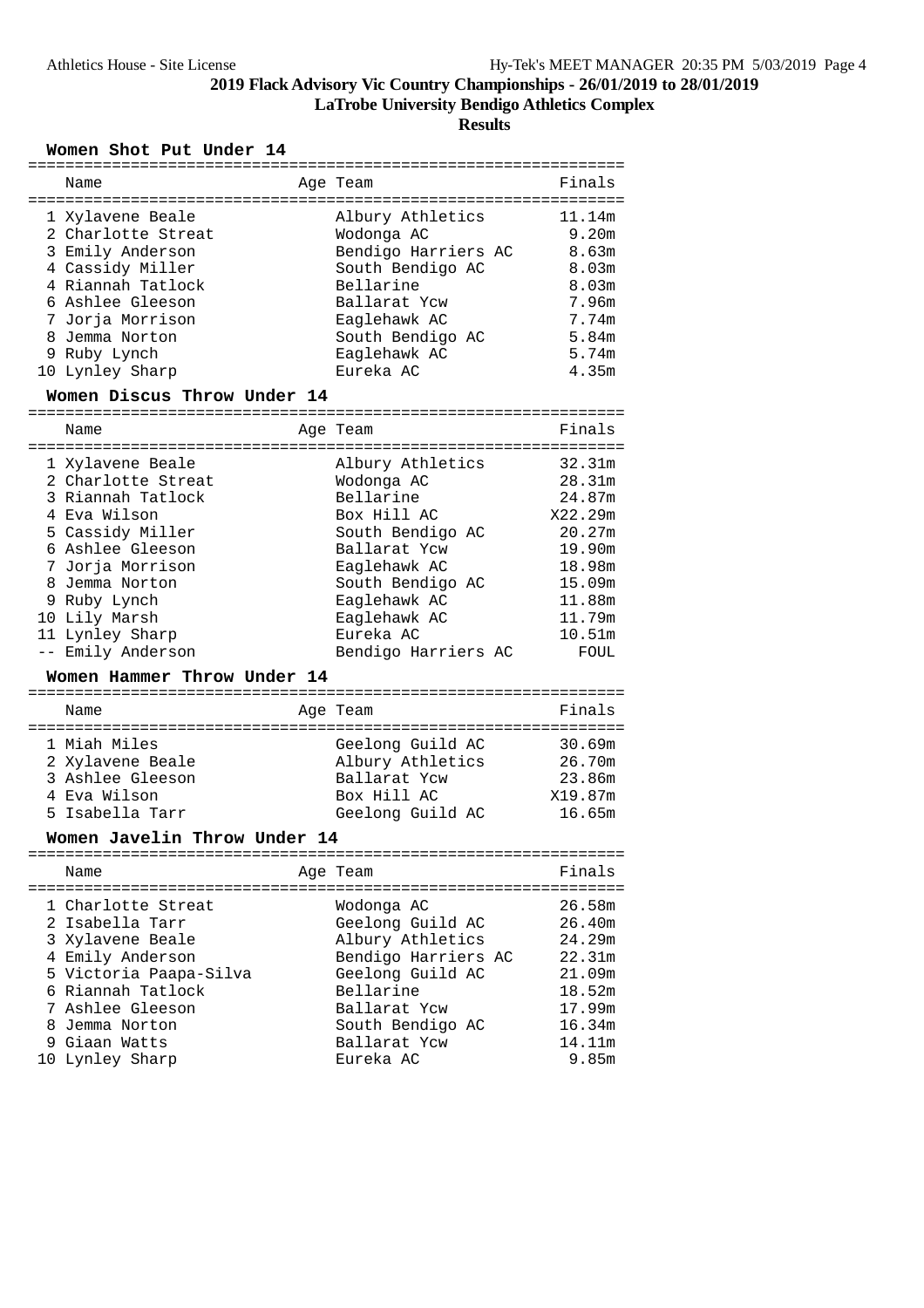**LaTrobe University Bendigo Athletics Complex**

|                                    |  |              | Women 1500 Meter Race Walk Under 14 |          |                                      |                |       |
|------------------------------------|--|--------------|-------------------------------------|----------|--------------------------------------|----------------|-------|
| Name                               |  |              |                                     | Age Team |                                      | Finals         |       |
|                                    |  |              |                                     |          |                                      |                |       |
| Section 1                          |  |              |                                     |          |                                      |                |       |
| 1 Riannah Tatlock                  |  |              |                                     |          | Bellarine                            | 8:17.99        |       |
| 2 Emily Smith                      |  |              |                                     | Knox AC  |                                      | X8:33.04       |       |
| 3 Maddison Vaughan                 |  |              |                                     |          | Bendigo Harriers AC 10:47.09         |                |       |
|                                    |  |              | Women 100 Meter Dash Under 16       |          |                                      |                |       |
|                                    |  |              |                                     |          |                                      |                |       |
| Name                               |  |              |                                     | Age Team |                                      | Finals         |       |
|                                    |  |              |                                     |          |                                      |                |       |
| Section 1                          |  | Wind: -1.6   |                                     |          |                                      |                |       |
| 1 Andrea Archibald                 |  |              |                                     |          | Eaglehawk AC                         | 13.64          |       |
| 2 Madison Wright                   |  |              |                                     |          | Wendouree AC                         | 13.83<br>13.93 |       |
| 3 Georgia Tarr                     |  |              |                                     |          | Geelong Guild AC                     |                |       |
| 4 Poppy Palmer<br>5 Jorja Peace    |  |              |                                     |          | Eaglehawk AC<br>Bendigo Harriers AC  | 14.00<br>14.38 |       |
| 6 Ella Sandford                    |  |              |                                     |          | Ballarat Harrier                     | 14.42          |       |
| 7 Isabella Slabbert                |  |              |                                     |          | Wodonga AC                           | 14.45          |       |
| 8 Holly Cooper                     |  |              |                                     |          | Wodonga AC                           | 14.56          |       |
| 9 Georgia Lee                      |  |              |                                     |          | Eaglehawk AC                         | 14.94          |       |
| Section $2$ Wind: $-0.7$           |  |              |                                     |          |                                      |                |       |
| 1 Nyah Brown                       |  |              |                                     |          | Geelong Guild AC                     | 12.84          |       |
| 2 Angelica Selkirk                 |  |              |                                     |          | Ballarat Harrier                     | 13.33          |       |
| 3 Sisley Rosano                    |  |              |                                     |          | Doncaster AC                         | X13.36         |       |
| 4 Ashley Farmer                    |  |              |                                     |          | Albury Athletics                     | 13.55          |       |
| 5 Abbey Conquer                    |  |              |                                     |          | Bendigo Harriers AC                  | 13.58          |       |
| 6 Gretel Holmes                    |  |              |                                     |          | Bendigo Harriers AC                  | 13.60          |       |
| 7 Nyah Brits                       |  |              |                                     |          | Bendigo Harriers AC                  | 13.86          |       |
| -- Indy Dunn                       |  |              |                                     |          | Geelong Guild AC                     | DQ             | 162.8 |
|                                    |  |              | Women 200 Meter Dash Under 16       |          |                                      |                |       |
|                                    |  |              |                                     |          |                                      |                |       |
| Name                               |  |              |                                     | Age Team |                                      | Finals         |       |
|                                    |  |              |                                     |          |                                      |                |       |
| Section 1                          |  | Wind: 1.4    |                                     |          |                                      |                |       |
| 1 Madison Wright                   |  |              |                                     |          | Wendouree AC                         | 27.93          |       |
| 2 Andrea Archibald                 |  |              |                                     |          | Eaglehawk AC                         | 29.38          |       |
| 3 Ella Sandford                    |  |              |                                     |          | Ballarat Harrier                     | 30.15          |       |
| 4 Georgia Lee                      |  |              |                                     |          | Eaglehawk AC                         | 31.22          |       |
| 5 Mackenzie Southern               |  |              |                                     |          | South Bendigo AC                     | 33.39          |       |
| Section 2                          |  | Wind: $-0.6$ |                                     |          |                                      |                |       |
| 1 Indy Dunn                        |  |              |                                     |          | Geelong Guild AC                     | 28.09          |       |
| 2 Grace O'Brien                    |  |              |                                     |          | Wellington AC                        | 28.14          |       |
| 3 Poppy Palmer                     |  |              |                                     |          | Eaglehawk AC                         | 28.76          |       |
| 4 Caitlin Evans                    |  |              |                                     |          | Bendigo Harriers AC                  | 28.96          |       |
| 5 Holly Cooper                     |  |              |                                     |          | Wodonga AC                           | 29.38          |       |
| -- Jorja Peace<br>Section 3        |  | Wind: $1.1$  |                                     |          | Bendigo Harriers AC                  | DQ             | 162.8 |
|                                    |  |              |                                     |          |                                      |                |       |
| 1 Nyah Brown                       |  |              |                                     |          | Geelong Guild AC<br>Ballarat Harrier | 25.86          |       |
| 2 Angelica Selkirk                 |  |              |                                     |          | Doncaster AC                         | 26.61          |       |
| 3 Sisley Rosano                    |  |              |                                     |          | Bendigo Harriers AC                  | X26.69         |       |
| 4 Gretel Holmes<br>5 Ashley Farmer |  |              |                                     |          | Albury Athletics                     | 26.85<br>27.25 |       |
| 6 Abbey Conquer                    |  |              |                                     |          | Bendigo Harriers AC                  | 27.73          |       |
| 7 Jaz Skerke                       |  |              |                                     |          | Geelong Guild AC                     | 28.29          |       |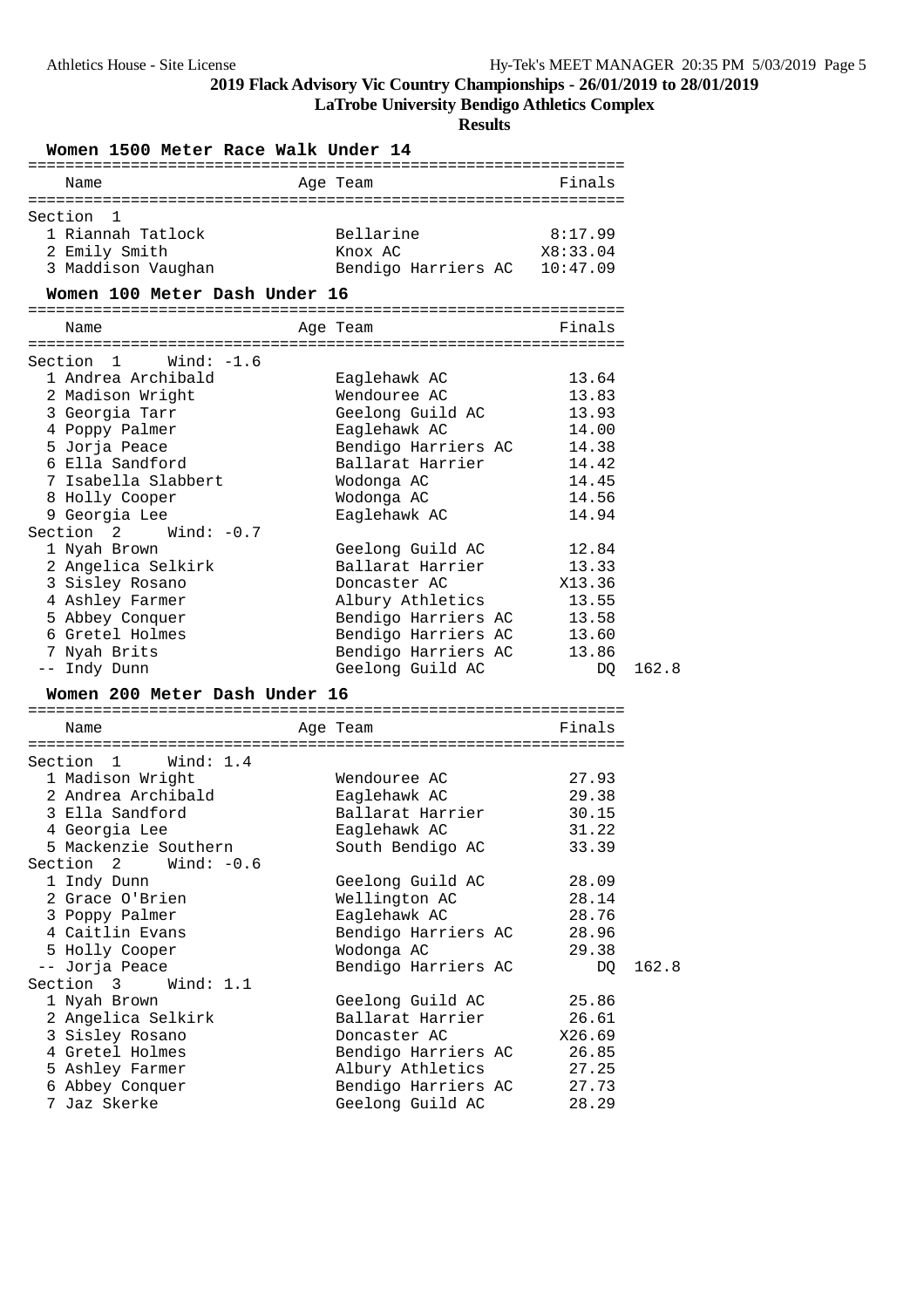**LaTrobe University Bendigo Athletics Complex**

**Results**

**Women 400 Meter Run Under 16**

| Section<br>1                         |                                   |                     |
|--------------------------------------|-----------------------------------|---------------------|
| 1 Sophie Coltish                     | Geelong Guild AC                  | 1:04.13             |
| 2 Chloe Kinnersly                    | Ballarat Harrier                  | 1:05.38             |
| 3 Indy Dunn                          | Geelong Guild AC                  | 1:05.52             |
| 4 Hannah Brady                       | Chilwell                          | 1:05.97             |
| 5 Caitlin Evans                      | Bendigo Harriers AC               | 1:07.82             |
| 6 Mackenzie Southern                 | South Bendigo AC                  | 1:20.78             |
| Section<br>2                         |                                   |                     |
| 1 Nyah Brown                         | Geelong Guild AC                  | 57.92               |
| 2 Gretel Holmes                      | Bendigo Harriers AC               | 1:00.73             |
| 3 Ella Rayson                        | Corio AC                          | 1:01.58             |
| 4 Ashley Farmer                      | Albury Athletics                  | 1:02.34             |
| 5 Sienna Wrench                      | Geelong Guild AC                  | 1:02.52             |
| 6 Jaz Skerke                         | Geelong Guild AC                  | 1:03.17             |
| 7 Jacinta McFarlane                  | Geelong Guild AC                  | 1:04.21             |
| 8 Grace O'Brien                      | Wellington AC                     | 1:07.56             |
| Women 800 Meter Run Under 16         |                                   |                     |
|                                      |                                   |                     |
| Name                                 | Age Team                          | Finals              |
|                                      |                                   |                     |
| Section<br>1                         |                                   |                     |
| 1 Kiralee Turver                     | Mornington                        | X2:21.83            |
| 2 Sophie Coltish                     | Geelong Guild AC                  | 2:22.74             |
| 3 Bianca Croucher                    | Wellington AC                     | 2:23.81             |
| 4 Tullie Rowe                        | Bendigo Uni                       | 2:27.53             |
| 5 Ella Rayson<br>6 Jacinta McFarlane | Corio AC                          | 2:28.57             |
| 7 Ada Hill                           | Geelong Guild AC<br>Wellington AC | 2:31.91<br>2:37.39  |
|                                      | Eureka AC                         |                     |
| 8 Kayla Bridges<br>9 Rhianna Watts   | Ballarat Ycw                      | 2:40.97<br>2:41.48  |
| 10 Tabatha Ray                       | Ballarat Harrier                  | 2:49.99             |
| 11 Leah Canavan                      | Eureka AC                         | 2:55.69             |
|                                      |                                   |                     |
| Women 1500 Meter Run Under 16        |                                   |                     |
| Name                                 | Age Team                          | Finals              |
|                                      |                                   |                     |
| 1 Megan Dickson                      | Chilwell                          | 4:49.31             |
| 2 Tullie Rowe                        | Bendigo Uni                       | 4:59.83             |
| 3 Sophie Coltish                     | Geelong Guild AC                  | 5:03.20             |
| 4 Rose Mayhew                        | Chilwell                          | 5:11.94             |
| 5 Esther Houghton                    | Coburg Harriers AC                | X5:17.03            |
| 6 Rhianna Watts                      | Ballarat Ycw                      | 5:20.88             |
| 7 Gracie Lee Egner                   | Eureka AC                         | 5:23.71             |
| 8 Ada Hill                           | Wellington AC                     | 5:30.19             |
| 9 Phoebe Lonsdale                    | Bendigo Uni<br>Frankston AC       | 5:38.40<br>X6:20.98 |
| 10 Shalyn Gibbs                      |                                   |                     |
| Women 3000 Meter Run Under 16        |                                   |                     |
| Name                                 |                                   |                     |
|                                      |                                   | Finals              |
|                                      | Age Team                          |                     |
| 1 Megan Dickson                      | Chilwell                          | 10:19.76            |
| 2 Niamh Tabit                        | Coburg Harriers AC                | X10:20.06           |
| 3 Georgina Mees                      | Ballarat Ycw                      | 10:39.38            |
| 4 Debbie Husodo                      | Wellington AC                     | 10:45.68            |

================================================================ Name **Age Team** Age Team Finals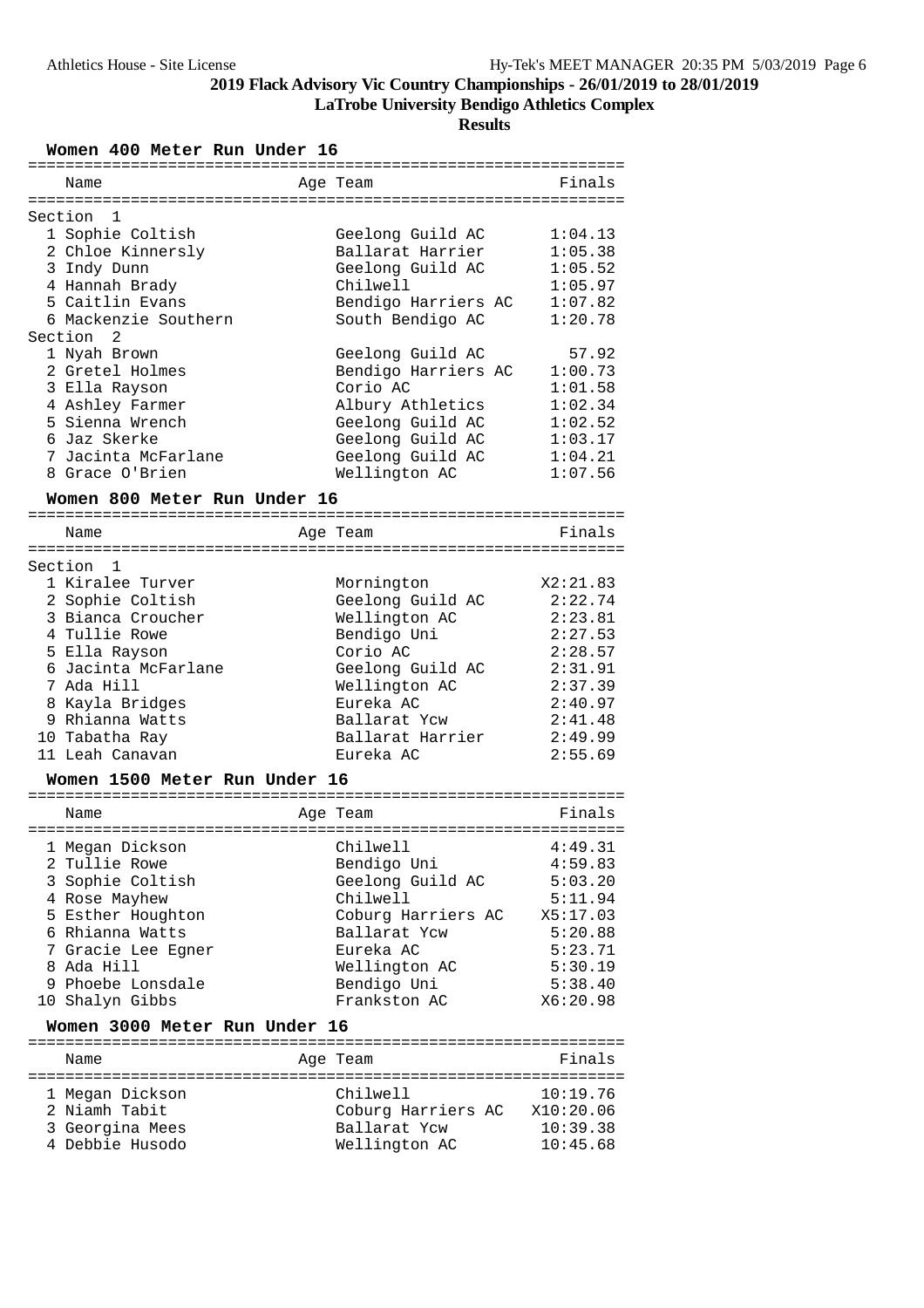**LaTrobe University Bendigo Athletics Complex**

| Women 3000 Meter Run Under 16                |                                              |                |
|----------------------------------------------|----------------------------------------------|----------------|
| 5 Amira Tabit                                | Coburg Harriers AC                           | X10:57.93      |
| 6 Callista Race-Stelling                     | Wodonga AC                                   | 11:05.59       |
| 7 Bianca Croucher                            | Wellington AC                                | 11:21.78       |
| 8 Rhianna Watts                              | Ballarat Ycw                                 | 11:36.66       |
| -- Phoebe Lonsdale                           | Bendigo Uni                                  | <b>DNF</b>     |
| -- Rose Mayhew                               | Chilwell                                     | DNF            |
| Women 90 Meter Hurdles Under 16              |                                              |                |
| Name                                         | Age Team                                     | Finals         |
| Wind: $1.7$<br>Section 1                     |                                              |                |
| 1 Ashley Farmer                              | Albury Athletics                             | 14.17          |
| 2 Alarna Gibson-Williamson                   | South Coast Aths                             | 14.20          |
| 3 Isabella Sallee                            | Ringwood AC                                  | X14.55         |
| 4 Grace Henham                               | Sandringham AC                               | X14.89         |
| 5 Jorja Peace                                | Bendigo Harriers AC                          | 15.14          |
| 6 Paige Duffy                                | Wodonga AC                                   | 15.26          |
| Women 200 Meter Hurdles Under 16             |                                              |                |
| Name                                         | Age Team                                     | Finals         |
|                                              |                                              |                |
| Section 1 Wind: 2.8                          |                                              |                |
| 1 Ashley Farmer                              | Albury Athletics                             | 31.79          |
| 2 Isabella Sallee                            | Ringwood AC                                  | X32.58         |
| 3 Sienna Wrench                              | Geelong Guild AC                             | 32.98          |
| 4 Grace Henham                               | Sandringham AC                               | X33.24         |
| 5 Jorja Peace<br>6 Caitlin Evans             | Bendigo Harriers AC<br>Bendigo Harriers AC   | 34.54<br>36.53 |
| Women 2000 Meter Steeplechase Under 16       |                                              |                |
|                                              |                                              |                |
| Name                                         | Age Team                                     | Finals         |
| Section 1                                    |                                              |                |
| 1 Georgina Mees                              | Ballarat Ycw                                 | 7:31.54        |
| 2 Callista Race-Stelling                     | Wodonga AC                                   | 7:42.47        |
| 3 Shalyn Gibbs                               | Frankston AC                                 | X9:34.26       |
| Women 4x100 Meter Relay Under 16             |                                              |                |
| Team                                         |                                              | Finals         |
|                                              |                                              |                |
| 1 Bendigo Harriers AC<br>'A'                 |                                              | 52.80          |
| 1) Nyah Brits 15                             | 2) Abbey Conquer 15                          |                |
| 3) Gretel Holmes 15                          | 4) Monique Gavriliadis 15                    |                |
| 2 Geelong Guild AC<br>' A '                  |                                              | 53.01          |
| 1) Indy Dunn 15                              | 2) Georgia Tarr 15                           |                |
| 3) Jaz Skerke 15                             | 4) Nyah Brown 15                             |                |
| 3 Eaglehawk AC 'A'                           |                                              | 54.80          |
| 1) Sophie Dalton 14                          | 2) Poppy Palmer 14                           |                |
| 3) Georgia Lee 15                            | 4) Andrea Archibald 14                       |                |
| 4 Ballarat Harriers AC<br>' A '              |                                              | 55.21          |
| 1) Ella Sandford 14                          | 2) Grace Kelly 13                            |                |
| 3) Tabatha Ray 14                            | 4) Angelica Selkirk 15                       |                |
| 5 Wodonga AC<br>$^{\prime}$ A $^{\prime}$    |                                              | 57.21          |
| 1) Charlotte Streat 13<br>3) Holly Cooper 14 | 2) Paige Duffy 14<br>4) Isabella Slabbert 14 |                |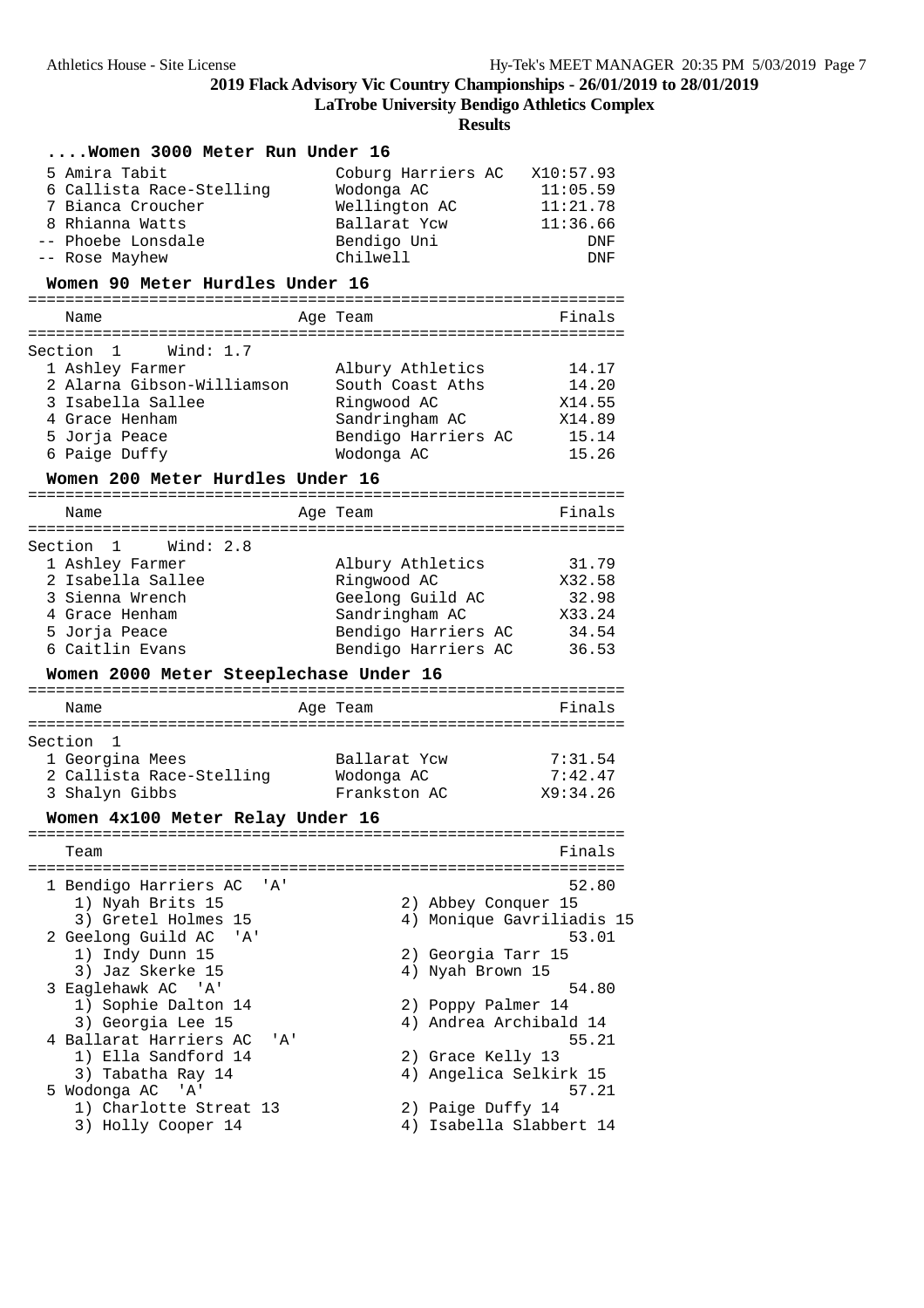**LaTrobe University Bendigo Athletics Complex**

|        | Women 4x100 Meter Relay Under 16    |                          |                                      |                                        |            |
|--------|-------------------------------------|--------------------------|--------------------------------------|----------------------------------------|------------|
|        | 6 Eureka AC 'A'                     |                          |                                      | 1:00.38                                |            |
|        | 1) Olivia Lam 13                    |                          | 2) Leah Canavan 15                   |                                        |            |
|        | 3) Charlotte Streat 13              |                          | 4) Kayla Bridges 14                  |                                        |            |
|        | 7 Bendigo Harriers AC 'B'           |                          |                                      | 1:02.07                                |            |
|        | 1) Caitlin Evans 14                 |                          | 2) Tiahna Robinson 15                |                                        |            |
|        | 3) Destiney Seymour 15              |                          | 4) Jorja Peace 15                    |                                        |            |
|        | Women High Jump Under 16            |                          |                                      |                                        |            |
|        |                                     |                          |                                      |                                        |            |
|        | Name                                | Age Team                 |                                      | Finals                                 |            |
| Flight | 1                                   |                          |                                      |                                        |            |
|        | 1 Alarna Gibson-Williamson          |                          | South Coast Aths                     | 1.65m                                  |            |
|        | 2 Madison Wright                    | Wendouree AC             |                                      | 1.54m                                  |            |
|        | 3 Paige Duffy                       | Wodonga AC               |                                      | 1.50m                                  |            |
|        | 4 Heike Paape-Silva                 |                          | Geelong Guild AC                     | 1.45m                                  |            |
|        | 5 Holly Cooper                      | Wodonga AC               |                                      | 1.40m                                  |            |
|        | Women Pole Vault Under 16           |                          |                                      |                                        |            |
|        | Name                                | Age Team                 |                                      | Finals                                 |            |
|        |                                     |                          |                                      |                                        |            |
|        | 1 Georgia Tayler                    | Box Hill AC              |                                      | X3.60m                                 |            |
|        | 2 Elsie Clifford                    |                          | Diamond Valley AC                    | X2.80m                                 |            |
|        | 3 Abigail Delia                     | Casey Cardinia           |                                      | X2.15m                                 |            |
|        | Women Long Jump Under 16            |                          |                                      |                                        |            |
|        | Name                                | Age Team                 |                                      | Finals                                 | Wind       |
|        |                                     |                          |                                      |                                        |            |
|        | 1 Monique Gavriliadis               |                          | Bendigo Harriers AC                  | 5.07m                                  | 1.5        |
|        | 2 Nyah Brown                        |                          | Geelong Guild AC                     | 5.02m                                  | 1.2<br>0.8 |
|        | 3 Heike Paape-Silva                 |                          | Geelong Guild AC<br>Ballarat Harrier | 4.97m<br>4.64m                         | $+0.0$     |
|        | 4 Angelica Selkirk<br>5 Paige Duffy |                          |                                      | 4.55m                                  | 1.6        |
|        | 6 Isabella Slabbert                 | Wodonga AC<br>Wodonga AC |                                      | 4.49m                                  | 0.6        |
|        | 7 Poppy Palmer                      | Eaglehawk AC             |                                      | 4.42m                                  | 1.9        |
|        | 8 Sophie Dalton                     | Eaglehawk AC             |                                      | 4.33 <sub>m</sub>                      | $+0.0$     |
|        | 9 Maya Kadri                        | Eaglehawk AC             |                                      | 4.30m                                  | 1.1        |
|        | 10 Alice Lepair                     | Ballarat Ycw             |                                      | 4.16m                                  | 1.6        |
|        | 11 Holly Cooper                     | Wodonga AC               |                                      | 4.01m                                  | 0.5        |
|        | 12 Andrea Archibald                 | Eaglehawk AC             |                                      | 4.00m                                  | 0.5        |
|        | Women Triple Jump Under 16          |                          |                                      |                                        |            |
|        | ================================    |                          |                                      | ====================================== |            |
|        | Name                                | Age Team                 |                                      | Finals                                 | Wind       |
|        | 1 Tiana Boras                       | Chilwell                 |                                      | 11.03m                                 | $+0.0$     |
|        | 2 Angelica Selkirk                  | Ballarat Harrier         |                                      | 10.25m                                 | $+0.0$     |
|        | 3 Olivia Wood                       |                          | Athletics Essendon                   | X10.18m                                | $+0.0$     |
|        | 4 Holly Cooper                      | Wodonga AC               |                                      | 10.11m                                 | $+0.0$     |
|        | 5 Madison Wright                    | Wendouree AC             |                                      | 10.03m                                 | 0.2        |
|        | 6 Paige Duffy                       | Wodonga AC               |                                      | 9.71m                                  | $+0.0$     |
|        | 7 Isabella Slabbert                 | Wodonga AC               |                                      | 9.09m                                  | $+0.0$     |
|        | 8 Maya Kadri                        | Eaglehawk AC             |                                      | 8.99m                                  | $+0.0$     |
|        | 9 Poppy Palmer                      | Eaglehawk AC             |                                      | 8.96m                                  | $+0.0$     |
|        | 10 Caitlin Evans                    |                          | Bendigo Harriers AC                  | 8.93m                                  | $+0.0$     |
|        |                                     |                          |                                      |                                        |            |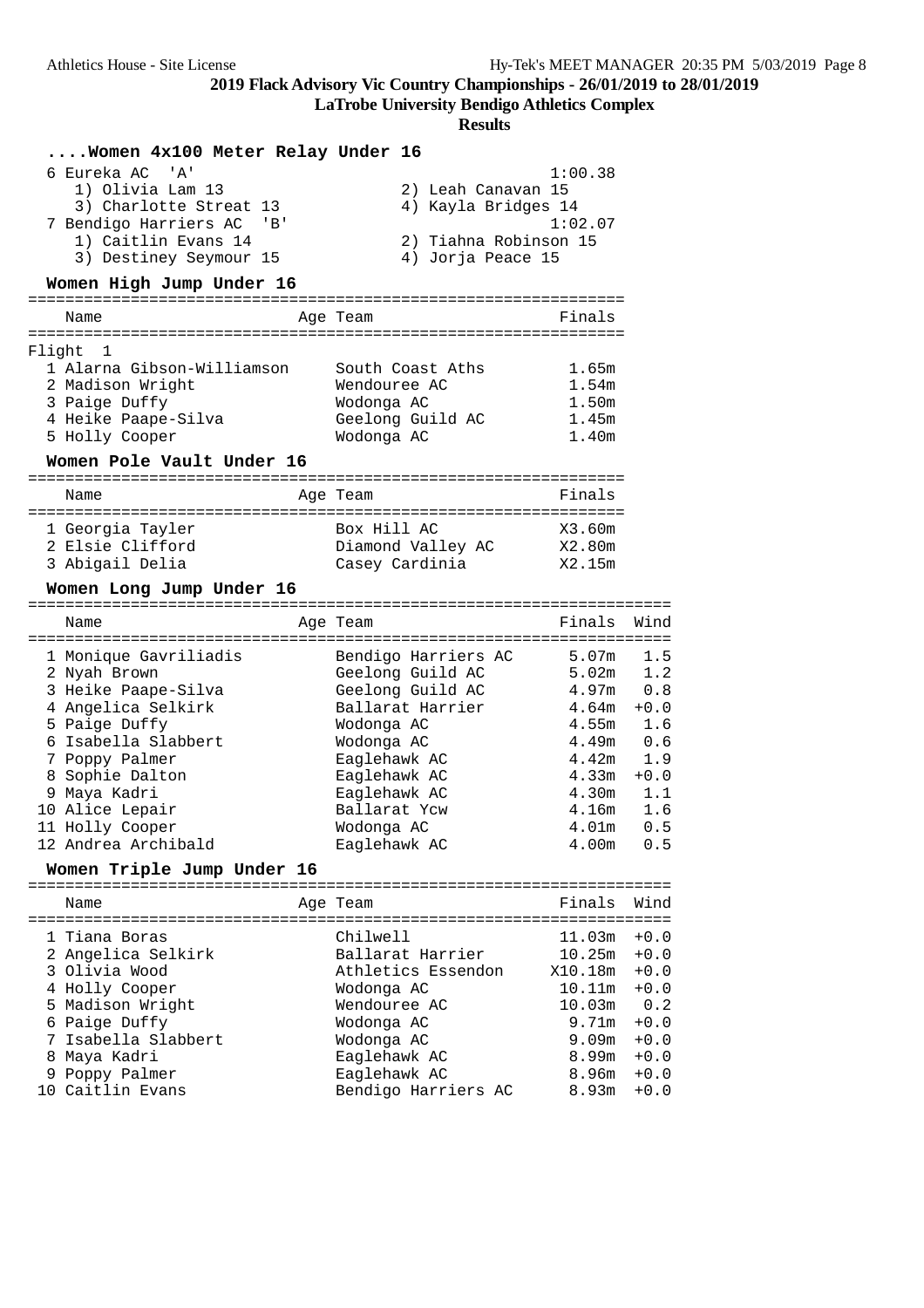**LaTrobe University Bendigo Athletics Complex**

**Results**

### **Women Shot Put Under 16**

| Name                                                                                                                                                                                                                      | Age Team                                                                                                                                                                                                               | Finals                                                                                            |
|---------------------------------------------------------------------------------------------------------------------------------------------------------------------------------------------------------------------------|------------------------------------------------------------------------------------------------------------------------------------------------------------------------------------------------------------------------|---------------------------------------------------------------------------------------------------|
| 1 Monique Gavriliadis<br>2 Olivia Nigido-Scott<br>3 Gemma Craddock<br>4 Claire Noonan<br>5 Tiahna Robinson                                                                                                                | Bendigo Harriers AC<br>Old Scotch<br>Glenhuntly AC<br>Eaglehawk AC<br>Bendigo Harriers AC                                                                                                                              | 10.70m<br>X10.69m<br>X10.32m<br>8.72m<br>7.85m                                                    |
| Women Discus Throw Under 16                                                                                                                                                                                               |                                                                                                                                                                                                                        |                                                                                                   |
| Name                                                                                                                                                                                                                      | Age Team                                                                                                                                                                                                               | Finals                                                                                            |
| 1 Tiahna Robinson<br>2 Olivia Nigido-Scott<br>3 Claire Noonan<br>4 Georgia Lee<br>5 Angelica Selkirk<br>6 Gretel Holmes<br>Women Hammer Throw Under 16                                                                    | Bendigo Harriers AC<br>Old Scotch<br>Eaglehawk AC<br>Eaglehawk AC<br>Ballarat Harrier<br>Bendigo Harriers AC                                                                                                           | 25.96m<br>X25.81m<br>25.59m<br>20.68m<br>18.57m<br>17.83m                                         |
| Name                                                                                                                                                                                                                      | Age Team                                                                                                                                                                                                               | Finals                                                                                            |
| 1 Georgia Tarr<br>2 Claire Noonan<br>3 Olivia Nigido-Scott<br>4 Sarah Ebbels<br>Women Javelin Throw Under 16                                                                                                              | Geelong Guild AC<br>Eaglehawk AC<br>Old Scotch<br>Yarra Ranges                                                                                                                                                         | 43.13m<br>32.45m<br>X27.56m<br>X22.76m                                                            |
|                                                                                                                                                                                                                           |                                                                                                                                                                                                                        |                                                                                                   |
| Name                                                                                                                                                                                                                      | Age Team                                                                                                                                                                                                               | Finals                                                                                            |
| 1 Gemma Craddock<br>2 Georgia Tarr<br>3 Taleisha Wise<br>4 Jorja Hill<br>5 Isabella Slabbert<br>5 Claire Noonan<br>7 Monique Gavriliadis<br>8 Heike Paape-Silva<br>9 Maya Kadri<br>10 Tiahna Robinson<br>11 Gretel Holmes | Glenhuntly AC<br>Geelong Guild AC<br>Wendouree AC<br>Bendigo Harriers AC<br>Wodonga AC<br>Eaglehawk AC<br>Bendigo Harriers AC<br>Geelong Guild AC<br>Eaglehawk AC<br>Bendigo Harriers AC<br>Bendigo Harriers AC 20.01m | X35.47m<br>33.95m<br>27.60m<br>27.48m<br>25.84m<br>25.84m<br>25.08m<br>24.16m<br>23.97m<br>21.47m |
| Women 3000 Meter Race Walk Under 16                                                                                                                                                                                       |                                                                                                                                                                                                                        |                                                                                                   |
| Name                                                                                                                                                                                                                      | Age Team                                                                                                                                                                                                               | Finals                                                                                            |
| Section<br>1<br>1 Kaylah Heikkila-Dubowik<br>2 Claire Noonan                                                                                                                                                              | Corio AC<br>Eaglehawk AC                                                                                                                                                                                               | 18:42.30<br>20:27.73                                                                              |
| Women 100 Meter Dash Under 18                                                                                                                                                                                             |                                                                                                                                                                                                                        |                                                                                                   |
| Name                                                                                                                                                                                                                      | Age Team                                                                                                                                                                                                               | Finals                                                                                            |
| Section<br>$\mathbf{1}$<br>Wind: $1.3$<br>1 Elyssia Kenshole                                                                                                                                                              |                                                                                                                                                                                                                        |                                                                                                   |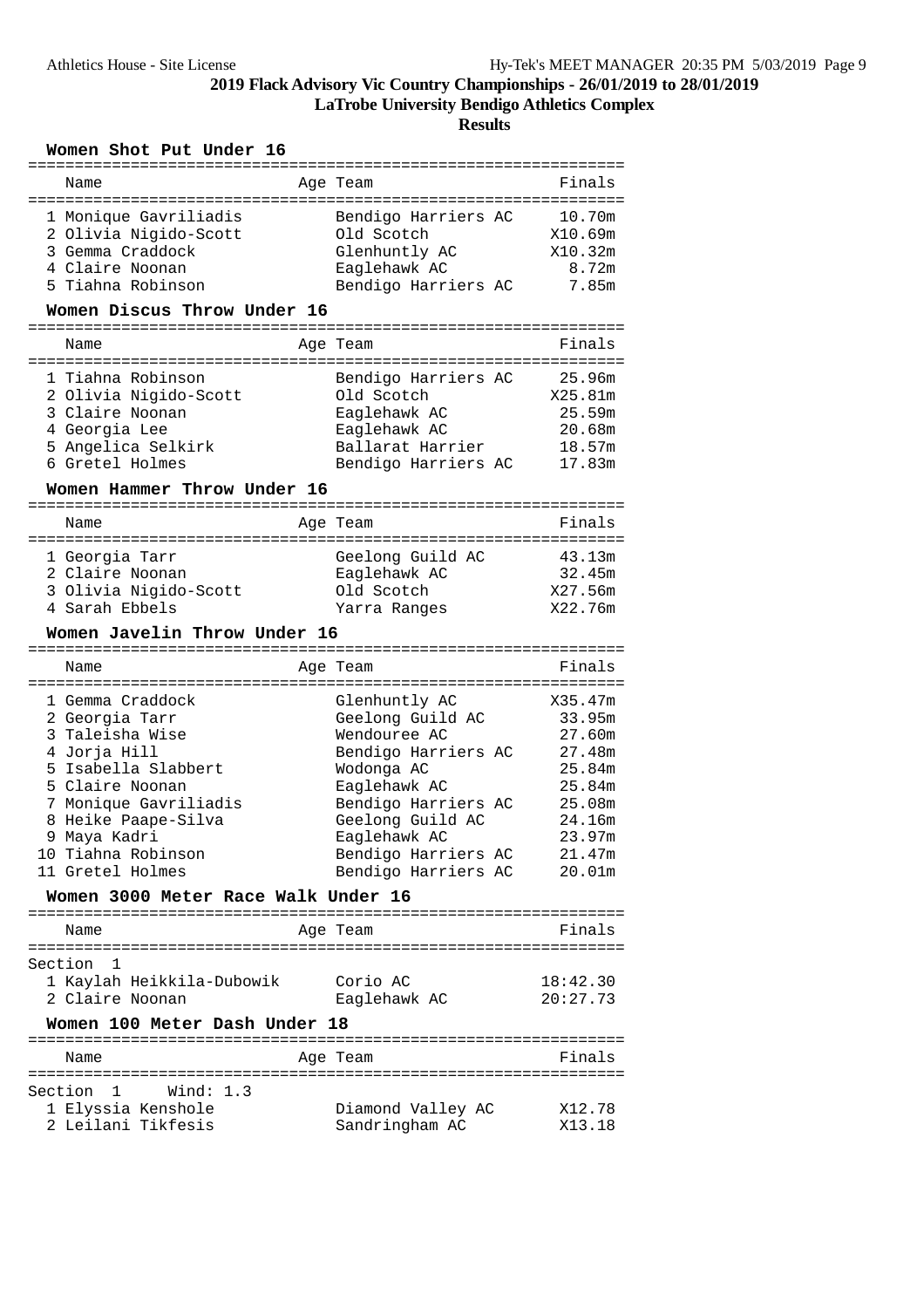**LaTrobe University Bendigo Athletics Complex**

|                                                                                                                                                                                                                                                                                           | <b>Results</b>                                                                                                                                                             |                                                                                                   |
|-------------------------------------------------------------------------------------------------------------------------------------------------------------------------------------------------------------------------------------------------------------------------------------------|----------------------------------------------------------------------------------------------------------------------------------------------------------------------------|---------------------------------------------------------------------------------------------------|
| Women 100 Meter Dash Under 18                                                                                                                                                                                                                                                             |                                                                                                                                                                            |                                                                                                   |
| 3 Aisling O'Connor Buckley<br>4 Alyssa Neale<br>5 Bianca Sesar<br>6 Jalen Hoskin<br>7 Jorja Van Den Berg                                                                                                                                                                                  | Glenhuntly AC<br>Casey Cardinia<br>Corio AC<br>Bendigo Harriers AC<br>Bendigo Uni                                                                                          | X13.20<br>X13.30<br>13.49<br>13.53<br>13.81                                                       |
| Section 2<br>Wind: 1.0<br>1 Keely Boyne<br>2 Adora Arch<br>3 Kiyani Sydnor<br>4 Abbey Krippl<br>5 Alexandra Tarr<br>6 Jasmine Woods<br>7 Georgia Mills<br>8 Anastazia Robinson<br>Women 200 Meter Dash Under 18                                                                           | Diamond Valley AC<br>Western Athletics<br>Sandringham AC<br>Geelong Guild AC<br>Geelong Guild AC<br>South Coast Aths<br>Frankston AC<br>Eaglehawk AC                       | X12.21<br>X12.52<br>X12.53<br>12.82<br>12.86<br>13.21<br>X13.29<br>13.32                          |
|                                                                                                                                                                                                                                                                                           |                                                                                                                                                                            |                                                                                                   |
| Name<br>=======================                                                                                                                                                                                                                                                           | Age Team                                                                                                                                                                   | Finals                                                                                            |
| Section 1<br>Wind: 0.7<br>1 Olivia Gross<br>2 Georgia Mills<br>3 Jorja Van Den Berg<br>4 Bianca Sesar<br>5 Rachel Aitken<br>Section 2<br>Wind: 0.5<br>1 Kiyani Sydnor<br>2 Nyajima Jock<br>3 Elyssia Kenshole<br>4 Alexandra Tarr<br>5 Anastazia Robinson<br>Women 400 Meter Run Under 18 | Geelong Guild AC<br>Frankston AC<br>Bendigo Uni<br>Corio AC<br>South Coast Aths<br>Sandringham AC<br>Wendouree AC<br>Diamond Valley AC<br>Geelong Guild AC<br>Eaglehawk AC | 25.96<br>X27.37<br>27.57<br>27.58<br>30.88<br>X25.61<br>26.35<br>X26.60<br>26.64<br>27.71         |
| Name                                                                                                                                                                                                                                                                                      | Age Team                                                                                                                                                                   | Finals                                                                                            |
| Section<br>1<br>1 Amy Canavan<br>2 Paige Elvey<br>3 Sarah Egan<br>4 Madeline Bashiruddin<br>Section<br>2<br>1 Nyajima Jock<br>2 Skye Ellis<br>3 Lucy Leutchford<br>4 Ruby Luckie<br>5 Mikayla Michels                                                                                     | Eureka AC<br>Frankston AC<br>Wodonga AC<br>Geelong Guild AC<br>Wendouree AC<br>Chilwell<br>Collingwood<br>Wellington AC<br>Geelong Guild AC                                | 1:02.63<br>X1:03.26<br>1:06.80<br>1:07.96<br>1:00.09<br>1:00.54<br>X1:00.96<br>1:01.83<br>1:02.49 |
| Women 800 Meter Run Under 18                                                                                                                                                                                                                                                              |                                                                                                                                                                            |                                                                                                   |
| Name                                                                                                                                                                                                                                                                                      | Age Team                                                                                                                                                                   | Finals                                                                                            |
| Section<br>1                                                                                                                                                                                                                                                                              |                                                                                                                                                                            |                                                                                                   |

| Section l         |                  |         |
|-------------------|------------------|---------|
| 1 Ruby Luckie     | Wellington AC    | 2:19.93 |
| 2 Rachel Jennings | Wellington AC    | 2:21.67 |
| 3 Amy Canavan     | Eureka AC        | 2:22.83 |
| 4 Skye Ellis      | Chilwell         | 2:23.72 |
| 5 Freya Dess      | Geelong Guild AC | 2:23.87 |
| 6 Mikayla Michels | Geelong Guild AC | 2:25.93 |
|                   |                  |         |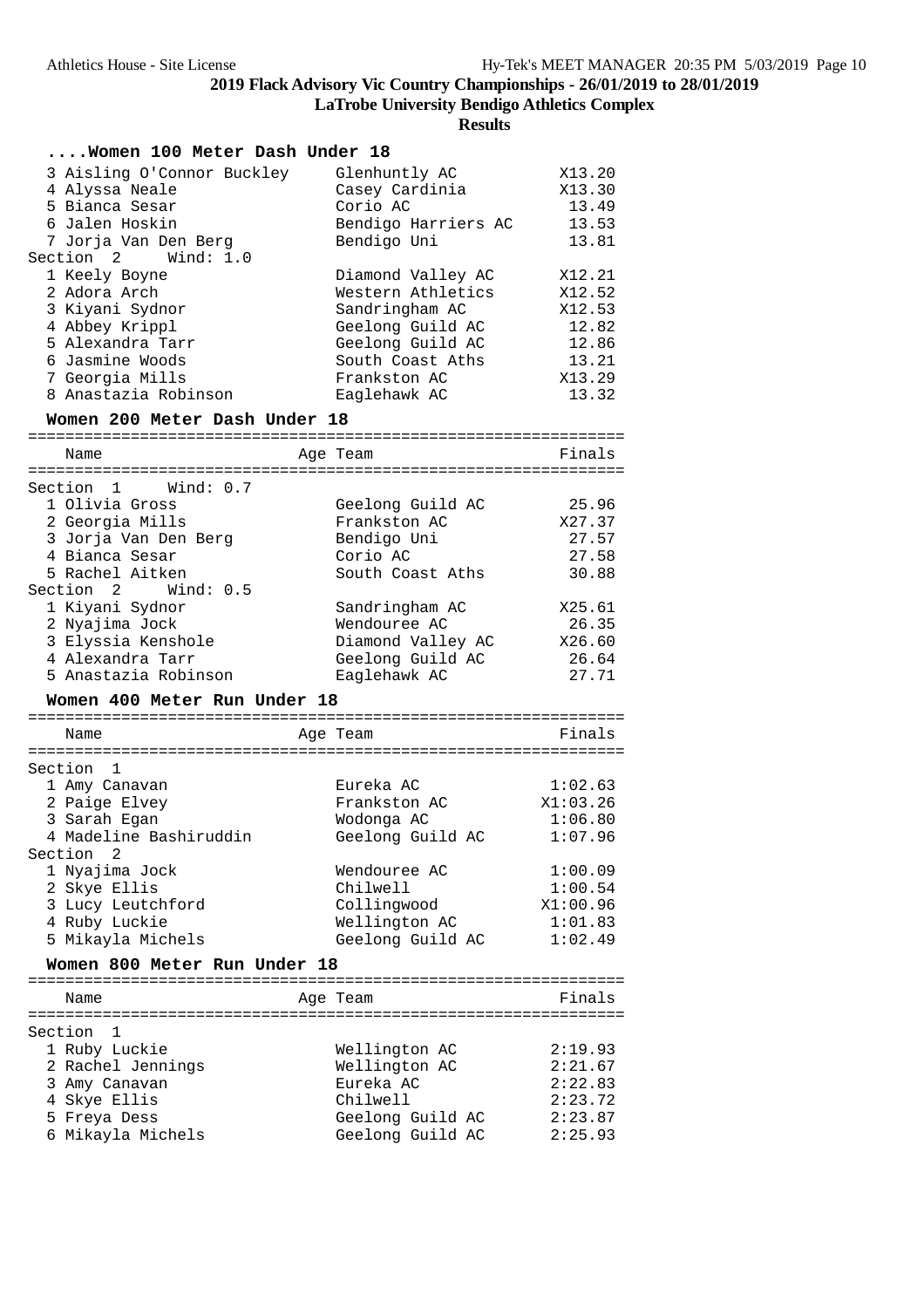**LaTrobe University Bendigo Athletics Complex**

**Results**

#### **....Women 800 Meter Run Under 18**

| 7 Olivia Richardson     | Geelong Guild AC | 2:29.65  |
|-------------------------|------------------|----------|
| 8 Sara Berg             | South Bendigo AC | 2:35.75  |
| 9 Charlotte Drake       | Williamstown AC  | X2:35.86 |
| 10 Madeline Bashiruddin | Geelong Guild AC | 2:38.13  |
| 11 Alissa Ramsdale      | Doncaster AC     | X2:42.40 |

#### **Women 1500 Meter Run Under 18**

================================================================

| Name                | Age Team         | Finals   |
|---------------------|------------------|----------|
| 1 Mia Roux          | Collingwood      | X4:48.28 |
| 2 Rachel Jennings   | Wellington AC    | 4:51.05  |
| 3 Freya Dess        | Geelong Guild AC | 4:53.66  |
| 4 Rhemmy Gibbs      | Frankston AC     | X4:55.48 |
| 5 Olivia Richardson | Geelong Guild AC | 4:57.13  |
| 6 Lily Gilbert      | Wendouree AC     | 5:06.00  |
| 7 Ella Stiles       | Geelong Guild AC | 5:07.13  |
| 8 Sara Berg         | South Bendigo AC | 5:16.70  |

#### **Women 3000 Meter Run Under 18**

| Name                                                                                                                                             | Age Team                                                                                                 | Finals                                                                |
|--------------------------------------------------------------------------------------------------------------------------------------------------|----------------------------------------------------------------------------------------------------------|-----------------------------------------------------------------------|
| 1 Rhemmy Gibbs<br>2 Olivia Richardson<br>3 Taryn Furletti<br>4 Lily Gilbert<br>5 Ella Stiles<br>6 Mia Lepair<br>Women 100 Meter Hurdles Under 18 | Frankston AC<br>Geelong Guild AC<br>South Bendigo AC<br>Wendouree AC<br>Geelong Guild AC<br>Ballarat Ycw | X10:46.02<br>10:50.60<br>11:00.63<br>11:20.77<br>11:23.14<br>11:59.37 |
| Name                                                                                                                                             | Age Team                                                                                                 | Finals                                                                |
| Section 1 Wind: 1.1<br>1 Keely Boyne<br>2 Aisling O'Connor Buckley<br>3 Alyssa Neale<br>4 Abbey Hromenko<br>5 Meaghan Wilson                     | Diamond Valley AC<br>Glenhuntly AC<br>Casey Cardinia<br>South Bendigo AC<br>South Coast Aths             | X14.23<br>X15.01<br>X15.97<br>16.68<br>17.38                          |

#### **Women 400 Meter Hurdles Under 18**

| Name                                                           | Age Team                               | Finals                                                 |
|----------------------------------------------------------------|----------------------------------------|--------------------------------------------------------|
| Section 1<br>1 Paige Elvey<br>2 Sylvia Dang<br>3 Eliza Connors | Frankston AC<br>Ringwood AC            | X1:08.24<br>X1:09.68<br>Athletics Essendon<br>X1:09.69 |
|                                                                | Women 2000 Meter Steeplechase Under 18 |                                                        |

| Name                                                    |  | Age Team                                                    | Finals                          |
|---------------------------------------------------------|--|-------------------------------------------------------------|---------------------------------|
| 1 Taryn Furletti<br>2 Abigail Thomas<br>3 Aimee Jungfer |  | South Bendigo AC<br>Western Athletics<br>Athletics Essendon | 7:40.05<br>X7:44.48<br>X8:01.34 |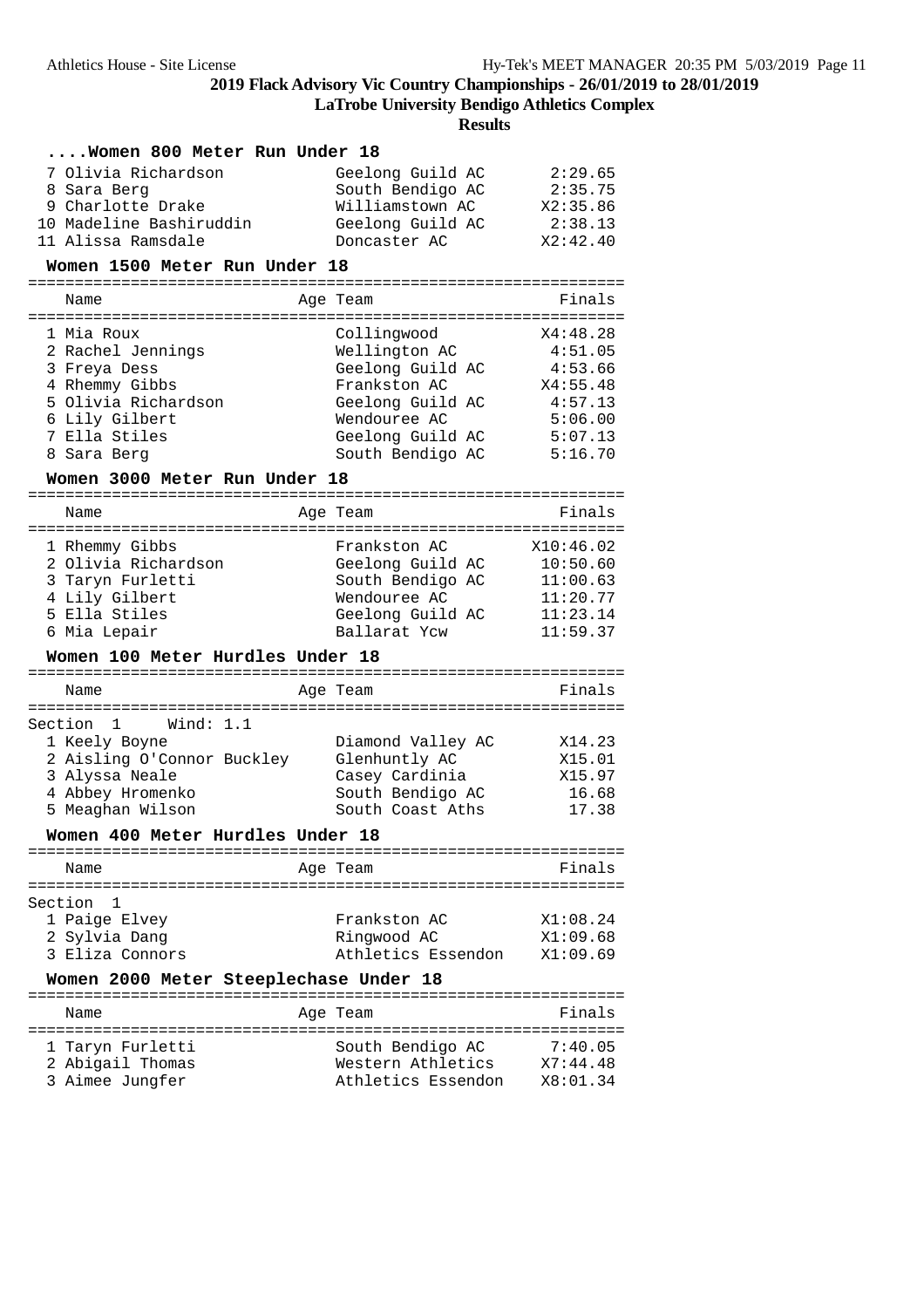**LaTrobe University Bendigo Athletics Complex**

**Results**

#### **Women 4x100 Meter Relay Under 18**

| Team                            | Finals                   |
|---------------------------------|--------------------------|
|                                 |                          |
| 1 Geelong Guild AC 'A'          | 50.77                    |
| 1) Taylor Sobh 17               | 2) Alexandra Tarr 17     |
| 3) Mikayla Michels 17           | 4) Olivia Gross 17       |
| 2 Eaglehawk AC 'A'              | 53.27                    |
| 1) Anastazia Robinson 17        | 2) Niah Langtree 17      |
| 3) Laura Kadri 17               | 4) Maya Kadri 15         |
| 3 South Coast Athletics 'A'     | 54.86                    |
| 1) Alarna Gibson-Williamson 15  | 2) Rachel Aitken 17      |
| 3) Nicola Slade 16              | 4) Jasmine Woods 16      |
| 4 Bendigo University AC<br>. A' | 57.09                    |
| 1) Jazlin Fear 16               | 2) Tullie Rowe 15        |
| 3) Montanna Maud 16             | 4) Jorja Van Den Berg 16 |
| 5 Wellington AC 'A'             | 57.31                    |
| 1) Grace O'Brien 15             | 2) Bianca Croucher 14    |
| 3) Ada Hill 14                  | 4) Ruby Luckie 16        |

#### **Women High Jump Under 18**

================================================================ Name **Age Team Age Team** Finals ================================================================ Flight 1 1 Isabella Lia Gippsland AC 1.62m 2 Meaghan Wilson South Coast Aths 1.58m 3 Caitlin Hanley Diamond Valley AC X1.54m 3 Abbey Hromenko South Bendigo AC 1.54m 5 Caytlyn Sharp T20 Eureka AC 1.50m 6 Nicola Slade South Coast Aths 1.45m 6 Rachel Aitken South Coast Aths 1.45m -- Ella Sharp Eureka AC NH

#### **Women Pole Vault Under 18**

#### ================================================================ Name **Age Team Age Team** Finals ================================================================ 1 Olivia Gross Geelong Guild AC 3.50m 2 Felicity Jouvelet Casey Cardinia X3.30m 3 Nicola Slade South Coast Aths 2.80m 4 Bridget Catania Bendigo Harriers AC 2.00m

#### **Women Long Jump Under 18**

|  | Name                                                                                                                                                      | Age Team                                                                                                                                      | Finals                                                                  | Wind                                                                      |
|--|-----------------------------------------------------------------------------------------------------------------------------------------------------------|-----------------------------------------------------------------------------------------------------------------------------------------------|-------------------------------------------------------------------------|---------------------------------------------------------------------------|
|  | 1 Kiyani Sydnor<br>2 Elyssia Kenshole<br>3 Leilani Tikfesis<br>4 Jasmine Woods<br>5 Taylor Sobh<br>6 Caytlyn Sharp T20<br>7 Kelsea Gray<br>8 Jalen Hoskin | Sandringham AC<br>Diamond Valley AC<br>Sandringham AC<br>South Coast Aths<br>Geelong Guild AC<br>Eureka AC<br>Corio AC<br>Bendigo Harriers AC | X5.31m<br>X5.28m<br>X5.14m<br>5.05m<br>4.94m<br>4.47m<br>4.42m<br>4.37m | $-0.3$<br>$+0.0$<br>$+0.0$<br>0.8<br>$+0.0$<br>$+0.0$<br>$+0.0$<br>$+0.0$ |
|  | 9 Nicola Slade<br>10 Ella Sharp                                                                                                                           | South Coast Aths<br>Eureka AC                                                                                                                 | 4.18m<br>4.12m                                                          | $+0.0$<br>0.1                                                             |
|  | 11 Rachel Aitken                                                                                                                                          | South Coast Aths                                                                                                                              | 4.09m                                                                   | 0.1                                                                       |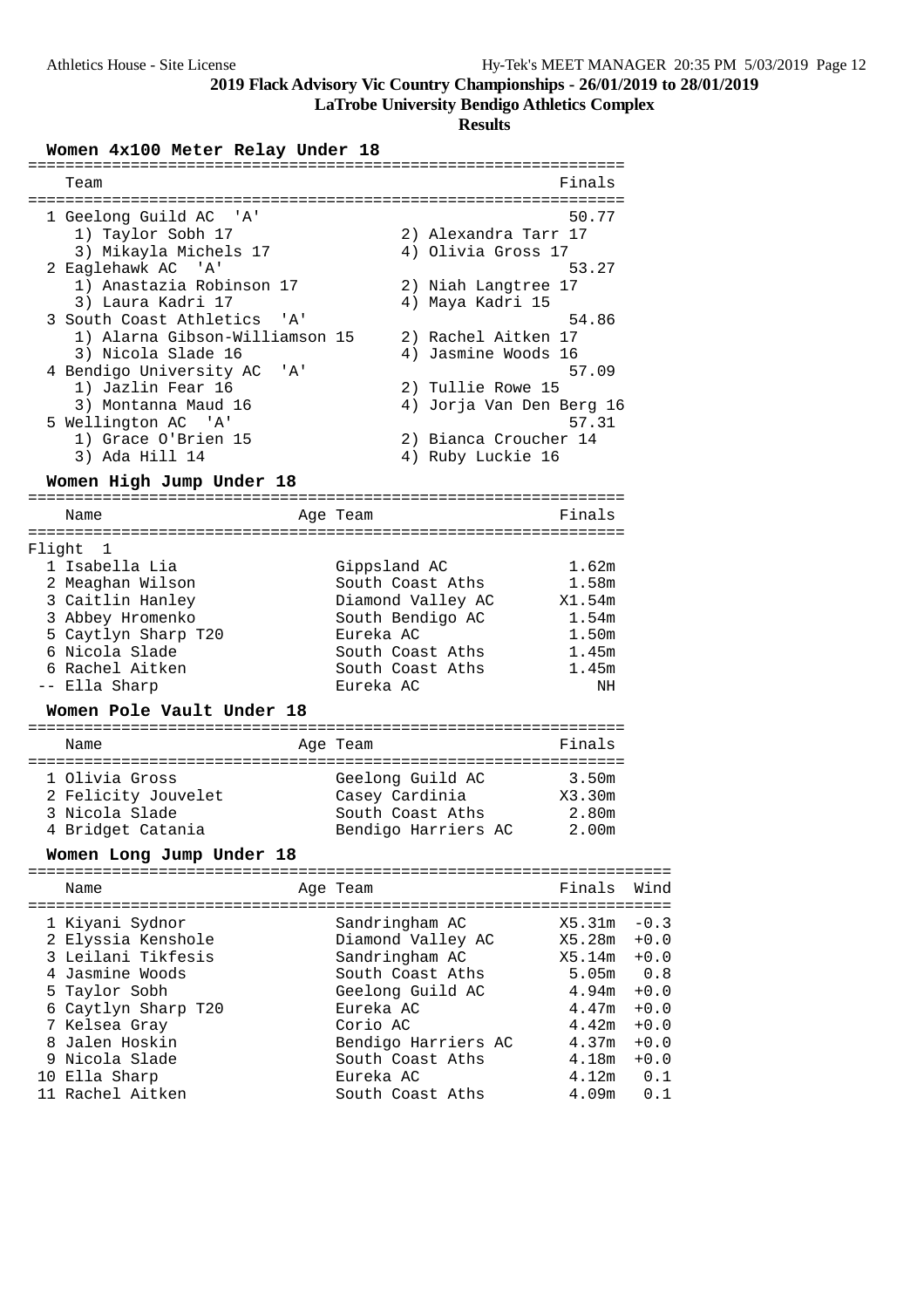**LaTrobe University Bendigo Athletics Complex**

**Results**

### **Women Triple Jump Under 18**

| Name                                | Age Team                   | Finals        | Wind   |
|-------------------------------------|----------------------------|---------------|--------|
|                                     |                            |               |        |
| 1 Ruby Pizzo                        | Athletics Essendon         | X11.51m       | $-1.5$ |
| 2 Taylor Sobh                       | Geelong Guild AC           | 11.17m        | $+0.0$ |
| 3 Kiyani Sydnor                     | Sandringham AC             | X10.62m       | $-1.6$ |
| 4 Jasmine Woods                     | South Coast Aths           | 10.44m        | $-1.2$ |
| 5 Jalen Hoskin                      | Bendigo Harriers AC        | 9.97m         | $-1.3$ |
| 6 Sarah Egan                        | Wodonga AC                 | $9.52m$ $0.1$ |        |
| 7 Meaghan Wilson                    | South Coast Aths           | 9.34m         | $-0.5$ |
| 8 Nicola Slade                      | South Coast Aths           | 8.88m         | $-1.5$ |
|                                     |                            |               |        |
| Women Shot Put Under 18             |                            |               |        |
| Name                                | Age Team                   | Finals        |        |
|                                     |                            |               |        |
| 1 Mackenzie Mielczarek              | Corio AC                   | 14.01m        |        |
| 2 Tahlee Ferguson                   | Frankston AC               | X12.42m       |        |
| 3 Ruby Hore                         | Bendigo Harriers AC        | 9.44m         |        |
| 4 Abby Bicknell                     | Wendouree AC               | 9.38m         |        |
| 5 Anastazia Robinson                | Eaglehawk AC               | 8.84m         |        |
|                                     |                            |               |        |
| Women Discus Throw Under 18         |                            |               |        |
| Name                                | Age Team                   | Finals        |        |
|                                     |                            |               |        |
| 1 Mackenzie Mielczarek              | Corio AC                   | 35.86m        |        |
| 2 Tahlee Ferguson                   | Frankston AC               | X33.20m       |        |
| 3 Amisha Murugathas                 | Athletics Essendon X28.33m |               |        |
| 4 Abby Bicknell                     | Wendouree AC               | 26.46m        |        |
| 5 Sara Berg                         | South Bendigo AC           | 23.63m        |        |
| 6 Ruby Hore                         | Bendigo Harriers AC        | 19.13m        |        |
| Women Hammer Throw Under 18         |                            |               |        |
|                                     |                            |               |        |
| Name                                | Age Team                   | Finals        |        |
| 1 Abby Bicknell                     | Wendouree AC               | 24.10m        |        |
| 2 Caytlyn Sharp F20                 | Eureka AC                  | 22.72m        |        |
| 3 Ella Sharp                        | Eureka AC                  | 22.14m        |        |
| 4 Ruby Hore                         | Bendigo Harriers AC        | 21.48m        |        |
|                                     |                            |               |        |
| Women Javelin Throw Under 18        |                            |               |        |
| Name                                | Aqe Team                   | Finals        |        |
|                                     |                            |               |        |
| 1 Mackenzie Mielczarek              | Corio AC                   | 39.29m        |        |
| 2 Sara Berg                         | South Bendigo AC           | 24.91m        |        |
| 3 Ruby Hore                         | Bendigo Harriers AC        | 24.80m        |        |
| Women 3000 Meter Race Walk Under 18 |                            |               |        |
|                                     |                            |               |        |
| Name                                | Age Team                   | Finals        |        |
| Section<br>1                        |                            |               |        |
| 1 Alanna Peart                      | Ballarat Ycw               | 13:48.33      |        |
| 2 Charli Walker                     | Bellarine                  | 19:03.79      |        |
|                                     |                            |               |        |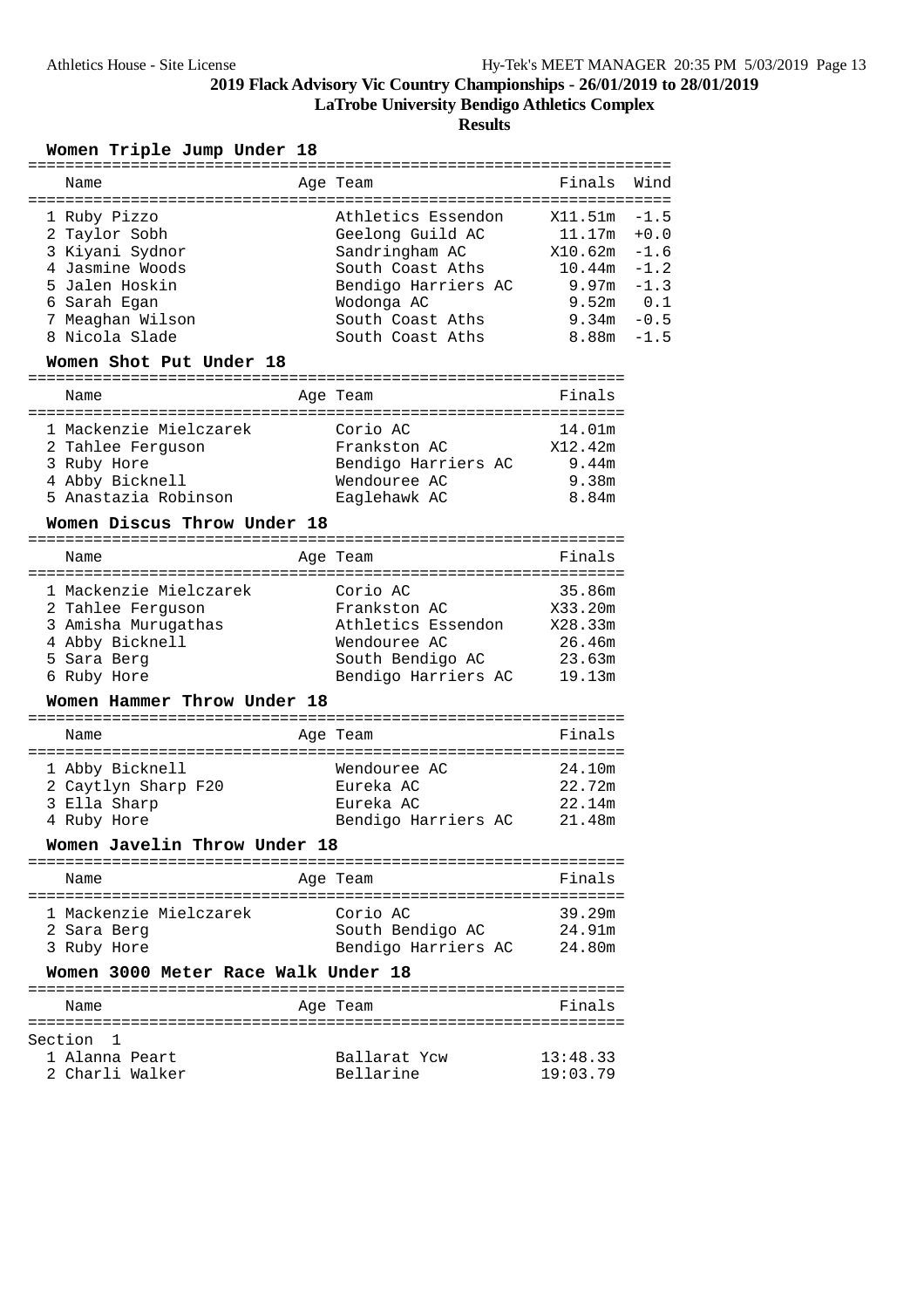**LaTrobe University Bendigo Athletics Complex**

**Results**

**Women 100 Meter Dash Under 20**

| =========                     | ========            | ===================== |
|-------------------------------|---------------------|-----------------------|
| Name                          | Age Team            | Finals                |
|                               |                     |                       |
| Section<br>1<br>Wind: 0.1     |                     |                       |
| 1 Laura Kadri                 | Eaglehawk AC        | 12.98                 |
| 2 Aris Patsouras              | Preston AC          | X13.16                |
| 3 Jordan Barry                | Wendouree AC        | 13.29                 |
| 4 Niah Langtree               | Eaglehawk AC        | 13.68                 |
| 5 Chelsea Tofful              | Bendigo Harriers AC | 13.98                 |
| Section<br>2<br>Wind: $-0.3$  |                     |                       |
| 1 Mia Gross                   | Deakin AC           | 11.97                 |
| 2 Lateisha Willis             | Ringwood AC         | X12.14                |
| 3 Khoeby Holohan              | Sandringham AC      | X12.30                |
| 4 Gabriella Boulton           | Albury Athletics    | 13.27                 |
| 5 Alannah Sander              | Chilwell            | 13.40                 |
| 6 Bridie Kelly                | Frankston AC        | X13.53                |
| Women 200 Meter Dash Under 20 |                     |                       |
| Name                          | Age Team            | Finals                |
|                               |                     |                       |
| Section<br>Wind: 2.1<br>1     |                     |                       |
| 1 Laura Kadri                 | Eaglehawk AC        | 27.25                 |
| 2 Aris Patsouras              | Preston AC          | X28.04                |
| 3 Summer Sutherland           | Albury Athletics    | 28.25                 |
| 4 Gabrielle Rusbridge         | Eaglehawk AC        | 28.90                 |
| 5 Jackelyn Burge              | Bendigo Harriers AC | 29.49                 |
| 6 Naomi Merrilees             | South Coast Aths    | 35.72                 |
| Section<br>2<br>Wind: $1.7$   |                     |                       |
| 1 Mia Gross                   | Deakin AC           | 24.36                 |
| 2 Khoeby Holohan              | Sandringham AC      | X25.38                |
| 3 Gabriella Boulton           | Albury Athletics    | 27.11                 |
| 4 Alannah Sander              | Chilwell            | 27.69                 |
| 5 Niah Langtree               | Eaglehawk AC        | 28.38                 |
|                               |                     |                       |
| Women 400 Meter Run Under 20  |                     |                       |
| Name                          | Age Team            | Finals                |
| ============                  |                     |                       |
| Section<br>1                  |                     |                       |
| 1 Sophia Davis                | Box Hill AC         | X1:00.27              |
| 2 Laura Kadri                 | Eaglehawk AC        | 1:01.74               |
| 3 Gabriella Boulton           | Albury Athletics    | 1:02.13               |
| 4 Alexandra Tarr              | Geelong Guild AC    | 1:02.51               |
| 5 Gabrielle Rusbridge         | Eaglehawk AC        | 1:02.67               |
| 6 Summer Sutherland           | Albury Athletics    | 1:05.06               |
| 7 Naomi Merrilees             | South Coast Aths    | 1:27.11               |
| Women 800 Meter Run Under 20  |                     |                       |
|                               |                     |                       |
| Name                          | Age Team            | Finals                |
|                               | Ballarat Ycw        | 2:25.72               |
| 1 Eliza Lepair                |                     |                       |
| 2 Gabrielle Rusbridge         | Eaglehawk AC        | 2:26.02               |
| 3 Summer Sutherland           | Albury Athletics    | 2:34.62               |
| 4 Aliesha Wrigley             | South Coast Aths    | 2:39.42               |
| 5 Matilda Moore               | Bendigo Harriers AC | 2:43.13               |
| 6 Tiffany Bussem Jorgensen    | Bendigo Harriers AC | 2:53.09               |
| 7 Emily Heislers              | Eaglehawk AC        | 3:09.65               |
| 8 Naomi Merrilees             | South Coast Aths    | 3:34.84               |
|                               |                     |                       |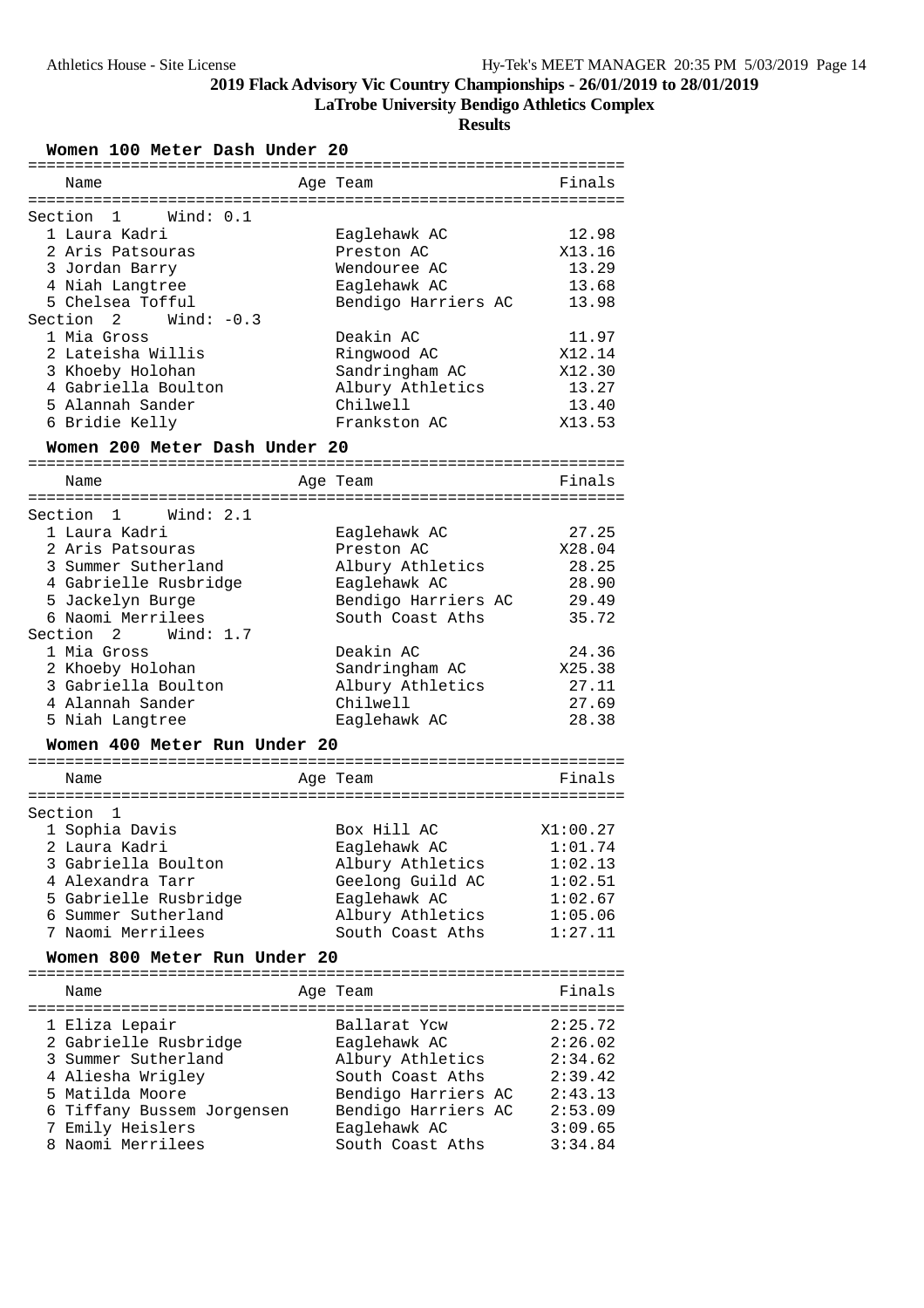**LaTrobe University Bendigo Athletics Complex**

| Women 1500 Meter Run Under 20                                                                                                                  |                                                                                  |                                         |
|------------------------------------------------------------------------------------------------------------------------------------------------|----------------------------------------------------------------------------------|-----------------------------------------|
| Name                                                                                                                                           | Age Team                                                                         | Finals                                  |
| 1 Rachel O'Brien<br>2 Aliesha Wrigley<br>3 Tiffany Bussem Jorgensen<br>4 Emily Heislers                                                        | Wellington AC<br>South Coast Aths<br>Bendigo Harriers AC 5:55.13<br>Eaglehawk AC | 4:56.02<br>5:42.38<br>6:41.41           |
| Women 3000 Meter Run Under 20                                                                                                                  |                                                                                  |                                         |
| Name                                                                                                                                           | Aqe Team                                                                         | Finals                                  |
| 1 Heidi Demeo<br>2 Georgia Powning T20<br>3 Aliesha Wrigley<br>4 Tiffany Bussem Jorgensen                                                      | Chilwell<br>Old Xaverians AC<br>South Coast Aths<br>Bendigo Harriers AC 13:00.83 | 10:21.97<br>X12:20.87<br>13:00.81       |
| Women 100 Meter Hurdles Under 20                                                                                                               |                                                                                  |                                         |
| Name                                                                                                                                           | Age Team                                                                         | Finals                                  |
| Wind: $1.3$<br>Section<br>1<br>1 Lateisha Willis<br>2 Ellie Murrant<br>3 Jackelyn Burge<br>-- Bridie Kelly<br>Women 400 Meter Hurdles Under 20 | Ringwood AC<br>Geelong Guild AC<br>Bendigo Harriers AC<br>Frankston AC           | X14.22<br>17.35<br>19.06<br>XDNF        |
| Name                                                                                                                                           | Age Team                                                                         | Finals                                  |
| Section<br>$\mathbf{1}$<br>1 Olivia Barbour<br>2 Ellie Murrant<br>Women 4x100 Meter Relay Under 20                                             | Sandringham AC<br>Geelong Guild AC                                               | X1:13.38<br>1:19.03                     |
| Team                                                                                                                                           |                                                                                  | Finals                                  |
| 1 Geelong Guild AC<br>' A '<br>1) Jacinta McFarlane 14<br>3) Elly Bayes 18                                                                     | 2) Ellie Murrant 18<br>4) Heike Paape-Silva 15                                   | 53.80<br>55.18                          |
| 2 Bendigo Harriers AC 'A'<br>1) Jade Richardson 18<br>3) Jackelyn Burge 18                                                                     | 2) Jalen Hoskin 17<br>4) Chelsea Tofful 18                                       |                                         |
| 3 Bendigo Harriers AC<br>'B'<br>1) Emma Gilligan 16                                                                                            | 2) Ruby Hore 17                                                                  | 58.84                                   |
| 3) Matilda Moore 18<br>4 Eaglehawk AC 'A'<br>1) Gabrielle Rusbridge 19<br>3) Emily Heislers 18                                                 | 2) Olivia Graham 19<br>4) Madeline Hall 18                                       | 4) Tiffany Bussem Jorgensen 18<br>59.18 |
| 5 South Bendigo AC 'A'<br>1) Abbey Hromenko 17<br>3) Emma Berg 18                                                                              | 2) Allie Guillou 13<br>4) Ella Dee Farnell 18                                    | 1:00.21                                 |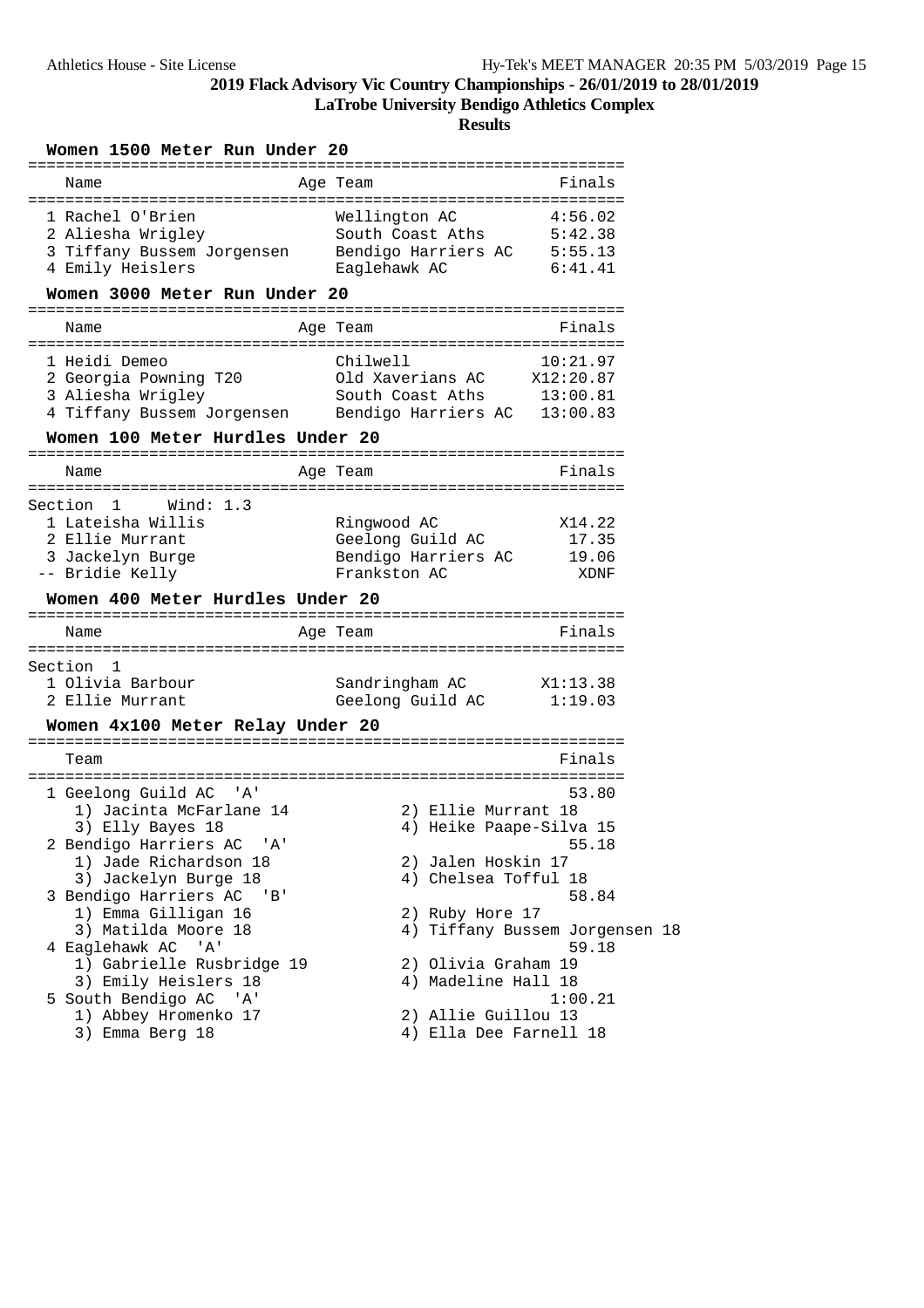**LaTrobe University Bendigo Athletics Complex**

| Women High Jump Under 20<br>===============================<br>====================                                                                              |                                                                                                                                                     |                                                                                                                             |  |  |  |  |
|------------------------------------------------------------------------------------------------------------------------------------------------------------------|-----------------------------------------------------------------------------------------------------------------------------------------------------|-----------------------------------------------------------------------------------------------------------------------------|--|--|--|--|
| Name                                                                                                                                                             | Age Team                                                                                                                                            | Finals                                                                                                                      |  |  |  |  |
| ======================================<br>Flight<br>1<br>1 Jade Richardson<br>1 Summer Sutherland<br>1 Caitlin Davis                                             | =======================<br>Bendigo Harriers AC<br>Albury Athletics<br>Old Xaverians AC                                                              | 1.55m<br>1.55m<br>X1.55m                                                                                                    |  |  |  |  |
| Women Pole Vault Under 20                                                                                                                                        | -----------------------                                                                                                                             |                                                                                                                             |  |  |  |  |
| Name<br>==========                                                                                                                                               | Age Team                                                                                                                                            | Finals                                                                                                                      |  |  |  |  |
| 1 Sarah Melsom<br>2 Montana Green<br>3 Elly Bayes<br>Women Long Jump Under 20                                                                                    | Box Hill AC<br>Mentone AC<br>Geelong Guild AC                                                                                                       | X3.40m<br>X3.00m<br>2.80m                                                                                                   |  |  |  |  |
|                                                                                                                                                                  |                                                                                                                                                     |                                                                                                                             |  |  |  |  |
| Name                                                                                                                                                             | Age Team                                                                                                                                            | Finals<br>Wind                                                                                                              |  |  |  |  |
| 1 Montana Djatschenko<br>2 Khoeby Holohan<br>3 Aris Patsouras<br>4 Jordan Barry<br>5 Chelsea Tofful<br>6 Jade Richardson<br>7 Ella Dee Farnell                   | Athletics Essendon<br>Sandringham AC<br>Preston AC<br>Wendouree AC<br>Bendigo Harriers AC<br>Bendigo Harriers AC<br>South Bendigo AC                | X5.57m<br>0.2<br>X5.45m<br>0.4<br>X4.97m<br>$+0.0$<br>4.87m<br>$+0.0$<br>4.65m<br>$+0.0$<br>4.44m<br>$+0.0$<br>0.3<br>4.35m |  |  |  |  |
| Women Triple Jump Under 20                                                                                                                                       |                                                                                                                                                     |                                                                                                                             |  |  |  |  |
| Name                                                                                                                                                             | Age Team                                                                                                                                            | Wind<br>Finals                                                                                                              |  |  |  |  |
| 1 Jordan Barry<br>2 Ella Dee Farnell<br>3 Aris Patsouras<br>4 Chelsea Tofful<br>5 Madeline Hall<br>6 Emily Heislers                                              | Wendouree AC<br>South Bendigo AC<br>Preston AC<br>Bendigo Harriers AC<br>Eaglehawk AC<br>Eaglehawk AC                                               | 10.08m<br>0.6<br>10.05m<br>$+0.0$<br>X10.04m<br>$+0.0$<br>9.93m<br>$+0.0$<br>8.18m<br>$+0.0$<br>6.14m<br>$+0.0$             |  |  |  |  |
| Women Shot Put Under 20                                                                                                                                          |                                                                                                                                                     |                                                                                                                             |  |  |  |  |
| Name                                                                                                                                                             | Age Team                                                                                                                                            | Finals                                                                                                                      |  |  |  |  |
| 1 Emma Berg<br>2 Kiahna Soroka<br>3 Mia Gross<br>4 Clare McCormack<br>5 Olivia Graham<br>6 Bridie Kelly<br>7 Jorja Sharp<br>8 Madeline Hall<br>9 Jade Richardson | South Bendigo AC<br>Albury Athletics<br>Deakin AC<br>Wodonga AC<br>Eaglehawk AC<br>Frankston AC<br>Eureka AC<br>Eaglehawk AC<br>Bendigo Harriers AC | 12.97m<br>10.74m<br>9.87m<br>9.29m<br>9.21m<br>X8.97m<br>7.71m<br>7.35m<br>6.54m                                            |  |  |  |  |
| Women Discus Throw Under 20                                                                                                                                      |                                                                                                                                                     |                                                                                                                             |  |  |  |  |
| Name                                                                                                                                                             | Age Team                                                                                                                                            | Finals                                                                                                                      |  |  |  |  |
| 1 Emma Berg<br>2 Isabella Simonelli<br>3 Alexandra Mills                                                                                                         | South Bendigo AC<br>Collingwood<br>Diamond Valley AC                                                                                                | 43.17m<br>X41.19m<br>X35.62m                                                                                                |  |  |  |  |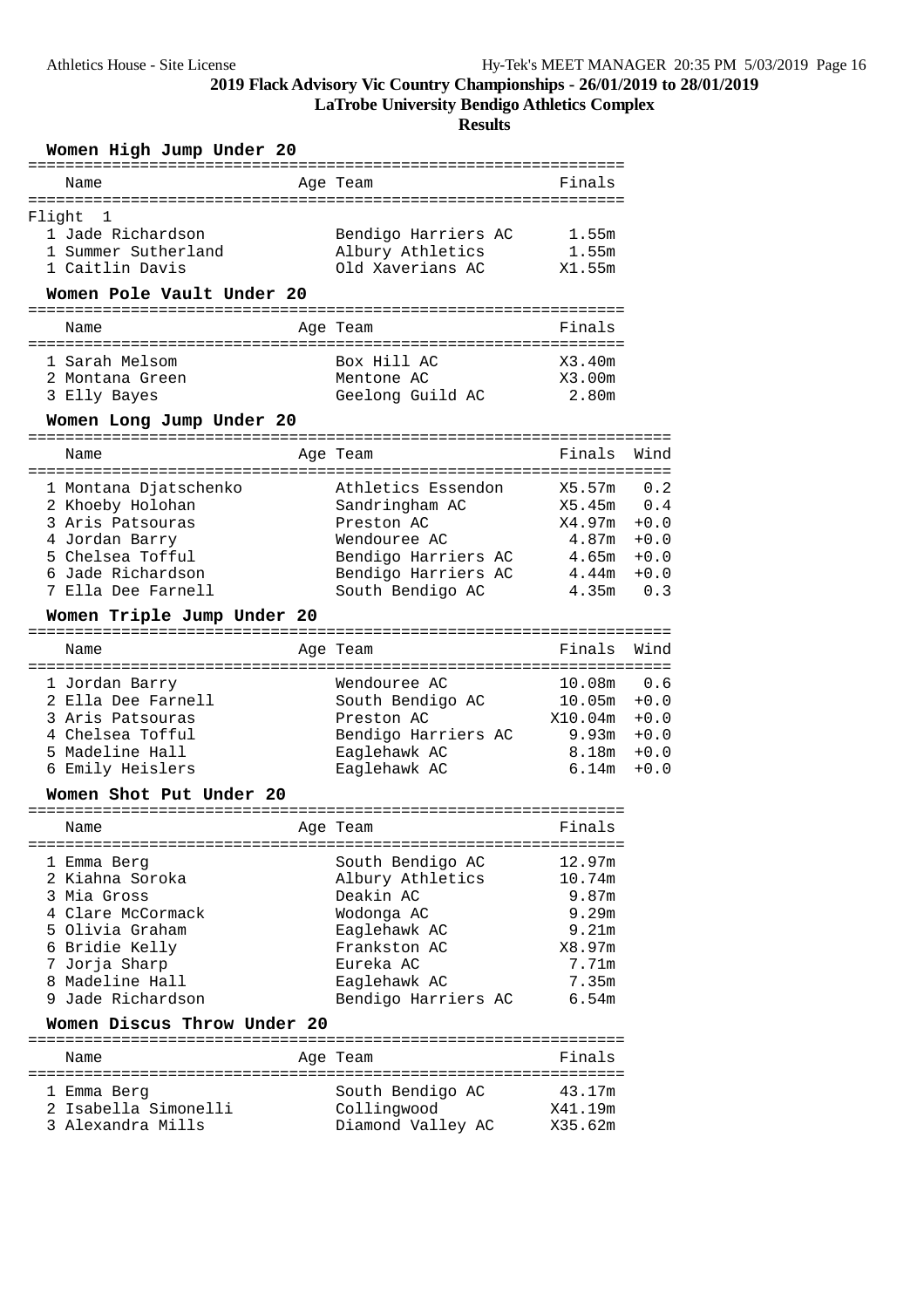**LaTrobe University Bendigo Athletics Complex**

| Women Discus Throw Under 20         |                                     |                 |
|-------------------------------------|-------------------------------------|-----------------|
| 4 Kiahna Soroka                     | Albury Athletics                    | 33.36m          |
| 5 Olivia Graham                     | Eaglehawk AC                        | 26.17m          |
| 6 Anastazia Robinson                | Eaglehawk AC                        | 24.86m          |
| 7 Madeline Hall                     | Eaglehawk AC                        | 23.12m          |
| 8 Jorja Sharp                       | Eureka AC                           | 22.78m          |
| 9 Naomi Merrilees                   | South Coast Aths                    | 12.66m          |
| 10 Emily Heislers                   | Eaglehawk AC                        | 12.05m          |
|                                     |                                     |                 |
| Women Hammer Throw Under 20         |                                     |                 |
| Name<br>:====================       | Age Team<br>=====================   | Finals          |
| 1 Kiahna Soroka                     | Albury Athletics                    | 45.99m          |
| 2 Olivia Graham                     | Eaglehawk AC                        | 45.63m          |
| 3 Isabella Simonelli                | Collingwood                         | X42.96m         |
| 4 Clare McCormack                   | Wodonga AC                          | 35.98m          |
| 5 Jorja Sharp                       | Eureka AC                           | 22.23m          |
| Women Javelin Throw Under 20        |                                     |                 |
|                                     |                                     |                 |
| Name                                | Age Team                            | Finals          |
| 1 Clare McCormack                   | Wodonga AC                          | 30.28m          |
| 2 Jackelyn Burge                    | Bendigo Harriers AC                 | 28.35m          |
| 3 Bridie Kelly                      | Frankston AC                        | X27.42m         |
| 4 Jade Richardson                   | Bendigo Harriers AC                 | 22.51m          |
| 5 Madeline Hall                     | Eaglehawk AC                        | 22.41m          |
|                                     |                                     |                 |
| Women 5000 Meter Race Walk Under 20 |                                     |                 |
|                                     |                                     |                 |
| Name                                | Age Team                            | Finals          |
|                                     |                                     |                 |
| Section<br>1                        |                                     |                 |
| 1 Jemma Peart                       | Ballarat Ycw                        | 25:27.46        |
| 2 Charlotte Hay                     | Knox AC                             | X26:51.63       |
| Women 100 Meter Dash Open           |                                     |                 |
|                                     |                                     |                 |
| Name                                | Age Team                            | Finals          |
| Section<br>Wind: $2.7$<br>1         |                                     |                 |
| 1 Ellie McLinden                    | Old Xaverians AC                    | X13.11          |
| 2 Jessica Dux                       | Nunawading                          | X13.17          |
|                                     |                                     |                 |
| 3 Denise Snyder<br>4 Jalen Hoskin   | Eaglehawk AC                        | 13.25           |
|                                     | Bendigo Harriers AC<br>Wendouree AC | 13.94           |
| 5 Gabrielle Lang                    | South Coast Aths                    | 15.09           |
| 6 Courtney Clark                    |                                     | 15.35           |
| 7 Keely Farnell                     | South Bendigo AC                    | 15.70           |
| Section 2<br>Wind: $0.5$            |                                     |                 |
| 1 Ashleigh Whittaker                | Sandringham AC                      | X11.94          |
| 2 Christine Byrne                   | Glenhuntly AC                       | X12.17          |
| 3 Ebony Lane                        | Frankston AC                        | X12.40          |
| 4 Nina Lawson                       | Athletics Essendon                  | X12.95          |
| 5 Ashleigh Terlato                  | Casey Cardinia                      | X12.96          |
| 6 Alexandra Tarr<br>7 Georgia Mills | Geelong Guild AC<br>Frankston AC    | 12.98<br>X13.41 |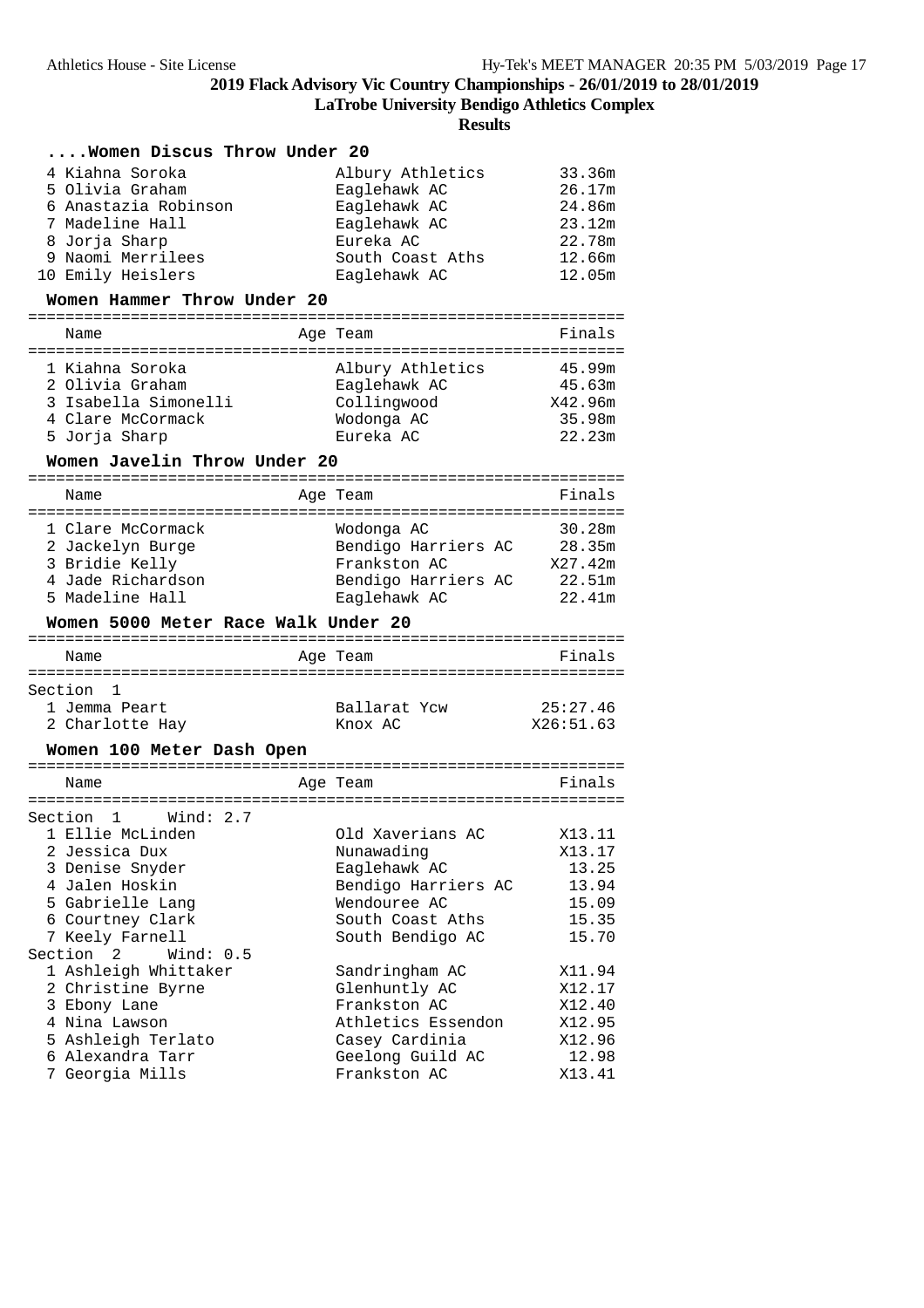**LaTrobe University Bendigo Athletics Complex**

**Results**

### **Women 200 Meter Dash Open**

| Name                                | Age Team            | Finals   |
|-------------------------------------|---------------------|----------|
|                                     |                     |          |
| Section 1<br>Wind: 0.7              |                     |          |
| 1 Ashleigh Terlato                  | Casey Cardinia      | X26.58   |
| 2 Jessica Dux                       | Nunawading          | X27.50   |
| 3 Claire McCay                      | Bendigo Harriers AC | 28.53    |
| 4 Olivia Attard                     | South Bendigo AC    | 28.92    |
| 5 Courtney Clark                    | South Coast Aths    | 32.57    |
| 6 Keely Farnell                     | South Bendigo AC    | 33.77    |
| Section <sub>2</sub><br>Wind: $0.6$ |                     |          |
| 1 Ashleigh Whittaker                | Sandringham AC      | X24.55   |
| 2 Lily Bayes                        | Deakin AC           | 24.86    |
| 3 Jessica Gulli-Nance               | Deakin AC           | 25.01    |
|                                     |                     | X25.04   |
| 4 Christine Byrne                   | Glenhuntly AC       |          |
| 5 Caitlin Hawks                     | Old Melburnians AC  | X26.01   |
| 6 Ellie Keratianos                  | Keilor St Bern      | X26.78   |
| 7 Stephanie Pompei                  | South Bendigo AC    | 28.13    |
| Women 400 Meter Run Open            |                     |          |
|                                     |                     |          |
| Name                                | Age Team            | Finals   |
|                                     |                     |          |
| Section 1                           |                     |          |
| 1 Abbey Badrock                     | Chilwell            | 1:01.72  |
| 2 Stephanie Pompei                  | South Bendigo AC    | 1:01.78  |
| 3 Montana Beruldsen                 | Melbourne Uni       | X1:04.62 |
| 4 Olivia Attard                     | South Bendigo AC    | 1:05.33  |
|                                     |                     |          |
| 5 Madeleine Parris                  | Glenhuntly AC       | X1:07.45 |
| Section 2                           |                     |          |
| 1 Tess Kirsopp-Cole                 | Chilwell            | 58.12    |
| 2 Stephanie Larkin                  | Doncaster AC        | X58.96   |
| 3 Lucy Romanoff                     | Frankston AC        | X59.55   |
| 4 Sarah Lewis                       | South Coast Aths    | 1:00.42  |
| 5 Eleni Gilden                      | Melbourne Uni       | X1:00.45 |
| 6 Rosamond Gilden                   | Melbourne Uni       | X1:01.48 |
| Section 3                           |                     |          |
| 1 Jessica Gulli-Nance               | Deakin AC           | 54.97    |
| 2 Kendra Hubbard                    | Old Melburnians AC  | X55.09   |
| 3 Alexia Loizou                     | Mornington          | X55.61   |
| 4 Sophia Fighera                    | Mornington          | X55.89   |
| 5 Lily Bayes                        | Deakin AC           | 56.00    |
| 6 Caitlin Hawks                     | Old Melburnians AC  | X58.88   |
|                                     |                     |          |
| Women 800 Meter Run Open            |                     |          |
| Name                                | Age Team            | Finals   |
|                                     |                     |          |
| 1<br>Section                        |                     |          |
| 1 Shanie Landen                     | Maccabi AC          | X2:16.03 |
| 2 Tess Kirsopp-Cole                 | Chilwell            | 2:18.21  |
|                                     |                     |          |
| 3 Maddison Caulfield                | Athletics Essendon  | X2:18.44 |
| 4 Rachel Waters                     | Deakin AC           | 2:18.85  |
| 5 Isabelle Gerardi                  | Deakin AC           | 2:21.15  |
| 6 Sarah Lewis                       | South Coast Aths    | 2:24.21  |
| 7 Justine White                     | Chilwell            | 2:31.39  |
| 8 Anna de Vrieze                    | South Bendigo AC    | 2:40.18  |
| 9 Stephanie Pompei                  | South Bendigo AC    | 2:41.84  |
| 10 Eliesha Byrt T20                 | Geelong Guild AC    | 2:44.89  |
| 11 Kirstie Newcombe T38             | Chilwell            | 2:48.89  |
|                                     |                     |          |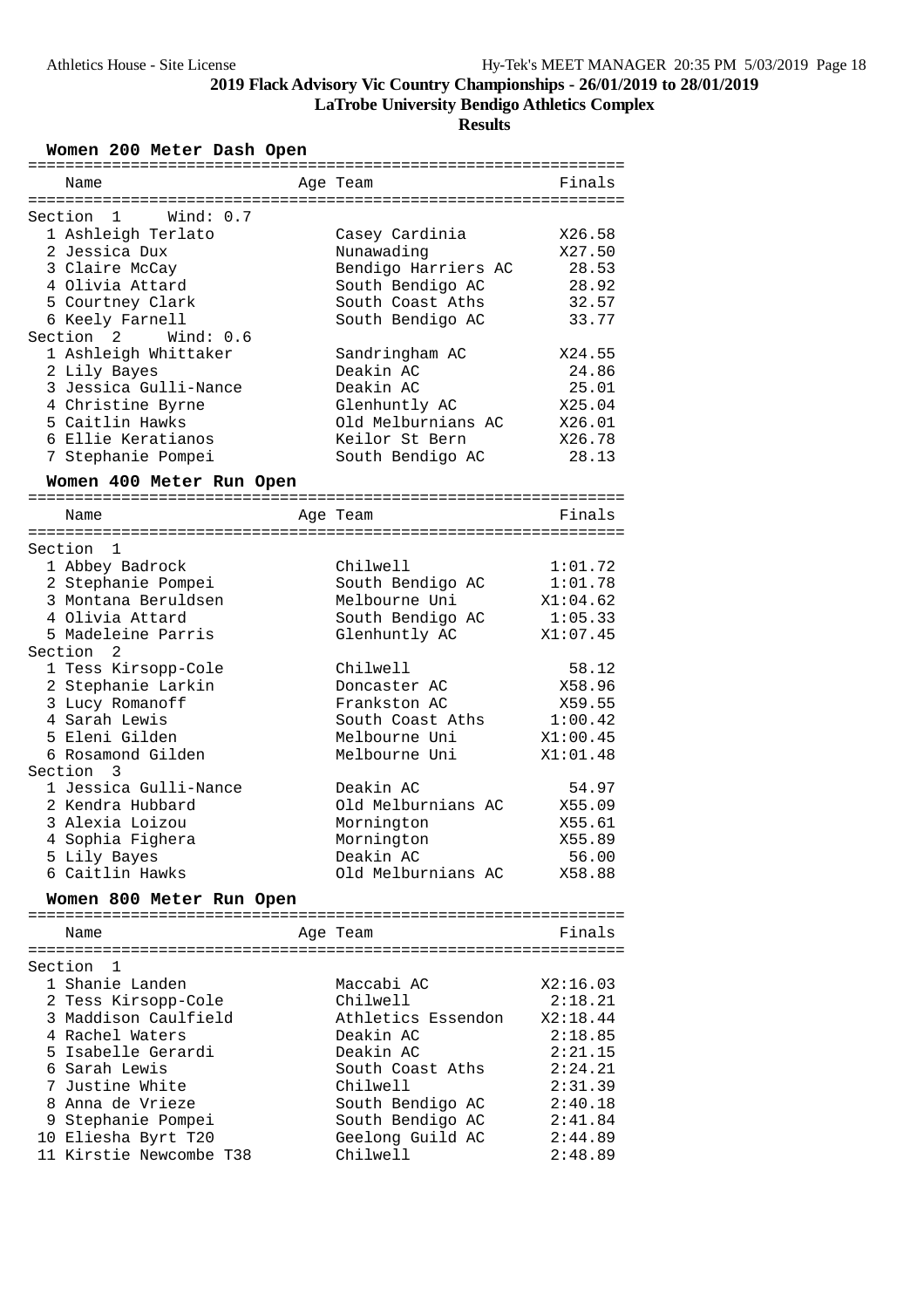**LaTrobe University Bendigo Athletics Complex**

**Results**

### **Women 1500 Meter Run Open**

| Name                                   | Age Team                     | Finals    |
|----------------------------------------|------------------------------|-----------|
| 1 Heidi Demeo                          | Chilwell                     | 4:46.67   |
| 2 Rachel Waters                        | Deakin AC                    | 4:53.28   |
| 3 Stephanie Kondogonis                 | Keilor St Bern               | X4:56.35  |
| 4 Cassie Dege                          | Chilwell                     | 5:00.38   |
| 5 Simone Brick                         | South Melbourne AC           | X5:08.17  |
| 6 Olivia Attard                        | South Bendigo AC             | 5:19.15   |
| 7 Justine White                        | Chilwell                     | 5:21.20   |
| 8 Sarah Watts                          |                              | 5:26.85   |
|                                        | Ballarat Ycw                 |           |
| 9 Anna de Vrieze                       | South Bendigo AC             | 5:28.14   |
| 10 Georgia Powning T20                 | Old Xaverians AC             | X5:42.82  |
| Women 5000 Meter Run Open              |                              |           |
| Name                                   | Age Team                     | Finals    |
| 1 Cassandra Mesta                      | Wellington AC                | 18:34.20  |
| 2 Rhiannon White                       | Eureka AC                    | 19:03.29  |
|                                        |                              |           |
| 3 Tess Rhodes                          | Chilwell                     | 19:21.87  |
| 4 Eliza Lepair                         | Ballarat Ycw                 | 19:48.80  |
| 5 Olivia Attard                        | South Bendigo AC             | 21:59.47  |
| 6 Chloe Turner T20                     | Old Xaverians AC             | X24:58.78 |
| Women 10000 Meter Run Open             |                              |           |
| Name                                   | Age Team                     | Finals    |
| 1 Sarah Watts                          | Ballarat Ycw                 | 43:06.80  |
| 2 Juliet Heah                          | Bendigo Harriers AC 46:37.52 |           |
| Women 100 Meter Hurdles Open           |                              |           |
|                                        |                              |           |
| Name                                   | Age Team                     | Finals    |
|                                        |                              |           |
| Section<br>$\overline{1}$<br>Wind: 0.1 |                              |           |
| 1 Danielle Shaw                        | Ringwood AC                  | X14.21    |
| 2 Kira Davey                           | Melbourne Uni                | X15.81    |
| 3 Abbey Badrock                        | Chilwell                     | 15.85     |
| 4 Ellie McLinden                       | Old Xaverians AC             | X16.36    |
| 5 Denise Snyder                        | Eaglehawk AC                 | 16.49     |
| 6 Jessica Dux                          | Nunawading                   | X17.99    |
| 7 Emma Werner                          | Eureka AC                    | 21.66     |
| Women 400 Meter Hurdles Open           |                              |           |
| Name                                   | Age Team                     | Finals    |
|                                        |                              |           |
| 1<br>Section                           |                              |           |
|                                        |                              |           |
|                                        |                              |           |
| 1 Stephanie Larkin                     | Doncaster AC                 | X1:03.88  |
| 2 Abbey Badrock                        | Chilwell                     | 1:08.52   |
| 3 Montana Beruldsen                    | Melbourne Uni                | X1:11.60  |
| Women 3000 Meter Steeplechase Open     |                              |           |
| Name                                   | Age Team                     | Finals    |
|                                        |                              |           |
| 1 Simone Brick                         | South Melbourne AC X11:31.86 |           |
| 2 Annabel Kitto                        | South Australia X11:53.02    |           |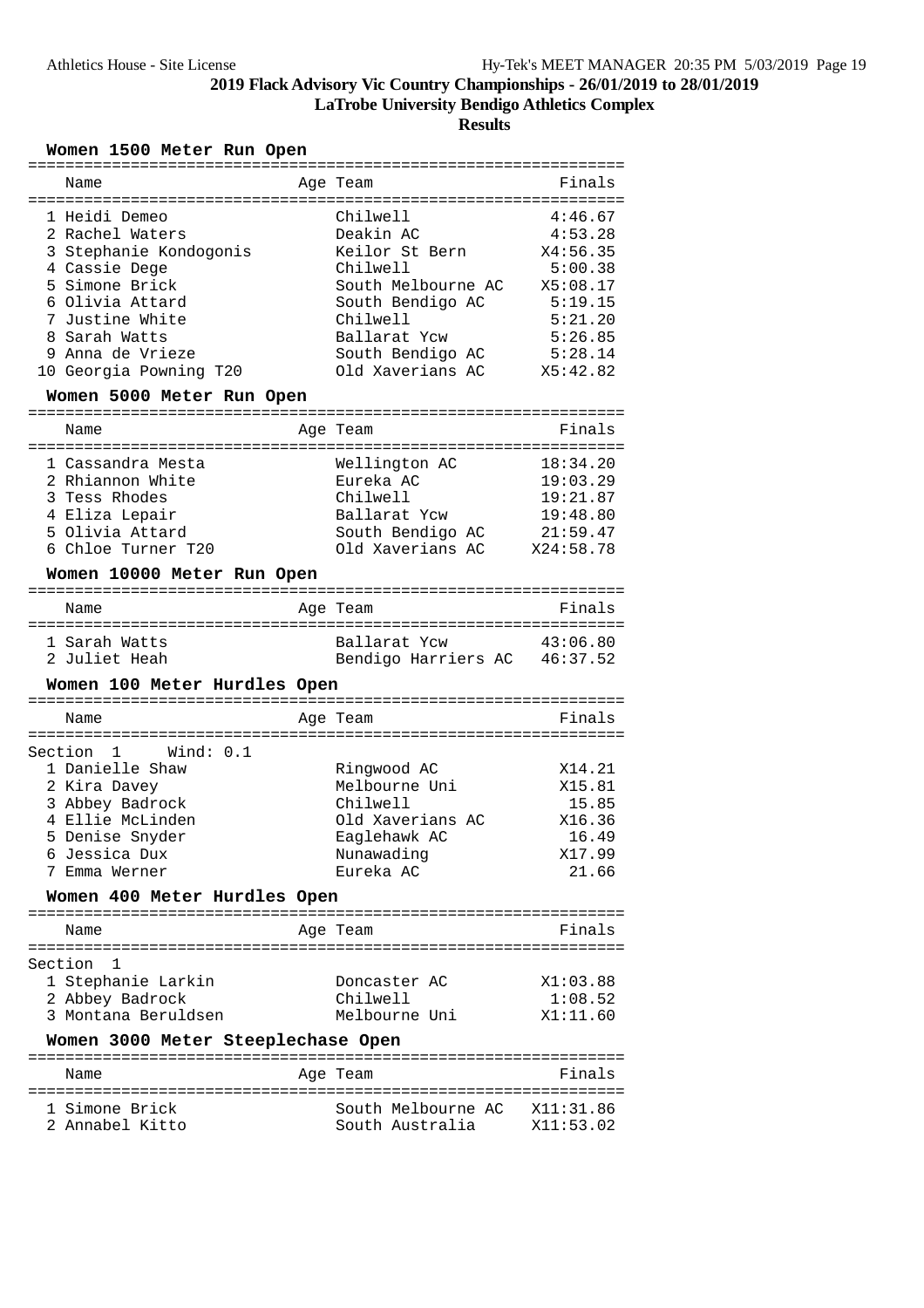**LaTrobe University Bendigo Athletics Complex**

| Women 3000 Meter Steeplechase Open |                                                   |                               |                                                |  |  |  |  |
|------------------------------------|---------------------------------------------------|-------------------------------|------------------------------------------------|--|--|--|--|
|                                    | 3 Ruby Turner<br>4 Ebony Whiley                   | Melbourne Uni<br>Eaglehawk AC | X12:23.66<br>17:51.66                          |  |  |  |  |
|                                    | Women 4x100 Meter Relay Open                      |                               |                                                |  |  |  |  |
|                                    | Team                                              |                               | Finals                                         |  |  |  |  |
|                                    | 1 Bendigo Harriers AC<br>' A '                    |                               | 52.80                                          |  |  |  |  |
|                                    | 1) Nyah Brits 15                                  |                               | 2) Abbey Conquer 15                            |  |  |  |  |
|                                    | 3) Gretel Holmes 15                               |                               | 4) Monique Gavriliadis 15                      |  |  |  |  |
|                                    | 2 Athletics Chilwell AC<br>'A'                    |                               | 52.82                                          |  |  |  |  |
|                                    | 1) Alannah Sander 18<br>3) Justine White 31       |                               | 2) Abbey Badrock 20<br>4) Tess Kirsopp-Cole 20 |  |  |  |  |
|                                    | 3 Corio AC 'A'                                    |                               | 55.35                                          |  |  |  |  |
|                                    | 1) Bianca Sesar 16                                |                               | 2) Ella Rayson 15                              |  |  |  |  |
|                                    | 3) Kelsea Gray 16                                 |                               | 4) Sherry Gathercole 49                        |  |  |  |  |
|                                    | 4 Bendigo Harriers AC<br>' B '                    |                               | 55.78                                          |  |  |  |  |
|                                    | 1) Jade Richardson 18<br>3) Jackelyn Burge 18     |                               | 2) Jalen Hoskin 17<br>4) Chelsea Tofful 18     |  |  |  |  |
|                                    | 5 Eureka AC 'A'                                   |                               | 56.55                                          |  |  |  |  |
|                                    | 1) Caytlyn Sharp 17                               |                               | 2) Amy Canavan 17                              |  |  |  |  |
|                                    | 3) Courtney Scott 24                              |                               | 4) Janelle Mccallum 33                         |  |  |  |  |
|                                    | 6 South Coast Athletics<br>' A'                   |                               | 1:00.26                                        |  |  |  |  |
|                                    | 1) Aliesha Wrigley 19<br>3) Courtney Clark 20     |                               | 2) Sarah Lewis 34<br>4) Naomi Merrilees 19     |  |  |  |  |
|                                    | 7 Eaglehawk AC 'A'                                |                               | 1:00.44                                        |  |  |  |  |
|                                    | 1) Denise Snyder 27                               |                               | 2) Siobhan Thompson 22                         |  |  |  |  |
|                                    | 3) Andrea Archibald 14                            |                               | 4) Ebony Whiley 24                             |  |  |  |  |
|                                    | 8 South Bendigo AC 'A'                            |                               | 1:03.40                                        |  |  |  |  |
|                                    | 1) Stephanie Pompei 24<br>3) Olivia Attard 20     |                               | 2) Keely Farnell 21<br>4) Keely Trew 27        |  |  |  |  |
|                                    |                                                   |                               |                                                |  |  |  |  |
|                                    | Women 4x400 Meter Relay Open                      |                               |                                                |  |  |  |  |
|                                    | Team                                              |                               | Finals                                         |  |  |  |  |
|                                    | 1 Geelong Guild AC<br>'A'                         |                               | 4:10.44                                        |  |  |  |  |
|                                    | 1) Klara Dess 19                                  |                               | 2) Mikayla Michels 17                          |  |  |  |  |
|                                    | 3) Freya Dess 17                                  |                               | 4) Nyah Brown 15                               |  |  |  |  |
|                                    | 2 Geelong Guild AC<br>'B'<br>1) Alexandra Tarr 17 |                               | 4:25.13<br>2) Jaz Skerke 15                    |  |  |  |  |
|                                    | 3) Sophie Coltish 14                              |                               | 4) Olivia Richardson 17                        |  |  |  |  |
|                                    | 3 Wellington AC 'A'                               |                               | 4:25.89                                        |  |  |  |  |
|                                    | 1) Ruby Luckie 16                                 |                               | 2) Bianca Croucher 14                          |  |  |  |  |
|                                    | 3) Ada Hill 14                                    |                               | 4) Rachel O'Brien 19                           |  |  |  |  |
|                                    | 4 Eaglehawk AC 'A'<br>1) Niah Langtree 17         |                               | 4:29.90<br>2) Laura Kadri 17                   |  |  |  |  |
|                                    | 3) Anastazia Robinson 17                          |                               | 4) Gabrielle Rusbridge 19                      |  |  |  |  |
|                                    | 5 Eureka AC<br>' A'                               |                               | 4:31.69                                        |  |  |  |  |
|                                    | 1) Kayla Bridges 14                               |                               | 2) Amy Canavan 17                              |  |  |  |  |
|                                    | 3) Charlotte Streat 13                            |                               | 4) Courtney Scott 24                           |  |  |  |  |
|                                    | 6 South Bendigo AC 'A'                            |                               | 4:49.27                                        |  |  |  |  |
|                                    | 1) Abbey Hromenko 17<br>3) Anna de Vrieze 33      |                               | 2) Keely Trew 27<br>4) Stephanie Pompei 24     |  |  |  |  |
|                                    | 7 Bendigo Harriers AC<br>'A'                      |                               | 4:57.33                                        |  |  |  |  |
|                                    | 1) Claire McCay 21                                |                               | 2) Yvette Tuohey 29                            |  |  |  |  |
|                                    | 3) Caitlin Evans 14                               |                               | 4) Tiffany Bussem Jorgensen 18                 |  |  |  |  |
|                                    | 8 South Coast Athletics<br>'A'                    |                               | 5:02.44                                        |  |  |  |  |
|                                    | 1) Sarah Lewis 34                                 |                               | 2) Courtney Clark 20                           |  |  |  |  |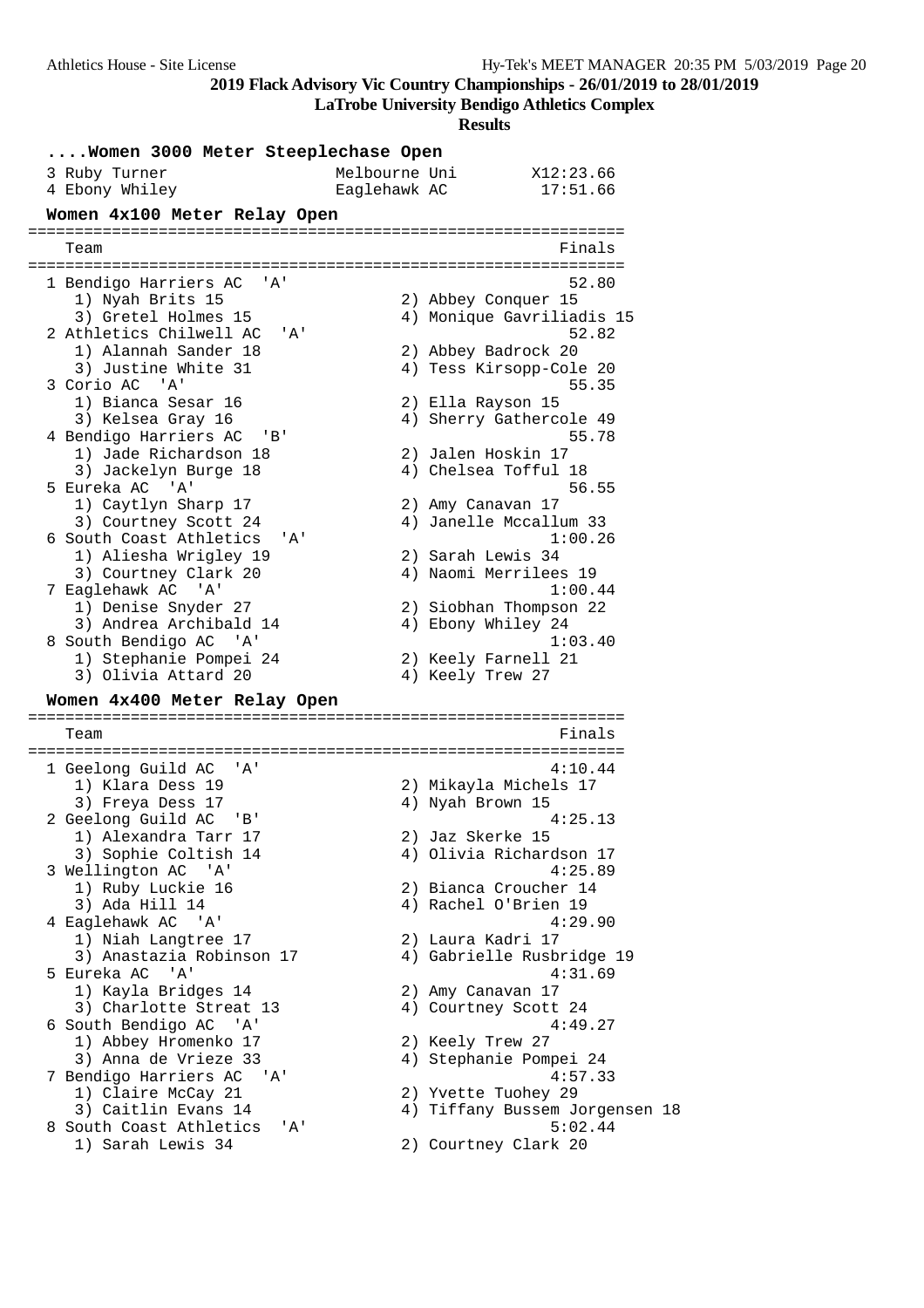| Athletics House - Site License                | 2019 Flack Advisory Vic Country Championships - 26/01/2019 to 28/01/2019                              |                                |               | Hy-Tek's MEET MANAGER 20:35 PM 5/03/2019 Page 21 |  |
|-----------------------------------------------|-------------------------------------------------------------------------------------------------------|--------------------------------|---------------|--------------------------------------------------|--|
|                                               | <b>LaTrobe University Bendigo Athletics Complex</b><br><b>Results</b>                                 |                                |               |                                                  |  |
| Women 4x400 Meter Relay Open                  |                                                                                                       |                                |               |                                                  |  |
| 3) Naomi Merrilees 19<br>Women High Jump Open | 4) Aliesha Wrigley 19                                                                                 |                                |               |                                                  |  |
| Name                                          | Age Team                                                                                              | Finals                         |               |                                                  |  |
|                                               |                                                                                                       |                                |               |                                                  |  |
| Flight<br>$\mathbf{1}$<br>1 Denise Snyder     | Eaglehawk AC                                                                                          | 1.76m                          |               |                                                  |  |
| 2 Madison Alexander                           | Athletics Essendon X1.73m                                                                             |                                |               |                                                  |  |
| 3 Jade Richardson<br>4 Caitlin Christie       | Bendigo Harriers AC<br>Wendouree AC                                                                   | 1.55m<br>1.50m                 |               |                                                  |  |
| Women Pole Vault Open                         |                                                                                                       |                                |               |                                                  |  |
| Name                                          | Age Team                                                                                              | Finals                         |               |                                                  |  |
| 1 Katherine Iannello                          |                                                                                                       |                                |               |                                                  |  |
| 1 Tamara Mancuso                              | Melbourne Uni<br>Melbourne Uni                                                                        | X3.60m<br>X3.60m               |               |                                                  |  |
| 1 Grace Bath                                  | Corio AC                                                                                              | 3.60m                          |               |                                                  |  |
| 4 Isabelle Napier<br>4 Kate Abfalter          | Melbourne Uni<br>Melbourne Uni                                                                        | X3.40m<br>X3.40m               |               |                                                  |  |
| 6 Kira Davey                                  | Melbourne Uni                                                                                         | X3.00m                         |               |                                                  |  |
| Women Long Jump Open                          |                                                                                                       |                                |               |                                                  |  |
| Name                                          | Age Team                                                                                              | Finals Wind                    |               |                                                  |  |
| 1 Denise Snyder                               | Eaglehawk AC                                                                                          | $5.32m + 0.0$                  |               |                                                  |  |
| 2 Zara Keca                                   | Athletics Essendon X5.21m +0.0                                                                        |                                |               |                                                  |  |
| 3 Jessica Dux                                 | Nunawading                                                                                            | $X5.08m + 0.0$                 |               |                                                  |  |
| 4 Tahnee Cannan<br>5 Chelsea Tofful           | Albury Athletics 4.78m +0.0                                                                           |                                |               |                                                  |  |
| 6 Jalen Hoskin                                | Bendigo Harriers AC $4.41m +0.0$<br>Bendigo Harriers AC $4.23m +0.0$<br>South Coast Aths $3.14m +0.0$ |                                |               |                                                  |  |
| 7 Courtney Clark                              | South Coast Aths                                                                                      | $3.14m + 0.0$                  |               |                                                  |  |
| 8 Ebony Whiley<br>9 Ella Dee Farnell          | Eaglehawk AC<br>South Bendigo AC                                                                      | $2.71m + 0.0$<br>$2.67m - 0.1$ |               |                                                  |  |
| -- Jessica Andersen                           | Collingwood                                                                                           | XND                            | NWI           |                                                  |  |
| Women Triple Jump Open                        |                                                                                                       |                                |               |                                                  |  |
| Name                                          | Age Team                                                                                              | Finals                         | Wind          |                                                  |  |
| 1 Emily Portaro                               | Athletics Essendon                                                                                    | X12.01m                        | $+0.0$        |                                                  |  |
| 2 Zara Keca                                   | Athletics Essendon                                                                                    | X11.44m                        | 1.1           |                                                  |  |
| 3 Brooke Gordon                               | St Kevin's                                                                                            | X11.40m                        | $+0.0$        |                                                  |  |
| 4 Denise Snyder<br>5 Tahnee Cannan            | Eaglehawk AC<br>Albury Athletics                                                                      | 11.17m<br>10.43m               | 0.3<br>0.7    |                                                  |  |
| 6 Jalen Hoskin                                | Bendigo Harriers AC                                                                                   | 10.08m                         | $+0.0$        |                                                  |  |
| 7 Ella Dee Farnell                            | South Bendigo AC                                                                                      | 10.04m                         | $+0.0$        |                                                  |  |
| 8 Jessica Dux<br>9 Chelsea Tofful             | Nunawading<br>Bendigo Harriers AC                                                                     | X9.89m<br>9.76m                | 0.1<br>$+0.0$ |                                                  |  |
| 10 Montana Beruldsen                          | Melbourne Uni                                                                                         | X9.59m                         | $+0.0$        |                                                  |  |
| 11 Gabrielle Lang                             | Wendouree AC                                                                                          | 8.90m                          | 0.3           |                                                  |  |
| 12 Ebony Whiley                               | Eaglehawk AC                                                                                          | 6.90m                          | $+0.0$        |                                                  |  |
|                                               |                                                                                                       |                                |               |                                                  |  |
|                                               |                                                                                                       |                                |               |                                                  |  |
|                                               |                                                                                                       |                                |               |                                                  |  |
|                                               |                                                                                                       |                                |               |                                                  |  |
|                                               |                                                                                                       |                                |               |                                                  |  |
|                                               |                                                                                                       |                                |               |                                                  |  |
|                                               |                                                                                                       |                                |               |                                                  |  |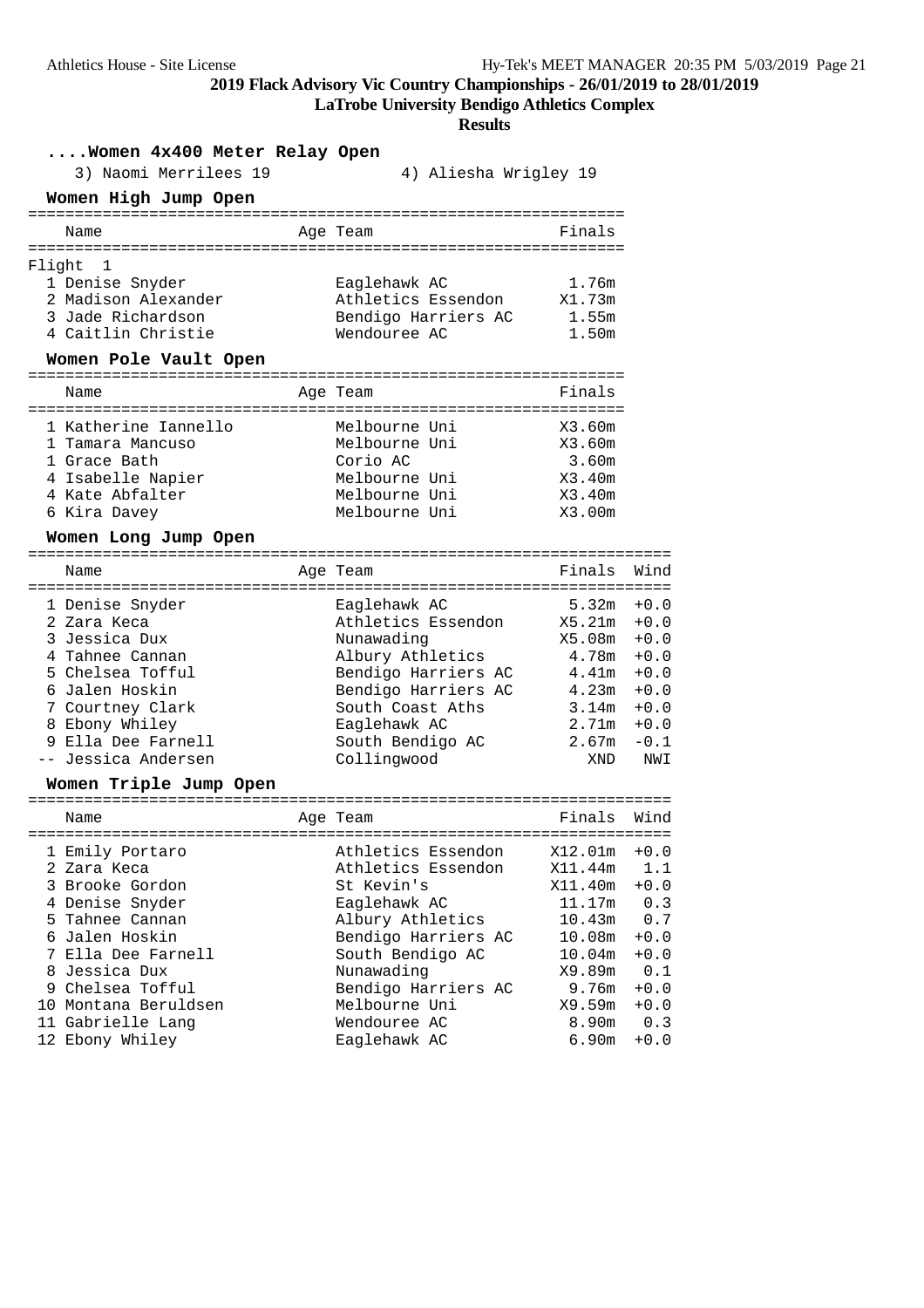**LaTrobe University Bendigo Athletics Complex**

**Results**

### **Women Shot Put Open**

| Name<br>=================================                                                                                                                                                                                                                                                                         | Age Team                                                                                                                                                                                                                                                         | Finals<br>==============                                                                                                                           |
|-------------------------------------------------------------------------------------------------------------------------------------------------------------------------------------------------------------------------------------------------------------------------------------------------------------------|------------------------------------------------------------------------------------------------------------------------------------------------------------------------------------------------------------------------------------------------------------------|----------------------------------------------------------------------------------------------------------------------------------------------------|
| 1 Emma Berg<br>2 Corey Pendry<br>3 Emma Werner<br>4 Kira Davey<br>5 Siobhan Thompson<br>6 Anna Radnay<br>7 Ebony Whiley<br>8 Cathryn Hoare<br>9 Courtney Clark<br>10 Josephine Mirarchi<br>11 Keely Farnell                                                                                                       | South Bendigo AC<br>Dand Springvale<br>Eureka AC<br>Melbourne Uni<br>Eaglehawk AC<br>Geelong Guild AC<br>Eaglehawk AC<br>Bellarine<br>South Coast Aths<br>Corio AC<br>South Bendigo AC                                                                           | 13.12m<br>X11.44m<br>10.04m<br>X9.20m<br>8.41m<br>7.96m<br>7.57m<br>7.18m<br>6.57m<br>6.36m<br>6.10m                                               |
| Women Discus Throw Open                                                                                                                                                                                                                                                                                           | ==============                                                                                                                                                                                                                                                   |                                                                                                                                                    |
| Name<br>--------------------------------------                                                                                                                                                                                                                                                                    | Age Team<br>============================                                                                                                                                                                                                                         | Finals                                                                                                                                             |
| 1 Emma Berg<br>2 Isabella Simonelli<br>3 Mackenzie Mielczarek<br>4 Kiahna Soroka<br>5 Tahnee Cannan<br>6 Siobhan Thompson<br>7 Jayne Norton<br>8 Glenys Whitehead<br>9 Anna Radnay<br>10 Emma Werner<br>11 Josephine Mirarchi<br>12 Cathryn Hoare<br>13 Amanda Robinson<br>14 Keely Farnell<br>-- Tahlee Ferquson | South Bendigo AC<br>Collingwood<br>Corio AC<br>Albury Athletics<br>Albury Athletics<br>Eaglehawk AC<br>South Bendigo AC<br>Albury Athletics<br>Geelong Guild AC<br>Eureka AC<br>Corio AC<br>Bellarine<br>Bendigo Harriers AC<br>South Bendigo AC<br>Frankston AC | 43.65m<br>X43.62m<br>37.90m<br>34.53m<br>32.74m<br>28.90m<br>27.49m<br>26.98m<br>23.64m<br>22.91m<br>21.02m<br>20.82m<br>20.06m<br>17.08m<br>XFOUL |

#### **Women Hammer Throw Open**

| Name                                     | Age Team                      | Finals            |
|------------------------------------------|-------------------------------|-------------------|
| 1 Stephanie Ratcliffe<br>2 Olivia Graham | Doncaster AC<br>Eaglehawk AC  | X52.46m<br>45.58m |
| 3 Emma Werner<br>4 Kiahna Soroka         | Eureka AC<br>Albury Athletics | 44.07m<br>43.06m  |
| 5 Erin Holdway                           | Nunawading                    | X38.42m           |
| 6 Glenys Whitehead                       | Albury Athletics              | 30.77m            |
| 7 Anna Radnay                            | Geelong Guild AC              | 27.68m            |
| 8 Caitlin Christie                       | Wendouree AC                  | 24.84m            |
| 9 Jolanta Scott                          | Keilor St Bern                | X24.22m           |

#### **Women Javelin Throw Open**

| Name                           | Age Team                              | Finals            |
|--------------------------------|---------------------------------------|-------------------|
| 1 Breanna Large<br>2 Emma Berg | Western Athletics<br>South Bendigo AC | X42.48m<br>37.91m |
| 3 Irene Margaronis             | Box Hill AC                           | X33.94m           |
| 4 Keely Trew                   | South Bendigo AC                      | 33.76m            |
| 5 Siobhan Thompson             | Eaglehawk AC                          | 33.37m            |
| 6 Kathryn Brooks               | Box Hill AC                           | X28.66m           |
| 7 Denise Snyder                | Eaglehawk AC                          | 27.88m            |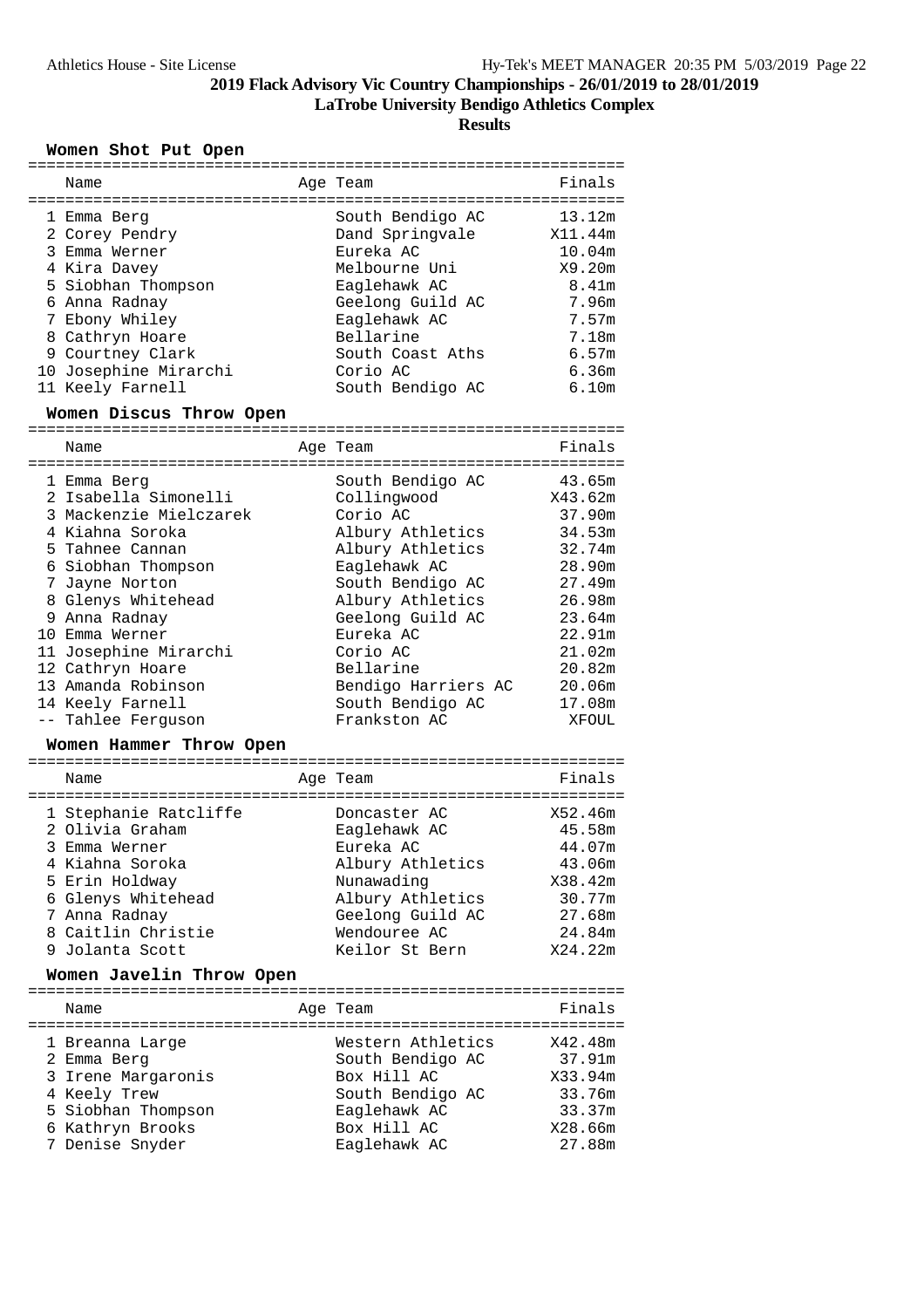**LaTrobe University Bendigo Athletics Complex**

| 23.68m<br>8 Ebony Whiley<br>Eaglehawk AC<br>9 Cathryn Hoare<br>Bellarine<br>21.03m<br>18.89m<br>10 Emma Werner<br>Eureka AC<br>16.71m<br>11 Courtney Clark<br>South Coast Aths<br>12 Anna Radnay<br>Geelong Guild AC<br>14.08m<br>13 Nicole Spehar F36<br>Geelong Guild AC<br>4.75m<br>Women 5000 Meter Race Walk Open<br>Name<br>Age Team<br>Finals<br>Section<br>1<br>1 Alanna Peart<br>Ballarat Ycw<br>24:00.73<br>32:04.27<br>2 Barbara Bryant<br>Eaglehawk AC<br>3 Ebony Whiley<br>Eaglehawk AC<br>32:27.39<br>Women 100 Meter Dash 40 Plus<br>Finals<br>Age Team<br>Name<br>Section 1<br>Wind: 1.2<br>14.27<br>1 Sherry Gathercole<br>Corio AC<br>14.48<br>2 Jodie Barry<br>Wendouree AC<br>3 Andrea Smith<br>Bendigo Uni<br>14.83<br>Bendigo Harriers AC<br>4 Melissa Burge<br>15.08<br>5 Cindy Holzer<br>Geelong Guild AC<br>15.35<br>6 Leah Langtree<br>Eaglehawk AC<br>16.46<br>7 Shavaun Roberts<br>16.97<br>Eaglehawk AC<br>Women 200 Meter Dash 40 Plus<br>Finals<br>Name<br>Age Team<br>Section<br>Wind: 1.0<br>1<br>29.93<br>1 Sherry Gathercole<br>Corio AC<br>Bendigo Harriers AC<br>30.27<br>2 Karen Vaughan<br>3 Andrea Smith<br>Bendigo Uni<br>31.01<br>4 Melissa Burge<br>Bendigo Harriers AC<br>31.49<br>5 Jackie Guillou<br>South Bendigo AC<br>34.05<br>Eaglehawk AC<br>34.96<br>6 Leah Langtree<br>Women 400 Meter Run 40 Plus<br>Finals<br>Name<br>Age Team<br>Section<br>1<br>Bendigo Harriers AC<br>1 Karen Vaughan<br>1:10.17<br>2 Andrea Smith<br>Bendigo Uni<br>1:11.40<br>Bendigo Harriers AC<br>3 Melissa Burge<br>1:14.67<br>4 Jackie Guillou<br>South Bendigo AC<br>1:21.59<br>5 Sandra Kadri<br>Eaglehawk AC<br>1:26.39<br>6 Shavaun Roberts<br>Eaglehawk AC<br>1:29.85<br>Women 800 Meter Run 40 Plus<br>Finals<br>Age Team<br>Name<br>1 Rachel Gibney<br>Ballarat Harrier<br>2:37.84<br>Chilwell<br>2:46.22<br>2 Sharon Pedersen | Women Javelin Throw Open |  |  |
|------------------------------------------------------------------------------------------------------------------------------------------------------------------------------------------------------------------------------------------------------------------------------------------------------------------------------------------------------------------------------------------------------------------------------------------------------------------------------------------------------------------------------------------------------------------------------------------------------------------------------------------------------------------------------------------------------------------------------------------------------------------------------------------------------------------------------------------------------------------------------------------------------------------------------------------------------------------------------------------------------------------------------------------------------------------------------------------------------------------------------------------------------------------------------------------------------------------------------------------------------------------------------------------------------------------------------------------------------------------------------------------------------------------------------------------------------------------------------------------------------------------------------------------------------------------------------------------------------------------------------------------------------------------------------------------------------------------------------------------------------------------------------------------------------------------------------------------------------------------------|--------------------------|--|--|
|                                                                                                                                                                                                                                                                                                                                                                                                                                                                                                                                                                                                                                                                                                                                                                                                                                                                                                                                                                                                                                                                                                                                                                                                                                                                                                                                                                                                                                                                                                                                                                                                                                                                                                                                                                                                                                                                        |                          |  |  |
|                                                                                                                                                                                                                                                                                                                                                                                                                                                                                                                                                                                                                                                                                                                                                                                                                                                                                                                                                                                                                                                                                                                                                                                                                                                                                                                                                                                                                                                                                                                                                                                                                                                                                                                                                                                                                                                                        |                          |  |  |
|                                                                                                                                                                                                                                                                                                                                                                                                                                                                                                                                                                                                                                                                                                                                                                                                                                                                                                                                                                                                                                                                                                                                                                                                                                                                                                                                                                                                                                                                                                                                                                                                                                                                                                                                                                                                                                                                        |                          |  |  |
|                                                                                                                                                                                                                                                                                                                                                                                                                                                                                                                                                                                                                                                                                                                                                                                                                                                                                                                                                                                                                                                                                                                                                                                                                                                                                                                                                                                                                                                                                                                                                                                                                                                                                                                                                                                                                                                                        |                          |  |  |
|                                                                                                                                                                                                                                                                                                                                                                                                                                                                                                                                                                                                                                                                                                                                                                                                                                                                                                                                                                                                                                                                                                                                                                                                                                                                                                                                                                                                                                                                                                                                                                                                                                                                                                                                                                                                                                                                        |                          |  |  |
|                                                                                                                                                                                                                                                                                                                                                                                                                                                                                                                                                                                                                                                                                                                                                                                                                                                                                                                                                                                                                                                                                                                                                                                                                                                                                                                                                                                                                                                                                                                                                                                                                                                                                                                                                                                                                                                                        |                          |  |  |
|                                                                                                                                                                                                                                                                                                                                                                                                                                                                                                                                                                                                                                                                                                                                                                                                                                                                                                                                                                                                                                                                                                                                                                                                                                                                                                                                                                                                                                                                                                                                                                                                                                                                                                                                                                                                                                                                        |                          |  |  |
|                                                                                                                                                                                                                                                                                                                                                                                                                                                                                                                                                                                                                                                                                                                                                                                                                                                                                                                                                                                                                                                                                                                                                                                                                                                                                                                                                                                                                                                                                                                                                                                                                                                                                                                                                                                                                                                                        |                          |  |  |
|                                                                                                                                                                                                                                                                                                                                                                                                                                                                                                                                                                                                                                                                                                                                                                                                                                                                                                                                                                                                                                                                                                                                                                                                                                                                                                                                                                                                                                                                                                                                                                                                                                                                                                                                                                                                                                                                        |                          |  |  |
|                                                                                                                                                                                                                                                                                                                                                                                                                                                                                                                                                                                                                                                                                                                                                                                                                                                                                                                                                                                                                                                                                                                                                                                                                                                                                                                                                                                                                                                                                                                                                                                                                                                                                                                                                                                                                                                                        |                          |  |  |
|                                                                                                                                                                                                                                                                                                                                                                                                                                                                                                                                                                                                                                                                                                                                                                                                                                                                                                                                                                                                                                                                                                                                                                                                                                                                                                                                                                                                                                                                                                                                                                                                                                                                                                                                                                                                                                                                        |                          |  |  |
|                                                                                                                                                                                                                                                                                                                                                                                                                                                                                                                                                                                                                                                                                                                                                                                                                                                                                                                                                                                                                                                                                                                                                                                                                                                                                                                                                                                                                                                                                                                                                                                                                                                                                                                                                                                                                                                                        |                          |  |  |
|                                                                                                                                                                                                                                                                                                                                                                                                                                                                                                                                                                                                                                                                                                                                                                                                                                                                                                                                                                                                                                                                                                                                                                                                                                                                                                                                                                                                                                                                                                                                                                                                                                                                                                                                                                                                                                                                        |                          |  |  |
|                                                                                                                                                                                                                                                                                                                                                                                                                                                                                                                                                                                                                                                                                                                                                                                                                                                                                                                                                                                                                                                                                                                                                                                                                                                                                                                                                                                                                                                                                                                                                                                                                                                                                                                                                                                                                                                                        |                          |  |  |
|                                                                                                                                                                                                                                                                                                                                                                                                                                                                                                                                                                                                                                                                                                                                                                                                                                                                                                                                                                                                                                                                                                                                                                                                                                                                                                                                                                                                                                                                                                                                                                                                                                                                                                                                                                                                                                                                        |                          |  |  |
|                                                                                                                                                                                                                                                                                                                                                                                                                                                                                                                                                                                                                                                                                                                                                                                                                                                                                                                                                                                                                                                                                                                                                                                                                                                                                                                                                                                                                                                                                                                                                                                                                                                                                                                                                                                                                                                                        |                          |  |  |
|                                                                                                                                                                                                                                                                                                                                                                                                                                                                                                                                                                                                                                                                                                                                                                                                                                                                                                                                                                                                                                                                                                                                                                                                                                                                                                                                                                                                                                                                                                                                                                                                                                                                                                                                                                                                                                                                        |                          |  |  |
|                                                                                                                                                                                                                                                                                                                                                                                                                                                                                                                                                                                                                                                                                                                                                                                                                                                                                                                                                                                                                                                                                                                                                                                                                                                                                                                                                                                                                                                                                                                                                                                                                                                                                                                                                                                                                                                                        |                          |  |  |
|                                                                                                                                                                                                                                                                                                                                                                                                                                                                                                                                                                                                                                                                                                                                                                                                                                                                                                                                                                                                                                                                                                                                                                                                                                                                                                                                                                                                                                                                                                                                                                                                                                                                                                                                                                                                                                                                        |                          |  |  |
|                                                                                                                                                                                                                                                                                                                                                                                                                                                                                                                                                                                                                                                                                                                                                                                                                                                                                                                                                                                                                                                                                                                                                                                                                                                                                                                                                                                                                                                                                                                                                                                                                                                                                                                                                                                                                                                                        |                          |  |  |
|                                                                                                                                                                                                                                                                                                                                                                                                                                                                                                                                                                                                                                                                                                                                                                                                                                                                                                                                                                                                                                                                                                                                                                                                                                                                                                                                                                                                                                                                                                                                                                                                                                                                                                                                                                                                                                                                        |                          |  |  |
|                                                                                                                                                                                                                                                                                                                                                                                                                                                                                                                                                                                                                                                                                                                                                                                                                                                                                                                                                                                                                                                                                                                                                                                                                                                                                                                                                                                                                                                                                                                                                                                                                                                                                                                                                                                                                                                                        |                          |  |  |
|                                                                                                                                                                                                                                                                                                                                                                                                                                                                                                                                                                                                                                                                                                                                                                                                                                                                                                                                                                                                                                                                                                                                                                                                                                                                                                                                                                                                                                                                                                                                                                                                                                                                                                                                                                                                                                                                        |                          |  |  |
|                                                                                                                                                                                                                                                                                                                                                                                                                                                                                                                                                                                                                                                                                                                                                                                                                                                                                                                                                                                                                                                                                                                                                                                                                                                                                                                                                                                                                                                                                                                                                                                                                                                                                                                                                                                                                                                                        |                          |  |  |
|                                                                                                                                                                                                                                                                                                                                                                                                                                                                                                                                                                                                                                                                                                                                                                                                                                                                                                                                                                                                                                                                                                                                                                                                                                                                                                                                                                                                                                                                                                                                                                                                                                                                                                                                                                                                                                                                        |                          |  |  |
|                                                                                                                                                                                                                                                                                                                                                                                                                                                                                                                                                                                                                                                                                                                                                                                                                                                                                                                                                                                                                                                                                                                                                                                                                                                                                                                                                                                                                                                                                                                                                                                                                                                                                                                                                                                                                                                                        |                          |  |  |
|                                                                                                                                                                                                                                                                                                                                                                                                                                                                                                                                                                                                                                                                                                                                                                                                                                                                                                                                                                                                                                                                                                                                                                                                                                                                                                                                                                                                                                                                                                                                                                                                                                                                                                                                                                                                                                                                        |                          |  |  |
|                                                                                                                                                                                                                                                                                                                                                                                                                                                                                                                                                                                                                                                                                                                                                                                                                                                                                                                                                                                                                                                                                                                                                                                                                                                                                                                                                                                                                                                                                                                                                                                                                                                                                                                                                                                                                                                                        |                          |  |  |
|                                                                                                                                                                                                                                                                                                                                                                                                                                                                                                                                                                                                                                                                                                                                                                                                                                                                                                                                                                                                                                                                                                                                                                                                                                                                                                                                                                                                                                                                                                                                                                                                                                                                                                                                                                                                                                                                        |                          |  |  |
|                                                                                                                                                                                                                                                                                                                                                                                                                                                                                                                                                                                                                                                                                                                                                                                                                                                                                                                                                                                                                                                                                                                                                                                                                                                                                                                                                                                                                                                                                                                                                                                                                                                                                                                                                                                                                                                                        |                          |  |  |
|                                                                                                                                                                                                                                                                                                                                                                                                                                                                                                                                                                                                                                                                                                                                                                                                                                                                                                                                                                                                                                                                                                                                                                                                                                                                                                                                                                                                                                                                                                                                                                                                                                                                                                                                                                                                                                                                        |                          |  |  |
|                                                                                                                                                                                                                                                                                                                                                                                                                                                                                                                                                                                                                                                                                                                                                                                                                                                                                                                                                                                                                                                                                                                                                                                                                                                                                                                                                                                                                                                                                                                                                                                                                                                                                                                                                                                                                                                                        |                          |  |  |
|                                                                                                                                                                                                                                                                                                                                                                                                                                                                                                                                                                                                                                                                                                                                                                                                                                                                                                                                                                                                                                                                                                                                                                                                                                                                                                                                                                                                                                                                                                                                                                                                                                                                                                                                                                                                                                                                        |                          |  |  |
|                                                                                                                                                                                                                                                                                                                                                                                                                                                                                                                                                                                                                                                                                                                                                                                                                                                                                                                                                                                                                                                                                                                                                                                                                                                                                                                                                                                                                                                                                                                                                                                                                                                                                                                                                                                                                                                                        |                          |  |  |
|                                                                                                                                                                                                                                                                                                                                                                                                                                                                                                                                                                                                                                                                                                                                                                                                                                                                                                                                                                                                                                                                                                                                                                                                                                                                                                                                                                                                                                                                                                                                                                                                                                                                                                                                                                                                                                                                        |                          |  |  |
|                                                                                                                                                                                                                                                                                                                                                                                                                                                                                                                                                                                                                                                                                                                                                                                                                                                                                                                                                                                                                                                                                                                                                                                                                                                                                                                                                                                                                                                                                                                                                                                                                                                                                                                                                                                                                                                                        |                          |  |  |
|                                                                                                                                                                                                                                                                                                                                                                                                                                                                                                                                                                                                                                                                                                                                                                                                                                                                                                                                                                                                                                                                                                                                                                                                                                                                                                                                                                                                                                                                                                                                                                                                                                                                                                                                                                                                                                                                        |                          |  |  |
|                                                                                                                                                                                                                                                                                                                                                                                                                                                                                                                                                                                                                                                                                                                                                                                                                                                                                                                                                                                                                                                                                                                                                                                                                                                                                                                                                                                                                                                                                                                                                                                                                                                                                                                                                                                                                                                                        |                          |  |  |
|                                                                                                                                                                                                                                                                                                                                                                                                                                                                                                                                                                                                                                                                                                                                                                                                                                                                                                                                                                                                                                                                                                                                                                                                                                                                                                                                                                                                                                                                                                                                                                                                                                                                                                                                                                                                                                                                        |                          |  |  |
|                                                                                                                                                                                                                                                                                                                                                                                                                                                                                                                                                                                                                                                                                                                                                                                                                                                                                                                                                                                                                                                                                                                                                                                                                                                                                                                                                                                                                                                                                                                                                                                                                                                                                                                                                                                                                                                                        |                          |  |  |
|                                                                                                                                                                                                                                                                                                                                                                                                                                                                                                                                                                                                                                                                                                                                                                                                                                                                                                                                                                                                                                                                                                                                                                                                                                                                                                                                                                                                                                                                                                                                                                                                                                                                                                                                                                                                                                                                        |                          |  |  |
|                                                                                                                                                                                                                                                                                                                                                                                                                                                                                                                                                                                                                                                                                                                                                                                                                                                                                                                                                                                                                                                                                                                                                                                                                                                                                                                                                                                                                                                                                                                                                                                                                                                                                                                                                                                                                                                                        |                          |  |  |
|                                                                                                                                                                                                                                                                                                                                                                                                                                                                                                                                                                                                                                                                                                                                                                                                                                                                                                                                                                                                                                                                                                                                                                                                                                                                                                                                                                                                                                                                                                                                                                                                                                                                                                                                                                                                                                                                        |                          |  |  |
|                                                                                                                                                                                                                                                                                                                                                                                                                                                                                                                                                                                                                                                                                                                                                                                                                                                                                                                                                                                                                                                                                                                                                                                                                                                                                                                                                                                                                                                                                                                                                                                                                                                                                                                                                                                                                                                                        |                          |  |  |
|                                                                                                                                                                                                                                                                                                                                                                                                                                                                                                                                                                                                                                                                                                                                                                                                                                                                                                                                                                                                                                                                                                                                                                                                                                                                                                                                                                                                                                                                                                                                                                                                                                                                                                                                                                                                                                                                        |                          |  |  |
|                                                                                                                                                                                                                                                                                                                                                                                                                                                                                                                                                                                                                                                                                                                                                                                                                                                                                                                                                                                                                                                                                                                                                                                                                                                                                                                                                                                                                                                                                                                                                                                                                                                                                                                                                                                                                                                                        |                          |  |  |
|                                                                                                                                                                                                                                                                                                                                                                                                                                                                                                                                                                                                                                                                                                                                                                                                                                                                                                                                                                                                                                                                                                                                                                                                                                                                                                                                                                                                                                                                                                                                                                                                                                                                                                                                                                                                                                                                        |                          |  |  |
|                                                                                                                                                                                                                                                                                                                                                                                                                                                                                                                                                                                                                                                                                                                                                                                                                                                                                                                                                                                                                                                                                                                                                                                                                                                                                                                                                                                                                                                                                                                                                                                                                                                                                                                                                                                                                                                                        |                          |  |  |
|                                                                                                                                                                                                                                                                                                                                                                                                                                                                                                                                                                                                                                                                                                                                                                                                                                                                                                                                                                                                                                                                                                                                                                                                                                                                                                                                                                                                                                                                                                                                                                                                                                                                                                                                                                                                                                                                        |                          |  |  |
|                                                                                                                                                                                                                                                                                                                                                                                                                                                                                                                                                                                                                                                                                                                                                                                                                                                                                                                                                                                                                                                                                                                                                                                                                                                                                                                                                                                                                                                                                                                                                                                                                                                                                                                                                                                                                                                                        |                          |  |  |
|                                                                                                                                                                                                                                                                                                                                                                                                                                                                                                                                                                                                                                                                                                                                                                                                                                                                                                                                                                                                                                                                                                                                                                                                                                                                                                                                                                                                                                                                                                                                                                                                                                                                                                                                                                                                                                                                        |                          |  |  |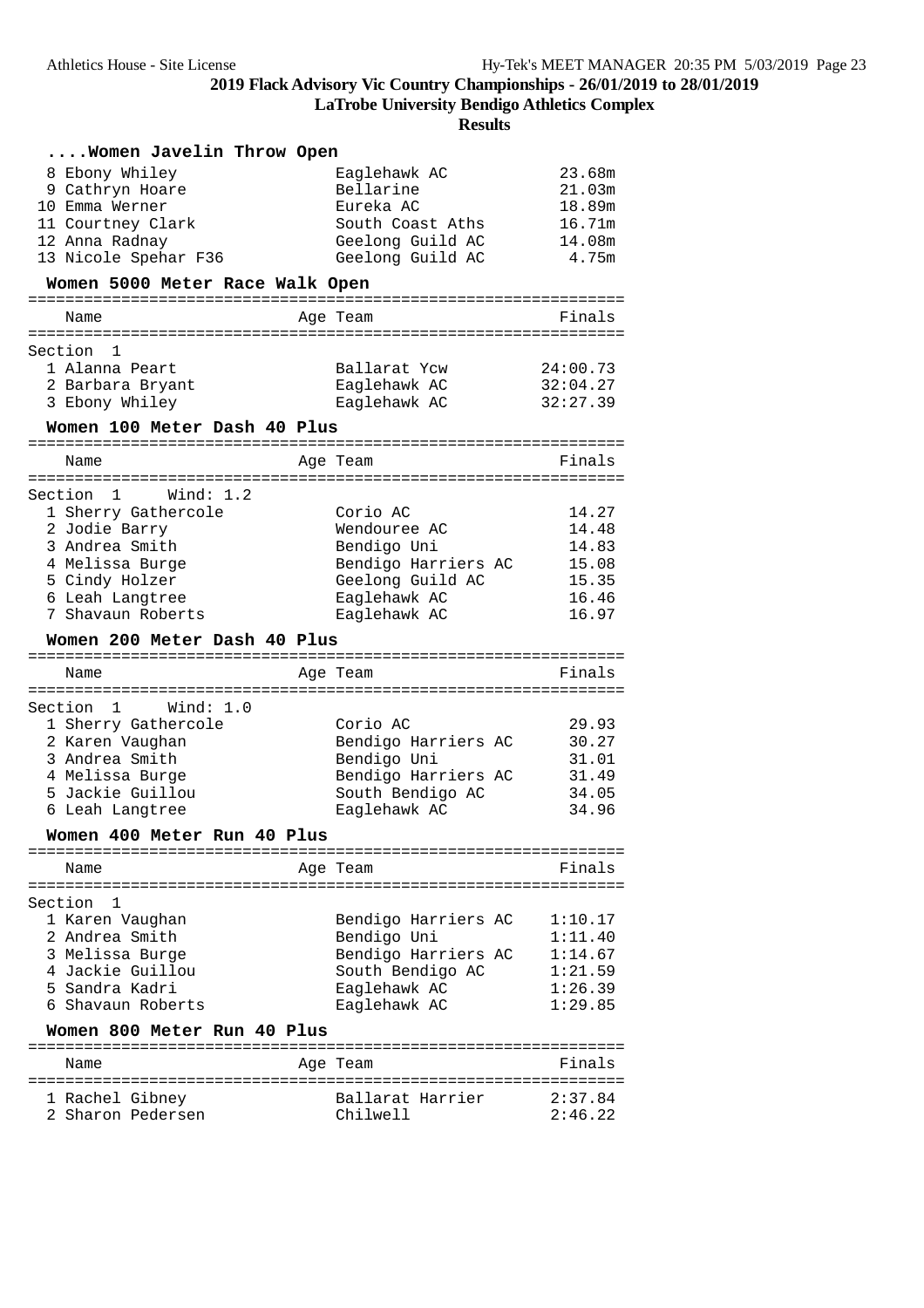**LaTrobe University Bendigo Athletics Complex**

| Women 800 Meter Run 40 Plus<br>3 Karen Vaughan<br>4 Andrea Smith                                                                       |     | Bendigo Harriers AC<br>Bendigo Uni                                                         | 2:47.10<br>3:03.83                         |
|----------------------------------------------------------------------------------------------------------------------------------------|-----|--------------------------------------------------------------------------------------------|--------------------------------------------|
| Women 1500 Meter Run 40 Plus                                                                                                           |     |                                                                                            |                                            |
| Name<br>=====================================                                                                                          |     | Age Team<br>===========================                                                    | Finals                                     |
| 1 Rachel Gibney<br>2 Michelle Hawkes<br>3 Melissa Douglas<br>4 Sandra Kadri<br>Women 5000 Meter Run 40 Plus                            |     | Ballarat Harrier<br>Wendouree AC<br>Bendigo Uni<br>Eaglehawk AC                            | 5:20.07<br>5:49.79<br>5:54.96<br>7:29.00   |
| Name                                                                                                                                   |     | Age Team                                                                                   | Finals                                     |
| 1 Oya Prelovsek<br>2 Michelle Hawkes<br>3 Melissa Douglas<br>Women 10000 Meter Run 40 Plus                                             |     | Eureka AC<br>Wendouree AC<br>Bendigo Uni                                                   | 20:30.65<br>21:31.93<br>22:21.47           |
| Name                                                                                                                                   |     | Age Team                                                                                   | Finals                                     |
| 1 Melissa Douglas                                                                                                                      |     | Bendigo Uni                                                                                | 46:43.57                                   |
| Women 80 Meter Hurdles (76.2cm) 40 Plus                                                                                                |     |                                                                                            |                                            |
| Name                                                                                                                                   |     | Age Team                                                                                   | Finals                                     |
| Section 1 Wind: 0.4<br>1 Toni Phillips<br>Women 400 Meter Hurdles (76.2cm) 40 Plus                                                     |     | Eaglehawk AC                                                                               | 23.13                                      |
| Name                                                                                                                                   |     | Age Team                                                                                   | Finals                                     |
| Section 1<br>1 Toni Phillips<br>Women 2000 Meter Steeplechase (76.2cm) 40 Plus                                                         |     | Eaglehawk AC                                                                               | 1:49.07                                    |
| Name                                                                                                                                   |     | Age Team                                                                                   | <b>Example 19</b> Finals                   |
| 1 Sharon Pedersen<br>2 Andrea Smith<br>3 Sandra Kadri<br>4 Leah Langtree<br>Women 4x100 Meter Relay 40 Plus                            |     | Chilwell<br>Bendigo Uni<br>Eaglehawk AC<br>Eaglehawk AC                                    | 9:02.31<br>9:21.05<br>11:05.27<br>12:08.97 |
| Team                                                                                                                                   |     |                                                                                            | Finals                                     |
| 1 South Bendigo AC 'A'<br>1) Trudy Haines 49<br>3) Carol Coad 58<br>2 Athletics Chilwell AC<br>1) Cathy Orelli 57<br>3) Karen Kirby 64 | 'A' | 2) Jayne Norton 44<br>4) Jackie Guillou 50<br>2) Sharon Pedersen 47<br>4) Jacinta Burns 51 | 1:02.83<br>1:03.03                         |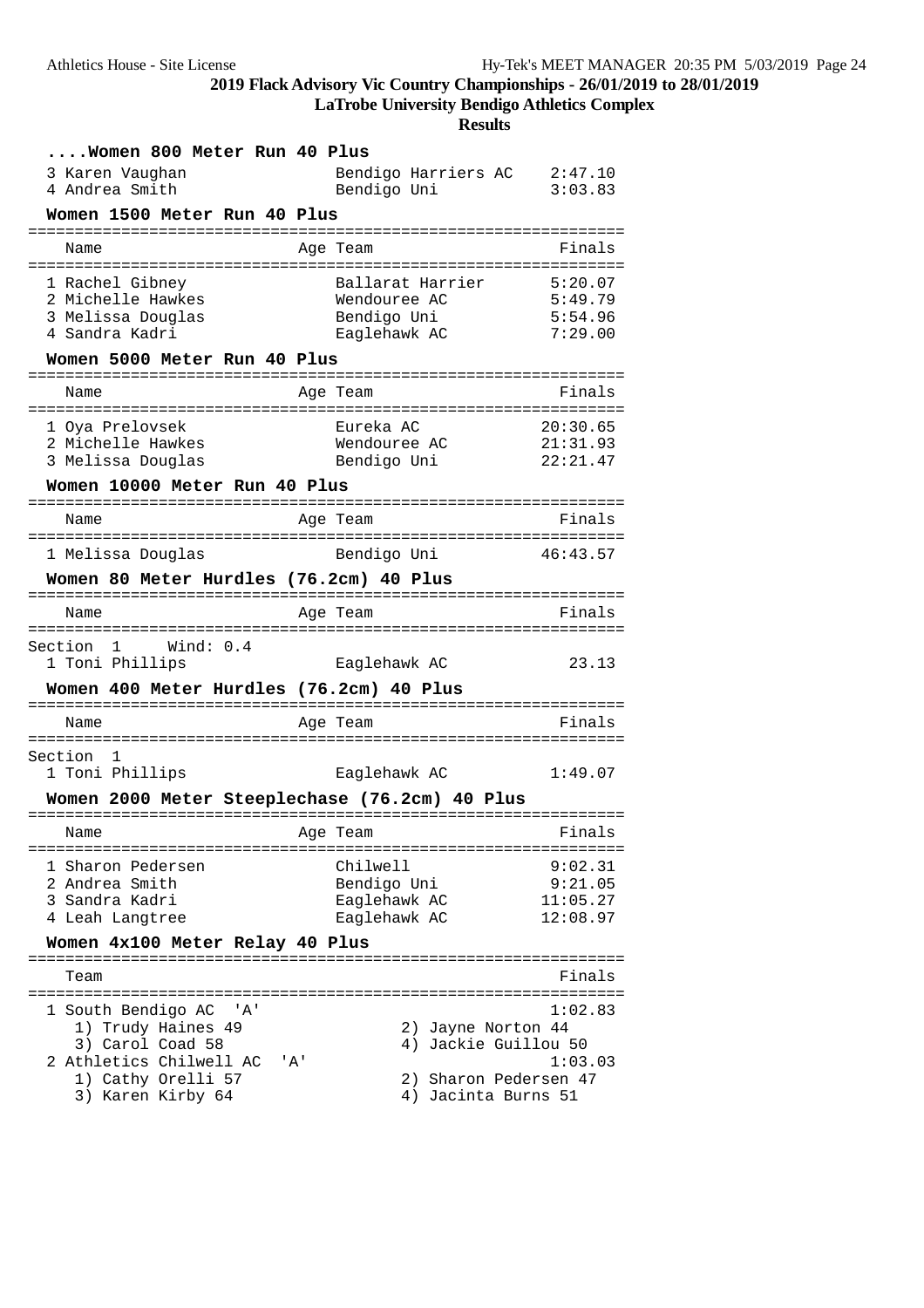**LaTrobe University Bendigo Athletics Complex**

| Women 4x100 Meter Relay 40 Plus                                                                                                                                                                                                                                                                                                                                      |              |                                                                                                                                                                                                                                         |                                                                            |                                                       |
|----------------------------------------------------------------------------------------------------------------------------------------------------------------------------------------------------------------------------------------------------------------------------------------------------------------------------------------------------------------------|--------------|-----------------------------------------------------------------------------------------------------------------------------------------------------------------------------------------------------------------------------------------|----------------------------------------------------------------------------|-------------------------------------------------------|
| 3 Bendigo Harriers AC 'A'<br>1) Gayle Saunders 54<br>3) Melissa Burge 48<br>4 Bendigo University AC<br>' A '<br>1) Alison Cartner 47<br>3) Tammy Fear 46<br>5 Eaglehawk AC 'A'<br>1) Toni Phillips 47<br>3) Sandra Kadri 49<br>Women 4x400 Meter Relay 40 Plus                                                                                                       |              | 2) Karen Vaughan 41<br>4) Melinda Gilligan 44<br>2) Melissa Douglas 45<br>4) Andrea Smith 44<br>2) Shavaun Roberts 45<br>4) Leah Langtree 43                                                                                            | 1:03.37<br>1:13.02<br>1:16.84                                              |                                                       |
|                                                                                                                                                                                                                                                                                                                                                                      |              |                                                                                                                                                                                                                                         |                                                                            |                                                       |
| Team<br>1 Bendigo University AC<br>1) Alison Cartner 47<br>3) Tammy Fear 46<br>2 South Bendigo AC 'A'<br>1) Carol Coad 58<br>3) Jackie Guillou 50<br>3 Bendigo Harriers AC 'A'<br>1) Karen Vaughan 41<br>3) Anne Buckley 52<br>4 Athletics Chilwell AC<br>1) Cathy Orelli 57<br>3) Karen Kirby 64<br>5 Eaglehawk AC 'A'<br>1) Sandra Kadri 49<br>3) Leah Langtree 43 | ' A'<br>' A' | 2) Melissa Douglas 45<br>4) Andrea Smith 44<br>2) Debby Kirne 54<br>4) Trudy Haines 49<br>2) Leanne Healey 54<br>4) Melinda Gilligan 44<br>2) Jacinta Burns 51<br>4) Sharon Pedersen 47<br>2) Toni Phillips 47<br>4) Kathryn Heagney 69 | Finals<br>5:19.59<br>5:28.82<br>5:31.68<br>5:49.36<br>6:38.80              |                                                       |
| Women High Jump 40 Plus                                                                                                                                                                                                                                                                                                                                              |              |                                                                                                                                                                                                                                         |                                                                            |                                                       |
| Name                                                                                                                                                                                                                                                                                                                                                                 |              | Age Team                                                                                                                                                                                                                                | Finals                                                                     |                                                       |
| Flight<br>1<br>1 Trudy Haines<br>2 Karen Vaughan<br>3 Cindy Holzer<br>4 Leah Langtree<br>Women Pole Vault 40 Plus                                                                                                                                                                                                                                                    |              | South Bendigo AC<br>Bendigo Harriers AC<br>Geelong Guild AC<br>Eaglehawk AC                                                                                                                                                             | 1.35m<br>1.20m<br>1.15m<br>1.05m                                           |                                                       |
| Name                                                                                                                                                                                                                                                                                                                                                                 |              | Age Team                                                                                                                                                                                                                                | Finals                                                                     |                                                       |
| 1 Trudy Haines<br>Women Long Jump 40 Plus                                                                                                                                                                                                                                                                                                                            |              | South Bendigo AC                                                                                                                                                                                                                        | 2.00m                                                                      |                                                       |
| Name                                                                                                                                                                                                                                                                                                                                                                 |              | Age Team                                                                                                                                                                                                                                | Finals                                                                     | Wind                                                  |
| 1 Jodie Barry<br>2 Karen Vaughan<br>3 Andrea Smith<br>4 Leah Langtree<br>5 Melissa Burge<br>6 Sherry Gathercole                                                                                                                                                                                                                                                      |              | Wendouree AC<br>Bendigo Harriers AC<br>Bendigo Uni<br>Eaglehawk AC<br>Bendigo Harriers AC<br>Corio AC                                                                                                                                   | 4.39m<br>4.01 <sub>m</sub><br>3.90 <sub>m</sub><br>3.73m<br>3.70m<br>3.67m | $+0.0$<br>$+0.0$<br>1.2<br>$+0.0$<br>$+0.0$<br>$+0.0$ |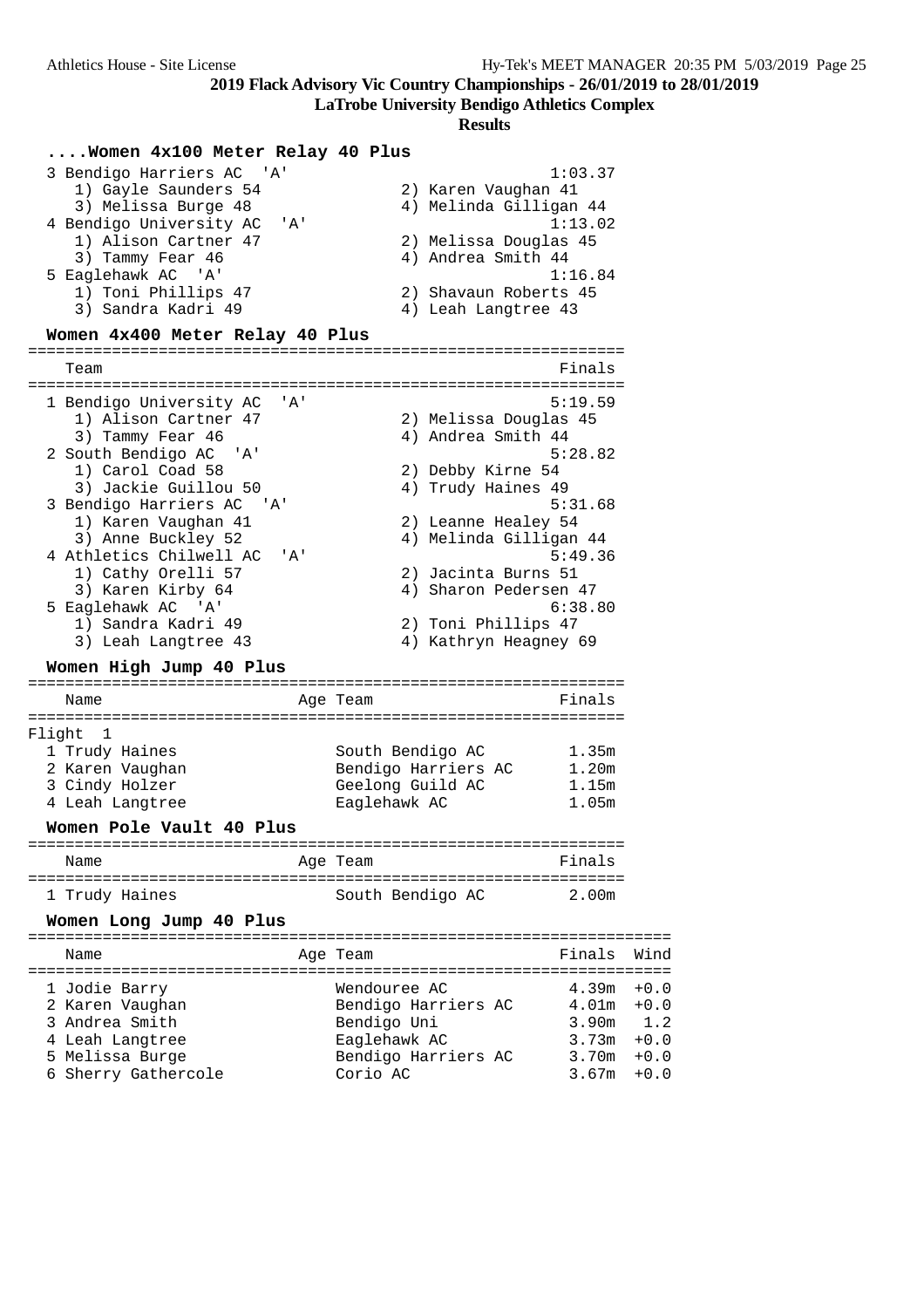**LaTrobe University Bendigo Athletics Complex**

**Results**

### **Women Triple Jump 40 Plus**

|                                    |                     | =================           |        |
|------------------------------------|---------------------|-----------------------------|--------|
| Name                               | Age Team            | Finals                      | Wind   |
|                                    |                     | =========================== |        |
| 1 Jodie Barry                      | Wendouree AC        | 8.99m                       | $+0.0$ |
| 2 Karen Vaughan                    | Bendigo Harriers AC | 8.31m                       | $-1.3$ |
| 3 Cindy Holzer                     | Geelong Guild AC    | 7.98m                       | 0.4    |
| 4 Sherry Gathercole                | Corio AC            | 7.78m                       | 1.2    |
| 5 Melissa Burge                    | Bendigo Harriers AC | 7.41m                       | 1.7    |
| Women Shot Put (4kg) 40 Plus       |                     |                             |        |
|                                    |                     |                             |        |
| Name                               | Age Team            | Finals                      |        |
|                                    |                     |                             |        |
| 1 Jayne Norton                     | South Bendigo AC    | 8.73m                       |        |
| 2 Yvette Owens                     | Corio AC            | 7.60m                       |        |
| 3 Kellie Doering                   | South Bendigo AC    | 7.58m                       |        |
| 4 Samantha Hall                    | Eaglehawk AC        | 5.88m                       |        |
|                                    |                     |                             |        |
| Women Discus Throw 40 Plus         |                     |                             |        |
| Name                               |                     | Finals                      |        |
|                                    | Age Team            |                             |        |
| 1 Anni Rowe                        | Diamond Valley AC   | X29.17m                     |        |
| 2 Jayne Norton                     | South Bendigo AC    | 26.69m                      |        |
| 3 Yvette Owens                     | Corio AC            | 25.97m                      |        |
| 4 Leah Langtree                    | Eaglehawk AC        | 24.78m                      |        |
| 5 Melissa Burge                    | Bendigo Harriers AC | 21.62m                      |        |
| 6 Kellie Doering                   | South Bendigo AC    | 21.12m                      |        |
| 7 Samantha Hall                    | Eaglehawk AC        | 14.22m                      |        |
|                                    |                     |                             |        |
|                                    |                     |                             |        |
| Women Hammer Throw (4kg) 40 Plus   |                     |                             |        |
|                                    |                     |                             |        |
| Name                               | Age Team            | Finals                      |        |
| =========                          | ==================  |                             |        |
| 1 Anni Rowe                        | Diamond Valley AC   | X39.60m                     |        |
| 2 Kellie Doering                   | South Bendigo AC    | 26.15m                      |        |
| 3 Anne-Marie Ebbels                | Yarra Ranges        | X20.45m                     |        |
| 4 Toni Phillips                    | Eaglehawk AC        | 13.08m                      |        |
| Women Javelin Throw (600g) 40 Plus |                     |                             |        |
|                                    |                     |                             |        |
| Name                               | Age Team            | Finals                      |        |
|                                    |                     |                             |        |
| 1 Jayne Norton                     | South Bendigo AC    | 29.62m                      |        |
| 2 Cindy Holzer                     | Geelong Guild AC    | 23.69m                      |        |
| 3 Andrea Smith                     | Bendigo Uni         | 15.60m                      |        |
| Women 5000 Meter Race Walk 40 Plus |                     |                             |        |
|                                    |                     |                             |        |
| Name                               | Age Team            | Finals                      |        |
| Section 1                          |                     |                             |        |
| 1 Sarah Brennan                    | Ballarat Ycw        | 28:55.03                    |        |
|                                    |                     |                             |        |
| Women 100 Meter Dash 50 Plus       |                     |                             |        |
| Name                               |                     | Finals                      |        |
|                                    | Age Team            |                             |        |
| Wind: 1.4<br>Section 1             |                     |                             |        |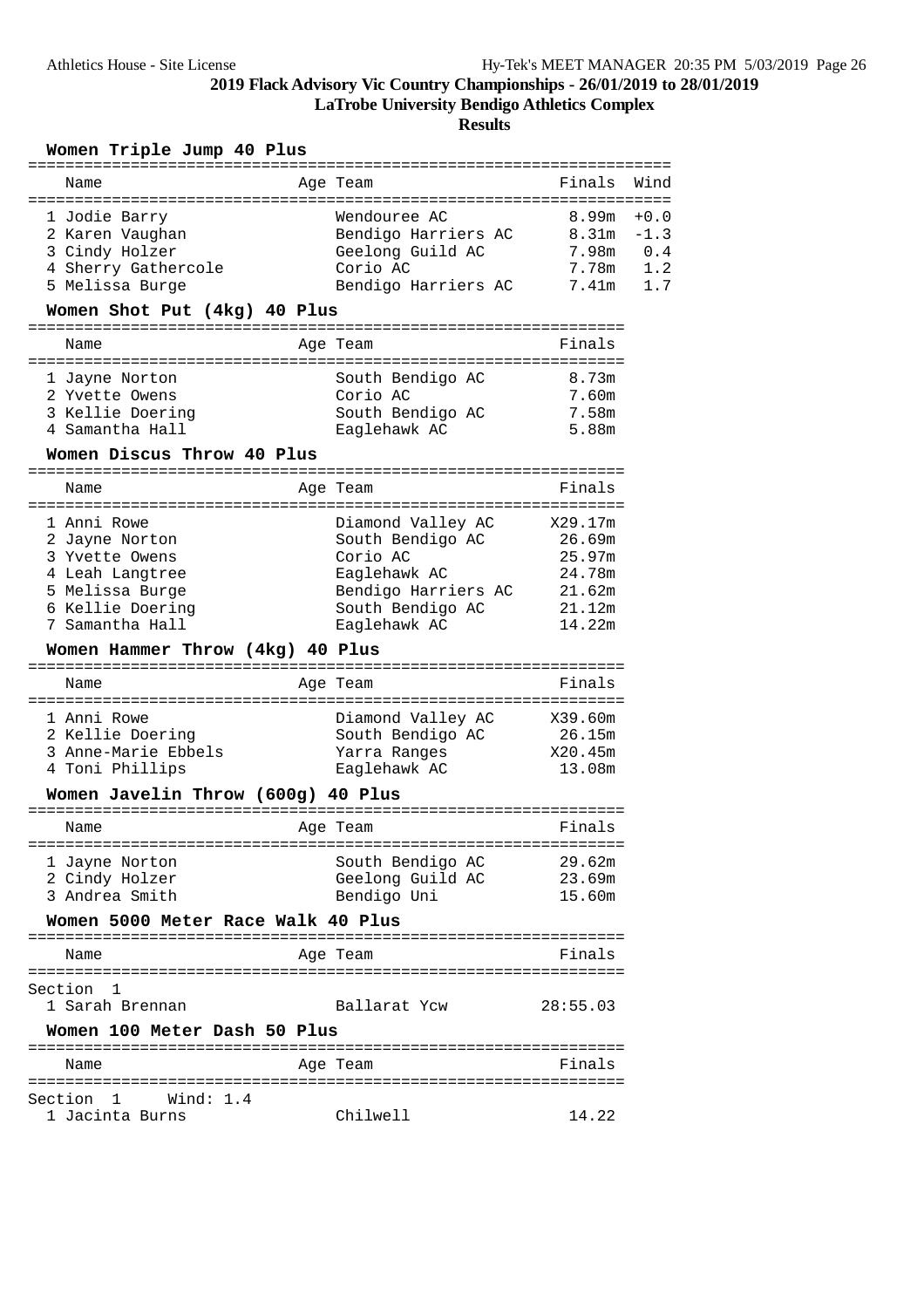**LaTrobe University Bendigo Athletics Complex**

| Women 100 Meter Dash 50 Plus             |                              |                    |
|------------------------------------------|------------------------------|--------------------|
| 2 Carol Coad                             | South Bendigo AC             | 16.11              |
| 3 Cathy Orelli                           | Chilwell                     | 17.48              |
| 4 Gayle Saunders                         | Bendigo Harriers AC          | 17.68              |
| 5 Julie Hovey                            | Albury Athletics             | 19.73              |
| Women 200 Meter Dash 50 Plus             |                              |                    |
| Name                                     | Age Team                     | Finals             |
| Section 1<br>Wind: -0.4                  |                              |                    |
| 1 Jacinta Burns                          | Chilwell                     | 29.37              |
| 2 Carol Coad                             | South Bendigo AC             | 32.63              |
| 3 Cathy Orelli                           | Chilwell                     | 35.71              |
| 4 Julie Hovey                            | Albury Athletics             | 41.33              |
| Women 400 Meter Run 50 Plus              |                              |                    |
| Name                                     | Age Team                     | Finals             |
|                                          |                              |                    |
| Section<br>1                             |                              |                    |
| 1 Debby Kirne<br>2 Cathy Orelli          | South Bendigo AC<br>Chilwell | 1:20.51<br>1:22.30 |
|                                          |                              |                    |
| Women 800 Meter Run 50 Plus              |                              |                    |
| Name                                     | Age Team                     | Finals             |
| 1 Anne Buckley                           | Bendigo Harriers AC          | 2:56.33            |
| 2 Debby Kirne                            | South Bendigo AC             | 3:05.74            |
| 3 Leanne Healey                          | Bendigo Harriers AC          | 3:10.80            |
| Women 1500 Meter Run 50 Plus             |                              |                    |
| Name                                     | Age Team                     | Finals             |
| 1 Anne Buckley                           | Bendigo Harriers AC 5:45.12  |                    |
| 2 Leanne Healey                          | Bendigo Harriers AC 6:33.74  |                    |
| Women 3000 Meter Run 50 Plus             |                              |                    |
| Name                                     | Age Team                     | Finals             |
| 1 Anne Buckley                           | Bendigo Harriers AC 12:16.03 |                    |
| 2 Leanne Healey                          | Bendigo Harriers AC          | 13:56.08           |
| Women 300 Meter Hurdles (76.2cm) 50 Plus |                              |                    |
| Name                                     | Age Team                     | Finals             |
| 1 Catherine Matthews                     | Keilor St Bern               | X57.03             |
| Women 4x100 Meter Relay 50 Plus          |                              |                    |
| Team                                     |                              | Finals             |
| 1 South Bendigo AC<br>' A '              |                              | 1:13.97            |
| 1) Joan Self 62                          | 2) Jennifer Payne 63         |                    |
| 3) Annette Curtis 63                     | 4) Debby Kirne 54            |                    |
| 2 Eaglehawk AC<br>' A '                  |                              | 1:28.43            |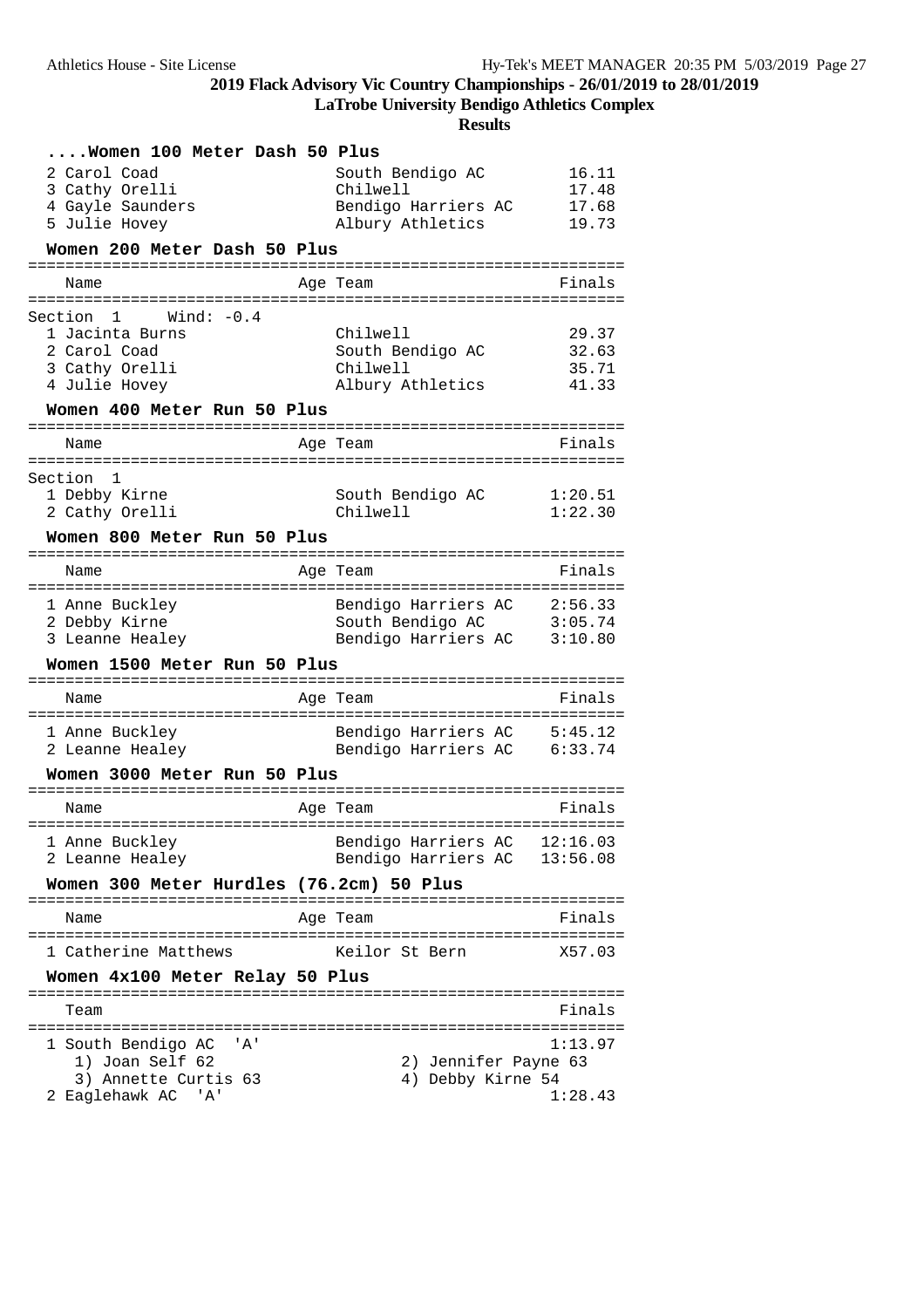**LaTrobe University Bendigo Athletics Complex**

| Women 4x100 Meter Relay 50 Plus                                                                                                                             |                                                                                                                                                      |                                                                               |      |
|-------------------------------------------------------------------------------------------------------------------------------------------------------------|------------------------------------------------------------------------------------------------------------------------------------------------------|-------------------------------------------------------------------------------|------|
| 1) Kathryn Heagney 69<br>3) Wendy Ennor 62                                                                                                                  | 2) Annette Major 57<br>4) Barbara Bryant 65                                                                                                          |                                                                               |      |
| Women Pole Vault 50 Plus                                                                                                                                    |                                                                                                                                                      |                                                                               |      |
| Name                                                                                                                                                        | Age Team                                                                                                                                             | Finals                                                                        |      |
| Flight<br>-1<br>1 Jacinta Burns<br>Women Long Jump 50 Plus                                                                                                  | Chilwell                                                                                                                                             | 2.70m                                                                         |      |
| Name                                                                                                                                                        | Age Team                                                                                                                                             | Finals                                                                        | Wind |
| 1 Wendy Talbot<br>2 Carol Coad<br>3 Gayle Saunders<br>Women Triple Jump 50 Plus                                                                             | Corio AC<br>South Bendigo AC<br>Bendigo Harriers AC 2.64m +0.0                                                                                       | 3.79m<br>$3.61m + 0.0$                                                        | 0.1  |
| Name                                                                                                                                                        | Age Team                                                                                                                                             | Finals                                                                        | Wind |
| 1 Carol Coad<br>2 Debbie Voogd                                                                                                                              | South Bendigo AC<br>Ringwood AC                                                                                                                      | $7.93m - 1.4$<br>X6.16m                                                       | 1.0  |
| Women Shot Put (3kg) 50 Plus                                                                                                                                |                                                                                                                                                      |                                                                               |      |
| Name                                                                                                                                                        | Age Team                                                                                                                                             | Finals                                                                        |      |
| 1 Glenys Whitehead<br>2 Fiona Saltmarsh<br>3 Wendy Talbot<br>4 Beth Montgomery                                                                              | Albury Athletics<br>Gippsland AC<br>Corio AC<br>South Coast Aths                                                                                     | 9.60m<br>7.63m<br>7.60m<br>7.53m                                              |      |
| Women Discus Throw 50 Plus                                                                                                                                  |                                                                                                                                                      |                                                                               |      |
| Name                                                                                                                                                        | Age Team                                                                                                                                             | Finals                                                                        |      |
| 1 Glenys Whitehead<br>2 Beth Montgomery<br>3 Sharon Barr<br>4 Carol Coad<br>5 Fiona Saltmarsh<br>6 Bernadette Holohan<br>7 Wendy Talbot<br>8 Gayle Saunders | Albury Athletics<br>South Coast Aths<br>Bendigo Harriers AC<br>South Bendigo AC<br>Gippsland AC<br>Sandringham AC<br>Corio AC<br>Bendigo Harriers AC | 26.79m<br>19.70m<br>19.01m<br>18.99m<br>17.18m<br>X17.02m<br>16.67m<br>13.71m |      |
| Women Hammer Throw (3kg) 50 Plus                                                                                                                            |                                                                                                                                                      |                                                                               |      |
| Name                                                                                                                                                        | Age Team                                                                                                                                             | Finals                                                                        |      |
| 1 Glenys Whitehead<br>2 Sharon Barr<br>3 Debbie Voogd<br>4 Fiona Saltmarsh                                                                                  | Albury Athletics<br>Bendigo Harriers AC<br>Ringwood AC<br>Gippsland AC                                                                               | 36.70m<br>25.84m<br>X19.21m<br>18.99m                                         |      |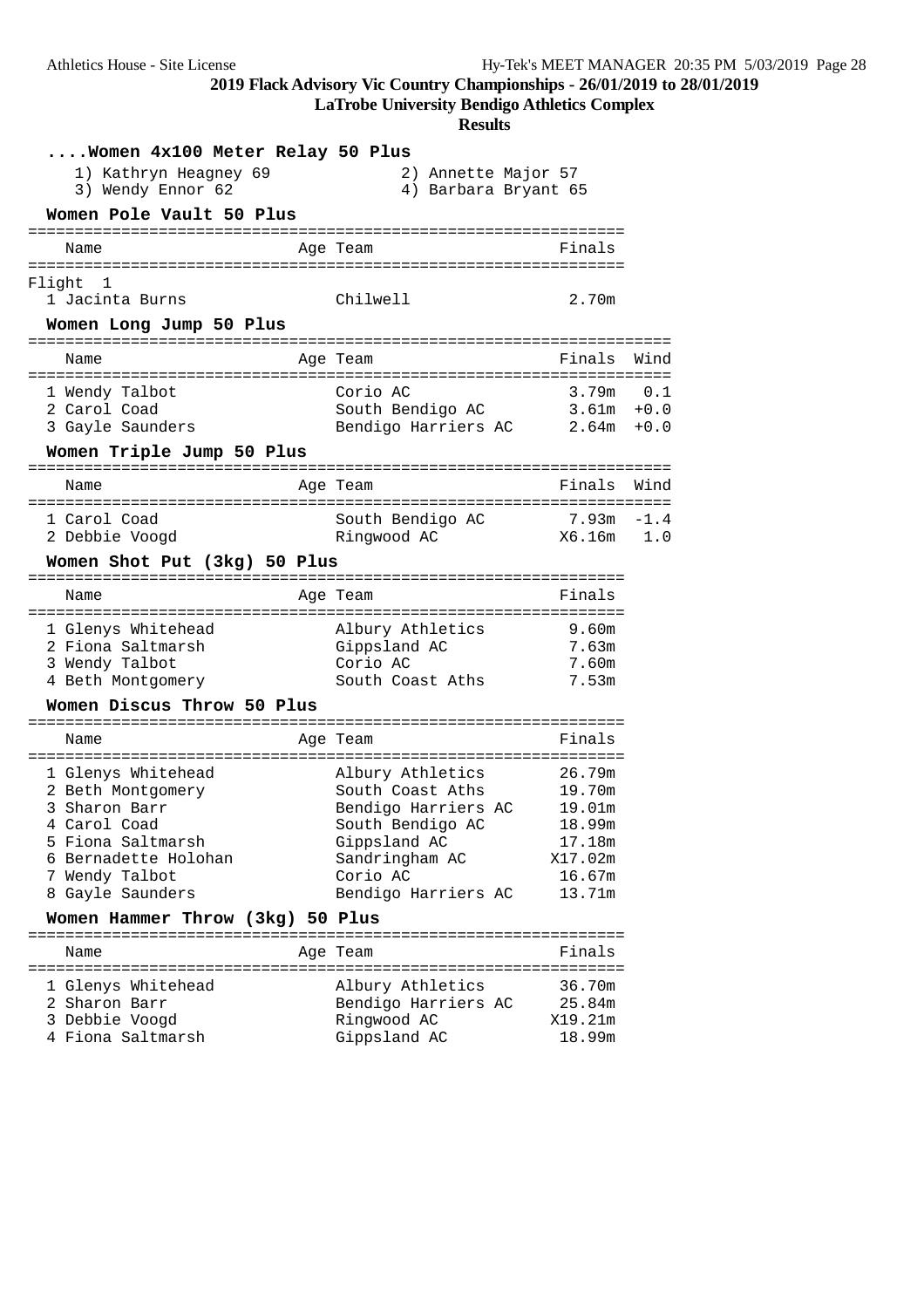**LaTrobe University Bendigo Athletics Complex**

| Women Javelin Throw (500g) 50 Plus                                                                                                                |                                                                                         |                                                |
|---------------------------------------------------------------------------------------------------------------------------------------------------|-----------------------------------------------------------------------------------------|------------------------------------------------|
| Name                                                                                                                                              | Age Team                                                                                | Finals                                         |
| 1 Glenys Whitehead<br>2 Carol Coad<br>3 Wendy Talbot<br>4 Fiona Saltmarsh<br>5 Gayle Saunders<br>Women 3000 Meter Race Walk 50 Plus               | Albury Athletics<br>South Bendigo AC<br>Corio AC<br>Gippsland AC<br>Bendigo Harriers AC | 24.33m<br>18.28m<br>17.11m<br>14.81m<br>11.43m |
| Name                                                                                                                                              | Age Team                                                                                | Finals                                         |
| Section<br>1<br>1 Bernadette Holohan<br>2 Merilyn Thompson<br>Women 100 Meter Dash 60 Plus                                                        | Sandringham AC<br>Casey Cardinia                                                        | X19:28.35<br>X22:18.80                         |
| ===================================<br>Name                                                                                                       | Age Team                                                                                | Finals                                         |
| Wind: $-0.4$<br>Section 1<br>1 Kathryn Heagney<br>2 Janet Crocos<br>3 Joan Self<br>4 Karen Kirby<br>5 Wendy Ennor<br>Women 200 Meter Dash 60 Plus | Eaglehawk AC<br>Wodonga AC<br>South Bendigo AC<br>Chilwell<br>Eaglehawk AC              | 16.36<br>16.72<br>16.84<br>19.21<br>27.63      |
| Name                                                                                                                                              | Age Team                                                                                | Finals                                         |
| 1 Kathryn Heagney<br>2 Janet Crocos<br>3 Annette Curtis<br>Women 400 Meter Run 60 Plus                                                            | Eaglehawk AC<br>Wodonga AC<br>South Bendigo AC                                          | 34.23<br>36.06<br>47.00                        |
| Name                                                                                                                                              | Age Team                                                                                | Finals                                         |
| Section<br>1<br>1 Kathryn Heagney<br>2 Heather Farley<br>3 Jennifer Payne<br>4 Annette Curtis<br>Women 800 Meter Run 60 Plus                      | Eaglehawk AC<br>Traralgon<br>South Bendigo AC<br>South Bendigo AC                       | 1:20.58<br>1:22.55<br>1:34.52<br>1:52.78       |
| Name                                                                                                                                              | Age Team                                                                                | Finals                                         |
| 1 Heather Farley<br>2 Jennifer Payne<br>3 Kathryn Heagney                                                                                         | Traralgon<br>South Bendigo AC<br>Eaglehawk AC                                           | 3:14.09<br>3:38.09<br>3:58.17                  |
| Women 1500 Meter Run 60 Plus<br>Name                                                                                                              | Age Team                                                                                | Finals                                         |
| 1 Heather Farley<br>2 Jennifer Payne                                                                                                              | Traralgon<br>South Bendigo AC                                                           | 6:40.49<br>7:31.80                             |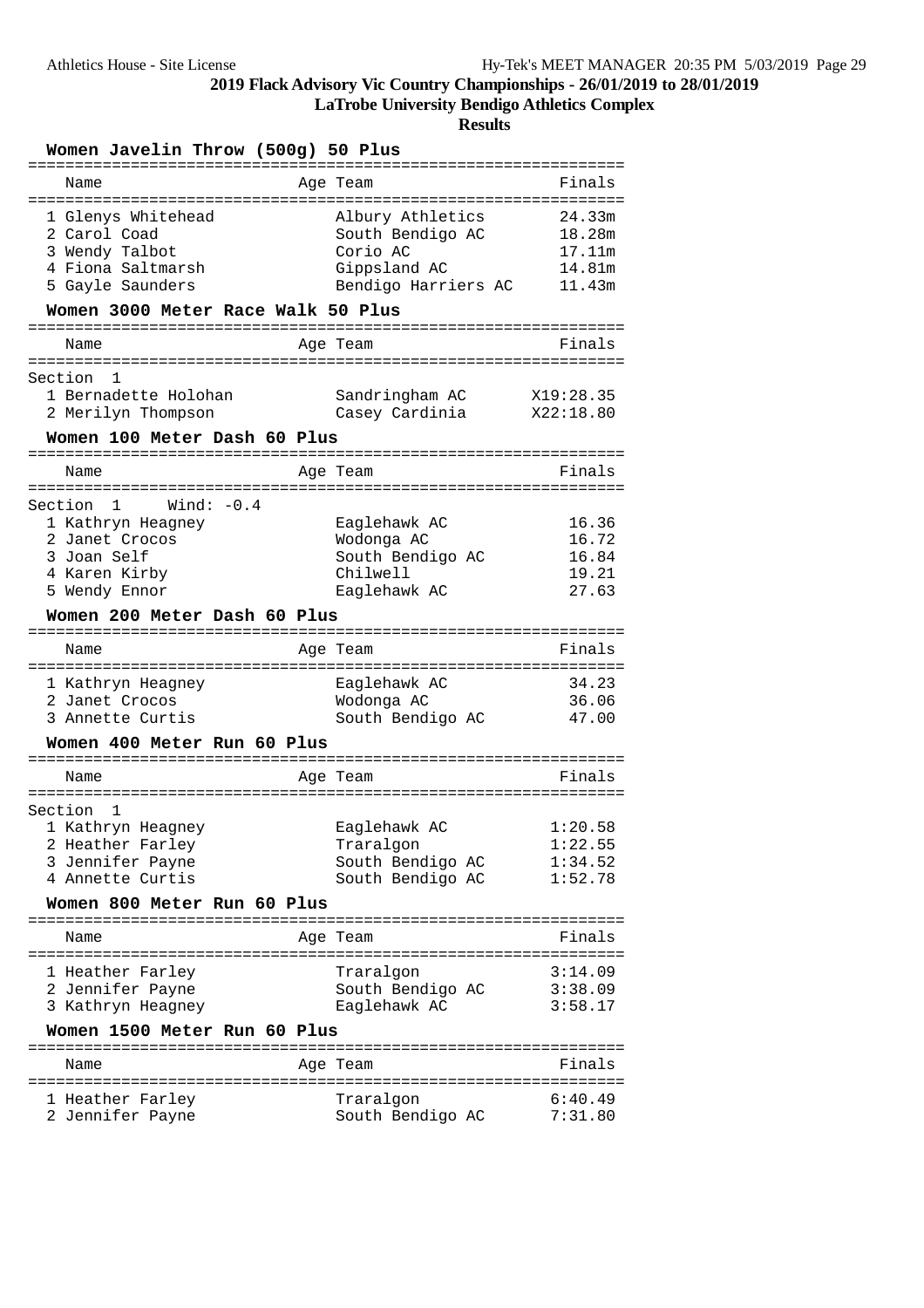**LaTrobe University Bendigo Athletics Complex**

| Women 1500 Meter Run 60 Plus                                                  |                                                           |                           |        |
|-------------------------------------------------------------------------------|-----------------------------------------------------------|---------------------------|--------|
| 3 Annette Curtis                                                              | South Bendigo AC                                          | 9:22.34                   |        |
| Women 3000 Meter Run 60 Plus                                                  |                                                           |                           |        |
| ------------<br>--------------------<br>Name                                  | Age Team                                                  | ---------------<br>Finals |        |
| -------------------------------------<br>1 Jennifer Payne<br>2 Barbara Bryant | :====================<br>South Bendigo AC<br>Eaglehawk AC | 15:42.75<br>16:07.25      |        |
| Women 300 Meter Hurdles (68.6cm) 60 Plus                                      |                                                           |                           |        |
| =====================================<br>Name                                 | Age Team                                                  | Finals                    |        |
| :==========<br>1 Janet Crocos                                                 | Wodonga AC                                                | 1:08.97                   |        |
| Women 2000 Meter Steeplechase (76.2cm) 60 Plus                                |                                                           |                           |        |
| ------------------------------<br>Name                                        | Age Team                                                  | Finals                    |        |
| 1 Kathryn Heagney                                                             | Eaglehawk AC                                              | 12:04.75                  |        |
| Women High Jump 60 Plus                                                       |                                                           |                           |        |
| Name<br>==================                                                    | ===========<br>Age Team                                   | Finals                    |        |
| Flight<br>-1                                                                  |                                                           |                           |        |
| 1 Janet Crocos                                                                | Wodonga AC                                                | 1.10m                     |        |
| Women Long Jump 60 Plus                                                       |                                                           |                           |        |
| Name                                                                          | Age Team                                                  | Finals                    | Wind   |
| 1 Janet Crocos                                                                | Wodonga AC                                                | $3.31m - 0.6$             |        |
| 2 Kathryn Heagney                                                             | Eaglehawk AC                                              | $3.19m + 0.0$             |        |
| 3 Annette Curtis                                                              | South Bendigo AC                                          | 1.96m                     | $+0.0$ |
| Women Triple Jump 60 Plus                                                     |                                                           |                           |        |
| Name                                                                          | Age Team                                                  | Finals                    | Wind   |
| 1 Joan Self                                                                   | South Bendigo AC                                          | 7.42m                     | $-1.2$ |
| 2 Janet Crocos                                                                | Wodonga AC                                                | 6.44m                     | $-2.3$ |
| Women Shot Put (3kg) 60 Plus                                                  |                                                           |                           |        |
| Name                                                                          | Age Team                                                  | Finals                    |        |
| 1 Karen Kirby                                                                 | Chilwell                                                  | 8.77m                     |        |
| 2 Janet Crocos<br>2 Joan Self                                                 | Wodonga AC<br>South Bendigo AC                            | 6.92m<br>6.92m            |        |
| 4 Barbara Bryant                                                              | Eaglehawk AC                                              | 5.22m                     |        |
| 5 Wendy Ennor                                                                 | Eaglehawk AC                                              | 4.64m                     |        |
| Women Discus Throw 60 Plus                                                    |                                                           |                           |        |
| Name                                                                          | Age Team                                                  | Finals                    |        |
|                                                                               | South Bendigo AC                                          | 18.30m                    |        |
| 1 Joan Self                                                                   |                                                           |                           |        |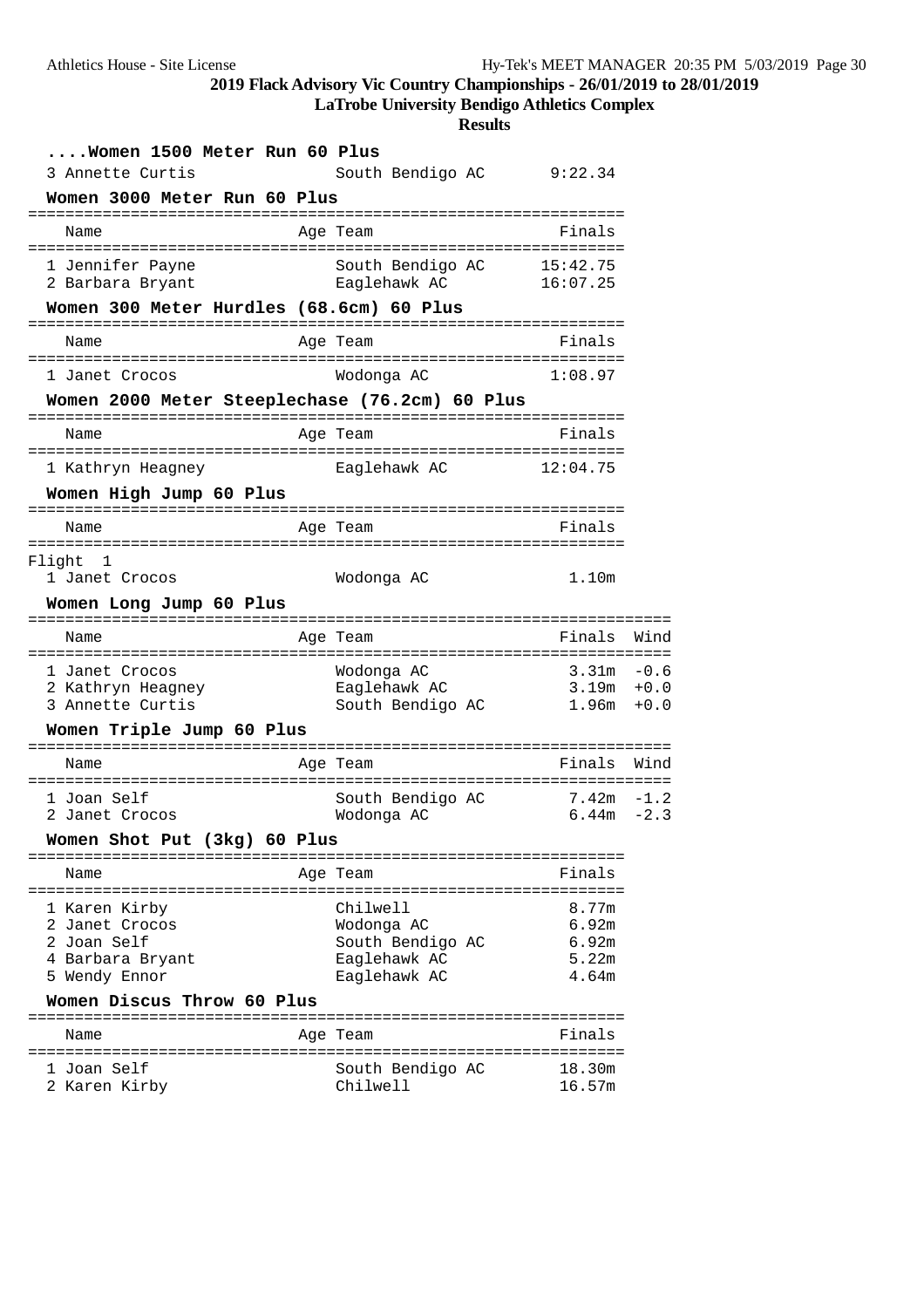**LaTrobe University Bendigo Athletics Complex**

| Women Discus Throw 60 Plus                                                                                                                                      |                                                                                       |                                                |                                                                                                               |
|-----------------------------------------------------------------------------------------------------------------------------------------------------------------|---------------------------------------------------------------------------------------|------------------------------------------------|---------------------------------------------------------------------------------------------------------------|
| 3 Janet Crocos                                                                                                                                                  | Wodonga AC                                                                            | 15.05m                                         |                                                                                                               |
| 4 Wendy Ennor                                                                                                                                                   | Eaglehawk AC                                                                          | 9.94m                                          |                                                                                                               |
| Women Hammer Throw (3kg) 60 Plus                                                                                                                                | --------                                                                              |                                                |                                                                                                               |
| Name                                                                                                                                                            | Age Team                                                                              | Finals                                         |                                                                                                               |
| 1 Karen Kirby<br>2 Janet Crocos<br>3 Wendy Ennor                                                                                                                | Chilwell<br>Wodonga AC<br>Eaglehawk AC                                                | 25.24m<br>24.22m<br>9.64m                      |                                                                                                               |
| Women Javelin Throw (500g) 60 Plus                                                                                                                              |                                                                                       |                                                |                                                                                                               |
| Name                                                                                                                                                            | Age Team                                                                              | Finals                                         |                                                                                                               |
| 1 Joan Self<br>2 Janet Crocos<br>3 Annette Curtis<br>4 Karen Kirby<br>5 Wendy Ennor<br>Women 1500 Meter Race Walk 60 Plus                                       | South Bendigo AC<br>Wodonga AC<br>South Bendigo AC<br>Chilwell<br>Eaglehawk AC        | 18.57m<br>17.20m<br>14.48m<br>14.08m<br>10.06m |                                                                                                               |
|                                                                                                                                                                 |                                                                                       |                                                |                                                                                                               |
| Name                                                                                                                                                            | Age Team                                                                              | Finals                                         |                                                                                                               |
| Section 1<br>1 Barbara Bryant<br>2 Jennifer Payne<br>3 Annette Curtis<br>4 Wendy Ennor<br>Women 100 Meter Dash Ambulatory Para<br>============================= | Eaglehawk AC<br>South Bendigo AC 9:45.96<br>South Bendigo AC 11:08.16<br>Eaglehawk AC | 8:51.14<br>12:58.12                            |                                                                                                               |
| Name                                                                                                                                                            | Age Team                                                                              | Finals                                         |                                                                                                               |
| Section 1<br>$Wind: +0.0$<br>1 Caytlyn Sharp T20<br>1 Eliesha Byrt T20<br>2 Kirstie Newcombe T38<br>2 Louise Pendred T20<br>3 Nicole Spehar T36                 | Eureka AC<br>Geelong Guild AC<br>Chilwell<br>Wendouree AC<br>Geelong Guild AC         | 14.33<br>14.90<br>15.92<br>27.45<br>25.61      | UNDER 20 - 94.00%<br>OPEN - 78.59%<br>OPEN - 78.14%<br>UNDER $20 - 49.07\%$<br>OPEN $-53.42$                  |
| Women 400 Meter Run Ambulatory Para                                                                                                                             |                                                                                       |                                                |                                                                                                               |
| Name                                                                                                                                                            | Age Team                                                                              | Finals                                         |                                                                                                               |
| Section 1<br>1 Erika Gosney T38<br>1 Louise Pendred T20<br>2 Kirstie Newcombe T38<br>3 Eliesha Byrt T20<br>Women Shot Put Ambulatory Para<br>Name               | Williamstown AC<br>Wendouree AC<br>Chilwell<br>Geelong Guild AC<br>Age Team           | Finals                                         | $X1:11.08$ OPEN - 85.41%<br>$2:16.21$ UNDER 20 - 47.10%<br>$1:12.42$ OPEN - 83.83%<br>$1:08.55$ OPEN - 81.68% |
|                                                                                                                                                                 |                                                                                       |                                                |                                                                                                               |
| Flight<br>- 1<br>1 Claire Keefer F41<br>2 Eliesha Byrt F20                                                                                                      | Frankston AC<br>Geelong Guild AC                                                      | X9.05m<br>5.63m                                | 86.85%<br>39.92%                                                                                              |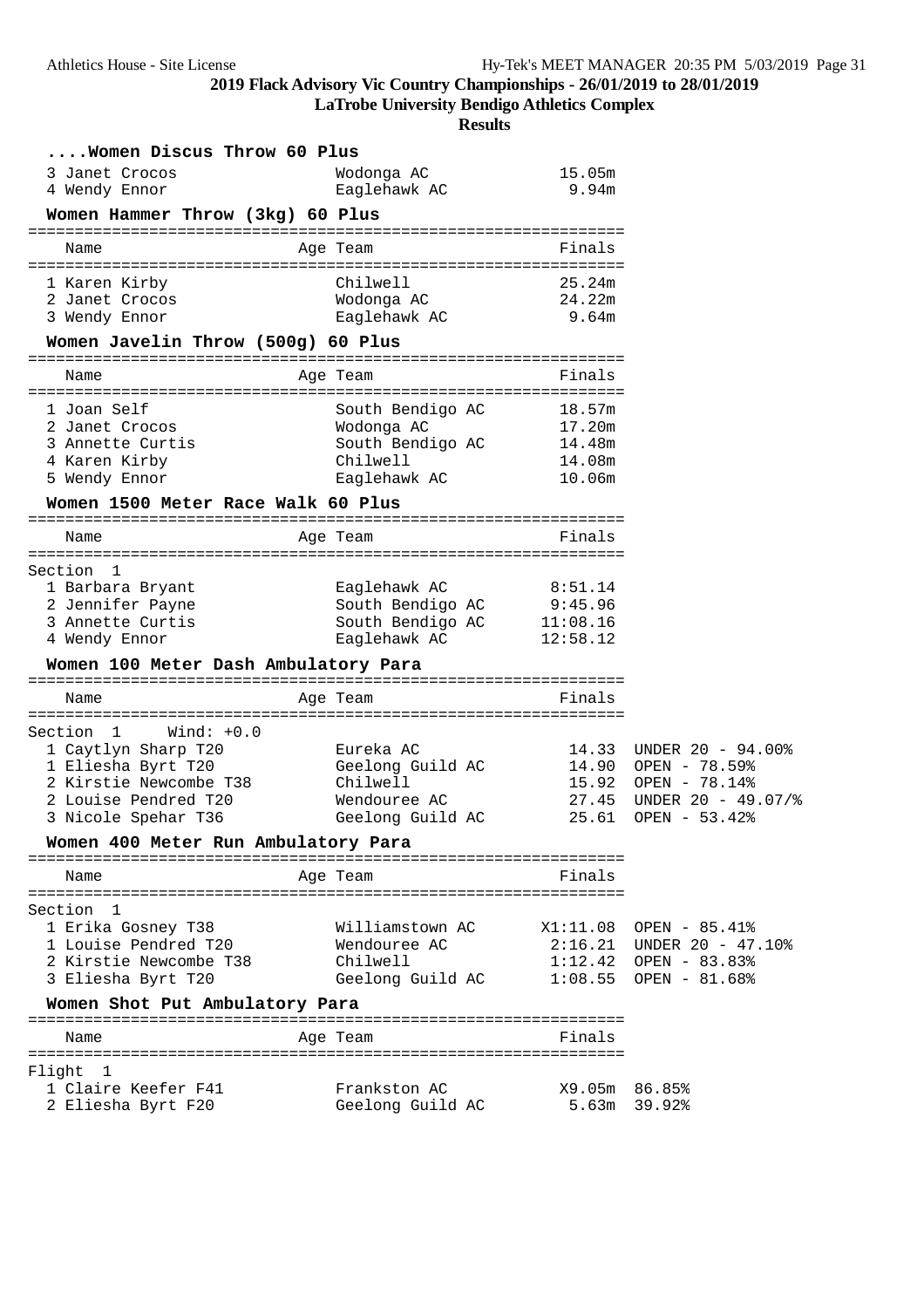**LaTrobe University Bendigo Athletics Complex**

| Women Shot Put Ambulatory Para                           |                               |                |  |
|----------------------------------------------------------|-------------------------------|----------------|--|
| 3 Nicole Spehar F36 6eelong Guild AC 2.21m 18.74%        |                               |                |  |
| Women Discus Throw Ambulatory Para                       |                               |                |  |
| Name                                                     | Age Team                      | Finals         |  |
|                                                          |                               |                |  |
| 1 Caytlyn Sharp F20 Eureka AC 17.49m U20 - 55.71%        |                               |                |  |
| 2 Nicole Spehar F36 6eelong Guild AC 6.86m Open - 24.49% |                               |                |  |
| Men 100 Meter Dash Under 14                              |                               |                |  |
|                                                          |                               |                |  |
| Name                                                     | Age Team                      | Finals         |  |
| Section 1 Wind: -0.9                                     |                               |                |  |
| 1 Moala Christian Vaitohi Bendigo Harriers AC 13.21      |                               |                |  |
| 2 Reeve Evans                                            | Bendigo Harriers AC 14.39     |                |  |
| 3 Vaughan Van Berkel Mendouree AC                        |                               | 15.84          |  |
| Men 200 Meter Dash Under 14                              |                               |                |  |
| Name                                                     | Age Team                      | Finals         |  |
|                                                          |                               |                |  |
| Section 1 Wind: 1.3                                      |                               |                |  |
| 1 Moala Christian Vaitohi Bendigo Harriers AC 27.03      |                               |                |  |
| 2 Reeve Evans                                            | Bendigo Harriers AC 29.30     |                |  |
| 3 Jake Perrett T46<br>4 Axel Caldow                      | Wellington AC<br>Wendouree AC | 30.47<br>31.18 |  |
| 5 Vaughan Van Berkel                                     | Wendouree AC                  | 31.74          |  |
| Men 400 Meter Run Under 14                               |                               |                |  |
|                                                          |                               |                |  |
| Name                                                     | Age Team                      | Finals         |  |
| Section 1                                                |                               |                |  |
| 1 Moala Christian Vaitohi                                | Bendigo Harriers AC 1:02.48   |                |  |
| 2 Daniel Noden                                           | Bendigo Harriers AC 1:07.15   |                |  |
| 3 Reeve Evans                                            | Bendigo Harriers AC 1:10.91   |                |  |
| 4 Scott Peart                                            | Ballarat Yow 1:13.93          |                |  |
| 5 William Egner                                          | Eureka AC                     | 1:17.50        |  |
| Men 800 Meter Run Under 14                               |                               |                |  |
|                                                          |                               |                |  |
| Name                                                     | Age Team                      | Finals         |  |
| 1 Dilan Egodawatte                                       | Keilor St Bern                | X2:17.91       |  |
| 2 Archie Caldow                                          | Wendouree AC                  | 2:20.30        |  |
| 3 Logan Tickell                                          | South Bendigo AC              | 2:26.48        |  |
| 4 Dylan Rowbottom                                        | Western Athletics             | X2:36.77       |  |
| 5 Daniel Noden                                           | Bendigo Harriers AC           | 2:46.57        |  |
| 6 Reeve Evans                                            | Bendigo Harriers AC           | 2:54.17        |  |
| 7 Axel Caldow                                            | Wendouree AC                  | 2:54.19        |  |
| Men 1500 Meter Run Under 14                              |                               |                |  |
| Name                                                     | Age Team                      | Finals         |  |
|                                                          |                               |                |  |
| 1 Dilan Egodawatte                                       | Keilor St Bern                | X4:37.42       |  |
| 2 Archie Caldow                                          | Wendouree AC                  | 4:42.16        |  |
| 3 Archie Hewett                                          | Mornington                    | X4:44.02       |  |
|                                                          |                               |                |  |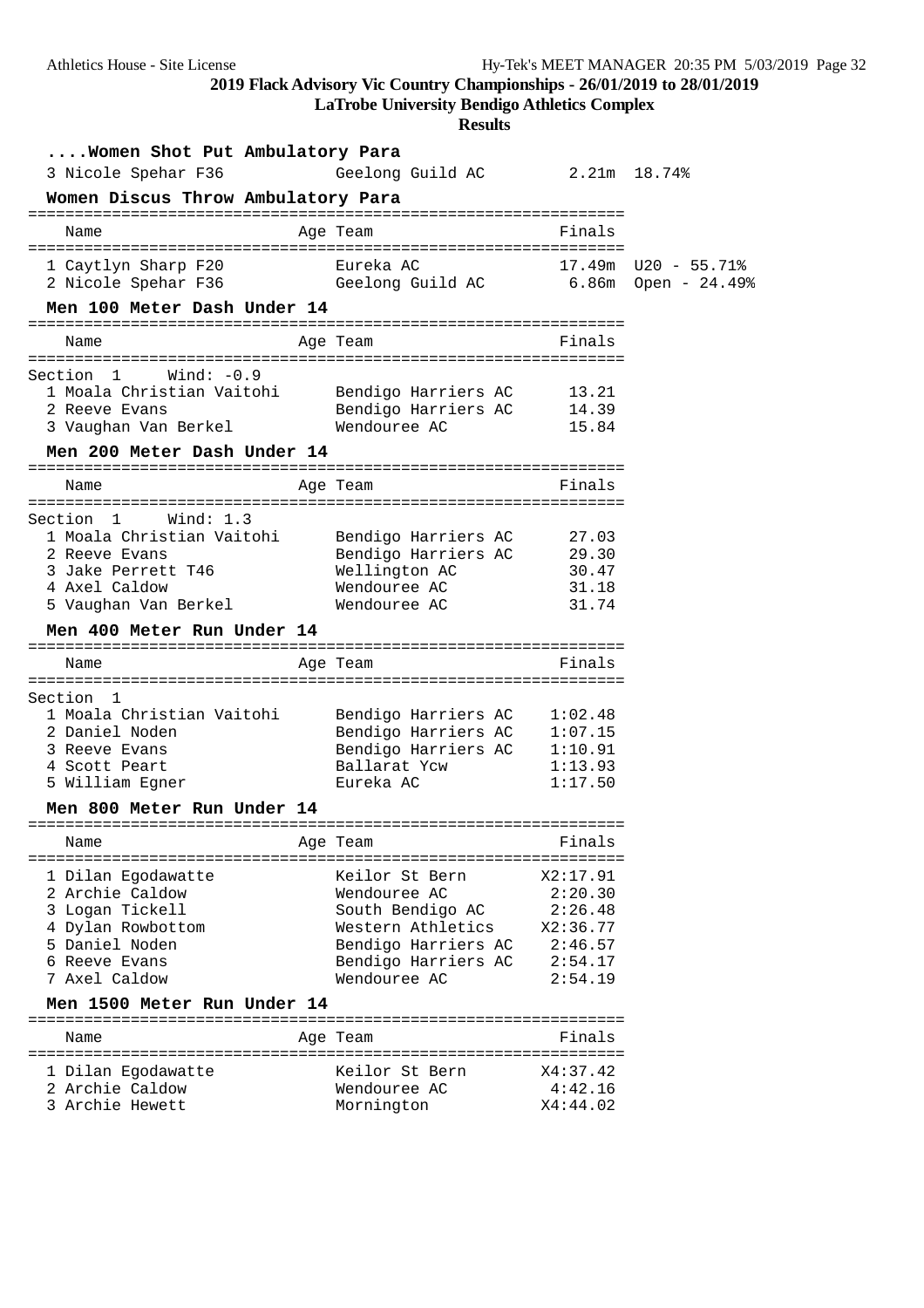**LaTrobe University Bendigo Athletics Complex**

| Men 1500 Meter Run Under 14             |                           |                                            |        |
|-----------------------------------------|---------------------------|--------------------------------------------|--------|
| 4 Tom Forster                           | St Kevin's                | X4:47.29                                   |        |
| 5 Logan Tickell                         | South Bendigo AC          | 4:51.46                                    |        |
| 6 Bart Leeton<br>7 Max Rowe             | Old Scotch<br>Bendigo Uni | X4:55.53<br>5:32.27                        |        |
| 8 Scott Peart                           | Ballarat Ycw              | 6:14.77                                    |        |
| Men 3000 Meter Run Under 14             |                           |                                            |        |
|                                         |                           |                                            |        |
| Name                                    | Age Team                  | Finals                                     |        |
| 1 Archie Hewett                         | Mornington                | X10:16.96                                  |        |
| 2 Archie Caldow                         | Wendouree AC              | 10:21.48                                   |        |
| 3 Logan Tickell                         | South Bendigo AC          | 10:37.38                                   |        |
| 4 Tim Creer                             | Bendigo Uni               | 12:14.95                                   |        |
| Men 200 Meter Hurdles Under 14          |                           |                                            |        |
| Name                                    | Age Team                  | Finals                                     |        |
| Section<br>$\mathbf{1}$<br>Wind: 1.3    |                           |                                            |        |
| 1 Alexander Jarman                      | Chilwell                  | 38.06                                      |        |
| Men 4x100 Meter Relay Under 14          |                           |                                            |        |
| Team                                    |                           | ------- <u>---------------</u> -<br>Finals |        |
|                                         |                           |                                            |        |
| Section 1                               |                           |                                            |        |
| 1 Bendigo Harriers AC<br>'A'            |                           | 56.95                                      |        |
| 1) Reeve Evans 12                       |                           | 2) Moala Christian Vaitohi 13              |        |
| 3) Jake Gavriliadis 13                  | 4) Daniel Noden 13        |                                            |        |
| Men High Jump Under 14                  |                           | :=====================                     |        |
| Name                                    | Age Team                  | Finals                                     |        |
| =======================<br>Flight<br>-1 | ========================= | ---------------                            |        |
| 1 Alexander Jarman                      | Chilwell                  | 1.50m                                      |        |
| Men Pole Vault Under 14                 |                           |                                            |        |
| Name                                    | Age Team                  | Finals                                     |        |
|                                         |                           |                                            |        |
| 1 Johnny Suares                         | Box Hill AC               | X3.15m                                     |        |
| 2 Noah Burns                            | Chilwell                  | 2.95m                                      |        |
| 3 Alexander Jarman                      | Chilwell                  | 2.85m                                      |        |
| 4 Cooper Patton                         | Chilwell                  | 2.45m                                      |        |
| 5 Daniel Noden                          | Bendigo Harriers AC       | 1.80m                                      |        |
| Men Long Jump Under 14                  |                           |                                            |        |
| Name                                    | Age Team                  | Finals                                     | Wind   |
| 1 Dylan Rowbottom                       | Western Athletics         | X4.21m                                     | $+0.0$ |
| 2 Reeve Evans                           | Bendigo Harriers AC       | $4.07m - 1.1$                              |        |
| 3 Vaughan Van Berkel                    | Wendouree AC              | 3.96m                                      | $+0.0$ |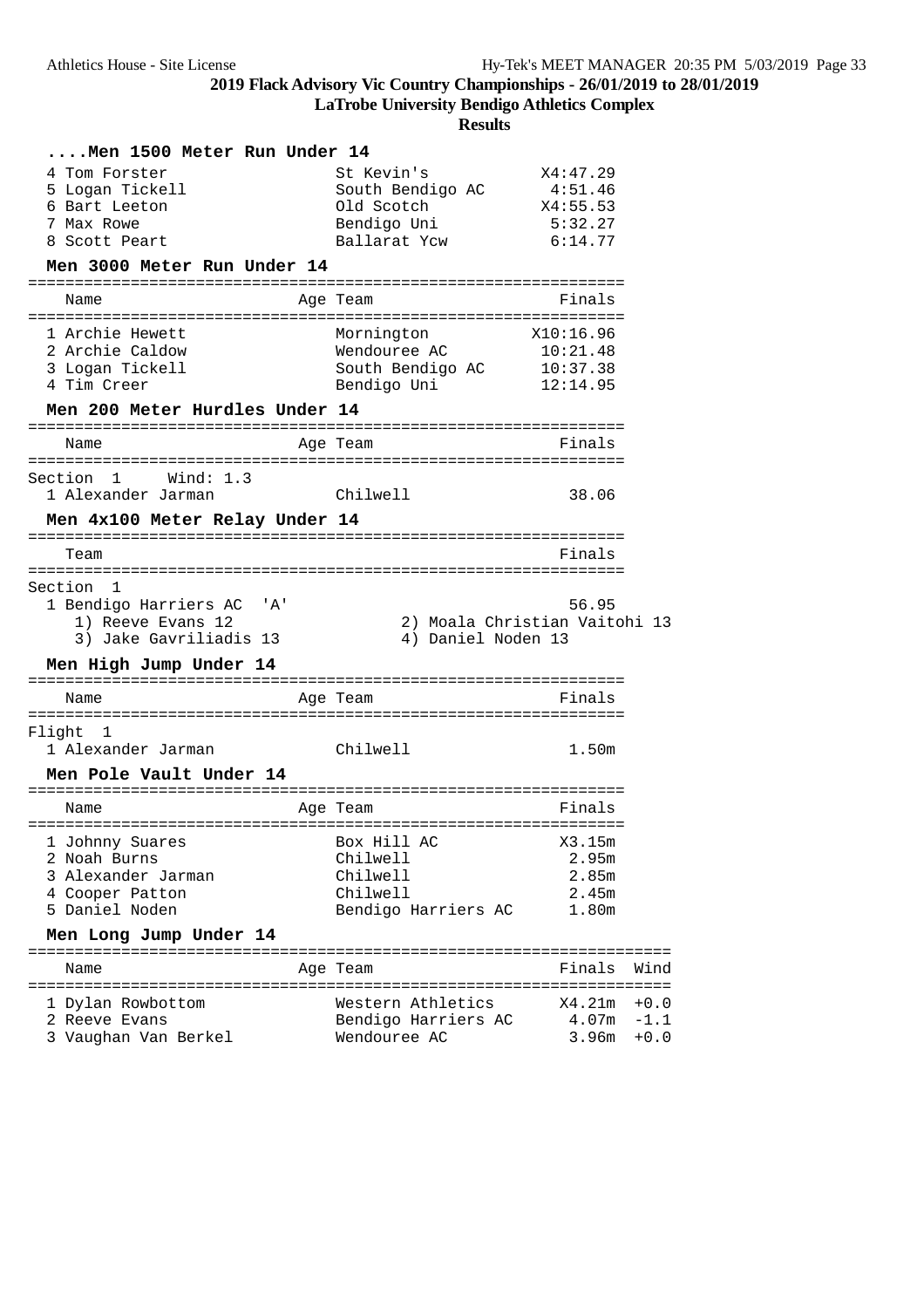**LaTrobe University Bendigo Athletics Complex**

| Men Triple Jump Under 14                                                                                                                                                                        |                                                                                                                |                                                              |               |
|-------------------------------------------------------------------------------------------------------------------------------------------------------------------------------------------------|----------------------------------------------------------------------------------------------------------------|--------------------------------------------------------------|---------------|
| Name                                                                                                                                                                                            | Age Team                                                                                                       | ================<br>Finals                                   | Wind          |
| 1 Vaughan Van Berkel<br>2 Will Roberts                                                                                                                                                          | Wendouree AC<br>Ballarat Harrier                                                                               | 8.53m<br>6.80m                                               | 0.1<br>$+0.0$ |
| Men Shot Put Under 14                                                                                                                                                                           |                                                                                                                |                                                              |               |
| Name                                                                                                                                                                                            | Age Team                                                                                                       | =================<br>Finals                                  |               |
| 1 Logan Sandland<br>2 Jake Gavriliadis                                                                                                                                                          | Albury Athletics<br>Bendigo Harriers AC 13.78m                                                                 | 14.26m                                                       |               |
| Men Discus Throw Under 14                                                                                                                                                                       |                                                                                                                |                                                              |               |
| Name<br>.                                                                                                                                                                                       | ======================<br>Age Team                                                                             | Finals                                                       |               |
| 1 Jake Gavriliadis<br>2 Logan Sandland<br>3 Reeve Evans<br>4 Axel Caldow                                                                                                                        | Bendigo Harriers AC<br>Albury Athletics<br>Bendigo Harriers AC<br>Wendouree AC                                 | 38.19m<br>29.53m<br>22.47m<br>15.46m                         |               |
| Men Hammer Throw Under 14<br>Name                                                                                                                                                               | Age Team                                                                                                       | Finals                                                       |               |
| 1 Logan Sandland<br>2 Harry Pearce<br>3 Will Roberts<br>Men Javelin Throw Under 14                                                                                                              | Albury Athletics<br>Athletics Waverley X19.88m<br>Ballarat Harrier                                             | 43.57m<br>14.90m                                             |               |
| Name                                                                                                                                                                                            | Age Team                                                                                                       | Finals                                                       |               |
| 1 Logan Sandland<br>2 Alexander Jarman<br>3 Jake Gavriliadis                                                                                                                                    | Albury Athletics<br>Chilwell<br>Bendigo Harriers AC                                                            | 33.42m<br>33.02m<br>31.16m                                   |               |
| Men 1500 Meter Race Walk Under 14                                                                                                                                                               |                                                                                                                |                                                              |               |
| Name                                                                                                                                                                                            | Age Team                                                                                                       | Finals                                                       |               |
| Section 1<br>1 Scott Peart                                                                                                                                                                      | Ballarat Ycw                                                                                                   | 9:09.39                                                      |               |
| Men 100 Meter Dash Under 16                                                                                                                                                                     |                                                                                                                |                                                              |               |
| Name                                                                                                                                                                                            | Age Team                                                                                                       | Finals                                                       |               |
| Section 1<br>Wind: $-1.4$<br>1 Sebastyn Andrea<br>2 Sam Warelow<br>3 Tristan Eriksson<br>4 Matthew Parrott<br>5 Harry Roberts<br>6 Samuel Blood<br>7 Harrison Clark<br>Section 2<br>Wind: $0.7$ | South Bendigo AC<br>Corio AC<br>Wodonga AC<br>Doncaster AC<br>Eaglehawk AC<br>Ballarat Ycw<br>South Coast Aths | 12.83<br>12.97<br>13.14<br>X13.99<br>14.08<br>16.12<br>16.34 |               |
| 1 Jack Boulton<br>2 Patrick Poulter                                                                                                                                                             | Albury Athletics<br>Geelong Guild AC                                                                           | 11.48<br>11.97                                               |               |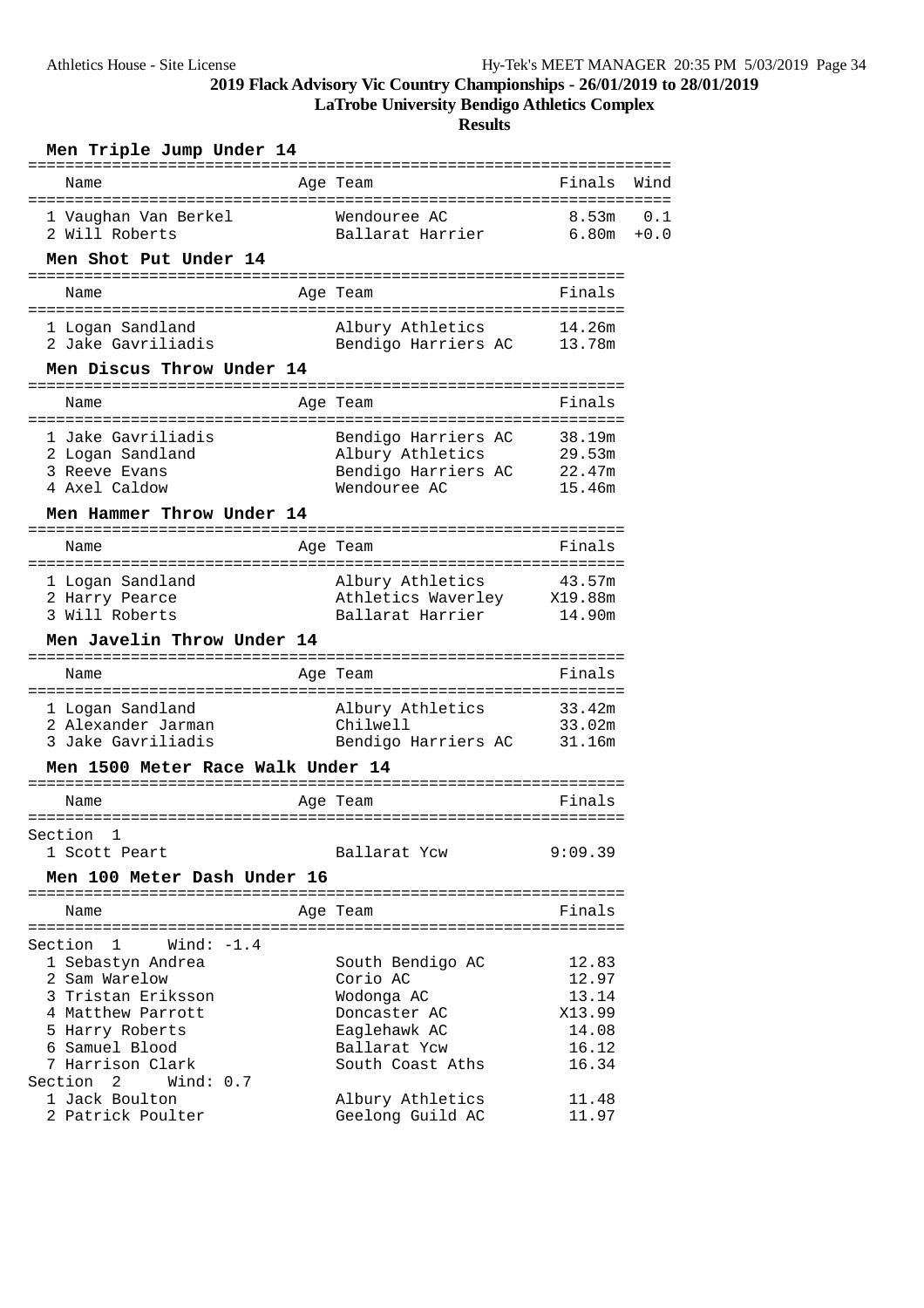**LaTrobe University Bendigo Athletics Complex**

| Men 100 Meter Dash Under 16             |                                    |         |       |
|-----------------------------------------|------------------------------------|---------|-------|
| 3 James Bentley                         | Eaglehawk AC                       | 12.05   |       |
| 4 Matthew O'Brien                       | Ballarat Harrier                   | 12.13   |       |
| 5 Lucas Targett                         | Sandringham AC                     | X12.15  |       |
| 6 Seth Hoskin                           | Bendigo Harriers AC                | 12.26   |       |
| 7 Liam Gay                              | South Bendigo AC                   | 12.42   |       |
| Men 200 Meter Dash Under 16             |                                    |         |       |
|                                         |                                    |         |       |
| Name                                    | Age Team                           | Finals  |       |
| Section 1<br>Wind: 0.8                  |                                    |         |       |
| 1 Andrew Wills                          | Ballarat Ycw                       | 27.76   |       |
| 2 Lachlan O'Keefe                       | Wendouree AC                       | 28.05   |       |
| 3 Harry Roberts                         | Eaglehawk AC                       | 29.20   |       |
| 4 Harrison Clark                        | South Coast Aths                   | 32.97   |       |
| 5 Samuel Blood                          | Ballarat Ycw                       | 33.20   |       |
| Section 2<br>$Wind: +0.0$               |                                    |         |       |
|                                         |                                    | X24.67  |       |
| 1 Lucas Targett                         | Sandringham AC<br>South Bendigo AC | 24.93   |       |
| 2 Liam Gay<br>3 Sam Warelow             | Corio AC                           | 25.44   |       |
|                                         |                                    | 25.80   |       |
| 4 Harvey Mason                          | Geelong Guild AC                   | 26.14   |       |
| 5 Sebastyn Andrea<br>6 Tristan Eriksson | South Bendigo AC<br>Wodonga AC     | 26.38   |       |
| 7 Matthew Parrott                       |                                    |         |       |
|                                         | Doncaster AC                       | X28.38  | 162.8 |
| -- Keelan Perry                         | Ballarat Ycw                       | DQ      |       |
| Section 3 Wind: 0.4                     |                                    |         |       |
| 1 Jack Boulton                          | Albury Athletics                   | 22.88   |       |
| 2 Jake Ashmore                          | Ballarat Harrier                   | 23.88   |       |
| 3 Patrick Poulter                       | Geelong Guild AC                   | 24.03   |       |
| 4 James Bentley                         | Eaglehawk AC                       | 24.11   |       |
| 5 Wil Barbary                           | Wendouree AC                       | 24.30   |       |
| 6 Matthew O'Brien                       | Ballarat Harrier                   | 24.57   |       |
| 7 Seth Hoskin                           | Bendigo Harriers AC                | 24.69   |       |
| Men 400 Meter Run Under 16              |                                    |         |       |
| Name                                    | Age Team                           | Finals  |       |
|                                         |                                    |         |       |
| Section 1                               |                                    |         |       |
| 1 Harvey Mason                          | Geelong Guild AC                   | 57.40   |       |
| 2 Tristan Eriksson                      | Wodonga AC                         | 58.53   |       |
| 3 Zackery Tickell                       | South Bendigo AC                   | 59.55   |       |
| 4 Matthew Noden                         | Bendigo Harriers AC                | 59.72   |       |
| 5 Andrew Wills                          | Ballarat Ycw                       | 1:05.15 |       |
| 6 Harry Roberts                         | Eaglehawk AC                       | 1:10.51 |       |
| Section<br>-2                           |                                    |         |       |
| 1 Jack Boulton                          | Albury Athletics                   | 51.49   |       |
| 2 James Bentley                         | Eaglehawk AC                       | 53.21   |       |
| 3 Wil Barbary                           | Wendouree AC                       | 53.83   |       |
| 4 Matthew O'Brien                       | Ballarat Harrier                   | 54.23   |       |
| 5 Jack Warelow                          | Corio AC                           | 56.64   |       |
| 6 Sebastyn Andrea                       | South Bendigo AC                   | 58.13   |       |
| Men 800 Meter Run Under 16              |                                    |         |       |
| Name                                    | Age Team                           | Finals  |       |
|                                         |                                    |         |       |
| Section<br>1                            |                                    |         |       |
| 1 Oliver Armstrong                      | Chilwell                           | 2:16.35 |       |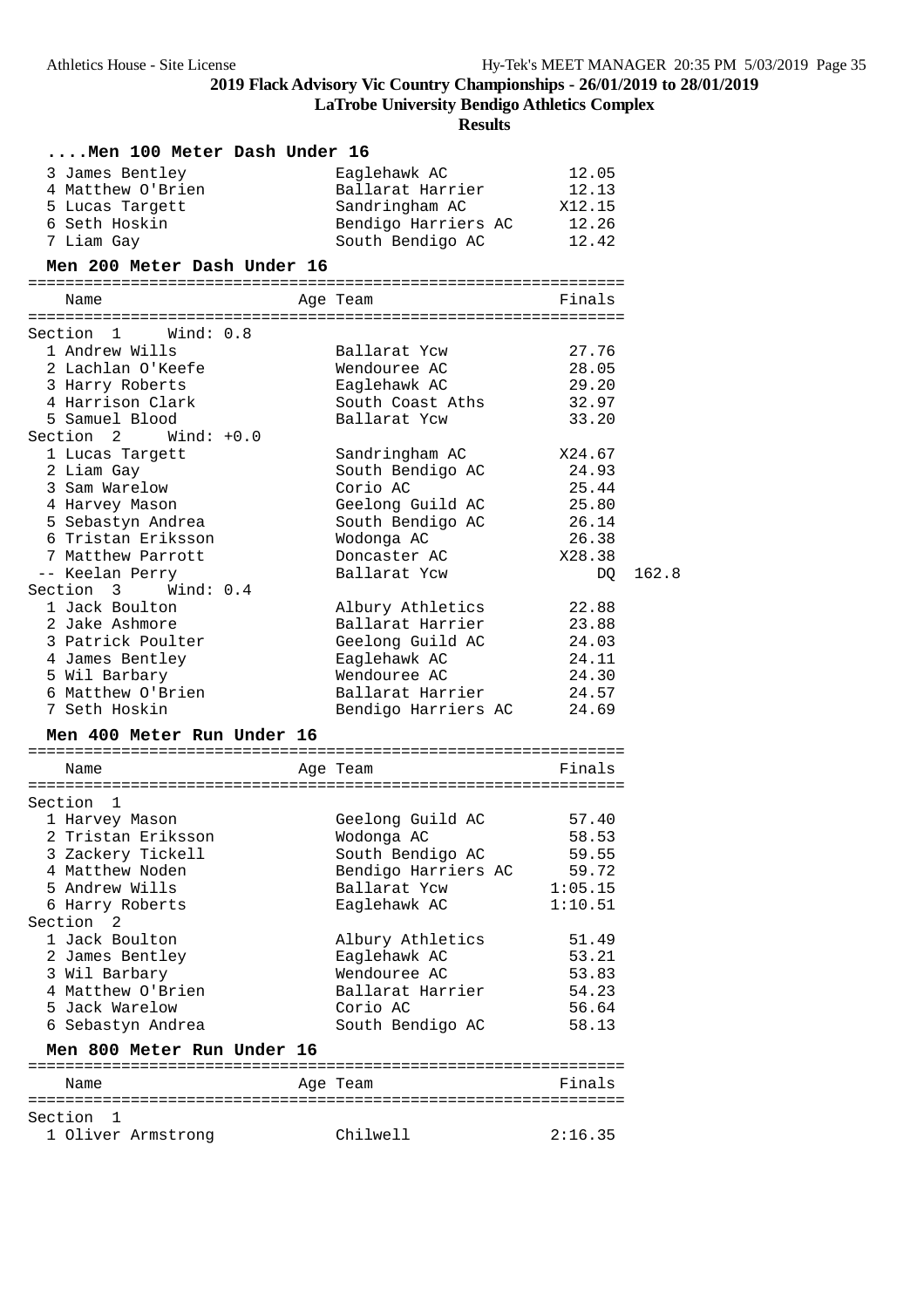**LaTrobe University Bendigo Athletics Complex**

| Men 800 Meter Run Under 16  |  |  |                     |           |
|-----------------------------|--|--|---------------------|-----------|
| 2 Nelson Bowey              |  |  | Wodonga AC          | 2:20.21   |
| 3 Zackery Tickell           |  |  | South Bendigo AC    | 2:25.68   |
| 4 Matthew Noden             |  |  | Bendigo Harriers AC | 2:30.40   |
| 5 Jack Ellis                |  |  | Chilwell            | 2:31.35   |
| 6 Archer Wiltshire          |  |  | Chilwell            | 2:32.26   |
| 7 Declan Foley              |  |  | Bellarine           | 2:34.80   |
| 8 Andrew Wills              |  |  | Ballarat Ycw        | 2:38.02   |
| 9 Flynn Hill                |  |  | Wodonga AC          | 2:43.43   |
| Section 2                   |  |  |                     |           |
| 1 Ethan Grills              |  |  | Geelong Guild AC    | 2:05.55   |
| 2 Kye Gillingham            |  |  | Keilor St Bern      | X2:05.60  |
| 3 James Bentley             |  |  | Eaglehawk AC        | 2:06.15   |
| 4 Jack Diamond              |  |  | Eureka AC           | 2:09.17   |
| 5 Jack Warelow              |  |  | Corio AC            | 2:10.09   |
| 6 Jayden Padgham            |  |  | Bendigo Uni         | 2:15.26   |
| 7 Noah Wright               |  |  | Nunawading          | X2:18.04  |
| 8 Elias Stott               |  |  | Geelong Guild AC    | 2:18.11   |
| 9 Benjamin Purser           |  |  | Doncaster AC        | X2:18.87  |
| Men 1500 Meter Run Under 16 |  |  |                     |           |
|                             |  |  |                     |           |
| Name                        |  |  | Age Team            | Finals    |
|                             |  |  |                     |           |
| Section<br>1                |  |  |                     |           |
| 1 Ethan Grills              |  |  | Geelong Guild AC    | 4:21.07   |
| 2 Mitchel Langborne         |  |  | Keilor St Bern      | X4:22.79  |
| 3 Harry Bowen               |  |  | St Kevin's          | X4:23.60  |
| 4 Jhye Hadfield             |  |  | Knox AC             | X4:24.34  |
| 5 Fred Leeton               |  |  | Old Scotch          | X4:26.22  |
| 6 Isaac Rossato             |  |  | Eureka AC           | 4:28.85   |
| 7 Jayden Padgham            |  |  | Bendigo Uni         | 4:33.32   |
| 8 Jack Warelow              |  |  | Corio AC            | 4:34.09   |
| 9 Elias Stott               |  |  | Geelong Guild AC    | 4:39.44   |
| 10 Nelson Bowey             |  |  | Wodonga AC          | 4:51.16   |
| 11 William Gleisner         |  |  | Ballarat Ycw        | 4:52.41   |
| 12 Loki Dess                |  |  | Geelong Guild AC    | 4:53.43   |
| 13 Jack Ellis               |  |  | Chilwell            | 4:56.90   |
| 14 Samuel Scroggie          |  |  | St Kevin's          | X5:01.06  |
| 15 Archer Wiltshire         |  |  | Chilwell            | 5:08.46   |
| 16 Flynn Hill               |  |  | Wodonga AC          | 5:22.04   |
| Men 3000 Meter Run Under 16 |  |  |                     |           |
| Name                        |  |  |                     | Finals    |
|                             |  |  | Age Team            |           |
| 1 Bailley Morrell           |  |  | Frankston AC        | X9:46.44  |
| 2 Riley Lovick              |  |  | Frankston AC        | X9:59.57  |
| 3 Javier Tabit              |  |  | Coburg Harriers AC  | X10:10.60 |
| 4 Elias Stott               |  |  | Geelong Guild AC    | 10:13.21  |
| 5 Flynn Connolly            |  |  | Diamond Valley AC   | X10:15.11 |
| 6 Benjamin Purser           |  |  | Doncaster AC        | X10:16.29 |
| 7 Ben Mornane               |  |  | Eureka AC           | 10:24.82  |
| 8 Harvey Mason              |  |  | Geelong Guild AC    | 10:30.92  |
| 9 Loki Dess                 |  |  | Geelong Guild AC    | 10:51.12  |
| 10 William Gleisner         |  |  | Ballarat Ycw        | 10:54.30  |
|                             |  |  |                     |           |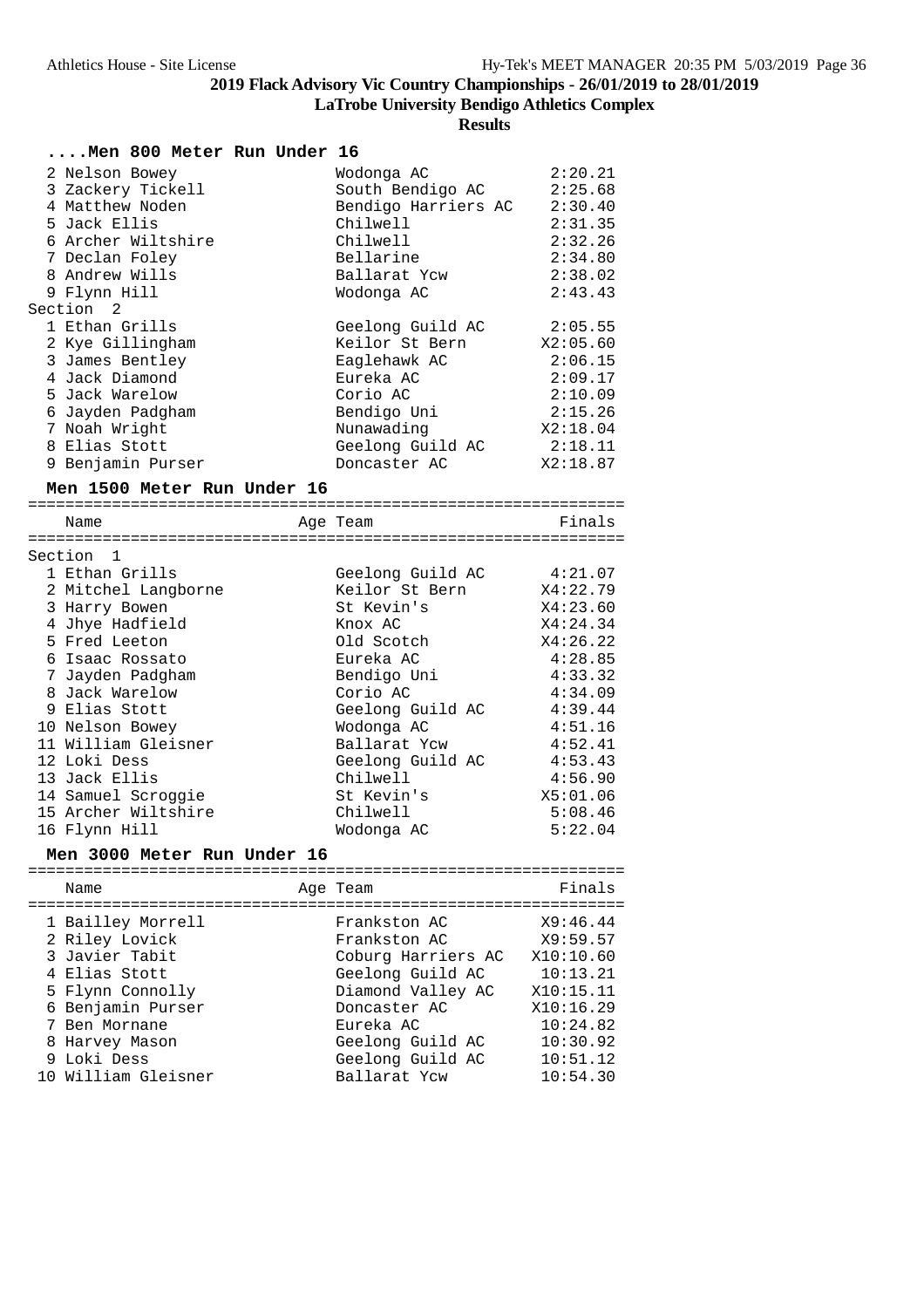**LaTrobe University Bendigo Athletics Complex**

| Men 100 Meter Hurdles Under 16                                                                                                                                                                                                                                   |                                                                                                                                      |                                                                                             |
|------------------------------------------------------------------------------------------------------------------------------------------------------------------------------------------------------------------------------------------------------------------|--------------------------------------------------------------------------------------------------------------------------------------|---------------------------------------------------------------------------------------------|
| Name                                                                                                                                                                                                                                                             | Age Team                                                                                                                             | Finals                                                                                      |
| Wind: $-1.0$<br>Section<br>1<br>1 Sean Cameron<br>2 Grady Murrant<br>Men 200 Meter Hurdles Under 16                                                                                                                                                              | Geelong Guild AC<br>Bellarine                                                                                                        | 16.62<br>17.09                                                                              |
|                                                                                                                                                                                                                                                                  |                                                                                                                                      |                                                                                             |
| Name                                                                                                                                                                                                                                                             | Age Team                                                                                                                             | Finals                                                                                      |
| Section<br>Wind: $1.3$<br>1<br>1 Jack Warelow<br>2 Keelan Perry<br>3 Zackery Tickell<br>4 Samuel Elvey<br>Men 2000 Meter Steeplechase Under 16                                                                                                                   | Corio AC<br>Ballarat Ycw<br>South Bendigo AC<br>Frankston AC                                                                         | 31.00<br>31.97<br>34.04<br>X39.20                                                           |
| Name                                                                                                                                                                                                                                                             | Age Team                                                                                                                             | Finals                                                                                      |
| Section<br>1<br>1 Ethan Grills<br>2 Jhye Hadfield<br>3 Riley Lovick<br>4 Benjamin Purser<br>5 Jack Ellis<br>6 Flynn Hill<br>7 Wian Swanevelder<br>-- Oliver Armstrong<br>Men 4x100 Meter Relay Under 16                                                          | Geelong Guild AC<br>Knox AC<br>Frankston AC<br>Doncaster AC<br>Chilwell<br>Wodonga AC<br>Ringwood AC<br>Chilwell                     | 6:46.19<br>X6:48.46<br>X6:54.02<br>X7:07.44<br>7:34.11<br>8:17.04<br>X8:46.02<br><b>DNF</b> |
|                                                                                                                                                                                                                                                                  |                                                                                                                                      |                                                                                             |
| Team<br>1 Geelong Guild AC<br>'' A '<br>1) Elias Stott 15<br>3) Sean Cameron 15<br>2 South Bendigo AC 'A'<br>1) Sebastyn Andrea 14<br>3) Logan Hromenko 14<br>3 Athletics Chilwell AC 'A'<br>1) Campbell Braden 14<br>3) Jack Ellis 14<br>Men High Jump Under 16 | 2) Patrick Poulter 14<br>4) Harvey Mason 14<br>2) Andrew Hill 15<br>4) Zackery Tickell 14<br>2) Cooper Patton 13<br>4) Noah Burns 13 | Finals<br>50.89<br>55.08<br>56.71                                                           |
|                                                                                                                                                                                                                                                                  |                                                                                                                                      | =======================                                                                     |
| Name<br>==================                                                                                                                                                                                                                                       | Age Team                                                                                                                             | Finals                                                                                      |
| Flight<br>- 1<br>1 Joshua Tweedale<br>2 Lachlan O'Keefe<br>3 Sebastyn Andrea<br>3 Declan Foley                                                                                                                                                                   | Wodonga AC<br>Wendouree AC<br>South Bendigo AC<br>Bellarine                                                                          | 1.74m<br>1.70m<br>1.50m<br>1.50m                                                            |
| Men Pole Vault Under 16                                                                                                                                                                                                                                          |                                                                                                                                      |                                                                                             |
| Name                                                                                                                                                                                                                                                             | Age Team                                                                                                                             | Finals                                                                                      |
| 1 Andre Di Medio                                                                                                                                                                                                                                                 | Box Hill AC                                                                                                                          | X4.10m                                                                                      |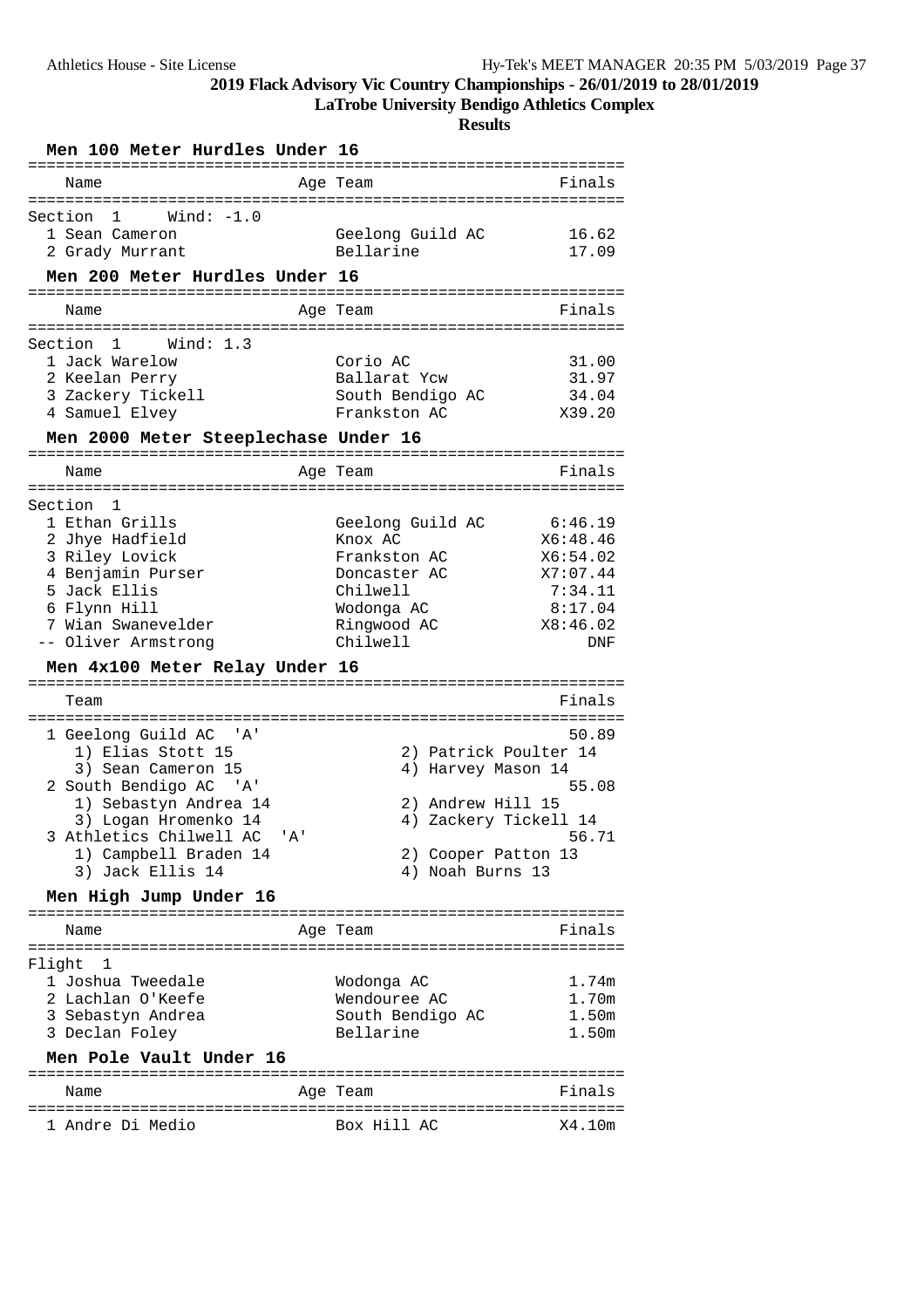**LaTrobe University Bendigo Athletics Complex**

**Results**

**....Men Pole Vault Under 16**

| 2 Campbell Braden | Chilwell            | 2.80m |
|-------------------|---------------------|-------|
| 3 Logan Hromenko  | South Bendigo AC    | 2.40m |
| 4 Matthew Noden   | Bendigo Harriers AC | 2.00m |

### **Men Long Jump Under 16**

| Name              | Age Team            | Finals            | Wind   |
|-------------------|---------------------|-------------------|--------|
| 1 Jack Boulton    | Albury Athletics    | 6.10m             | $+0.0$ |
| 2 Liam Gay        | South Bendigo AC    | 5.64m             | 2.5    |
| 3 Sam Warelow     | Corio AC            | $5.46m$ 2.5       |        |
| 4 Seth Hoskin     | Bendigo Harriers AC | 5.45m             | 1.6    |
| 5 Lachlan O'Keefe | Wendouree AC        | 5.14m             | $+0.0$ |
| 6 Ryan Hovey      | Ballarat Harrier    | 5.05 <sub>m</sub> | 2.7    |
| 7 Harry Roberts   | Eaglehawk AC        | 4.62m             | $+0.0$ |
| 8 Matthew Parrott | Doncaster AC        | X4.30m            | $+0.0$ |
| 9 Harrison Clark  | South Coast Aths    | 3.64m             | 15     |

#### **Men Triple Jump Under 16**

=====================================================================

| Name              | Age Team            | Finals | Wind   |
|-------------------|---------------------|--------|--------|
|                   |                     |        |        |
| 1 Sebastyn Andrea | South Bendigo AC    | 11.42m | 0.5    |
| 2 Seth Hoskin     | Bendigo Harriers AC | 11.30m | $+0.0$ |
| 3 Sam Warelow     | Corio AC            | 11.24m | $+0.0$ |
| 4 Liam Gay        | South Bendigo AC    | 10.97m | $+0.0$ |
| 5 Ryan Hovey      | Ballarat Harrier    | 10.58m | 1.3    |
| 6 Harry Roberts   | Eaglehawk AC        | 10.55m | 0.9    |
| 7 Samuel Elvey    | Frankston AC        | X9.28m | 0.7    |
| 8 Harrison Clark  | South Coast Aths    | 7.87m  | 0.7    |
| 9 Joshua Evans    | Bendigo Harriers AC | 7.82m  | 0.9    |

#### **Men Shot Put Under 16**

| Name                    | Age Team           | Finals |
|-------------------------|--------------------|--------|
| 1 Ben Locke             | Eureka AC          | 10.80m |
| 2 James Bentley         | Eaglehawk AC       | 10.71m |
| 3 Jasper Soroka         | Albury Athletics   | 10.24m |
| 4 William Pearce        | Athletics Waverley | X8.28m |
| 5 Sebastyn Andrea       | South Bendigo AC   | 8.24m  |
| 6 Aaron Saltmarsh-Milne | Gippsland AC       | 8.10m  |
| 7 Harry Roberts         | Eaglehawk AC       | 7.41m  |

## **Men Discus Throw Under 16**

| Name                                                                                                                                                                           | Age Team                                                                                                                                                        | Finals                                                                                  |
|--------------------------------------------------------------------------------------------------------------------------------------------------------------------------------|-----------------------------------------------------------------------------------------------------------------------------------------------------------------|-----------------------------------------------------------------------------------------|
| 1 Ben Locke<br>2 Grady Murrant<br>3 Aaron Saltmarsh-Milne<br>4 William Pearce<br>5 Jasper Soroka<br>6 Alex Gavriliadis<br>7 Declan Foley<br>8 Joshua Evans<br>9 Harrison Clark | Eureka AC<br>Bellarine<br>Gippsland AC<br>Athletics Waverley<br>Albury Athletics<br>Bendigo Harriers AC<br>Bellarine<br>Bendigo Harriers AC<br>South Coast Aths | 38.87m<br>35.28m<br>32.03m<br>X25.71m<br>24.18m<br>22.66m<br>20.57m<br>18.34m<br>14.20m |
|                                                                                                                                                                                |                                                                                                                                                                 |                                                                                         |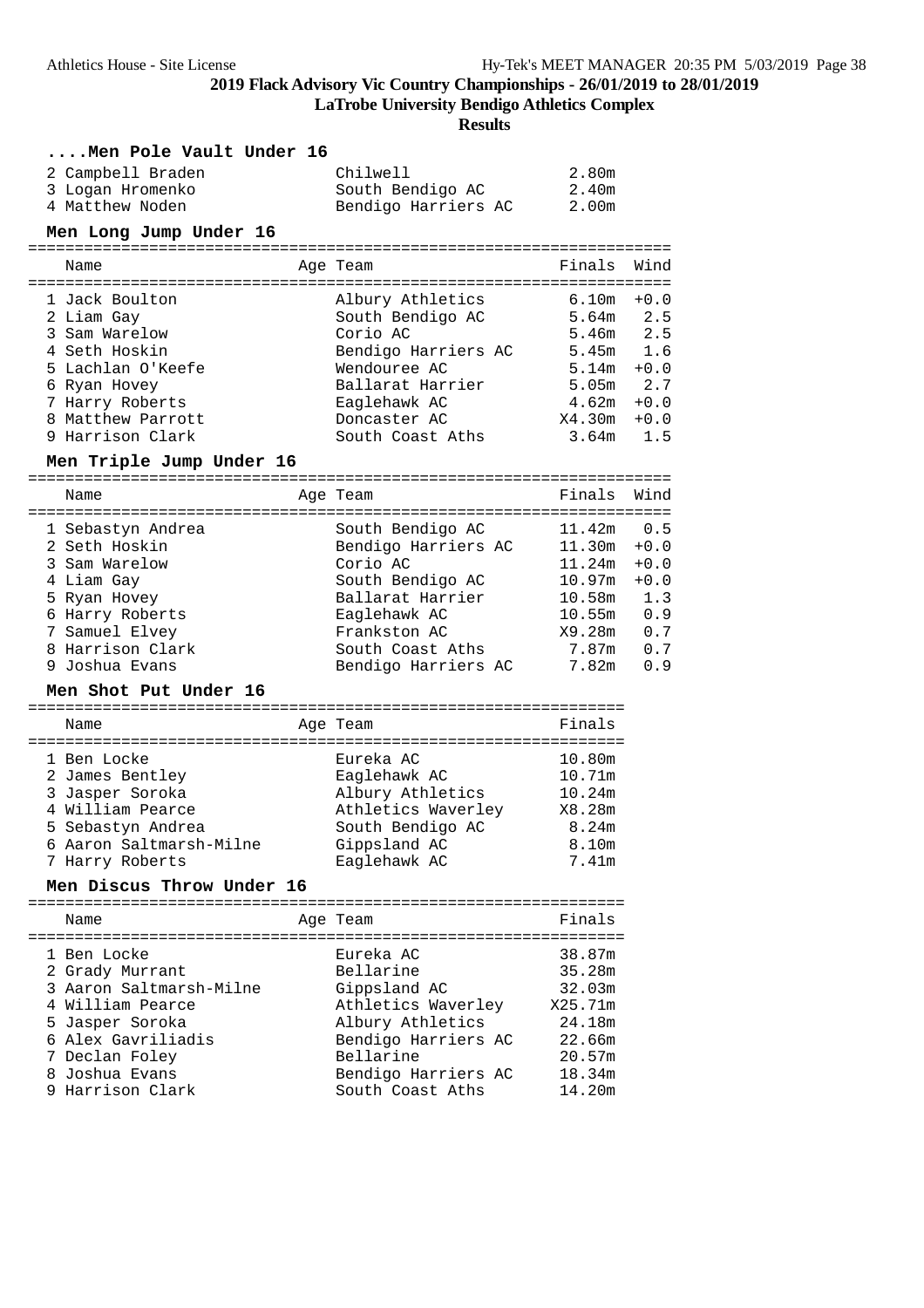**LaTrobe University Bendigo Athletics Complex**

| Men Hammer Throw Under 16               |                                     |          |  |  |  |
|-----------------------------------------|-------------------------------------|----------|--|--|--|
|                                         |                                     | Finals   |  |  |  |
| Name                                    | Age Team                            |          |  |  |  |
| 1 Jasper Soroka                         | Albury Athletics                    | 28.25m   |  |  |  |
| 2 William Pearce                        | Athletics Waverley                  | X27.08m  |  |  |  |
| 3 Aaron Saltmarsh-Milne                 | Gippsland AC                        | 22.03m   |  |  |  |
| Men Javelin Throw Under 16              |                                     |          |  |  |  |
|                                         | :=======================            |          |  |  |  |
| Name                                    | Age Team                            | Finals   |  |  |  |
| 1 Grady Murrant                         | Bellarine                           | 33.40m   |  |  |  |
| 2 Keelan Perry                          | Ballarat Ycw                        | 29.68m   |  |  |  |
| 3 Declan Foley                          | Bellarine                           | 24.08m   |  |  |  |
| 4 Aaron Saltmarsh-Milne                 | Gippsland AC                        | 21.37m   |  |  |  |
| 5 Logan Hromenko                        | South Bendigo AC                    | 21.35m   |  |  |  |
| 6 Wian Swanevelder                      | Ringwood AC                         | X21.19m  |  |  |  |
| 7 Alex Gavriliadis                      | Bendigo Harriers AC                 | 19.57m   |  |  |  |
| 8 Harrison Clark                        | South Coast Aths                    | 14.98m   |  |  |  |
| Men 3000 Meter Race Walk Under 16       |                                     |          |  |  |  |
| Name                                    | Age Team                            | Finals   |  |  |  |
|                                         |                                     |          |  |  |  |
| Section<br>1                            |                                     |          |  |  |  |
| 1 Fraser Saunder                        | Ballarat Yow                        | 14:34.51 |  |  |  |
| Men 100 Meter Dash Under 18             |                                     |          |  |  |  |
|                                         |                                     |          |  |  |  |
| Name                                    | Age Team                            | Finals   |  |  |  |
| Section<br>Wind: $-2.0$<br>$\mathbf{1}$ |                                     |          |  |  |  |
| 1 Danai Mahachi                         | Bendigo Harriers AC                 | 11.97    |  |  |  |
| 2 Jacob Eastwood                        | Geelong Guild AC                    | 12.17    |  |  |  |
| 3 Matthew Merrilees                     | South Coast Aths                    | 12.24    |  |  |  |
| 4 Corey Heagney                         | Eaglehawk AC                        | 12.38    |  |  |  |
| 5 Declan Berne                          | Athletics Essendon                  | X12.48   |  |  |  |
| 6 Lachlan Parrott                       | Doncaster AC                        | X12.70   |  |  |  |
| 7 Oliver Muggleton                      | South Bendigo AC                    | 13.00    |  |  |  |
| 8 Bailey Richmond-Craig                 | Geelong Guild AC                    | 13.34    |  |  |  |
| Section $2$ Wind: $-1.4$                |                                     | 11.28    |  |  |  |
| 1 Kye Mason<br>2 Antonio Vaitohi        | Eaglehawk AC<br>Bendigo Harriers AC | 11.38    |  |  |  |
| 3 Thomas Johnstone                      | Albury Athletics                    | 11.54    |  |  |  |
| 4 James Miller                          | Bendigo Harriers AC                 | 11.59    |  |  |  |
| 5 Cadyn Howden                          | Frankston AC                        | X11.89   |  |  |  |
| 6 Hamish Poulter                        | Geelong Guild AC                    | 12.01    |  |  |  |
| 7 Brandon Richmond-Craig                | Geelong Guild AC                    | 12.18    |  |  |  |
| 8 Brayden Hall                          | Eaglehawk AC                        | 12.41    |  |  |  |
| Men 200 Meter Dash Under 18             |                                     |          |  |  |  |
|                                         |                                     |          |  |  |  |
| Name                                    | Age Team                            | Finals   |  |  |  |
| Wind: $1.6$<br>Section<br>1             |                                     |          |  |  |  |
| 1 Brayden Hall                          | Eaglehawk AC                        | 24.04    |  |  |  |
| 2 Matthew Merrilees                     | South Coast Aths                    | 24.22    |  |  |  |
| 3 Danai Mahachi                         | Bendigo Harriers AC                 | 24.44    |  |  |  |
| 4 Corey Heagney                         | Eaglehawk AC                        | 25.25    |  |  |  |
| 5 Oliver Muggleton                      | South Bendigo AC                    | 25.77    |  |  |  |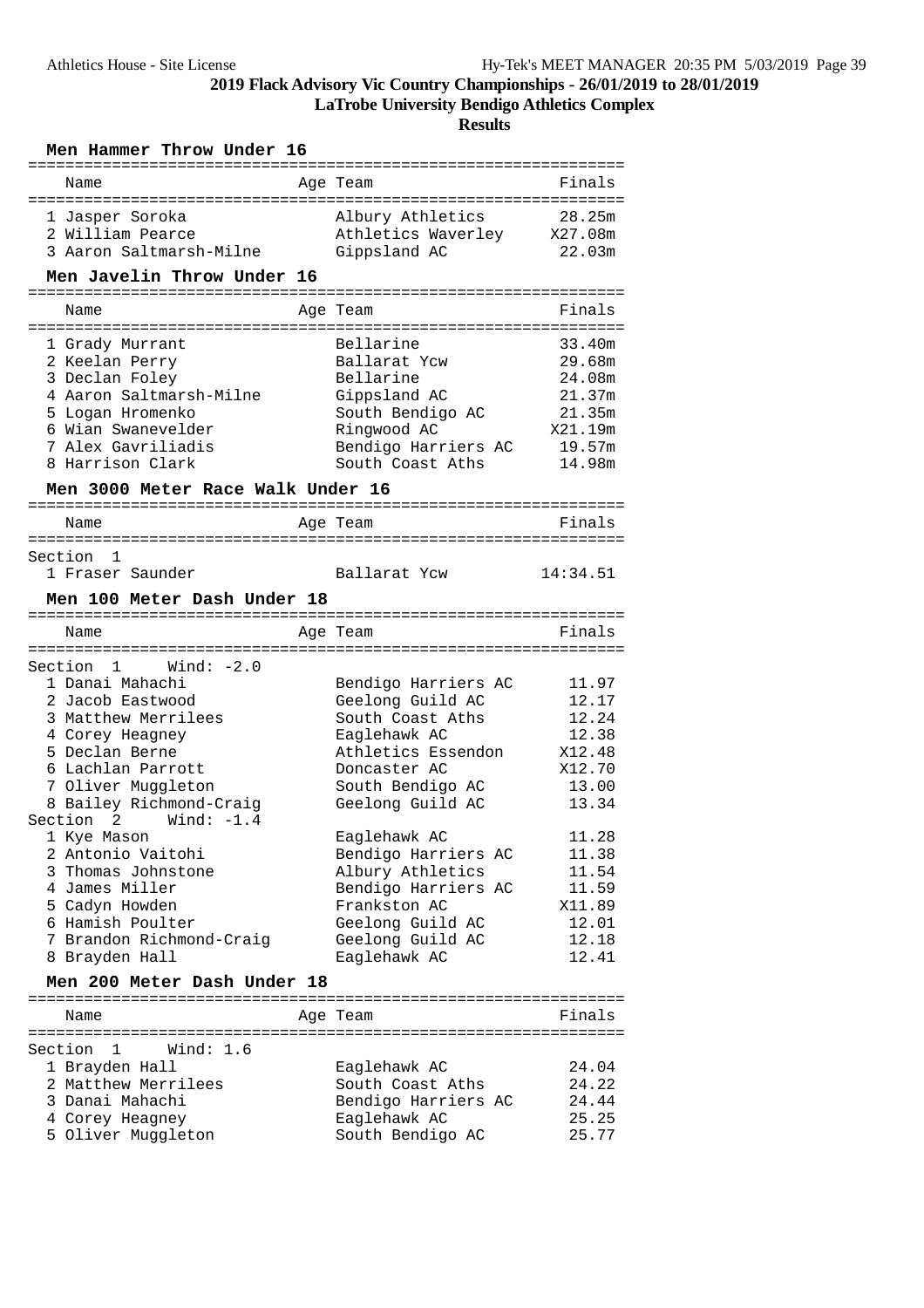**LaTrobe University Bendigo Athletics Complex**

| Men 200 Meter Dash Under 18 |                                                                                                                                                                                                                                                                       |  |                                                                                                                                                                                       |                                                                                                                                      |
|-----------------------------|-----------------------------------------------------------------------------------------------------------------------------------------------------------------------------------------------------------------------------------------------------------------------|--|---------------------------------------------------------------------------------------------------------------------------------------------------------------------------------------|--------------------------------------------------------------------------------------------------------------------------------------|
|                             | 2<br>Wind: $0.3$<br>Section<br>1 Kye Mason<br>2 Antonio Vaitohi<br>3 Thomas Johnstone<br>4 Brandon Richmond-Craig<br>5 Eugene Read-Spinks                                                                                                                             |  | Eaglehawk AC<br>Bendigo Harriers AC<br>Albury Athletics<br>Geelong Guild AC<br>Wendouree AC                                                                                           | 22.38<br>22.79<br>22.94<br>24.59<br>24.70                                                                                            |
|                             | Men 400 Meter Run Under 18                                                                                                                                                                                                                                            |  |                                                                                                                                                                                       |                                                                                                                                      |
|                             |                                                                                                                                                                                                                                                                       |  |                                                                                                                                                                                       |                                                                                                                                      |
|                             | Name                                                                                                                                                                                                                                                                  |  | Age Team                                                                                                                                                                              | Finals                                                                                                                               |
|                             | Section<br>1                                                                                                                                                                                                                                                          |  |                                                                                                                                                                                       |                                                                                                                                      |
|                             | 1 Daniel Baldwin<br>2 Lachlan Sayer<br>3 Oliver Muggleton<br>4 Antonio Vaitohi<br>5 Kenan Seebah<br>Section<br>$\overline{2}$                                                                                                                                         |  | Bendigo Harriers AC<br>Collingwood<br>South Bendigo AC<br>Bendigo Harriers AC<br>Eaglehawk AC                                                                                         | 53.70<br>X55.46<br>55.60<br>56.70<br>58.33                                                                                           |
|                             | 1 Nathan Corbett<br>2 Oscar Mazaraki<br>3 Jack Clarke<br>4 Thomas Johnstone<br>5 Cadyn Howden<br>6 Eugene Read-Spinks<br>7 Benjamin Lang                                                                                                                              |  | Mornington<br>Geelong Guild AC<br>Diamond Valley AC<br>Albury Athletics<br>Frankston AC<br>Wendouree AC<br>Wellington AC                                                              | X51.05<br>51.13<br>X51.60<br>52.90<br>X54.08<br>55.06<br>56.74                                                                       |
|                             | Men 800 Meter Run Under 18                                                                                                                                                                                                                                            |  |                                                                                                                                                                                       |                                                                                                                                      |
|                             |                                                                                                                                                                                                                                                                       |  |                                                                                                                                                                                       |                                                                                                                                      |
|                             | Name                                                                                                                                                                                                                                                                  |  | Age Team                                                                                                                                                                              | Finals                                                                                                                               |
|                             | Section<br>1<br>1 Nathan Corbett<br>2 Angus Dalton<br>3 Oscar Mazaraki<br>4 Bayley Camillo<br>5 Oliver Wiltshire<br>6 Jack Coltish<br>7 Jaron Hobbs<br>8 Zachary (Zac) Norton<br>9 Deklen Emonson<br>10 Daniel Baldwin<br>11 Max Jones<br>Men 1500 Meter Run Under 18 |  | Mornington<br>Old Xaverians AC<br>Geelong Guild AC<br>Williamstown AC<br>Chilwell<br>Geelong Guild AC<br>Chilwell<br>Geelong Guild AC<br>Eureka AC<br>Bendigo Harriers AC<br>Chilwell | X1:57.50<br>X1:59.74<br>2:00.00<br>X2:00.78<br>2:00.85<br>2:01.67<br>2:04.65<br>2:06.43<br>2:10.33<br>2:15.76<br>2:16.51             |
|                             |                                                                                                                                                                                                                                                                       |  |                                                                                                                                                                                       |                                                                                                                                      |
|                             | Name                                                                                                                                                                                                                                                                  |  | Age Team                                                                                                                                                                              | Finals                                                                                                                               |
|                             | 1 Thomas Langdon<br>2 Luca Di Conza<br>3 Rhys Hadfield<br>4 Josh Berry<br>5 Jaron Hobbs<br>6 Marco Els<br>7 Archibald Lawrence<br>8 Zachary (Zac) Norton<br>9 Oliver Wiltshire<br>10 Jonathan Peck<br>11 Deklen Emonson<br>12 Max Jones                               |  | Ivanhoe Harriers AC<br>St Kevin's<br>Knox AC<br>Deakin AC<br>Chilwell<br>South Australia<br>Deakin AC<br>Geelong Guild AC<br>Chilwell<br>Geelong Guild AC<br>Eureka AC<br>Chilwell    | X4:11.25<br>X4:11.45<br>X4:14.02<br>4:15.09<br>4:16.11<br>X4:16.23<br>4:17.66<br>4:20.60<br>4:22.28<br>4:36.85<br>4:48.89<br>4:57.25 |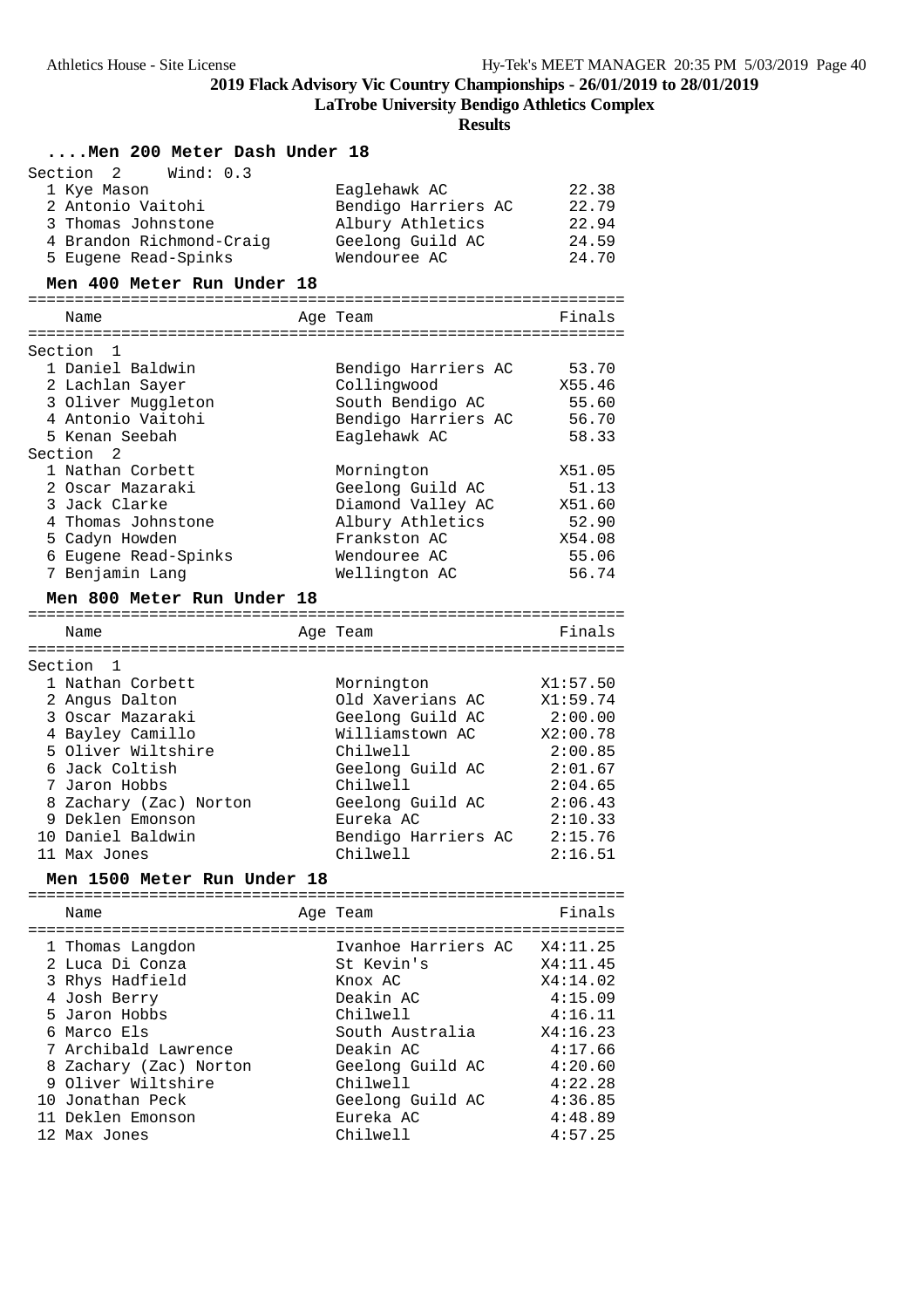**LaTrobe University Bendigo Athletics Complex**

**Results**

### **Men 3000 Meter Run Under 18**

| Name                                      | Age Team                   | Finals                       |
|-------------------------------------------|----------------------------|------------------------------|
|                                           |                            |                              |
| 1 Harry Sharp                             | Wendouree AC               | 9:10.44                      |
| 2 Ramen Nayar                             | South Melbourne AC         | X9:14.00                     |
| 3 Zachary (Zac) Norton                    | Geelong Guild AC           | 9:16.70                      |
| 4 Ben Ludbrook                            | Eureka AC                  | 9:19.56                      |
| 5 Marco Els                               | South Australia            | X9:27.35                     |
| 6 Josh Berry                              | Deakin AC                  | 9:30.85                      |
| 7 Matthew Catterson                       | Wendouree AC               | 9:32.56                      |
| 8 Archibald Lawrence                      | Deakin AC                  | 9:34.06                      |
| Men 110 Meter Hurdles Under 18            |                            |                              |
| Name                                      | Age Team                   | Finals                       |
|                                           |                            |                              |
| Section 1<br>Wind: 0.1                    |                            |                              |
| 1 Tayleb Willis                           | Ringwood AC                | X14.63                       |
| 2 Jeremy Shum                             | Box Hill AC                | X16.60                       |
| 3 Daniel Baldwin                          | Bendigo Harriers AC        | 16.85                        |
| 4 Hamish Poulter                          | Geelong Guild AC           | 17.03                        |
| -- Brayden Hall                           | Eaglehawk AC               | DQ                           |
| Men 400 Meter Hurdles Under 18            |                            |                              |
|                                           |                            |                              |
| Name                                      | Age Team                   | Finals                       |
|                                           |                            |                              |
| Section<br>1                              |                            |                              |
| 1 Bailey Culbert                          | Box Hill AC                | X59.41                       |
| 2 Daniel Baldwin                          | Bendigo Harriers AC        | 1:01.19                      |
| 3 Jeremy Shum                             | Box Hill AC                | X1:02.98                     |
| 4 Hayden Rooke                            | Yarra Ranges               | X1:03.51                     |
| 5 Brayden Hall                            | Eaglehawk AC               | 1:06.12                      |
|                                           |                            |                              |
| Men 2000 Meter Steeplechase Under 18      |                            |                              |
|                                           |                            |                              |
| Name                                      | Age Team                   | Finals                       |
|                                           |                            |                              |
| 1 Harry Sharp                             | Wendouree AC               | 5:57.11                      |
| 2 Aidan Roberts                           | Diamond Valley AC X6:04.99 |                              |
| 3 Matthew Catterson                       | Wendouree AC               | 6:23.62                      |
| 4 Marco Els                               | South Australia            | X6:27.08                     |
| 5 Archibald Lawrence                      | Deakin AC                  | 6:41.09                      |
| 6 Jack Coltish                            | Geelong Guild AC           | 6:47.98                      |
| 7 Jonathan Peck                           | Geelong Guild AC           | 6:59.80                      |
| 8 Liam Morgan                             | Western Athletics X7:00.74 |                              |
| 9 Ryan Anderson                           | Wendouree AC               | 7:21.00                      |
| 10 Corey Heagney                          | Eaglehawk AC               | 8:23.72                      |
| Men 4x100 Meter Relay Under 18            |                            |                              |
| Team                                      |                            | Finals                       |
|                                           |                            |                              |
| 1 Geelong Guild AC 'A'                    |                            | 45.41                        |
| 1) Jacob Eastwood 16                      | 2) Hamish Poulter 16       |                              |
| 3) Ezekiel Blyton 16                      |                            | 4) Brandon Richmond-Craig 17 |
| 2 Bendigo Harriers AC 'A'                 |                            | 45.50                        |
| 1) Seth Hoskin 15                         | 2) Antonio Vaitohi 16      |                              |
| 3) Danai Mahachi 17<br>3 Eaglehawk AC 'A' | 4) James Miller 17         | 45.82                        |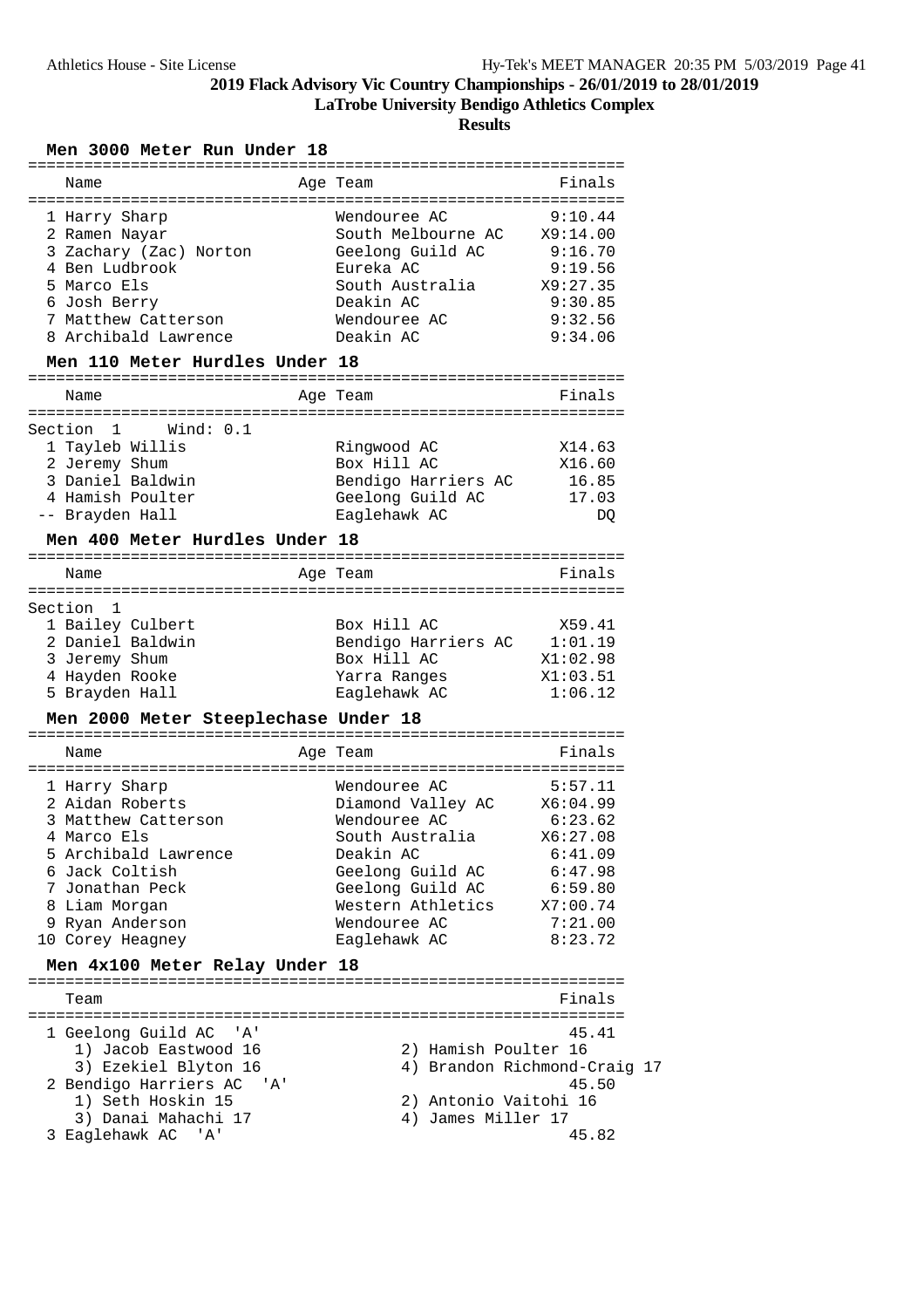**LaTrobe University Bendigo Athletics Complex**

|        | Men 4x100 Meter Relay Under 18                                                                  |                          |                                        |                       |                  |
|--------|-------------------------------------------------------------------------------------------------|--------------------------|----------------------------------------|-----------------------|------------------|
|        | 1) Kenan Seebah 16<br>3) Brayden Hall 16<br>4 Ballarat Harriers AC<br>$^{\prime}$ A $^{\prime}$ |                          | 2) Kye Mason 17<br>4) James Bentley 15 | 47.98                 |                  |
|        | 1) Ryan Hovey 14<br>3) James Oro 17                                                             |                          | 4) Jake Ashmore 15                     | 2) Matthew O'Brien 14 |                  |
|        | 5 Bendigo Harriers AC<br>'B'                                                                    |                          |                                        | 1:00.92               |                  |
|        | 1) Matthew Noden 15<br>3) Alex Gavriliadis 15                                                   |                          | 2) Daniel Baldwin 17                   |                       |                  |
|        | Men High Jump Under 18                                                                          |                          | 4) Joshua Evans 14                     |                       |                  |
|        |                                                                                                 |                          |                                        |                       |                  |
|        | Name                                                                                            | Age Team                 |                                        | Finals                |                  |
| Flight | 1                                                                                               |                          |                                        |                       |                  |
|        | 1 James Miller                                                                                  |                          | Bendigo Harriers AC                    | 1.86m                 |                  |
|        | 2 James Woods<br>2 Josh Hazelton                                                                |                          | South Bendigo AC<br>Diamond Valley AC  | 1.82m<br>X1.82m       |                  |
|        | 2 Matthew Merrilees                                                                             |                          | South Coast Aths                       | 1.82m                 |                  |
|        | 5 Harry Doyle                                                                                   |                          | Albury Athletics                       | 1.78m                 |                  |
|        | 6 Will Jarman                                                                                   | Chilwell                 |                                        | 1.55m                 |                  |
|        | Men Pole Vault Under 18                                                                         |                          |                                        |                       |                  |
|        | Name                                                                                            | Age Team                 |                                        | Finals                |                  |
|        | 1 James Woods                                                                                   |                          | South Bendigo AC                       | 4.20m                 |                  |
|        | 2 Shaun Warren                                                                                  |                          | Casey Cardinia                         | X3.95m                |                  |
|        | 3 Hayden Burns                                                                                  | Chilwell                 |                                        | 3.65m                 |                  |
|        | 4 Jade Guglielmino<br>5 Lachlan Parrott                                                         | Doncaster AC             | Athletics Essendon                     | X3.35m<br>X3.20m      |                  |
|        | 5 Will Jarman                                                                                   | Chilwell                 |                                        | 3.20m                 |                  |
|        | -- Andrew Conkling                                                                              | Melbourne Uni            |                                        | XNH                   |                  |
|        | Men Long Jump Under 18                                                                          |                          |                                        |                       |                  |
|        | Name                                                                                            | Age Team                 |                                        | Finals                | Wind             |
|        | 1 Hamish Poulter                                                                                |                          | Geelong Guild AC                       | 6.29m                 | $+0.0$           |
|        | 2 James Miller                                                                                  |                          | Bendigo Harriers AC                    |                       | $6.26m + 0.0$    |
|        | 3 Corey Heagney<br>4 D'Artagnan Reed-Broekman                                                   | Eaglehawk AC<br>Chilwell |                                        | 5.83m<br>5.82m        | $+0.0$<br>$+0.0$ |
|        | 5 David Mekonnen                                                                                | Chilwell                 |                                        | 5.12m                 | $-0.1$           |
|        | 6 Joe Labas                                                                                     | Wendouree AC             |                                        | 5.09m                 | $-0.2$           |
|        | 7 Brayden Hall                                                                                  | Eaglehawk AC             |                                        | 5.05m                 | $-0.1$           |
|        | Men Triple Jump Under 18                                                                        |                          |                                        |                       |                  |
|        | Name                                                                                            | Age Team                 |                                        | Finals                | Wind             |
|        | 1 Tayleb Willis                                                                                 | Ringwood AC              |                                        | X13.19m               | 0.4              |
|        | 2 Finn Murphy                                                                                   | Chilwell                 |                                        | 13.02m                | 0.2              |
|        | 3 D'Artagnan Reed-Broekman                                                                      | Chilwell                 |                                        | 12.10m                | 0.9              |
|        | 4 David Mekonnen                                                                                | Chilwell                 |                                        | 11.79m                | $+0.0$           |
|        | 5 Joshua Furze                                                                                  |                          | Albury Athletics                       | 11.17m                | 0.6              |
|        | 6 Brayden Hall                                                                                  | Eaglehawk AC             |                                        | 10.56m                | 0.6              |
|        | 7 Joe Labas                                                                                     | Wendouree AC             |                                        | 9.76m                 | $+0.0$           |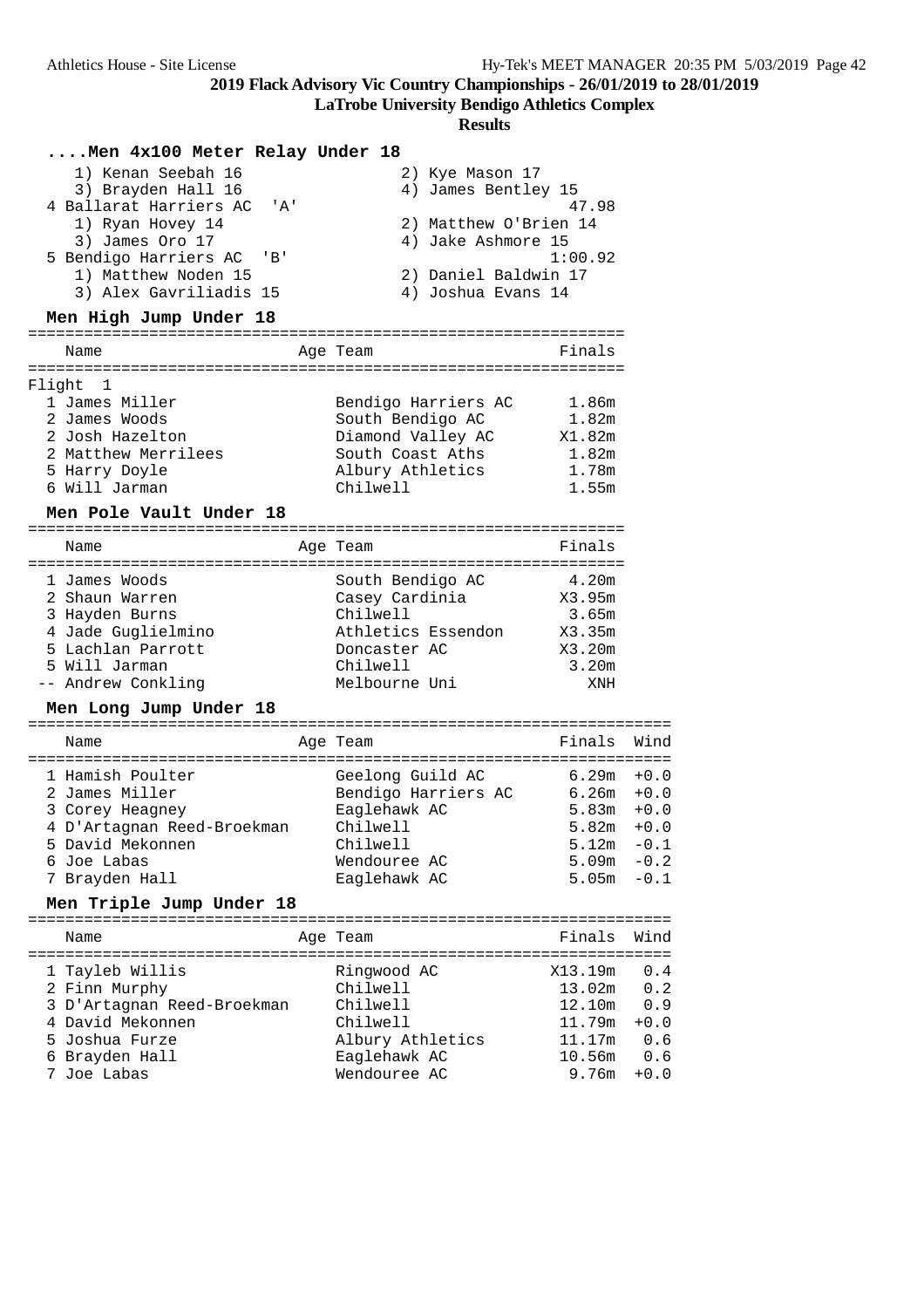**LaTrobe University Bendigo Athletics Complex**

**Results**

#### **Men Shot Put Under 18** ================================================================

| Name                                                                                                                                                                                                                                                                                        | Age Team<br>-----------                                                                                                                                                                         | Finals                                                                                                          |
|---------------------------------------------------------------------------------------------------------------------------------------------------------------------------------------------------------------------------------------------------------------------------------------------|-------------------------------------------------------------------------------------------------------------------------------------------------------------------------------------------------|-----------------------------------------------------------------------------------------------------------------|
| 1 Benjamin Voogd<br>2 Evan Sheedy<br>3 Jacob Eastwood<br>4 Zachary Devonish<br>5 Joshua Furze<br>6 Matthew Merrilees<br>7 Lachlan Hawkes<br>8 Brayden Hall                                                                                                                                  | Ringwood AC<br>Ringwood AC<br>Geelong Guild AC<br>Geelong Guild AC<br>Albury Athletics<br>South Coast Aths<br>Wendouree AC<br>Eaglehawk AC                                                      | X14.20m<br>X11.98m<br>11.61m<br>11.46m<br>11.30m<br>10.57m<br>9.60m<br>8.26m                                    |
| Men Discus Throw Under 18                                                                                                                                                                                                                                                                   |                                                                                                                                                                                                 |                                                                                                                 |
| Name                                                                                                                                                                                                                                                                                        | Age Team                                                                                                                                                                                        | Finals                                                                                                          |
| 1 Rhys Tonkin<br>2 Joshua Furze<br>3 Benjamin Voogd<br>4 Ryan Blair<br>5 Jacob Eastwood<br>6 Ruan Swanevelder<br>7 Evan Sheedy<br>8 Zachary Devonish<br>9 Flynn Eriksson<br>10 Lachlan Hawkes<br>11 Matthew Merrilees<br>Men Hammer Throw Under 18<br>---------------<br>================== | Dand Springvale<br>Albury Athletics<br>Ringwood AC<br>Diamond Valley AC<br>Geelong Guild AC<br>Ringwood AC<br>Ringwood AC<br>Geelong Guild AC<br>Wodonga AC<br>Wendouree AC<br>South Coast Aths | X46.21m<br>42.86m<br>X42.78m<br>X38.58m<br>37.34m<br>X35.45m<br>X34.29m<br>31.21m<br>29.22m<br>28.60m<br>22.13m |
| Name                                                                                                                                                                                                                                                                                        | Age Team                                                                                                                                                                                        | Finals                                                                                                          |
| 1 Benjamin Voogd<br>2 Ben Sandilands<br>3 Evan Sheedy<br>4 Ruan Swanevelder<br>5 Lachlan Hawkes<br>6 Zachary Devonish<br>7 Brandon Richmond-Craig<br>Mon Javolin Throw Undor 18                                                                                                             | Ringwood AC<br>Ringwood AC<br>Ringwood AC<br>Ringwood AC<br>Wendouree AC<br>Geelong Guild AC<br>Geelong Guild AC                                                                                | X58.67m<br>X50.71m<br>X44.47m<br>X42.40m<br>40.39m<br>36.26m<br>30.40m                                          |

#### **Men Javelin Throw Under 18**

| Name                                                                        | Age Team                                                  | Finals                                |
|-----------------------------------------------------------------------------|-----------------------------------------------------------|---------------------------------------|
| 1 Flynn Eriksson<br>2 Ruan Swanevelder<br>3 Jacob Eastwood<br>4 Will Jarman | Wodonga AC<br>Ringwood AC<br>Geelong Guild AC<br>Chilwell | 44.30m<br>X39.38m<br>30.03m<br>27.99m |

### **Men 3000 Meter Race Walk Under 18**

| Name      |                 | Age Team |                | Finals    |
|-----------|-----------------|----------|----------------|-----------|
| Section 1 | 1 Will Thompson |          | Casey Cardinia | X13:46.74 |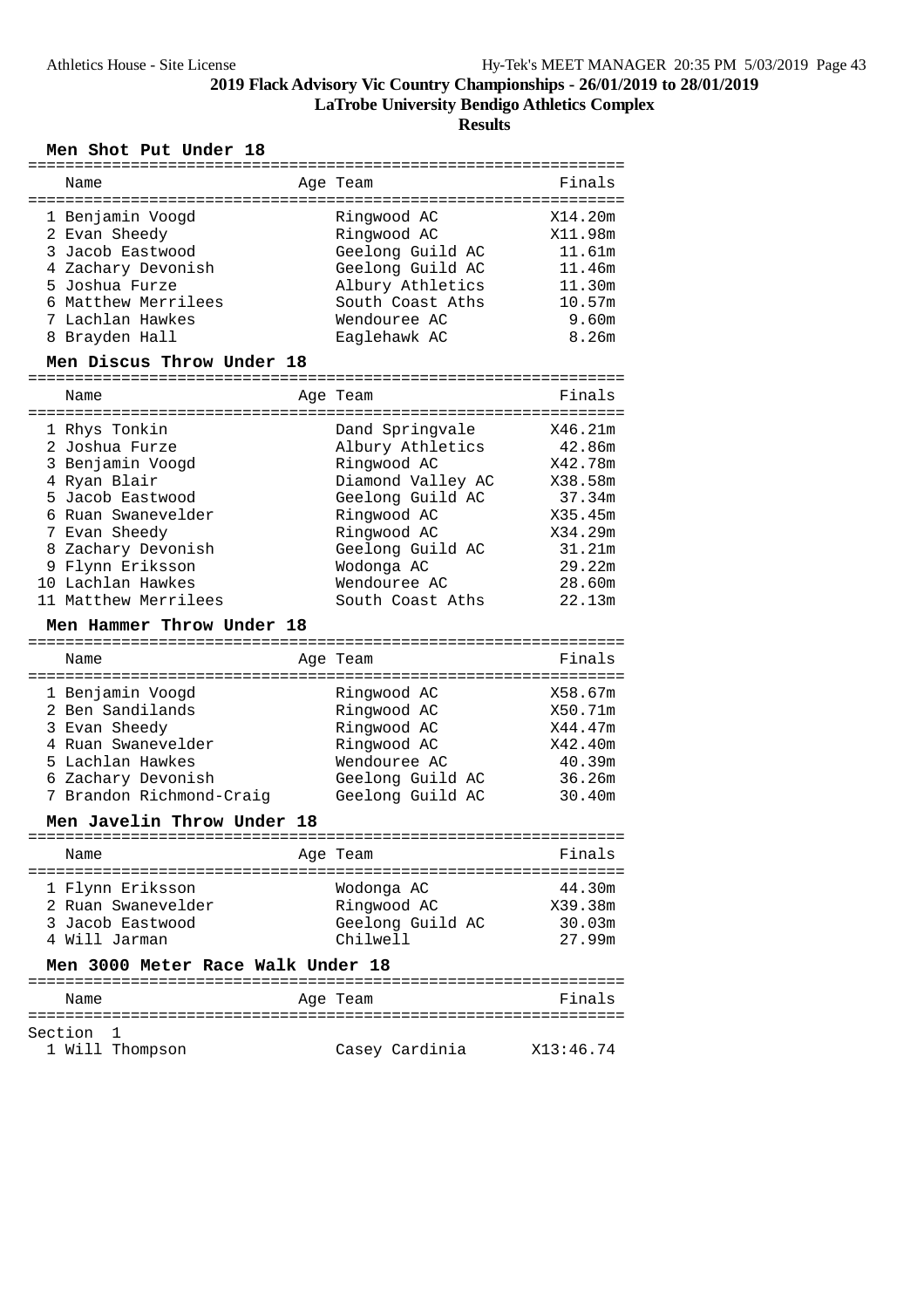**LaTrobe University Bendigo Athletics Complex**

**Results**

### **Men 100 Meter Dash Under 20**

| Name                                             | Age Team            | Finals          |
|--------------------------------------------------|---------------------|-----------------|
| ============                                     |                     |                 |
| Wind: $-0.6$<br>Section<br>1<br>1 Damien Furlong | Diamond Valley AC   | X11.66          |
| 2 Bryce Stephenson                               | Eureka AC           | 11.73           |
| 3 Jiakai Fan                                     | Box Hill AC         | X12.11          |
| 4 Jakob Butcher                                  | Bendigo Harriers AC | 12.30           |
| 5 Kenan Seebah                                   | Eaglehawk AC        | 12.35           |
| Section<br>2<br>Wind: $0.7$                      |                     |                 |
| 1 Massimo Acquaro                                | St Kevin's          | X11.29          |
| 2 Daniel Mouratch                                | Sandringham AC      | X11.37          |
| 3 Jamie Harrison                                 | Eaglehawk AC        | 11.41           |
| 4 Fraser Paull                                   | Geelong Guild AC    | 11.55           |
| 5 Hugh Hoffmann                                  | Ballarat Ycw        | 11.59           |
| 6 Ronan Berne                                    | Athletics Essendon  | X11.68          |
| 7 Angus Wood                                     | Athletics Essendon  | X11.80          |
| Men 200 Meter Dash Under 20                      |                     |                 |
| Name                                             | Age Team            | Finals          |
|                                                  |                     |                 |
| Section<br>1<br>Wind: 0.1                        |                     |                 |
| 1 Damien Furlong                                 | Diamond Valley AC   | X24.06          |
| 2 Kenan Seebah                                   | Eaglehawk AC        | 25.49           |
| 3 Aaron Broadbridge                              | Wellington AC       | 25.59           |
| 4 Jakob Butcher                                  | Bendigo Harriers AC | 25.63           |
| 5 Tom Mirarchi                                   | Corio AC            | 26.39           |
| Section<br>2<br>Wind: $-1.4$                     |                     |                 |
| 1 Massimo Acquaro                                | St Kevin's          | X23.01          |
| 2 Finlay Kirsopp-Cole                            | Chilwell            | 23.10           |
| 3 Daniel Mouratch                                | Sandringham AC      | X23.22          |
| 4 Hugh Hoffmann                                  | Ballarat Ycw        | 23.33           |
| 5 Dilina De Silva                                | Old Xaverians AC    | X23.41          |
| 6 Marcus Guglielmino<br>7 Jamie Harrison         | Athletics Essendon  | X23.48<br>24.31 |
|                                                  | Eaglehawk AC        |                 |
| Men 400 Meter Run Under 20                       |                     |                 |
| Name                                             | Age Team            | Finals          |
|                                                  |                     |                 |
| Section<br>1                                     |                     |                 |
| 1 Hallam Angelini                                | Albury Athletics    | 53.60           |
| 2 Bryce Stephenson                               | Eureka AC           | 54.03           |
| 3 Damien Furlong                                 | Diamond Valley AC   | X54.20          |
| 4 Aaron Broadbridge                              | Wellington AC       | 55.21           |
| 5 Tom Mirarchi                                   | Corio AC            | 59.22           |
| 6 Declan Osborne<br>Section<br>2                 | Bendigo Harriers AC | 1:00.54         |
| 1 Vishnu Satish                                  | Athletics Essendon  | X49.17          |
| 2 Finlay Kirsopp-Cole                            | Chilwell            | 49.35           |
| 3 Marcus Guglielmino                             | Athletics Essendon  | X50.58          |
| 4 Daniel Mouratch                                | Sandringham AC      | X50.58          |
| 5 Jamie Harrison                                 | Eaglehawk AC        | 50.86           |
| 6 Hugh Hoffmann                                  | Ballarat Ycw        | 51.57           |
| 7 Matt McKenna                                   | Old Xaverians AC    | X52.09          |
| 8 Fraser Jones                                   | Diamond Valley AC   | X52.26          |
|                                                  |                     |                 |

================================================================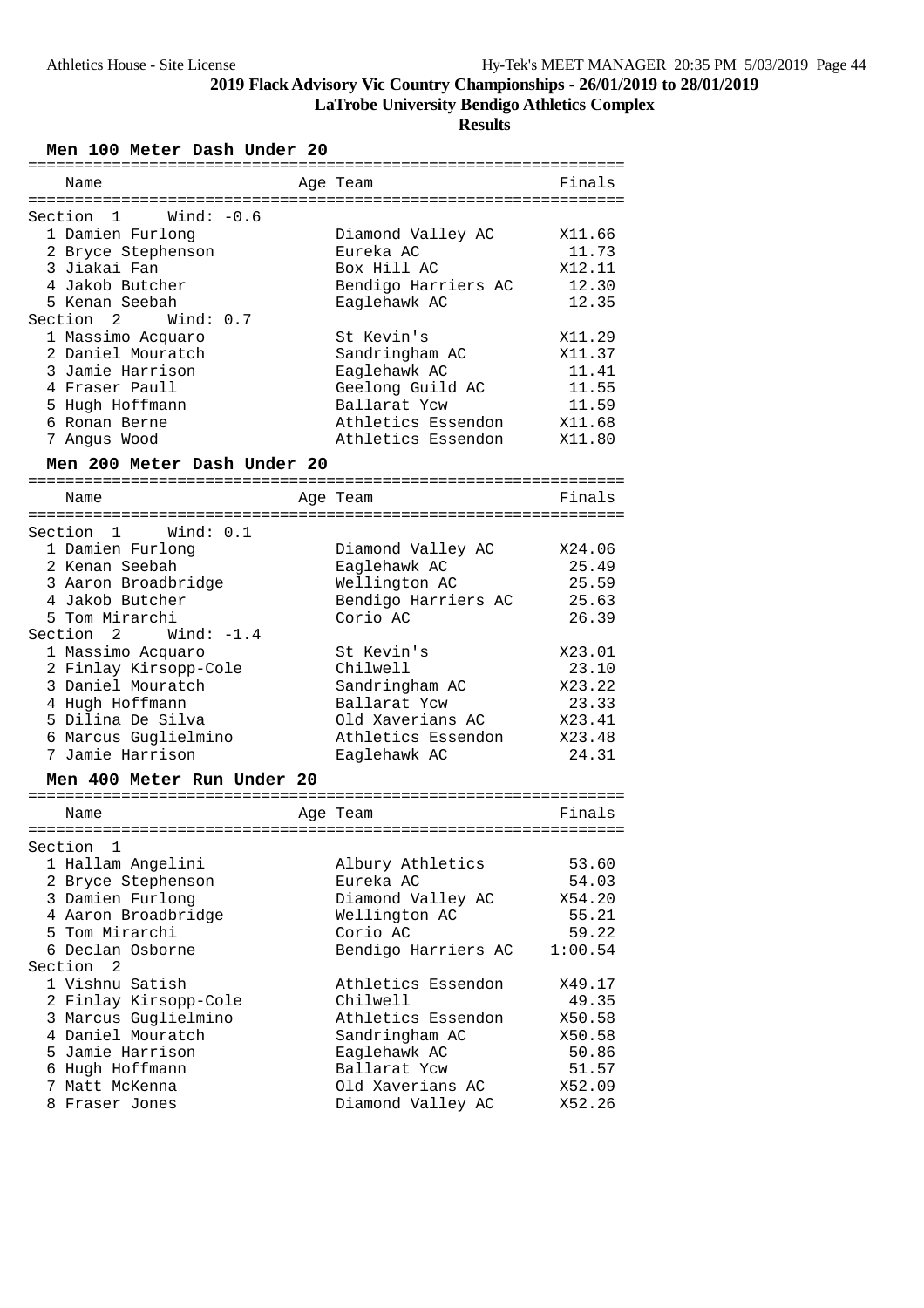**LaTrobe University Bendigo Athletics Complex**

**Results**

### **Men 800 Meter Run Under 20**

| Name                                        |              |                                             | ===================================== |
|---------------------------------------------|--------------|---------------------------------------------|---------------------------------------|
|                                             |              | Age Team                                    | Finals                                |
| ==================================          |              | =========================                   |                                       |
| Section<br>1                                |              |                                             |                                       |
| 1 George Lancaster                          |              | Wellington AC                               | 2:01.21                               |
| 2 Jack Popplestone                          |              | South Bendigo AC                            | 2:02.20                               |
| 3 Jamie Harrison                            |              | Eaglehawk AC                                | 2:03.97                               |
| 4 Ryan Blackwell                            |              | Wodonga AC                                  | 2:04.95                               |
| 5 Luke Padgham                              |              | Bendigo Harriers AC                         | 2:05.38                               |
| 6 Riley Osborne                             |              | Bendigo Harriers AC                         | 2:07.87                               |
|                                             |              |                                             | 2:09.41                               |
| 7 Michael Tripodi                           |              | Traralgon                                   |                                       |
| 8 Keith Scott                               |              | Ballarat Harrier                            | 2:13.89                               |
| 9 Declan Osborne                            |              | Bendigo Harriers AC                         | 2:14.05                               |
| Men 1500 Meter Run Under 20                 |              |                                             |                                       |
| Name                                        |              | Age Team                                    | Finals                                |
|                                             |              |                                             |                                       |
| 1 Joshua Hawkes                             |              | Wendouree AC                                | 4:24.22                               |
| 2 Ryan Blackwell                            |              | Wodonga AC                                  | 4:25.15                               |
|                                             |              |                                             |                                       |
| 3 Keith Scott                               |              | Ballarat Harrier                            | 4:39.76                               |
| Men 5000 Meter Run Under 20                 |              |                                             |                                       |
| Name                                        |              | Age Team                                    | Finals                                |
|                                             |              |                                             |                                       |
| 1 Archie Reid                               |              | South Bendigo AC                            | 15:10.0h                              |
| 2 George Lancaster                          |              | Wellington AC                               | 16:29.0h                              |
| 3 Alex Race-Stelling                        |              | Wodonga AC                                  | 16:32.8h                              |
|                                             |              |                                             |                                       |
| 4 Max Taylor                                |              | Athletics Essendon X17:36.4h                |                                       |
| 5 Michael Tripodi                           |              | Traralgon                                   | 18:02.4h                              |
| 6 Joshua Hawkes                             |              | Wendouree AC                                | 18:04.7h                              |
| Men 10000 Meter Run Under 20                |              |                                             |                                       |
|                                             |              |                                             |                                       |
| Name                                        |              | ===========<br>Age Team                     | Finals                                |
|                                             |              |                                             |                                       |
| 1 Patrick O'Leary (Jr)                      |              | Ballarat Ycw                                | 40:47.59                              |
| Men 400 Meter Hurdles Under 20              | ============ |                                             |                                       |
| Name                                        |              | Age Team                                    | Finals                                |
|                                             |              |                                             |                                       |
| 1 Chris Papapetrou                          |              | Old Scotch                                  | X56.96                                |
| 2 Edward Durand-Kennedy                     |              | Old Xaverians AC                            | X1:04.40                              |
| Men 3000 Meter Steeplechase Under 20        |              |                                             |                                       |
| Name                                        |              | Age Team                                    | Finals                                |
|                                             |              |                                             |                                       |
| 1 Marcus Evans                              |              | Albury Athletics                            | 10:38.19                              |
| 2 Ryan Blackwell                            |              | Wodonga AC                                  | 10:50.39                              |
| Men 4x100 Meter Relay Under 20              |              |                                             |                                       |
|                                             |              |                                             |                                       |
| Team                                        |              |                                             | Finals                                |
|                                             |              |                                             |                                       |
| 1 Bendigo Harriers AC<br>' A '              |              |                                             | 47.60                                 |
| 1) Declan Osborne 18<br>3) Jakob Butcher 18 |              | 2) Benjamin Powell 18<br>4) Luke Padgham 18 |                                       |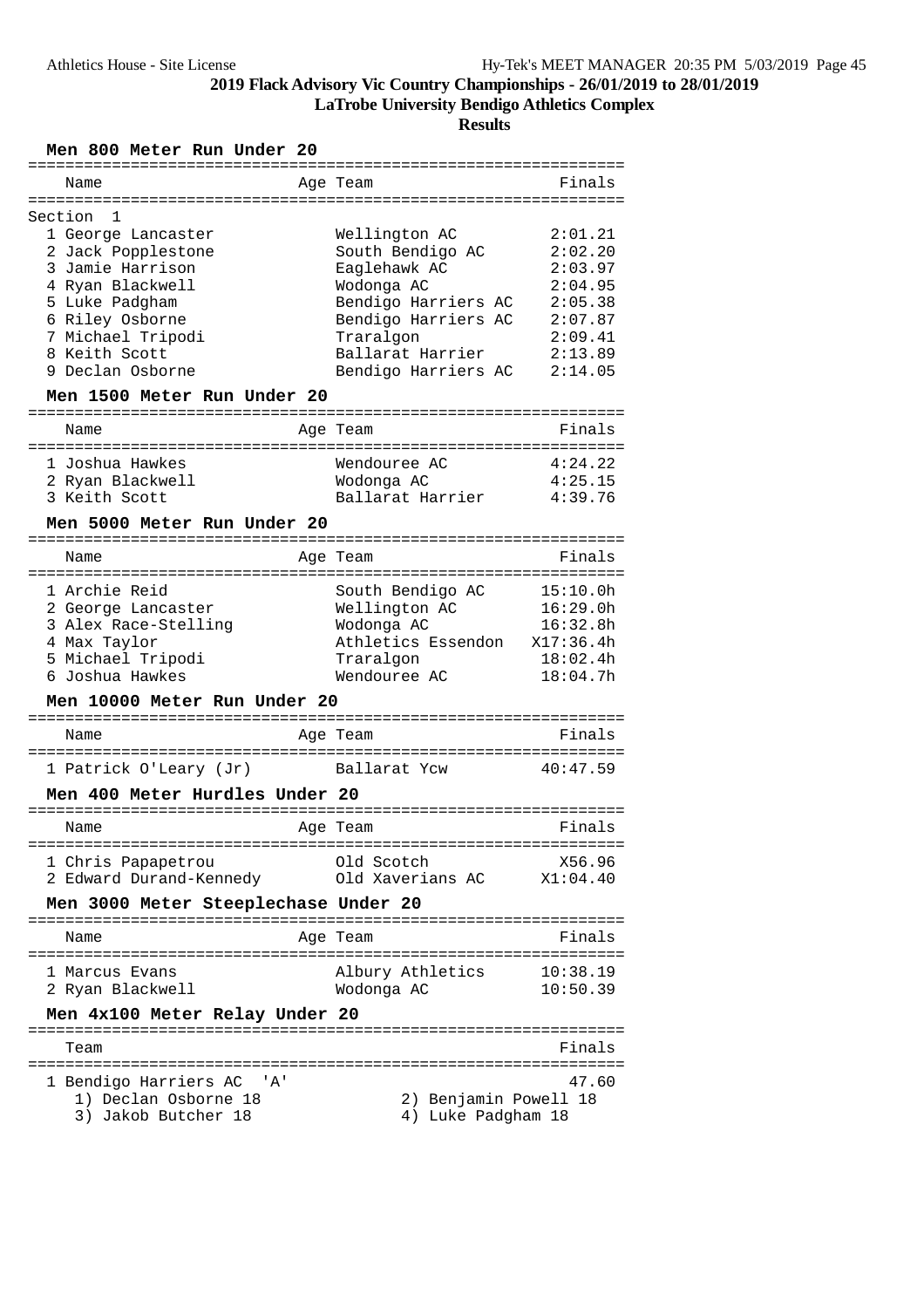**LaTrobe University Bendigo Athletics Complex**

| Men 4x100 Meter Relay Under 20                                                                                                               |                                                                                                     |                                                                     |                                      |
|----------------------------------------------------------------------------------------------------------------------------------------------|-----------------------------------------------------------------------------------------------------|---------------------------------------------------------------------|--------------------------------------|
| 2 South Bendigo AC 'A'<br>1) Oliver Muggleton 17<br>3) Liam Gay 15<br>3 Eaglehawk AC<br>" A '<br>1) Corey Heagney 16<br>3) Jamie Harrison 19 | 2) James Woods 16<br>4) Jack Popplestone 19<br>2) Lachlan Start 19<br>4) Harry Roberts 14           | 48.19<br>48.64                                                      |                                      |
| Men High Jump Under 20                                                                                                                       |                                                                                                     |                                                                     |                                      |
| Name                                                                                                                                         | Age Team                                                                                            | Finals                                                              |                                      |
| Flight<br>1<br>1 Yual Reath<br>2 Liam Tully<br>3 Haydn Stutchbury<br>Men Pole Vault Under 20                                                 | Ballarat Ycw<br>Nunawading<br>Chilwell                                                              | 2.06m<br>X1.90m<br>1.85m                                            |                                      |
| Name                                                                                                                                         | Age Team                                                                                            | Finals                                                              |                                      |
| 1 Dalton Di Medio<br>2 Bryce Stephenson<br>2 Jonathan Burns Jnr<br>4 Cooper Saunders                                                         | Box Hill AC<br>Eureka AC<br>Chilwell<br>Bendigo Harriers AC                                         | X4.70m<br>4.10m<br>4.10m<br>3.20m                                   |                                      |
| Men Long Jump Under 20<br>Name                                                                                                               | Age Team                                                                                            | Finals                                                              | Wind                                 |
| 1 Lachlan Start<br>2 Bryce Stephenson<br>3 Fraser Paull<br>4 Nathan Andersen<br>5 Jakob Butcher<br>6 Kenan Seebah                            | Eaglehawk AC<br>Eureka AC<br>Geelong Guild AC<br>Collingwood<br>Bendigo Harriers AC<br>Eaglehawk AC | 6.65m<br>6.45m<br>6.17m<br>$X5.93m + 0.0$<br>$5.43m + 0.0$<br>4.71m | $+0.0$<br>$+0.0$<br>$+0.0$<br>$+0.0$ |
| Men Triple Jump Under 20                                                                                                                     |                                                                                                     |                                                                     |                                      |
| Name                                                                                                                                         | Age Team                                                                                            | Finals                                                              | Wind                                 |
| 1 Fraser Paull<br>2 Angus Wood<br>3 Lachlan Start<br>Men Shot Put Under 20                                                                   | Geelong Guild AC<br>Athletics Essendon<br>Eaglehawk AC                                              | 14.04m<br>X13.77m<br>$12.96m - 0.4$                                 | $+0.0$<br>0.8                        |
| Name                                                                                                                                         | Age Team                                                                                            | Finals                                                              |                                      |
| 1 Declan Osborne<br>Men Discus Throw Under 20                                                                                                | Bendigo Harriers AC                                                                                 | 8.02m                                                               |                                      |
| Name                                                                                                                                         | Age Team                                                                                            | Finals                                                              |                                      |
| 1 Bryce Stephenson<br>2 Lachlan Start<br>3 Aagaash Murugathas                                                                                | Eureka AC<br>Eaglehawk AC<br>Athletics Essendon                                                     | 38.30m<br>35.51m<br>X34.65m                                         |                                      |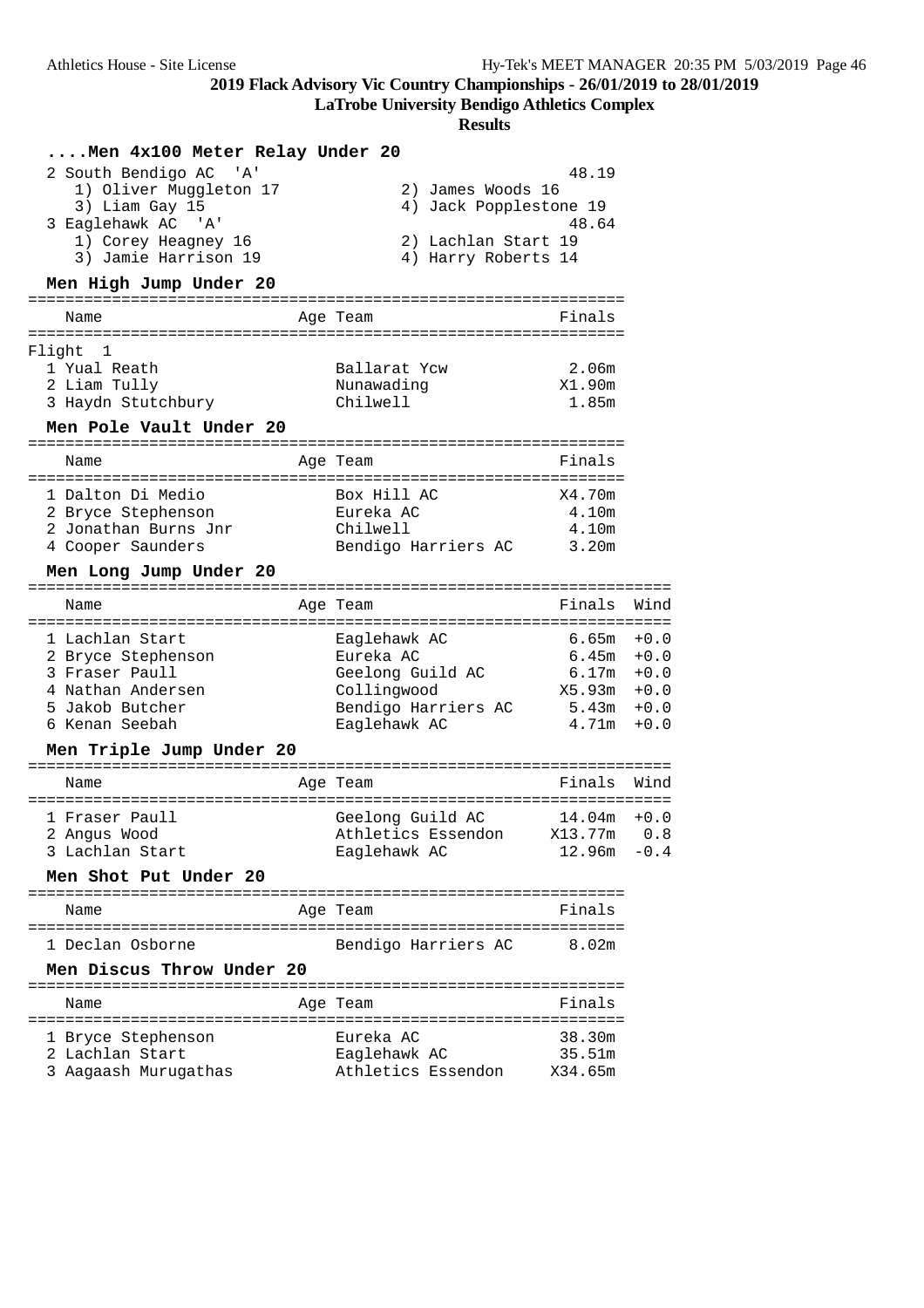**LaTrobe University Bendigo Athletics Complex**

| Men Javelin Throw Under 20                                          |                                     |                |
|---------------------------------------------------------------------|-------------------------------------|----------------|
| Name                                                                | Age Team                            | Finals         |
| 1 Lachlan Start                                                     | Eaglehawk AC                        | 46.36m         |
| Men 100 Meter Dash Open                                             |                                     |                |
| Name                                                                | Age Team                            | Finals         |
|                                                                     |                                     |                |
| Wind: $-0.9$<br>Section 1                                           |                                     |                |
| 1 Cameron Searle                                                    | Athletics Essendon                  | X10.72         |
| 2 Luke Matthews                                                     | Bendigo Harriers AC                 | 12.35          |
| 3 Louis Schenker                                                    |                                     |                |
| 4 Aaron Norton                                                      | Bendigo Harriers AC                 | 12.90<br>12.99 |
|                                                                     | South Bendigo AC                    |                |
| 5 Matthew Wade<br>6 Michael Little                                  | Geelong Guild AC                    | 13.16          |
|                                                                     | Geelong Guild AC                    | 14.18          |
| Section 2<br>$Wind: +0.0$                                           |                                     |                |
| 1 Brendan Ashcroft                                                  | Athletics Essendon                  | X11.14         |
| 2 Jake Hilson                                                       | South Bendigo AC                    | 11.25          |
| 3 Brian Mayengo                                                     | Athletics Essendon                  | X11.33         |
| 4 Corey Baker                                                       | Frankston AC                        | X11.38         |
| 5 Tom Templeton                                                     | Mornington                          | X11.40         |
| 6 Parvinder Bajwa                                                   | Dand Springvale                     | X11.58         |
| 7 Callum Kirsopp                                                    | Chilwell                            | 11.69          |
| -- Kyle Nicolussi                                                   | Doncaster AC                        | XDQ            |
| Section 3<br>Wind: 0.9                                              |                                     |                |
| 1 Michael Romanin                                                   | St Kevin's                          | X10.64         |
| 2 Jake Penny                                                        | Geelong Guild AC                    | 10.77          |
| 3 Michael Hansford                                                  | Casey Cardinia                      | X10.88         |
| 4 Kye Mason                                                         | Eaglehawk AC                        | 10.95          |
| 5 Jacob Sesar                                                       | Corio AC                            | 11.03          |
| 6 Spencer Browne                                                    | Glenhuntly AC                       | X11.05         |
| 7 Zach Mooseek                                                      | Geelong Guild AC                    | 11.11          |
| 7 Jackson Bennett                                                   | St Kevin's                          | X11.11         |
|                                                                     |                                     |                |
| 9 Luke Baker                                                        | Dand Springvale                     | X11.19         |
|                                                                     | Mornington                          | X35.60         |
|                                                                     |                                     |                |
| ------------<br>Name                                                | -----------------------<br>Age Team | Finals         |
| Men 200 Meter Dash Open                                             |                                     |                |
| Wind: $1.5$                                                         |                                     |                |
|                                                                     | Nunawading                          | X23.12         |
| 1 Darci Hughes<br>2 Parvinder Bajwa                                 | Dand Springvale                     | X23.24         |
| 3 Callum Kirsopp                                                    | Chilwell                            | 23.31          |
| 4 Ben Hugall                                                        | Albury Athletics                    | 23.43          |
| 5 Matthew Cindric                                                   | South Bendigo AC                    | 24.14          |
| 2<br>Wind: $1.3$                                                    |                                     |                |
| 1 Kyle Nicolussi                                                    | Doncaster AC                        | X21.58         |
|                                                                     | Nunawading                          | X22.35         |
| 2 Jarrod Michael Robinson<br>3 Matthew Gambetta                     | Deakin AC                           | 22.60          |
| 4 Benjamin Powell                                                   | Bendigo Harriers AC                 | 22.62          |
| 5 Corey Baker                                                       | Frankston AC                        | X23.26         |
| 6 Jake Hilson                                                       | South Bendigo AC                    | 53.15          |
| Wind: $0.8$<br>3                                                    |                                     |                |
| 1 Michael Romanin                                                   | St Kevin's                          | X21.35         |
| 2 Michael Hansford                                                  | Casey Cardinia                      | X21.87         |
| 10 Nathan Riali<br>Section 1<br>Section<br>Section<br>3 Jara Konteh | Athletics Essendon                  | X21.88         |
| 4 Cameron De Bruin                                                  | Casey Cardinia                      | X21.97         |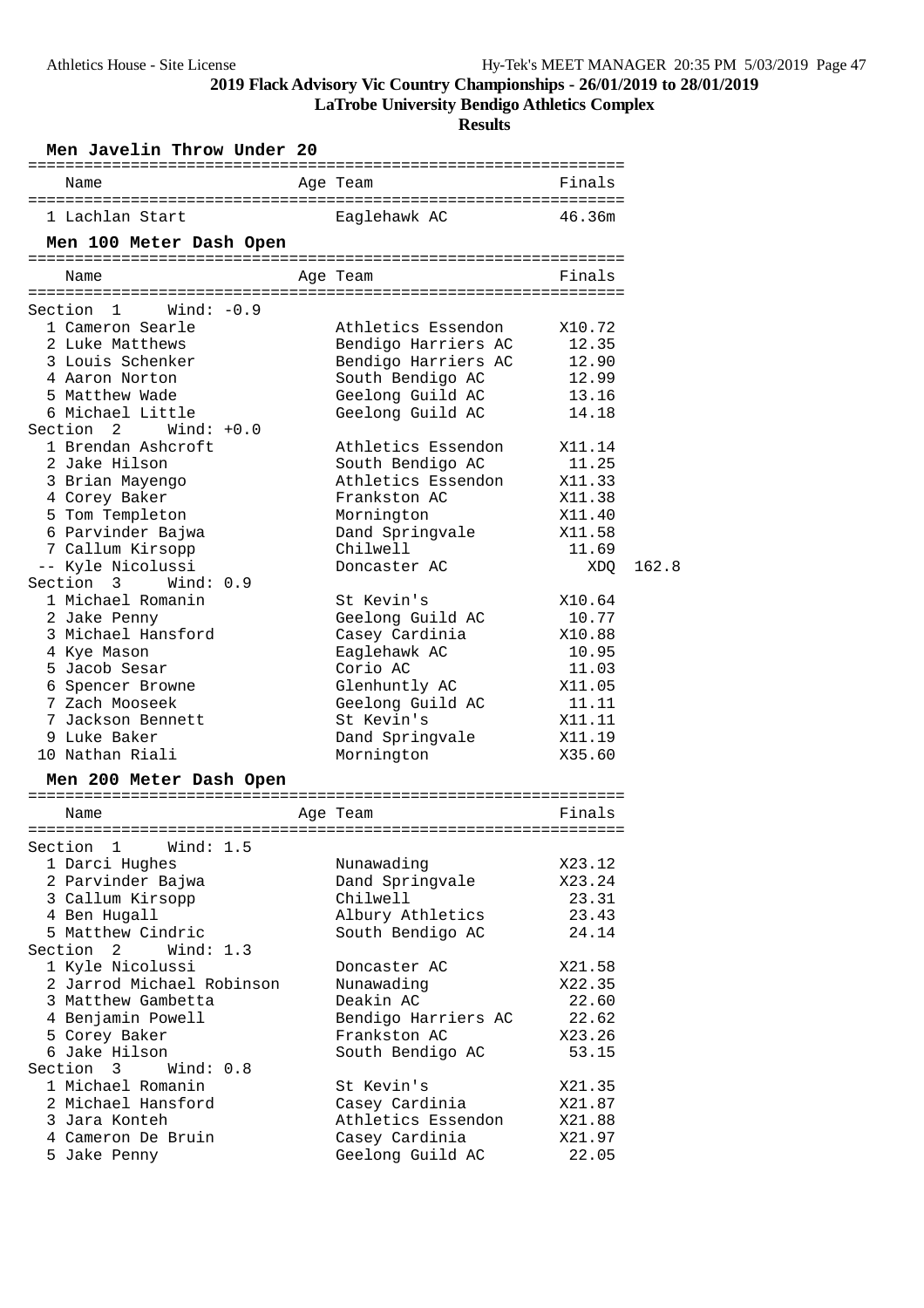**LaTrobe University Bendigo Athletics Complex**

| Men 200 Meter Dash Open         |                             |                    |                 |
|---------------------------------|-----------------------------|--------------------|-----------------|
| 6 Joshua Perdrisat              | Geelong Guild AC            | 22.08              |                 |
| 7 Spencer Browne                | Glenhuntly AC               | X22.31             |                 |
| 8 Jacob Sesar                   | Corio AC                    | 22.41              |                 |
| Men 400 Meter Run Open          |                             |                    |                 |
|                                 |                             |                    |                 |
| Name                            | Age Team                    | Finals             |                 |
| Section 1                       |                             |                    |                 |
| 1 Matthew Cindric               | South Bendigo AC            | 52.92              |                 |
| 2 Christian Paynter             | Melbourne Uni               | X53.67             |                 |
| 3 Liam Hanrahan                 | Ballarat Harrier            | 55.78              |                 |
| 4 Nicholas Chapman              | Bellarine                   | 56.37              |                 |
| 5 Luke Matthews                 | Bendigo Harriers AC         | 56.75              |                 |
| 6 Aaron Norton                  | South Bendigo AC            | 58.67              |                 |
| Section 2                       |                             |                    |                 |
| 1 Jacob Reed                    | Deakin AC                   | 49.53              |                 |
| 2 Fraser Symons                 | Old Melburnians AC          | X49.75             |                 |
| 3 Darci Hughes                  | Nunawading                  | X49.80             |                 |
| 4 Michael Giese                 | Old Melburnians AC          | X49.88             |                 |
| 5 Jake Hilson                   | South Bendigo AC            | 50.33              |                 |
| 6 Matthew Gambetta              | Deakin AC                   | 50.44              |                 |
| Section 3                       |                             |                    |                 |
| 1 Michael Beltrame              | Old Xaverians AC            | X47.58             |                 |
| 2 Joshua Perdrisat              | Geelong Guild AC            | 48.75              |                 |
| 3 Jarrod Michael Robinson       | Nunawading                  | X49.09             |                 |
| 4 Jayden Barmby                 | Chilwell                    | 49.23              |                 |
| 5 Benjamin Powell               | Bendigo Harriers AC         | 49.28              |                 |
| -- Thomas Wilson                | St Kevin's                  | XDQ                | IAAF RULE 163.6 |
| Men 800 Meter Run Open          |                             |                    |                 |
|                                 |                             |                    |                 |
|                                 |                             |                    |                 |
| Name                            | Age Team                    | Finals             |                 |
|                                 |                             |                    |                 |
| Section<br>1                    |                             |                    |                 |
| 1 Dean Ryan                     | Eureka AC                   | 2:01.97            |                 |
| 2 Hein Reimert                  | Eureka AC                   | 2:05.29            |                 |
| 3 Andrew Semmens T20            | Bellarine                   | 2:07.00            |                 |
| 4 Lachlan Carr                  | Bendigo Harriers AC 2:20.63 |                    |                 |
| 5 Aaron Norton                  | South Bendigo AC            | 2:20.85            |                 |
| Section 2                       |                             |                    |                 |
| 1 Grant Muir                    | Chilwell                    | 1:51.79            |                 |
| 2 Jacob Reed                    | Deakin AC                   | 1:51.85            |                 |
| 3 William Lewis                 | St Kevin's                  | X1:52.81           |                 |
| 4 Lachlan Mann                  | Doncaster AC                | X1:53.43           |                 |
| 5 Michael Giese                 | Old Melburnians AC          | X1:58.47           |                 |
| 6 Jesse Dunsmore                | Frankston AC                | X1:59.53           |                 |
| 7 Jordan Mayston                | Eureka AC                   | 2:00.88            |                 |
| 8 Liam Hanrahan                 | Ballarat Harrier            | 2:02.81            |                 |
| Men 1500 Meter Run Open         |                             |                    |                 |
| Name                            | Age Team                    | Finals             |                 |
|                                 |                             |                    |                 |
| Section 1                       |                             |                    |                 |
| 1 Grant Muir                    | Chilwell                    | 4:04.25            |                 |
| 2 Kye Jenkyn                    | Bendigo Uni                 | 4:11.93            |                 |
| 3 Jordan Mayston<br>4 Dean Ryan | Eureka AC<br>Eureka AC      | 4:13.56<br>4:14.26 |                 |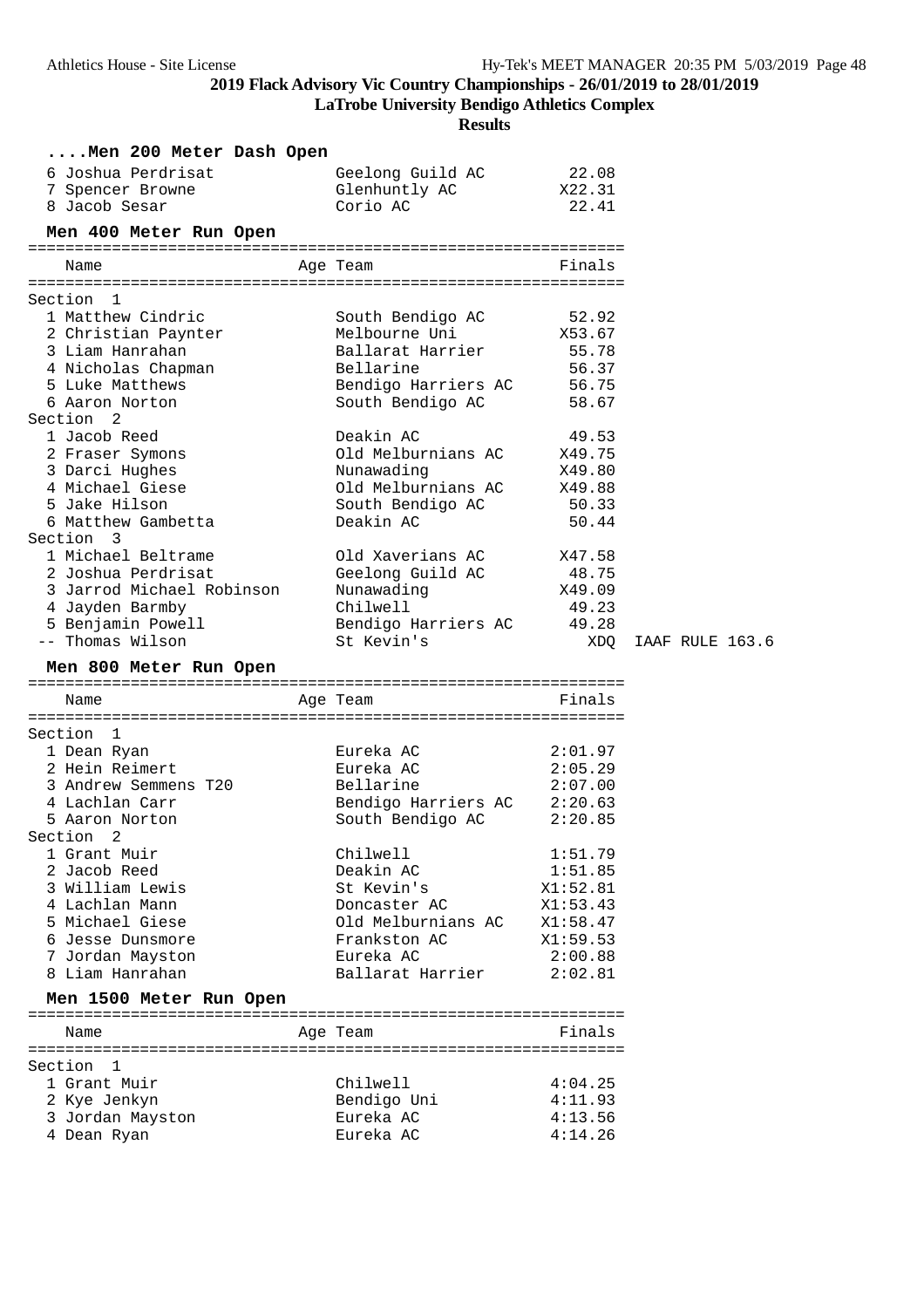**LaTrobe University Bendigo Athletics Complex**

|         | Men 1500 Meter Run Open                            |                                      |                       |
|---------|----------------------------------------------------|--------------------------------------|-----------------------|
|         | 5 Glenn McMillan<br>6 Hein Reimert                 | Bendigo Uni<br>Eureka AC             | 4:21.74<br>4:21.93    |
|         | Men 5000 Meter Run Open                            |                                      |                       |
|         |                                                    |                                      |                       |
|         | Name                                               | Age Team                             | Finals                |
|         | 1 Erik Ueda                                        | Melbourne Uni                        | X15:23.5h             |
|         | 2 Daniel Hutchinson                                | Chilwell                             | 15:28.3h              |
|         | 3 Nigel Preston                                    | Bendigo Uni                          | 15:50.2h              |
|         | 4 Kye Jenkyn<br>5 Peter Dutton                     | Bendigo Uni<br>Frankston AC          | 16:01.1h<br>X16:14.2h |
|         | 6 Alexander Howard                                 | Ballarat Ycw                         | 16:34.7h              |
|         | 7 Frank Ciancio                                    | Melbourne Uni                        | X16:52.8h             |
|         | 8 Timon Sideris T20                                | South Australia                      | X18:54.4h             |
|         | 9 John Curry                                       | Doncaster AC                         | X20:53.5h             |
|         | 10 Leigh Browell                                   | South Bendigo AC                     | 22:15.2h              |
|         | -- Lachlan Carr<br>-- Craig Huffer                 | Bendigo Harriers AC<br>Wellington AC | DNF<br>DNF            |
|         | Men 10000 Meter Run Open                           |                                      |                       |
|         | Name                                               | Age Team                             | Finals                |
|         | 1 Callum Drake                                     | Western Athletics                    | X32:28.28             |
|         | 2 Nigel Preston                                    | Bendigo Uni                          | 33:10.55              |
|         | 3 Jamie Cook                                       | Bendigo Harriers AC 33:52.80         |                       |
|         | 4 Matthew Connolly                                 | Melbourne Uni                        | X34:28.54             |
|         | 5 Erik Ueda                                        | Melbourne Uni                        | X34:28.57             |
|         | 6 Frank Ciancio                                    | Melbourne Uni                        | X35:05.04             |
|         | 7 Grant Hicks<br>8 Timon Sideris T20               | Eaglehawk AC<br>South Australia      | 39:11.72<br>X41:19.55 |
|         | 9 Harry Mezger T20                                 | Old Xaverians AC                     | X42:19.92             |
|         | Men 110 Meter Hurdles Open                         |                                      |                       |
|         | Name                                               | Age Team                             | Finals                |
| Section | 1<br>Wind: -0.8                                    |                                      |                       |
|         | 1 Ben Khongbut                                     | Frankston AC                         | X14.75                |
|         | 2 David Ancrum                                     | Frankston AC                         | X16.19                |
|         | 3 Christian Paynter                                | Melbourne Uni                        | X17.04                |
|         | 4 Peter Curtis                                     | South Bendigo AC                     | 22.98                 |
|         | -- Lachlan McPherson<br>Men 400 Meter Hurdles Open | Geelong Guild AC                     | DNF                   |
|         |                                                    |                                      |                       |
|         | Name                                               | Age Team                             | Finals                |
| Section | 1                                                  |                                      |                       |
|         | 1 Conor Fry                                        | St Kevin's                           | X52.12                |
|         | 2 Fraser Symons                                    | Old Melburnians AC                   | X53.17                |
|         | 3 Matthew Harcourt                                 | Box Hill AC                          | X54.42                |
|         | 4 Harvey Murrant<br>5 Stephen Dang                 | Geelong Guild AC<br>Ringwood AC      | 55.06<br>X55.72       |
|         | 6 Dylan Burrows                                    | Frankston AC                         | X56.51                |
|         | 7 Timothy Petersen                                 | Keilor St Bern                       | X57.69                |
|         | 8 Peter Curtis                                     | South Bendigo AC                     | 1:09.57               |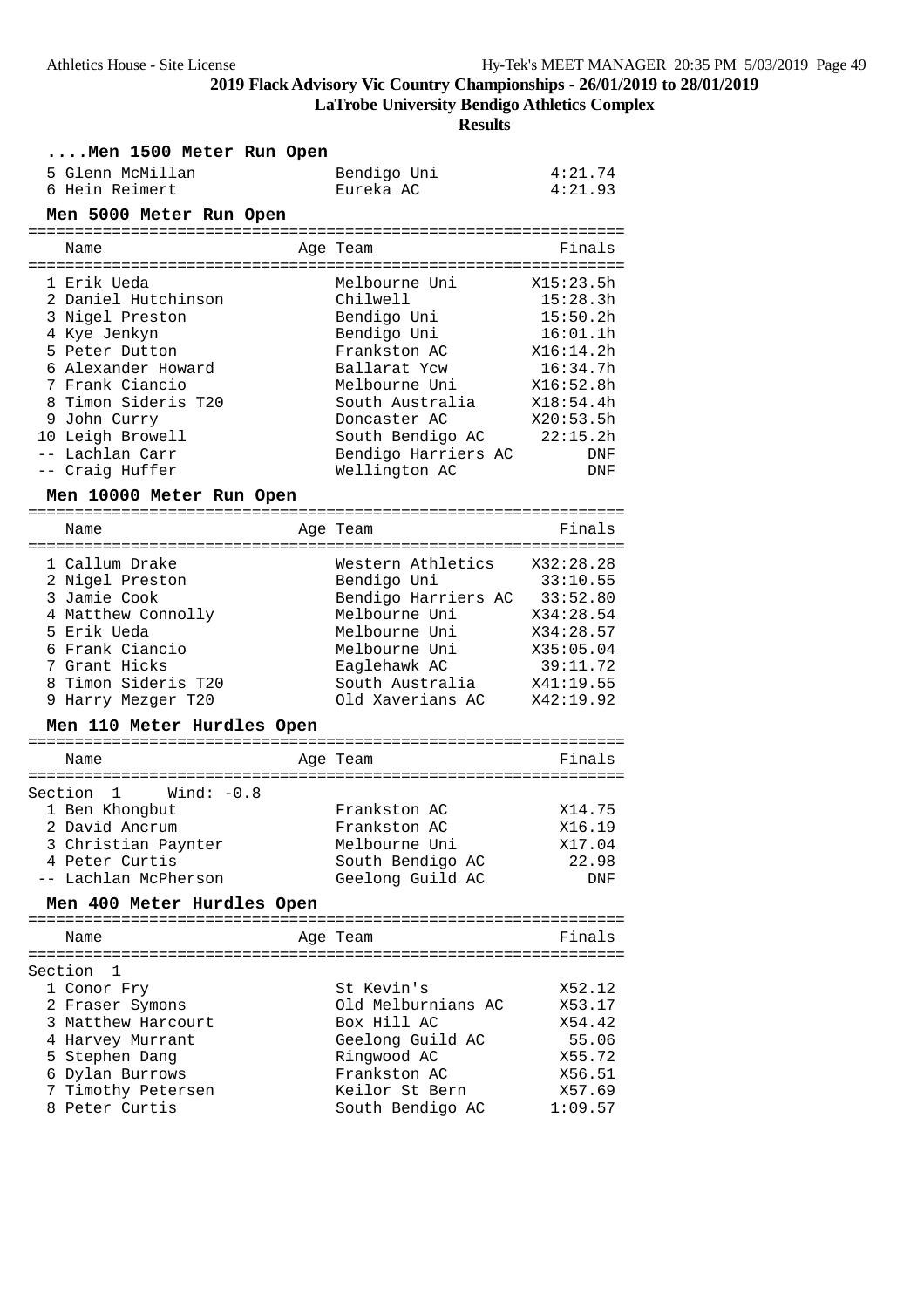**LaTrobe University Bendigo Athletics Complex**

| Men 3000 Meter Steeplechase Open                      |                                                |
|-------------------------------------------------------|------------------------------------------------|
| Name<br>=====================================         | Age Team<br>Finals<br>======================== |
| 1 Jesse Dunsmore                                      | Frankston AC<br>X9:49.78                       |
| 2 Lachlan Carr                                        | Bendigo Harriers AC<br>12:09.74                |
| 3 Leigh Browell                                       | South Bendigo AC<br>13:50.88                   |
| 4 Geoff Jordan                                        | Bendigo Harriers AC<br>15:35.23                |
| -- John Curry                                         | Doncaster AC<br>XDNF                           |
| Men 4x100 Meter Relay Open                            |                                                |
|                                                       |                                                |
| Team                                                  | Finals                                         |
| 1 Geelong Guild AC<br>' A'                            | 43.57                                          |
| 1) Joshua Perdrisat 20                                | 2) Jake Penny 23                               |
| 3) Harvey Murrant 20                                  | 4) Fraser Paull 19                             |
| 2 Bendigo Harriers AC<br>' A '                        | 46.44                                          |
| 1) Seth Hoskin 15                                     | 2) Antonio Vaitohi 16                          |
| 3) Danai Mahachi 17                                   | 4) James Miller 17                             |
| 3 Eaglehawk AC 'A'                                    | 46.89                                          |
| 1) Kenan Seebah 16                                    | 2) Lachlan Start 19                            |
| 3) Brayden Hall 16                                    | 4) Kye Mason 17                                |
| 4 Corio AC 'A'                                        | 48.19                                          |
| 1) Sam Warelow 14                                     | 2) Jack Warelow 14                             |
| 3) Tom Mirarchi 19                                    | 4) Jacob Sesar 20                              |
| 5 South Bendigo AC 'A'                                | 50.24                                          |
| 1) James Woods 16                                     | 2)<br>Peter Curtis 25                          |
| 3) Sebastyn Andrea 14                                 | 4) Aaron Norton 40                             |
| 6 South Coast Athletics<br>'A'                        | 59.95                                          |
| 1) Benjamin Merrilees 10                              | 2) Harrison Clark 14                           |
| 3) Colin Gibson-Williamson 43                         | 4) Matthew Merrilees 16                        |
| -- Bendigo Harriers AC<br>1) Louis Schenker 26        | DQ                                             |
| 3) Jakob Butcher 18                                   | 2) Benjamin Powell 18<br>4) Luke Padgham 18    |
|                                                       |                                                |
| Men 4x400 Meter Relay Open                            |                                                |
| Team                                                  | Finals                                         |
|                                                       |                                                |
| 1 Geelong Guild AC<br>' A '                           | 3:25.20                                        |
| 1) Oscar Mazaraki 17                                  | Hamish Nelson 31<br>2)                         |
| 3) Joshua Perdrisat 20<br>2 Athletics Chilwell AC 'A' | 4) Harvey Murrant 20<br>3:32.52                |
| 1) Callum Kirsopp 24                                  | 2) Nicholas O'Brien 16                         |
| 3) Finlay Kirsopp-Cole 18                             | 4) Grant Muir 26                               |
| 3 Eaglehawk AC<br>' A '                               | 3:42.11                                        |
| 1) Jamie Harrison 19                                  |                                                |
| 3) Brayden Hall 16                                    | 2) James Bentley 15<br>4) Kye Mason 17         |
| 4 Eureka AC 'A'                                       | 3:44.90                                        |
| 1) Dean Ryan 32                                       | 2) Jack Diamond 15                             |
| 3) Hein Reimert 23                                    | 4) Jordan Mayston 30                           |
| 5 Ballarat Harriers AC<br>' A '                       | 3:44.93                                        |
| 1) James Oro 17                                       | 2) Liam Hanrahan 23                            |
| 3) Keith Scott 18                                     | 4) Jake Ashmore 15                             |
| 6 South Bendigo AC 'A'                                | 3:53.92                                        |
| 1) Sebastyn Andrea 14                                 | 2) Aaron Norton 40                             |
| 3) Jack Popplestone 19                                | 4) Oliver Muggleton 17                         |
| 7 Bendigo Harriers AC<br>$\mathbf{B}$                 | 4:07.43                                        |
| 1) Riley Osborne 18                                   | 2) Declan Osborne 18                           |
| 3) Jeremy Vaughan 39                                  | 4) Lachlan Carr 23                             |
|                                                       |                                                |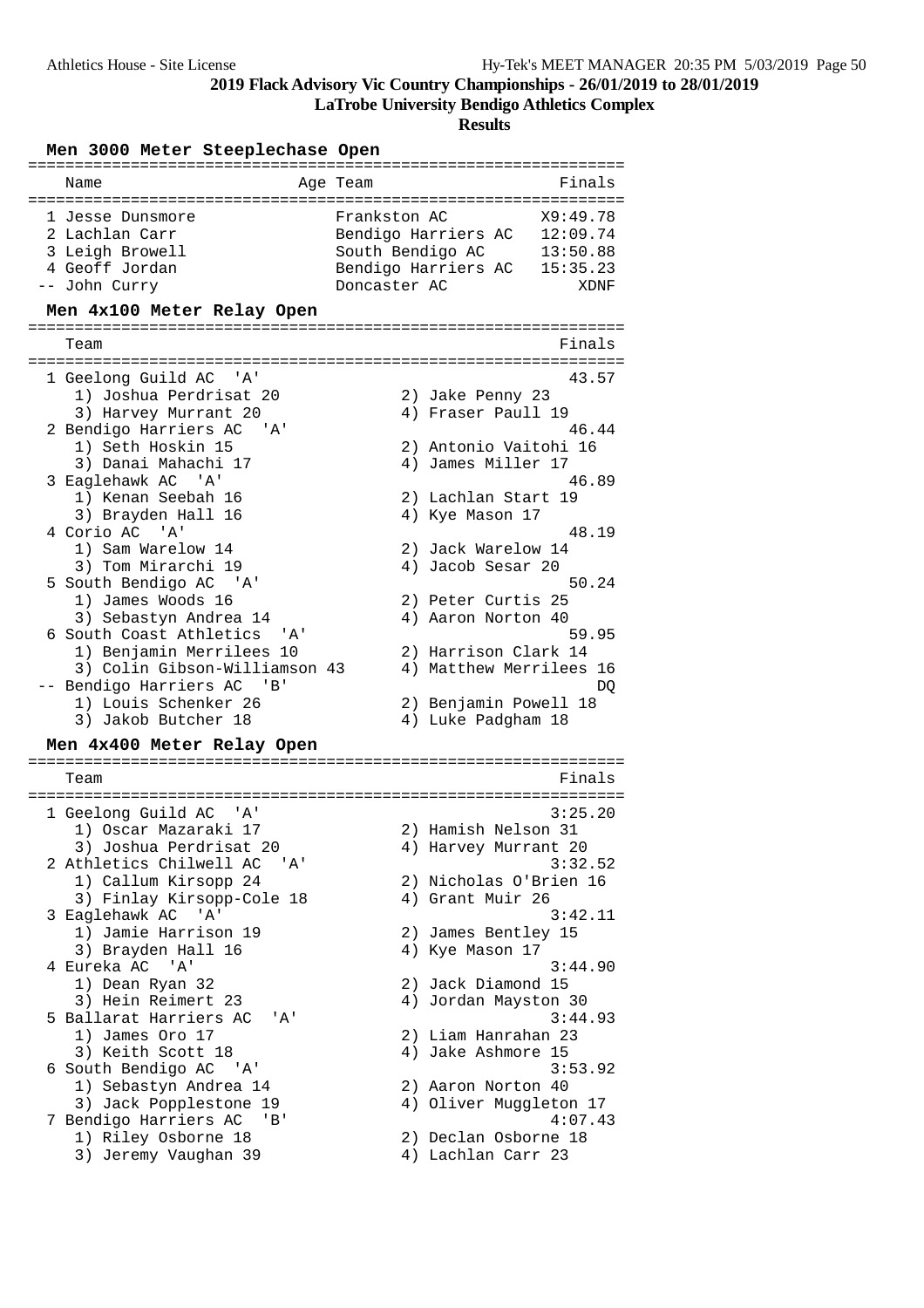**LaTrobe University Bendigo Athletics Complex**

**Results**

### **Men High Jump Open**

| Name                                    | Age Team                        | Finals         |        |
|-----------------------------------------|---------------------------------|----------------|--------|
|                                         |                                 |                |        |
| Flight<br>1                             |                                 |                |        |
| 1 Joseph Baldwin                        | Melbourne Uni                   | X2.10m         |        |
| 2 Haydn Stutchbury                      | Chilwell                        | 1.85m          |        |
| 3 Lachlan McPherson                     | Geelong Guild AC                | 1.80m          |        |
| 4 Lachlan O'Keefe                       | Wendouree AC                    | 1.75m          |        |
| 5 Harry Doyle                           | Albury Athletics                | 1.70m          |        |
| 6 Louis Schenker                        | Bendigo Harriers AC             | 1.60m          |        |
| -- Peter Curtis                         | South Bendigo AC                | ΝH             |        |
| Men Pole Vault Open                     |                                 |                |        |
| Name                                    | Age Team                        | Finals         |        |
|                                         |                                 |                |        |
| 1 Lachlan Burns                         | Chilwell                        | 4.80m          |        |
| 2 Dalton Di Medio                       | Box Hill AC                     | X4.70m         |        |
| 3 Hamish Nelson                         | Geelong Guild AC                | 4.30m          |        |
| 3 Jarrod Pageot                         | Melbourne Uni                   | X4.30m         |        |
| 5 James Woods                           | South Bendigo AC                | 4.20m          |        |
| 6 Christian Paynter                     | Melbourne Uni                   | X4.10m         |        |
| 7 Stefan Mancuso                        | Melbourne Uni                   | X3.95m         |        |
|                                         |                                 |                |        |
| Men Long Jump Open                      |                                 |                |        |
| Name                                    | Age Team                        | Finals         | Wind   |
| 1 Harrison Williams                     | Athletics Essendon              | X6.93m         | $+0.0$ |
| 2 Matthew Gambetta                      | Deakin AC                       | $6.84m - 0.3$  |        |
| 3 Lachlan Start                         | Eaglehawk AC                    | 6.73m          | $-0.3$ |
|                                         |                                 | 6.68m          | $+0.0$ |
| 4 Harvey Murrant<br>5 Mitchell Fontaine | Geelong Guild AC                | X6.58m         |        |
|                                         | Wyndham                         |                | $+0.0$ |
| 6 Louis Schenker                        | Bendigo Harriers AC             | 5.41m          | $+0.0$ |
| 7 Peter Curtis                          | South Bendigo AC                | 4.99m          | $+0.0$ |
| 8 Jeremy Vaughan                        | Bendigo Harriers AC             | 4.90m          | $+0.0$ |
| 9 Jordan Mancuso                        | Athletics Essendon              | X3.90m         | $+0.0$ |
| Men Triple Jump Open                    |                                 |                |        |
| Name                                    | Age Team                        | Finals         | Wind   |
| 1 Alwyn Jones                           | Athletics Essendon X15.98m +0.0 |                |        |
| 2 Denis Finnegan                        | Melbourne Uni                   | X14.48m        | $+0.0$ |
| 3 Lachlan Start                         | Eaglehawk AC                    | $13.24m + 0.0$ |        |
| 4 Nicholas Chapman                      | Bellarine                       | $12.56m + 0.0$ |        |
| 5 Jeremy Vaughan                        | Bendigo Harriers AC             | $10.31m + 0.0$ |        |
| 6 Peter Curtis                          | South Bendigo AC                | $10.09m + 0.0$ |        |
|                                         |                                 |                |        |
| Men Shot Put Open                       |                                 |                |        |
| Name                                    | Age Team                        | Finals         |        |
|                                         |                                 |                |        |
| 1 Mackenzie Cooper                      | Bendigo Harriers AC 10.97m      |                |        |
| 2 Bailey Cooper                         | Bendigo Harriers AC             | 10.60m         |        |
| 3 Aaron Norton                          | South Bendigo AC                | 7.95m          |        |
| 4 Robert West                           | Ballarat Ycw                    | 7.86m          |        |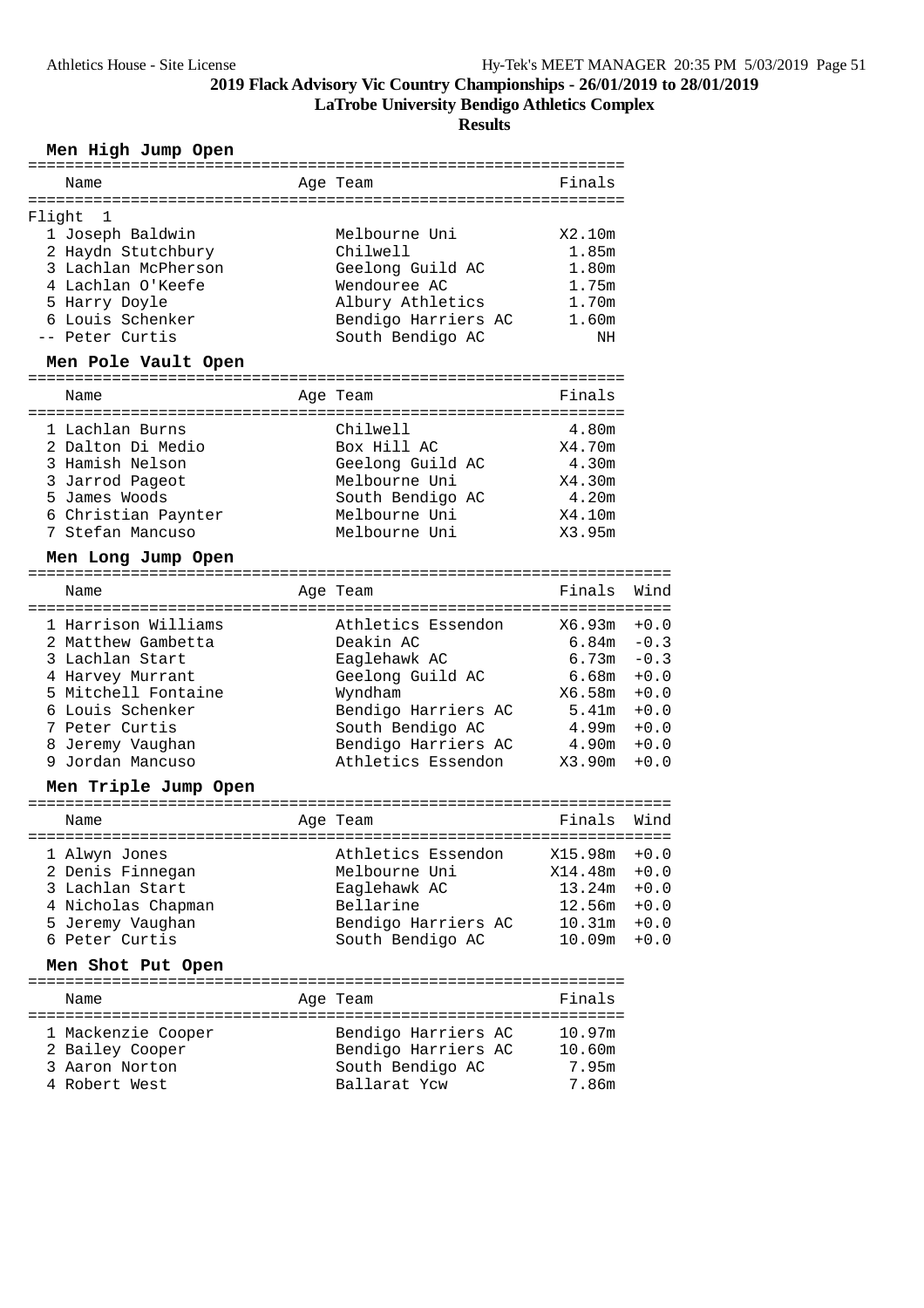**LaTrobe University Bendigo Athletics Complex**

**Results**

### **Men Discus Throw Open**

| ===========                          |                     |           |
|--------------------------------------|---------------------|-----------|
| Name                                 | Age Team            | Finals    |
|                                      |                     |           |
| 1 Declan Carman                      | Doncaster AC        | X51.27m   |
| 2 Jack Bannister                     | Athletics Essendon  | X41.20m   |
| 3 Dylan Jones                        | Athletics Essendon  | X39.11m   |
| 4 Anthony Messerle                   | Bendigo Uni         | 37.26m    |
| 5 Lachlan McPherson                  | Geelong Guild AC    | 33.74m    |
| 6 Shannon Bain                       | Athletics Essendon  | X29.97m   |
| 7 Lachlan Start                      | Eaglehawk AC        | 27.54m    |
| 8 Mackenzie Cooper                   | Bendigo Harriers AC | 27.52m    |
| 9 Louis Schenker                     | Bendigo Harriers AC | 26.23m    |
| 10 Bailey Cooper                     | Bendigo Harriers AC | 25.81m    |
| 11 Aaron Norton                      | South Bendigo AC    | 22.85m    |
| 12 Robert West                       | Ballarat Ycw        | 20.38m    |
| Men Hammer Throw Open                |                     |           |
|                                      |                     |           |
| Name                                 | Age Team            | Finals    |
| 1 Paul Olsson                        | Casey Cardinia      | X33.77m   |
| 2 Craig Graham                       | Eaglehawk AC        | 28.59m    |
|                                      |                     | 23.42m    |
| 3 Mackenzie Cooper                   | Bendigo Harriers AC |           |
| 4 Robert West                        | Ballarat Ycw        | 22.39m    |
| 5 Bailey Cooper                      | Bendigo Harriers AC | 20.99m    |
| 6 Aaron Norton                       | South Bendigo AC    | 20.08m    |
| Men Javelin Throw Open               |                     |           |
|                                      |                     |           |
| Name                                 | Age Team            | Finals    |
|                                      |                     |           |
| 1 Michal Burian                      | Sandringham AC      | X58.71m   |
| 2 Christian Paynter                  | Melbourne Uni       | X56.64m   |
| 3 Lachlan Start                      | Eaglehawk AC        | 51.21m    |
| 4 Isaiah Abrahams                    | Casey Cardinia      | X50.45m   |
| 5 Anthony Messerle                   | Bendigo Uni         | 46.42m    |
| 6 Bailey Cooper                      | Bendigo Harriers AC | 40.77m    |
| 7 Mackenzie Cooper                   | Bendigo Harriers AC | 38.95m    |
| 8 Louis Schenker                     | Bendigo Harriers AC | 31.79m    |
| 9 Aaron Norton                       | South Bendigo AC    | 29.66m    |
| Men 5000 Meter Race Walk Open        |                     |           |
|                                      |                     |           |
| Name                                 | Age Team            | Finals    |
| Section<br>ı                         |                     |           |
| 1 Will Thompson                      | Casey Cardinia      | X24:29.77 |
| 2 Peter Curtis                       | South Bendigo AC    | 30:10.74  |
|                                      |                     |           |
| Men 100 Meter Dash 40 Plus           |                     |           |
| Name                                 | Age Team            | Finals    |
|                                      |                     |           |
| $\mathbf{1}$<br>Wind: 0.3<br>Section |                     |           |
| 1 Conrad Oberholzer                  | Ballarat Harrier    | 12.55     |
| 2 Benjamin Bailey                    | Traralgon           | 13.11     |
| 3 Neil Shaw                          | Bendigo Harriers AC | 13.19     |
| 4 Christopher Kadri                  | Eaglehawk AC        | 13.66     |
| 5 Gregory Hilson                     | South Bendigo AC    | 13.81     |
| 6 Leigh Browell                      | South Bendigo AC    | 14.60     |
|                                      |                     |           |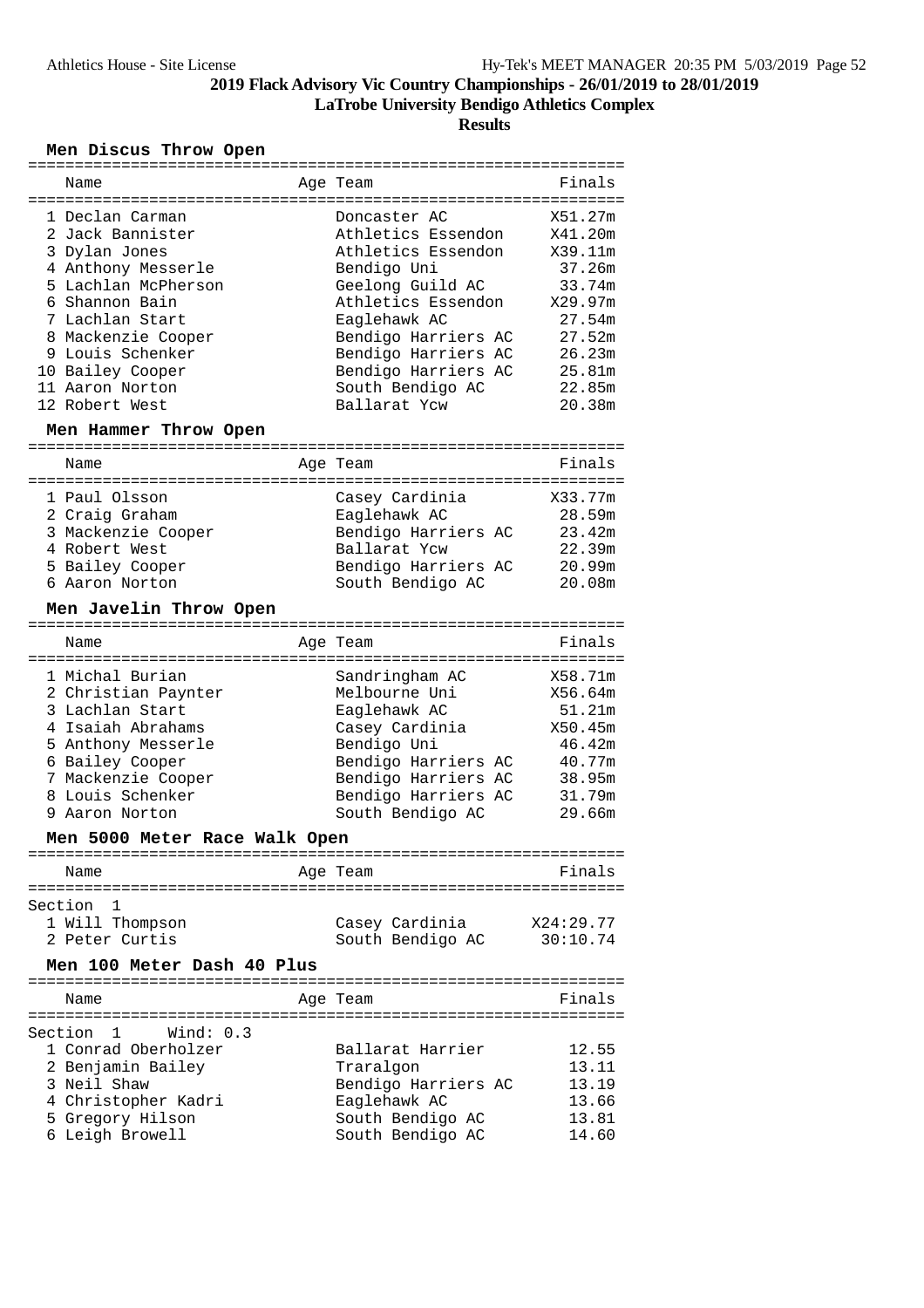**LaTrobe University Bendigo Athletics Complex**

| Men 100 Meter Dash 40 Plus      |                                  |                      |
|---------------------------------|----------------------------------|----------------------|
| 7 Shane Miller                  | South Bendigo AC                 | 14.70                |
| Men 200 Meter Dash 40 Plus      |                                  |                      |
| Name<br>======================= | Age Team                         | Finals               |
| Wind: $1.2$<br>Section 1        |                                  |                      |
| 1 Timothy Sullivan T38          | Eaglehawk AC                     | 26.37                |
| 2 Benjamin Bailey               | Traralgon                        | 27.18                |
| 3 Leigh Hall                    | Eaglehawk AC<br>South Bendigo AC | 27.21<br>27.78       |
| 4 Gregory Hilson<br>5 Neil Shaw | Bendigo Harriers AC              | 27.83                |
| 6 Leigh Browell                 | South Bendigo AC                 | 31.53                |
| Men 400 Meter Run 40 Plus       |                                  |                      |
| Name                            | Age Team                         | Finals               |
| Section<br>1                    |                                  |                      |
| 1 Benjamin Bailey               | Traralgon                        | 59.64                |
| 2 Leigh Hall                    | Eaglehawk AC                     | 1:03.29              |
| 3 Gregory Hilson                | South Bendigo AC                 | 1:05.07              |
| 4 Leigh Browell                 | South Bendigo AC                 | 1:09.55              |
| Men 800 Meter Run 40 Plus       |                                  |                      |
| Name                            | Age Team                         | Finals               |
|                                 |                                  |                      |
| 1 Philip Noden                  | Bendigo Harriers AC              | 2:21.15              |
| 2 Gregory Hilson                | South Bendigo AC                 | 2:31.30              |
| 3 Colin Gibson-Williamson       | South Coast Aths                 | 2:32.08              |
| 4 Leigh Hall                    | Eaglehawk AC                     | 2:34.97              |
| Men 1500 Meter Run 40 Plus      |                                  | =================    |
| Name                            | Age Team                         | Finals               |
| 1 Philip Noden                  | Bendigo Harriers AC              | 4:38.27              |
| 2 Grant Hicks                   | Eaglehawk AC                     | 4:41.52              |
| 3 Mark Rossiter                 | Traralgon                        | 5:05.42              |
| 4 Colin Gibson-Williamson       | South Coast Aths                 | 5:09.08              |
| 5 Leigh Hall                    | Eaglehawk AC                     | 5:36.00              |
| 6 Leigh Browell                 | South Bendigo AC                 | 5:59.28              |
| Men 5000 Meter Run 40 Plus      |                                  |                      |
| Name                            | Age Team                         | Finals               |
| 1 Mark Rossiter                 | Traralgon                        | 19:29.3h             |
| 2 Leigh Browell                 | South Bendigo AC                 | 22:15.2h             |
| Men 10000 Meter Run 40 Plus     |                                  |                      |
| Name                            | Age Team                         | Finals               |
|                                 |                                  |                      |
| 1 Dan Wright<br>2 Andrew Creer  | Chilwell                         | 38:29.32<br>38:50.84 |
| 3 Grant Hicks                   | Bendigo Uni<br>Eaglehawk AC      | 39:11.72             |
| 4 Mark Rossiter                 | Traralgon                        | 42:15.87             |
|                                 |                                  |                      |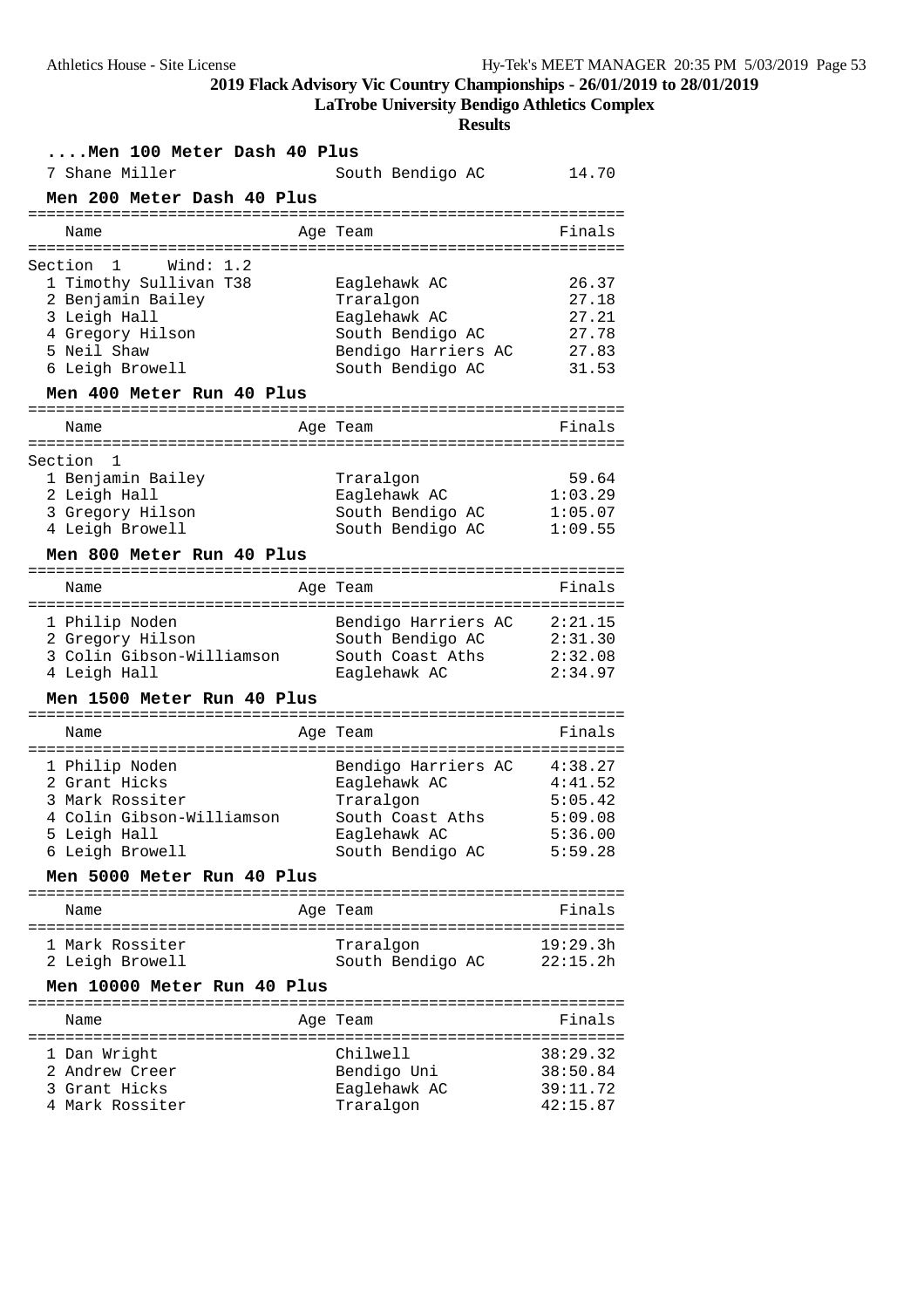**LaTrobe University Bendigo Athletics Complex**

| Men 110 Meter Hurdles (99.1cm) 40 Plus                                                     |                                                               |
|--------------------------------------------------------------------------------------------|---------------------------------------------------------------|
| =====================<br>============<br>Name                                              | ==============<br>Finals<br>Age Team                          |
|                                                                                            |                                                               |
| 1<br>Wind: $-0.8$<br>Section<br>1 Geoff Jordan                                             | Bendigo Harriers AC<br>21.93                                  |
| Men 400 Meter Hurdles (91.4cm) 40 Plus<br>:================================<br>=========== | :====================                                         |
| Name                                                                                       | Finals<br>Age Team                                            |
| =============<br>============                                                              | ========                                                      |
| Section<br>1                                                                               |                                                               |
| 1 Gregory Hilson<br>2 Geoff Jordan                                                         | South Bendigo AC<br>1:12.32<br>Bendigo Harriers AC<br>1:24.24 |
|                                                                                            |                                                               |
| Men 3000 Meter Steeplechase (91.4cm) 40 Plus<br>======================                     |                                                               |
| Name                                                                                       | Finals<br>Age Team                                            |
|                                                                                            |                                                               |
| 1 Leigh Browell                                                                            | South Bendigo AC<br>13:50.88                                  |
| 2 Geoff Jordan                                                                             | Bendigo Harriers AC<br>15:35.23                               |
| Men 4x100 Meter Relay 40 Plus                                                              |                                                               |
| Team                                                                                       | Finals                                                        |
| ===================                                                                        | ----------                                                    |
| 1 Eaglehawk AC<br>' A '                                                                    | 54.57                                                         |
| 1) Timothy Sullivan 44<br>3) Christopher Kadri 50                                          | 2) Leigh Hall 45<br>4) Grant Hicks 41                         |
| 2 Ballarat Harriers AC<br>' A'                                                             | 54.89                                                         |
| 1) Peter Roberts 53                                                                        | 2) Jeffrey Sargent 61                                         |
| 3) Conrad Oberholzer 44                                                                    | Rodney Hansen 47<br>4)                                        |
| 3 Bendigo Harriers AC<br>' A '                                                             | 57.90                                                         |
| 1) Geoff Jordan 50                                                                         | 2)<br>Neil Shaw 46                                            |
| 3) Ian Wellard 51                                                                          | Eric Baker 57<br>4)                                           |
| 4 South Bendigo AC 'A'                                                                     | 58.54                                                         |
| 1) Gregory Hilson 50<br>3) Leigh Browell 45                                                | Jason Hill 48<br>2)<br>Shane Miller 44<br>4)                  |
|                                                                                            |                                                               |
| Men 4x400 Meter Relay 40 Plus                                                              |                                                               |
| Team                                                                                       | Finals                                                        |
| =================================<br>1 Eaglehawk AC 'A'                                    | 4:11.23                                                       |
| 1) Antony Langdon 51                                                                       | 2) Terry Hicks 65                                             |
| 3) Grant Hicks 41                                                                          | 4) David Chisholm 51                                          |
| 2 Ballarat Harriers AC<br>' A '                                                            | 4:16.72                                                       |
| 1) Peter Roberts 53                                                                        | 2) Jeffrey Sargent 61                                         |
| 3) Conrad Oberholzer 44                                                                    | 4) Rodney Hansen 47                                           |
| 3 Bendigo Harriers AC<br>'A'                                                               | 4:26.69                                                       |
| 1) Philip Noden 49<br>3) Eric Baker 57                                                     | 2) Geoff Jordan 50<br>4) Neil Shaw 46                         |
| 4 South Bendigo AC<br>' 'A '                                                               | 4:40.08                                                       |
| 1) Gregory Hilson 50                                                                       | 2) Shane Miller 44                                            |
| 3) Leigh Browell 45                                                                        | 4) Jason Hill 48                                              |
| 5 Eaglehawk AC 'B'                                                                         | 4:43.99                                                       |
| 1) Timothy Sullivan 44                                                                     | 2) Christopher Kadri 50                                       |
| 3) Brian Cornell 66                                                                        | 4) Leigh Hall 45                                              |
| 6 Bendigo University AC<br>' A '<br>1) Andrew Creer 48                                     | 4:57.58<br>2) Ross Douglas 53                                 |
| 3) David Heislers 54                                                                       | 4) David Lonsdale 51                                          |
|                                                                                            |                                                               |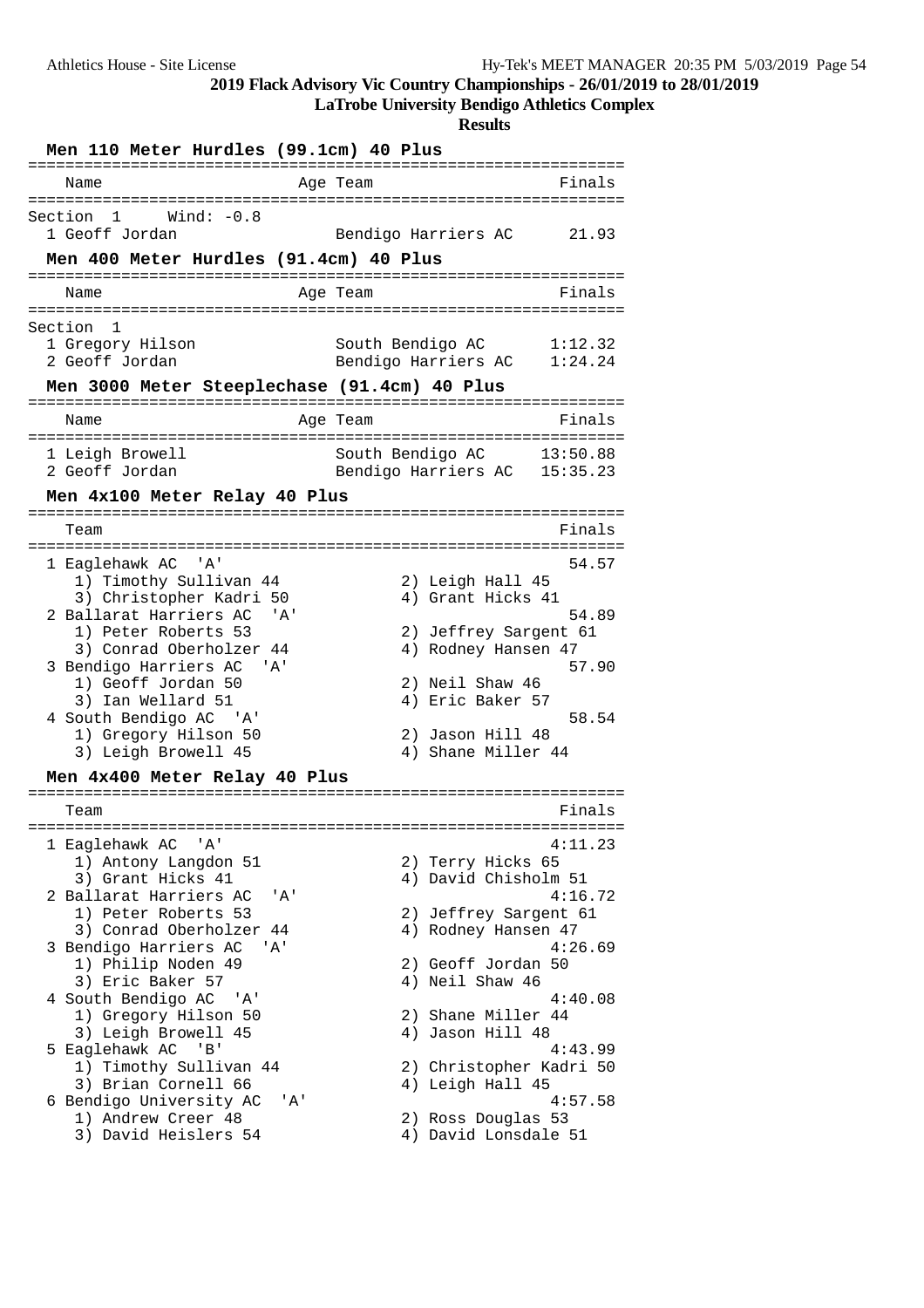**LaTrobe University Bendigo Athletics Complex**

**Results**

|  | Men High Jump 40 Plus |  |  |  |  |
|--|-----------------------|--|--|--|--|
|--|-----------------------|--|--|--|--|

| Name                                                                                                                                                     | Age Team                                                                                                                                                    | Finals                                                           |                            |
|----------------------------------------------------------------------------------------------------------------------------------------------------------|-------------------------------------------------------------------------------------------------------------------------------------------------------------|------------------------------------------------------------------|----------------------------|
| Flight<br>1<br>1 Conrad Oberholzer<br>2 Gregory Hilson<br>3 Geoff Jordan                                                                                 | Ballarat Harrier<br>South Bendigo AC<br>Bendigo Harriers AC                                                                                                 | 1.60m<br>1.50m<br>1.25m                                          |                            |
| Men Pole Vault 40 Plus                                                                                                                                   |                                                                                                                                                             |                                                                  |                            |
| Name                                                                                                                                                     | Age Team                                                                                                                                                    | Finals                                                           |                            |
| 1 Conrad Oberholzer<br>2 Geoff Jordan<br>3 Christopher Timewell                                                                                          | Ballarat Harrier<br>Bendigo Harriers AC<br>South Bendigo AC                                                                                                 | 2.50m<br>2.35m<br>2.20m                                          |                            |
| Men Long Jump 40 Plus                                                                                                                                    |                                                                                                                                                             |                                                                  |                            |
| Name                                                                                                                                                     | Age Team                                                                                                                                                    | Finals                                                           | Wind                       |
| 1 Gregory Hilson<br>2 Neil Shaw<br>3 Geoff Jordan<br>4 Christopher Kadri                                                                                 | South Bendigo AC<br>Bendigo Harriers AC 4.81m +0.0<br>Bendigo Harriers AC<br>Eaglehawk AC                                                                   | 4.88m<br>4.43m<br>4.11m                                          | $-2.0$<br>$+0.0$<br>$-0.1$ |
| Men Triple Jump 40 Plus                                                                                                                                  |                                                                                                                                                             |                                                                  |                            |
| Name                                                                                                                                                     | Age Team                                                                                                                                                    | Finals                                                           | Wind                       |
| 1 Gregory Hilson<br>2 Geoff Jordan<br>3 Leigh Browell                                                                                                    | South Bendigo AC<br>Bendigo Harriers AC<br>South Bendigo AC                                                                                                 | 10.34m<br>8.60m +0.0<br>6.56m                                    | $+0.0$<br>$+0.0$           |
| Men Shot Put (7.26kg) 40 Plus                                                                                                                            |                                                                                                                                                             |                                                                  |                            |
| Name                                                                                                                                                     | Age Team                                                                                                                                                    | Finals                                                           |                            |
| 1 Travis Wilson<br>2 Nick Foley<br>3 Matthew Hall<br>4 Brendan Hawkes<br>5 Neil Shaw<br>6 Christopher Timewell<br>7 Leigh Browell<br>8 Christopher Kadri | Athletics Essendon<br>Bellarine<br>Diamond Valley AC X10.00m<br>Wendouree AC<br>Bendigo Harriers AC<br>South Bendigo AC<br>South Bendigo AC<br>Eaglehawk AC | X10.75m<br>10.16m<br>8.66m<br>7.94m<br>7.83m<br>$6.77m$<br>6.32m |                            |
| Men Discus Throw (2kg) 40 Plus                                                                                                                           |                                                                                                                                                             |                                                                  |                            |
| Name<br>1 Graham Hicks<br>2 Travis Wilson<br>3 Matthew Hall<br>4 Nick Foley<br>5 Derek Bowey                                                             | Age Team<br>Athletics Essendon<br>Athletics Essendon<br>Diamond Valley AC<br>Bellarine<br>Wodonga AC                                                        | Finals<br>X43.89m<br>X35.18m<br>X30.44m<br>30.31m<br>28.16m      |                            |
| 6 Brendan Hawkes                                                                                                                                         | Wendouree AC                                                                                                                                                | 24.93m                                                           |                            |

 7 Christopher Timewell South Bendigo AC 24.40m 8 Neil Shaw Bendigo Harriers AC 22.85m 9 Leigh Browell South Bendigo AC 17.51m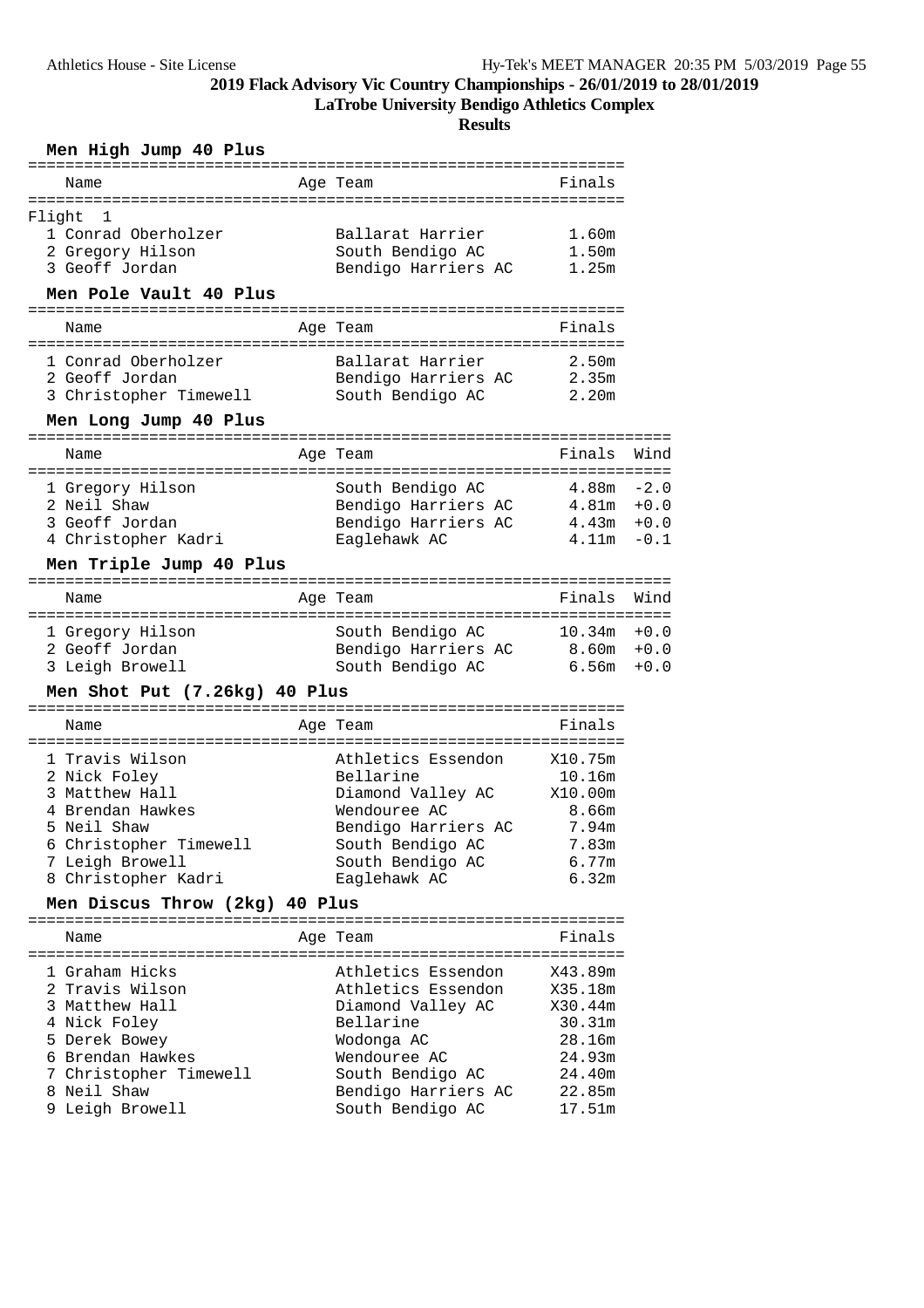**LaTrobe University Bendigo Athletics Complex**

|                                                                                                                                              | <b>Results</b>                                                                                                        |                                                                        |
|----------------------------------------------------------------------------------------------------------------------------------------------|-----------------------------------------------------------------------------------------------------------------------|------------------------------------------------------------------------|
| Men Hammer Throw (7.26kg) 40 Plus                                                                                                            |                                                                                                                       |                                                                        |
| =================================<br>Name                                                                                                    | ===============================<br>Age Team                                                                           | Finals                                                                 |
| 1 Brendan Hawkes<br>2 Travis Wilson<br>3 Christopher Timewell<br>4 Geoff Jordan<br>5 Leigh Browell                                           | Wendouree AC<br>Athletics Essendon<br>South Bendigo AC<br>Bendigo Harriers AC<br>South Bendigo AC                     | 28.33m<br>X28.18m<br>22.64m<br>21.41m<br>6.33m                         |
| Men Javelin Throw (800g) 40 Plus<br>--------------------------------------                                                                   | ===========================                                                                                           |                                                                        |
| Name<br>===============                                                                                                                      | Age Team                                                                                                              | Finals                                                                 |
| 1 Nick Foley<br>2 Christopher Timewell<br>3 Christopher Kadri<br>4 Geoff Jordan<br>5 Leigh Browell<br>Men 5000 Meter Race Walk 40 Plus       | Bellarine<br>South Bendigo AC<br>Eaglehawk AC<br>Bendigo Harriers AC<br>South Bendigo AC                              | 37.08m<br>31.47m<br>26.03m<br>24.84m<br>20.94m                         |
| Name                                                                                                                                         | Age Team                                                                                                              | Finals                                                                 |
| Section<br>1<br>1 Leigh Browell<br>Men 100 Meter Dash 50 Plus                                                                                | South Bendigo AC                                                                                                      | 39:40.22                                                               |
| Name                                                                                                                                         | Age Team                                                                                                              | Finals                                                                 |
| Wind: $-0.4$<br>Section 1<br>1 David Chisholm<br>2 Andrew Drummond<br>3 Antony Langdon<br>4 Gerard Skene<br>5 Chris Lang<br>6 Eric Baker     | Eaglehawk AC<br>Ballarat Harrier<br>Eaglehawk AC<br>Ballarat Ycw<br>Wendouree AC<br>Bendigo Harriers AC               | 12.71<br>13.02<br>13.39<br>13.96<br>14.65<br>15.40                     |
| Men 200 Meter Dash 50 Plus                                                                                                                   |                                                                                                                       |                                                                        |
| Name                                                                                                                                         | Age Team                                                                                                              | Finals                                                                 |
| Section 1<br>Wind: 2.1<br>1 David Chisholm<br>2 Antony Langdon<br>3 Gerard Skene<br>4 Eric Baker<br>Men 400 Meter Run 50 Plus                | Eaglehawk AC<br>Eaglehawk AC<br>Ballarat Ycw<br>Bendigo Harriers AC                                                   | 26.29<br>27.67<br>28.99<br>30.31                                       |
|                                                                                                                                              |                                                                                                                       |                                                                        |
| Name                                                                                                                                         | Age Team                                                                                                              | Finals                                                                 |
| Section<br>1<br>1 Andrew Drummond<br>2 David Chisholm<br>3 Antony Langdon<br>4 Gerard Skene<br>5 Jim Sayer<br>6 Ross Douglas<br>7 Eric Baker | Ballarat Harrier<br>Eaglehawk AC<br>Eaglehawk AC<br>Ballarat Ycw<br>Collingwood<br>Bendigo Uni<br>Bendigo Harriers AC | 57.67<br>58.05<br>1:03.02<br>1:04.15<br>X1:05.32<br>1:07.46<br>1:17.58 |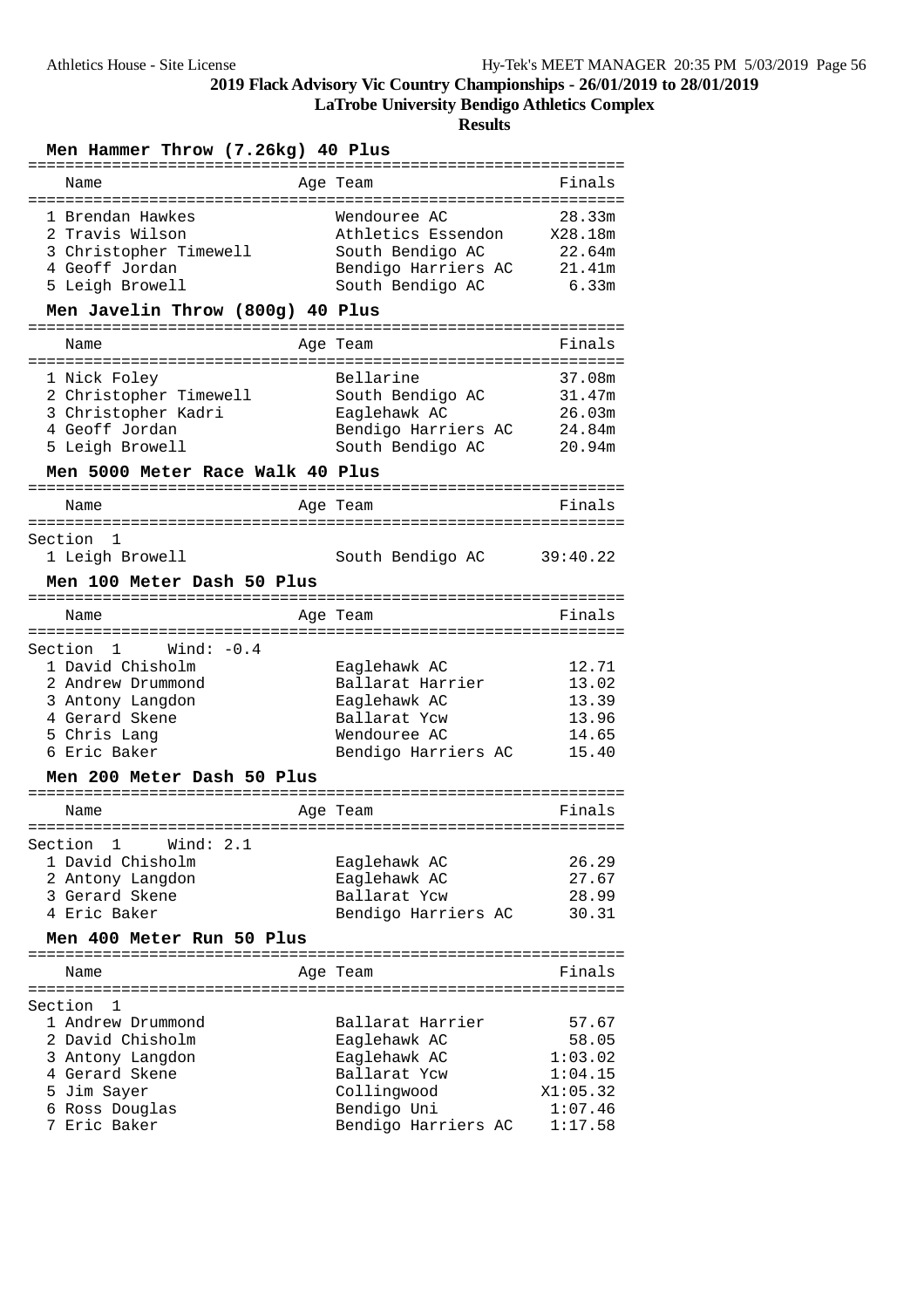**LaTrobe University Bendigo Athletics Complex**

|  |  | Men 800 Meter Run 50 Plus |  |  |  |
|--|--|---------------------------|--|--|--|
|--|--|---------------------------|--|--|--|

| Name                                                                                          | Age Team                                | Finals               |
|-----------------------------------------------------------------------------------------------|-----------------------------------------|----------------------|
| =====================                                                                         |                                         |                      |
| 1 David Chisholm                                                                              | Eaglehawk AC                            | 2:34.67              |
| 2 Gerard Skene                                                                                | Ballarat Ycw                            | 2:36.49              |
| 3 Ross Douglas                                                                                | Bendigo Uni                             | 2:53.02              |
| 4 Paul Sideris                                                                                | South Australia                         | X3:02.49             |
| Men 1500 Meter Run 50 Plus                                                                    |                                         |                      |
|                                                                                               |                                         |                      |
| Name                                                                                          | Age Team                                | Finals               |
| =====================                                                                         |                                         |                      |
| 1 David Leeton                                                                                | Old Scotch                              | X4:44.49             |
| 2 Grant Gilbert                                                                               | Wendouree AC                            | 5:03.49              |
| 3 Peter Cowell                                                                                | Bendigo Harriers AC                     | 5:05.52              |
| 4 Mark Carey                                                                                  | Athletics Essendon                      | X5:13.39             |
| 5 David Heislers                                                                              |                                         | 5:28.02              |
| 6 Eric Baker                                                                                  | Bendigo Uni                             |                      |
| 7 Paul Sideris                                                                                | Bendigo Harriers AC<br>South Australia  | 5:56.78<br>X6:01.17  |
|                                                                                               |                                         |                      |
| Men 3000 Meter Run 50 Plus                                                                    |                                         |                      |
|                                                                                               |                                         |                      |
| Name                                                                                          | Age Team                                | Finals               |
|                                                                                               |                                         |                      |
| 1 Peter Cowell                                                                                | Bendigo Harriers AC                     | 10:54.42             |
| 2 Grant Gilbert                                                                               | Wendouree AC                            | 11:24.61             |
| 3 David Heislers                                                                              | Bendigo Uni                             | 11:47.07             |
| 4 Paul Sideris                                                                                | South Australia X12:47.41               |                      |
| 5 Eric Baker                                                                                  | Bendigo Harriers AC                     | 13:06.68             |
|                                                                                               |                                         |                      |
| Men 10000 Meter Run 50 Plus                                                                   |                                         |                      |
|                                                                                               | =======================                 |                      |
| Name                                                                                          | Aqe Team                                | Finals               |
| ---------                                                                                     | --------------------                    |                      |
| 1 David Heislers                                                                              | Bendigo Uni                             | 42:04.91             |
| 2 Patrick O'Leary                                                                             | Ballarat Ycw                            | 44:55.72             |
| Men 100 Meter Hurdles (91.4cm) 50 Plus                                                        |                                         |                      |
|                                                                                               |                                         |                      |
| Name                                                                                          | Age Team                                | Finals               |
| =============================                                                                 |                                         |                      |
| $Wind: +0.0$<br>Section<br>1                                                                  |                                         |                      |
| 1 David Chisholm                                                                              | Eaglehawk AC                            | 17.53                |
| 2 Antony Langdon                                                                              | Eaglehawk AC                            | 21.62                |
| Men 400 Meter Hurdles (84.0cm) 50 Plus                                                        |                                         |                      |
|                                                                                               |                                         | :======:             |
| Name<br>=====================                                                                 | Age Team                                | Finals               |
| 1                                                                                             |                                         |                      |
| Section                                                                                       |                                         |                      |
| 1 David Chisholm                                                                              | Eaglehawk AC                            | 1:06.91              |
| 2 Antony Langdon                                                                              | Eaglehawk AC                            | 1:15.16              |
| Men 3000 Meter Steeplechase (91.4cm) 50 Plus<br>=========================<br>================ | =======================                 |                      |
| Name                                                                                          | Aqe Team                                | Finals               |
|                                                                                               |                                         |                      |
| 1 Digby Race                                                                                  | Wodonga AC                              | 13:36.76             |
| 2 Eric Baker<br>3 Peter Roberts                                                               | Bendigo Harriers AC<br>Ballarat Harrier | 14:43.67<br>15:03.39 |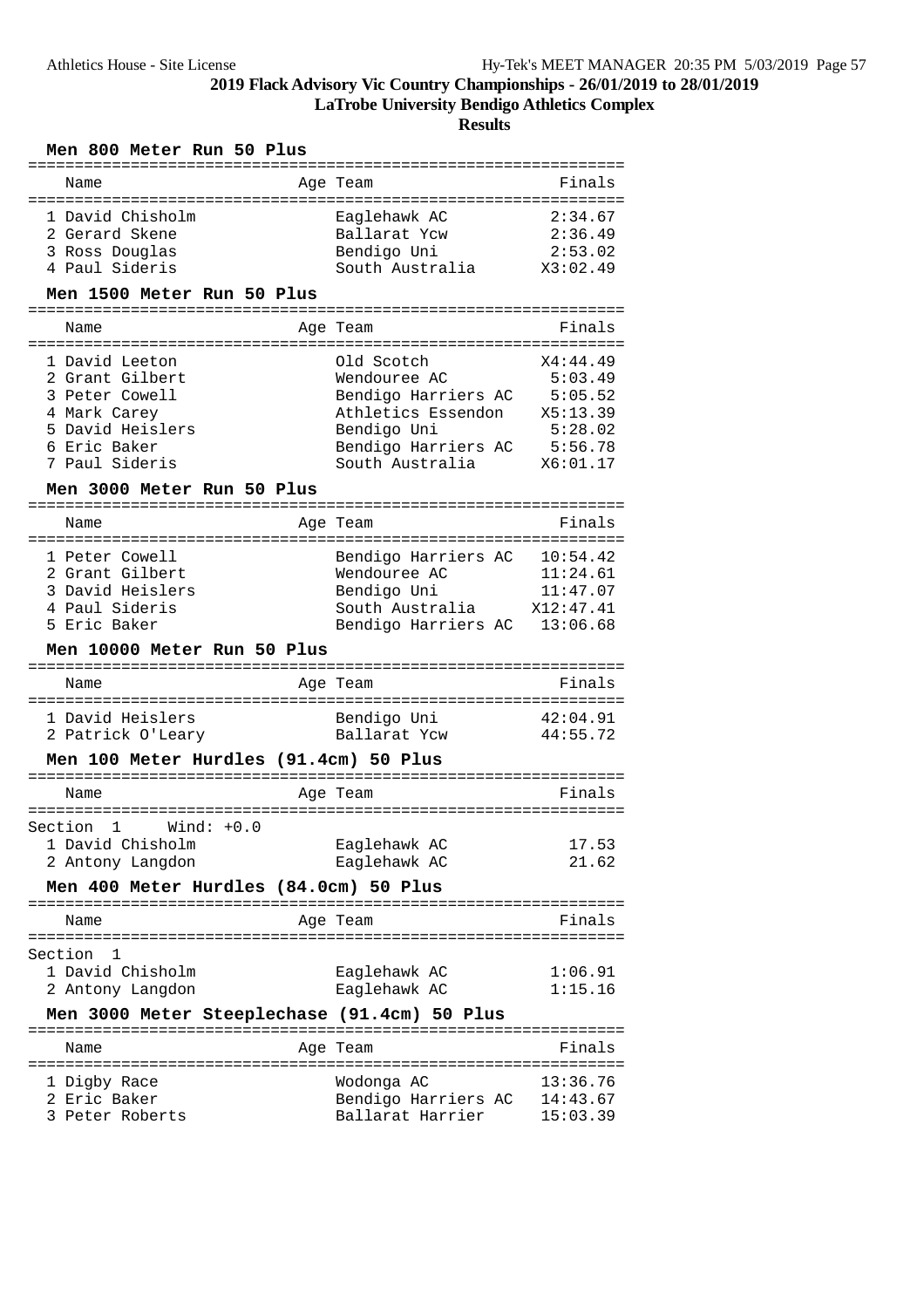**LaTrobe University Bendigo Athletics Complex**

| Men 4x100 Meter Relay 50 Plus                                                                                                                                         |                                                                                                                               |                                                                                       |
|-----------------------------------------------------------------------------------------------------------------------------------------------------------------------|-------------------------------------------------------------------------------------------------------------------------------|---------------------------------------------------------------------------------------|
| Team<br>------------------                                                                                                                                            |                                                                                                                               | Finals                                                                                |
| 1 Eaglehawk AC 'A'<br>1) David Chisholm 51<br>3) Terry Hicks 65                                                                                                       | :=================<br>2) Antony Langdon 51<br>4) Trevor Kelly 60                                                              | 1:00.41                                                                               |
| Men High Jump 50 Plus                                                                                                                                                 |                                                                                                                               |                                                                                       |
| Name                                                                                                                                                                  | Age Team                                                                                                                      | Finals                                                                                |
| Flight<br>1                                                                                                                                                           |                                                                                                                               |                                                                                       |
| 1 David Chisholm<br>2 Ross Douglas<br>3 Peter Roberts                                                                                                                 | Eaglehawk AC<br>Bendigo Uni<br>Ballarat Harrier                                                                               | 1.40m<br>1.35m<br>1.30m                                                               |
| Men Pole Vault 50 Plus                                                                                                                                                |                                                                                                                               |                                                                                       |
| Name                                                                                                                                                                  | Age Team                                                                                                                      | Finals                                                                                |
| 1 Warren Hill<br>2 David Chisholm                                                                                                                                     | Melbourne Uni<br>Eaglehawk AC                                                                                                 | X2.30m<br>1.60m                                                                       |
| Men Long Jump 50 Plus                                                                                                                                                 |                                                                                                                               |                                                                                       |
| Name                                                                                                                                                                  | Age Team                                                                                                                      | Wind<br>Finals                                                                        |
| 1 David Chisholm<br>2 Antony Langdon<br>3 David Heislers                                                                                                              | Eaglehawk AC<br>Eaglehawk AC<br>Bendigo Uni                                                                                   | 4.92m +0.0<br>$4.47m + 0.0$<br>$3.86m - 0.3$<br>3.77m<br>$-1.7$                       |
| 4 Ross Douglas<br>Men Triple Jump 50 Plus                                                                                                                             | Bendigo Uni                                                                                                                   |                                                                                       |
| Name                                                                                                                                                                  | Age Team                                                                                                                      | Finals<br>Wind                                                                        |
| 1 David Chisholm<br>2 Jeffter Ihomana<br>3 Antony Langdon<br>4 Peter Roberts<br>5 David Heislers                                                                      | Eaglehawk AC<br>South Coast Aths<br>Eaglehawk AC<br>Ballarat Harrier<br>Bendigo Uni                                           | 10.40m<br>$+0.0$<br>9.21m<br>$+0.0$<br>8.32m +0.0<br>$8.14m + 0.0$<br>6.79m<br>$-0.2$ |
| Men Shot Put (6kg) 50 Plus                                                                                                                                            |                                                                                                                               |                                                                                       |
| Name                                                                                                                                                                  | Age Team                                                                                                                      | Finals                                                                                |
| 1 David Fossey<br>2 Leon Whitehand<br>3 David Chisholm<br>4 Craig Graham<br>5 Eric Baker<br>6 Peter Roberts<br>7 Stephen McLennan<br>Men Discus Throw (1.5kg) 50 Plus | Geelong Guild AC<br>Keilor St Bern<br>Eaglehawk AC<br>Eaglehawk AC<br>Bendigo Harriers AC<br>Ballarat Harrier<br>Wendouree AC | 10.30m<br>X9.11m<br>8.88m<br>7.77m<br>7.06m<br>6.37m<br>6.36m                         |
| Name                                                                                                                                                                  | Age Team                                                                                                                      | Finals                                                                                |
| 1 David Fossey<br>2 Leon Whitehand                                                                                                                                    | Geelong Guild AC<br>Keilor St Bern                                                                                            | 29.34m<br>X29.08m                                                                     |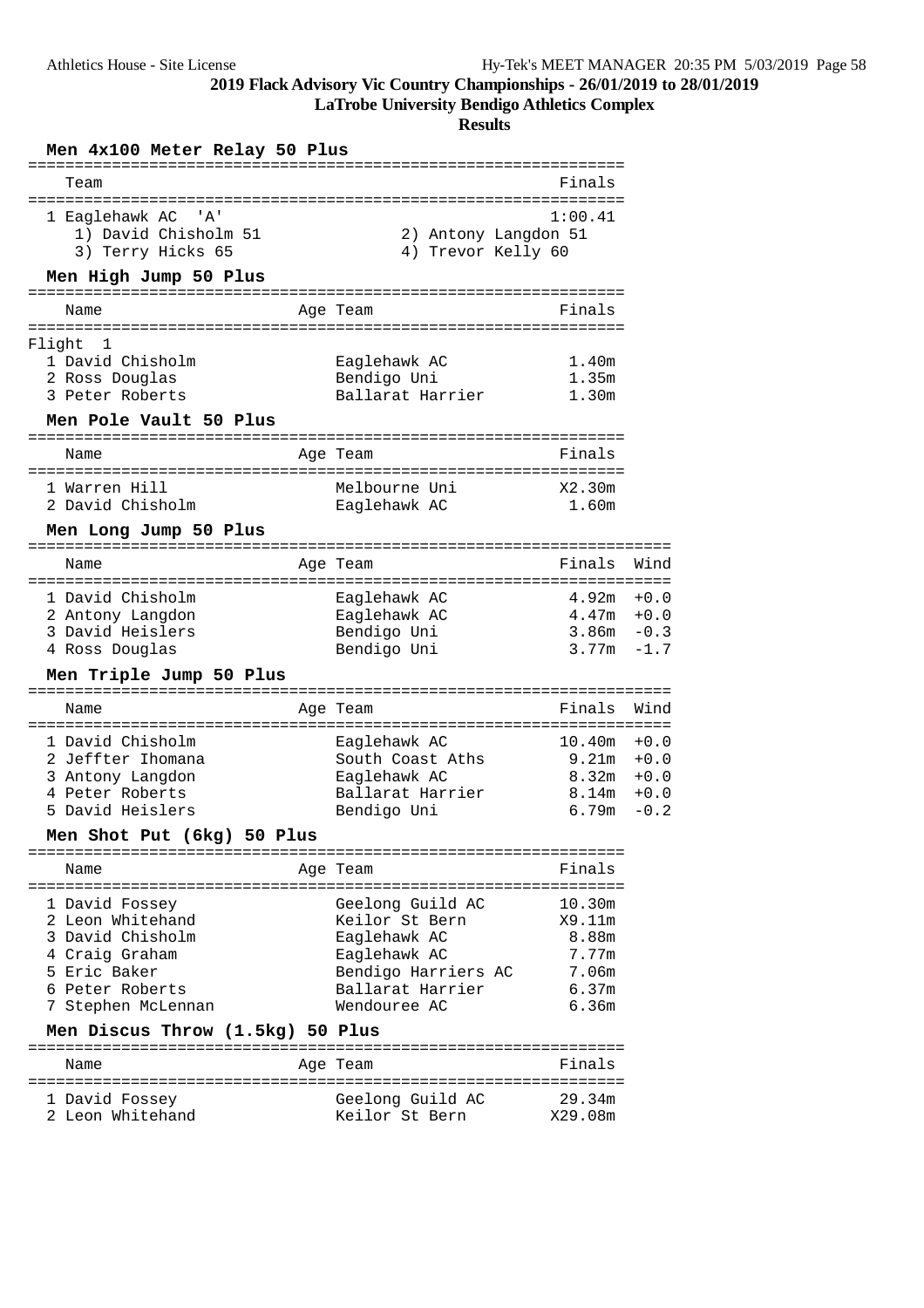**LaTrobe University Bendigo Athletics Complex**

| Men Discus Throw (1.5kg) 50 Plus |                     |         |
|----------------------------------|---------------------|---------|
| 3 David Chisholm                 | Eaglehawk AC        | 27.04m  |
| 4 Craig Graham                   | Eaglehawk AC        | 26.99m  |
| 5 Shane Bicknell                 | Wendouree AC        | 23.37m  |
| 6 Stephen McLennan               | Wendouree AC        | 19.92m  |
|                                  |                     |         |
| 7 Jeffter Ihomana                | South Coast Aths    | 17.92m  |
| 8 Peter Roberts                  | Ballarat Harrier    | 16.13m  |
| Men Hammer Throw (6kg) 50 Plus   |                     |         |
| Name                             | Age Team            | Finals  |
|                                  |                     |         |
| 1 Craig Graham                   | Eaglehawk AC        | 32.99m  |
| 2 David Chisholm                 | Eaglehawk AC        | 23.59m  |
| 3 Shane Bicknell                 | Wendouree AC        | 21.43m  |
| 4 Stephen McLennan               | Wendouree AC        | 19.90m  |
| Men Javelin Throw (700g) 50 Plus |                     |         |
| Name                             | Age Team            | Finals  |
|                                  |                     |         |
| 1 David Chisholm                 | Eaglehawk AC        | 34.85m  |
| 2 Ross Douglas                   | Bendigo Uni         | 22.11m  |
| Men 100 Meter Dash 60 Plus       |                     |         |
|                                  |                     |         |
| Name                             | Age Team            | Finals  |
| Section 1<br>Wind: 1.0           |                     |         |
| 1 Jeffrey Sargent                | Ballarat Harrier    | 13.24   |
| 2 Paul Turner                    | Corio AC            | 13.39   |
|                                  |                     |         |
| 3 Terry Hicks                    | Eaglehawk AC        | 14.33   |
| 4 Peter Savage                   | Eaglehawk AC        | 17.01   |
| 5 Kevin Shanahan                 | Eaglehawk AC        | 21.08   |
| Men 200 Meter Dash 60 Plus       |                     |         |
| Name                             | Age Team            | Finals  |
|                                  |                     |         |
| Section 1<br>Wind: 2.3           |                     |         |
| 1 Jeffrey Sargent                | Ballarat Harrier    | 28.61   |
| 2 Terry Hicks                    | Eaglehawk AC        | 31.50   |
| 3 Peter Savage                   | Eaglehawk AC        | 35.35   |
| 4 Kevin Shanahan                 | Eaglehawk AC        | 38.24   |
| 5 Michael Orelli                 | Chilwell            | 45.35   |
| Men 400 Meter Run 60 Plus        |                     |         |
|                                  |                     |         |
| Name                             | Age Team            | Finals  |
| Section 1                        |                     |         |
| 1 Jeffrey Sargent                | Ballarat Harrier    | 1:04.38 |
| 2 Terry Hicks                    | Eaglehawk AC        | 1:06.58 |
| 3 Geoff Shaw                     |                     |         |
|                                  | Bendigo Harriers AC | 1:10.82 |
| 4 Kevin Shanahan                 | Eaglehawk AC        | 1:36.09 |
| 5 Peter Savage                   | Eaglehawk AC        | 1:47.71 |
|                                  |                     |         |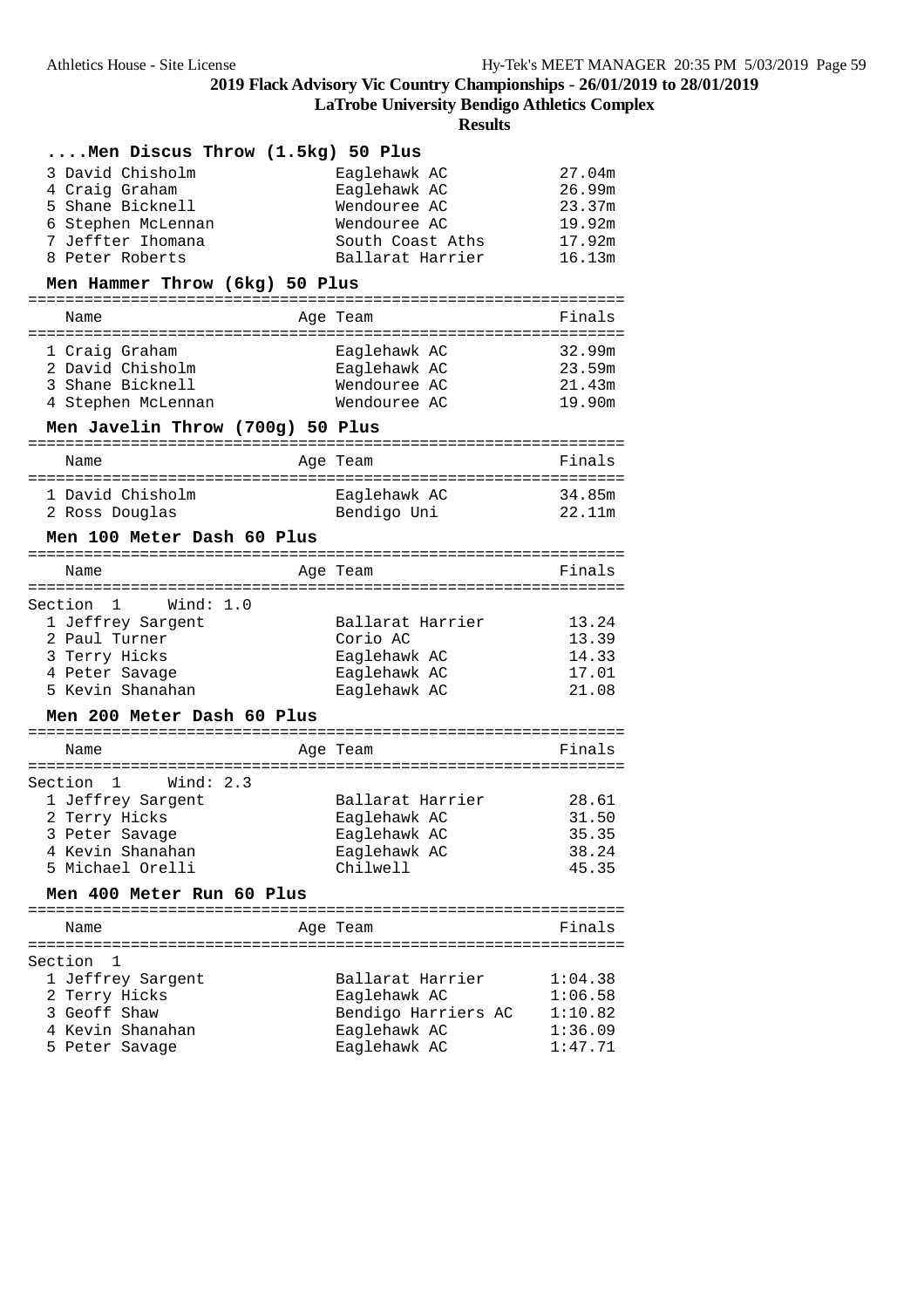**LaTrobe University Bendigo Athletics Complex**

**Results**

### **Men 800 Meter Run 60 Plus**

| Name                                         |           | Age Team                     | Finals     |
|----------------------------------------------|-----------|------------------------------|------------|
| :=================<br>:===================   |           | :====================        |            |
| 1 Andrew Webb                                |           | Chilwell                     | 2:57.83    |
| 2 Brian Cornell                              |           | Eaglehawk AC                 | 3:20.66    |
| 3 Hunter Gill                                |           | Bendigo Harriers AC          | 3:25.57    |
| 4 Michael Orelli                             |           | Chilwell                     | 3:46.97    |
| 5 Kevin Shanahan                             |           | Eaglehawk AC                 | 3:52.42    |
| 6 George Flack                               |           | Eaglehawk AC                 | 5:19.82    |
|                                              |           |                              |            |
| Men 1500 Meter Run 60 Plus                   |           |                              |            |
| Name                                         |           | Age Team                     | Finals     |
|                                              |           |                              |            |
| 1 Ian Twite                                  |           | Traralgon                    | 5:47.98    |
| 2 Andrew Webb                                |           | Chilwell                     | 6:09.14    |
| 3 Hunter Gill                                |           | Bendigo Harriers AC          | 6:34.83    |
| 4 Kevin Shanahan                             |           | Eaglehawk AC                 | 6:48.02    |
| 5 Michael Orelli                             |           | Chilwell                     | 7:53.98    |
|                                              |           |                              |            |
| -- George Flack                              |           | Eaglehawk AC                 | <b>DNF</b> |
| Men 3000 Meter Run 60 Plus                   |           |                              |            |
|                                              |           |                              |            |
| Name                                         |           | Age Team                     | Finals     |
| 1 Ian Twite                                  |           | Traralgon                    | 12:33.03   |
| 2 Charles Chambers                           |           |                              | 12:49.44   |
|                                              |           | Bendigo Uni                  |            |
| 3 Andrew Webb                                |           | Chilwell                     | 13:12.34   |
| 4 Kevin Shanahan                             |           | Eaglehawk AC                 | 13:59.70   |
| 5 Hunter Gill                                |           | Bendigo Harriers AC          | 14:11.89   |
| 6 Michael Orelli                             |           | Chilwell                     | 18:12.22   |
| Men 10000 Meter Run 60 Plus                  |           |                              |            |
|                                              | --------- | ----------------             |            |
| Name                                         |           | Age Team                     | Finals     |
|                                              |           |                              |            |
| 1 Ian Twite                                  |           | Traralgon                    | 46:31.83   |
| 2 Charles Chambers                           |           | Bendigo Uni                  | 48:06.46   |
| 3 Hunter Gill                                |           | Bendigo Harriers AC 51:19.22 |            |
| Men 100 Meter Hurdles (84.0cm) 60 Plus       |           |                              |            |
|                                              |           | =======================      |            |
| Name                                         |           | Age Team                     | Finals     |
| Section<br>1<br>$Wind: +0.0$                 |           |                              |            |
|                                              |           |                              |            |
| 1 Terry Hicks                                |           | Eaglehawk AC                 | 24.23      |
| Men 300 Meter Hurdles (76.2cm) 60 Plus       |           |                              |            |
|                                              |           |                              | Finals     |
| Name                                         |           | Age Team                     |            |
| Section<br>1                                 |           |                              |            |
| 1 Terry Hicks                                |           | Eaglehawk AC                 | 54.54      |
|                                              |           |                              |            |
| Men 2000 Meter Steeplechase (76.2cm) 60 Plus |           |                              |            |
|                                              |           |                              |            |
| Name                                         |           | Age Team                     | Finals     |
| 1 Kevin Shanahan                             |           | Eaglehawk AC                 | 10:12.11   |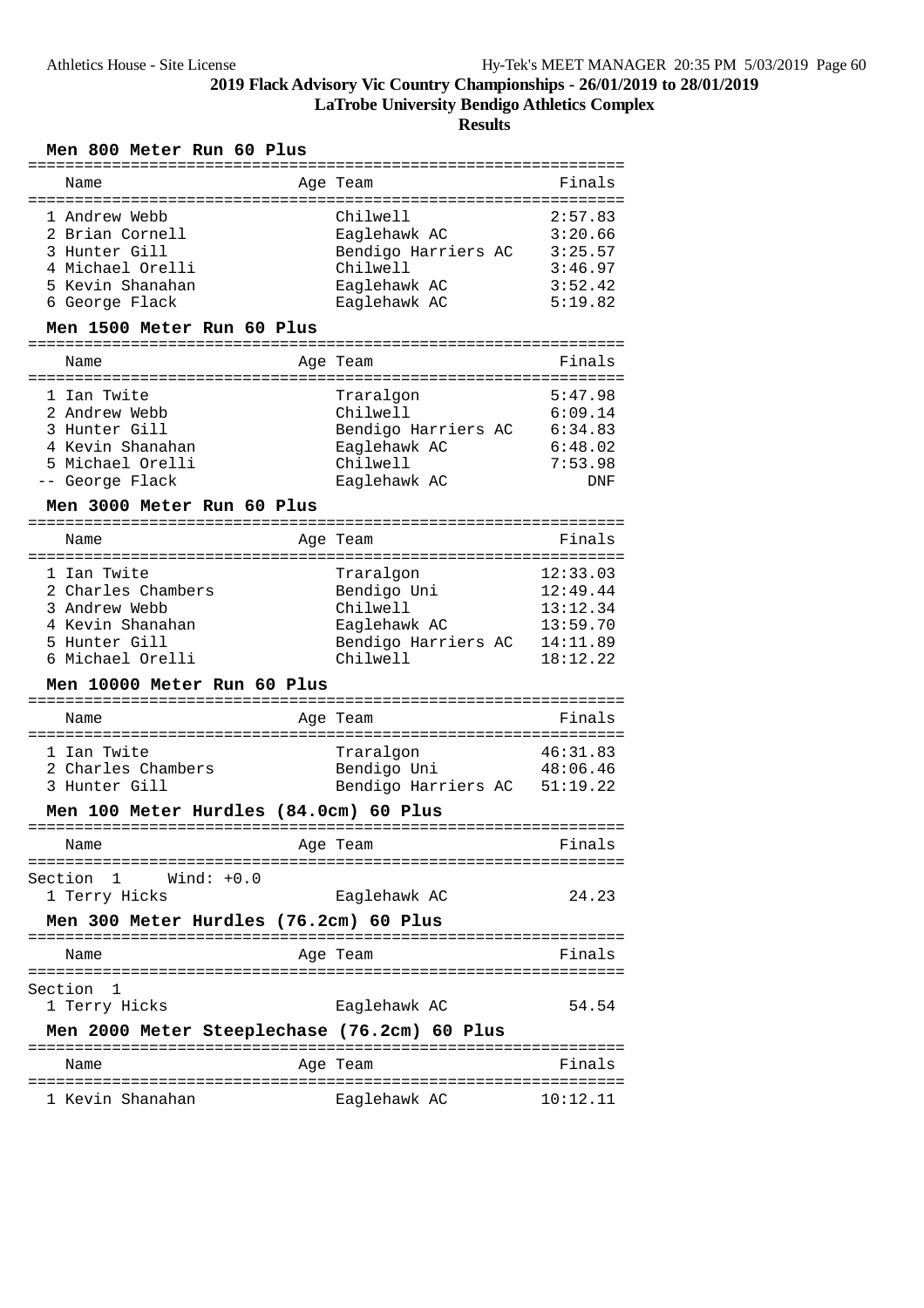**LaTrobe University Bendigo Athletics Complex**

| Team<br>Finals<br>1:14.74<br>1 Eaglehawk AC<br>' A '<br>1) Brian Cornell 66<br>2) Kevin Shanahan 63<br>3) Peter Savage 65<br>4) George Flack 66<br>2 Bendigo Harriers AC<br>1:23.88<br>'A'<br>1) Garnet Rodda 70<br>2) Geoff Shaw 71<br>3) Hunter Gill 71<br>4) John Watson 69<br>Men High Jump 60 Plus<br>Finals<br>Age Team<br>Name<br>Flight<br>$\mathbf{1}$<br>1 Geoff Shaw<br>Bendigo Harriers AC<br>1.40m<br>2 Terry Hicks<br>Eaglehawk AC<br>1.25m<br>Men Pole Vault 60 Plus<br>Age Team<br>Finals<br>Name<br>1 Geoff Shaw<br>Bendigo Harriers AC<br>2.75m<br>Men Long Jump 60 Plus<br>Finals<br>Age Team<br>Name<br>1 Terry Hicks<br>Eaglehawk AC<br>2 Geoff Shaw<br>Bendigo Harriers AC<br>4.43m<br>3 Peter Savage<br>Eaglehawk AC<br>2.38m<br>Men Triple Jump 60 Plus<br>Finals<br>Age Team<br>Name<br>1 Geoff Shaw<br>$9.69m + 0.0$<br>Bendigo Harriers AC<br>2 Paul Olsson<br>Casey Cardinia<br>3 Terry Hicks<br>7.76m<br>Eaglehawk AC<br>Men Shot Put (5kg) 60 Plus<br>Finals<br>Age Team<br>Name<br>1 Stan Peska<br>Western Athletics<br>X11.63m<br>8.94m<br>2 Terry Hicks<br>Eaglehawk AC<br>6.82m<br>3 Peter Savage<br>Eaglehawk AC<br>Men Discus Throw (1kg) 60 Plus<br>Finals<br>Age Team<br>Name<br>Eaglehawk AC<br>31.15m<br>1 Terry Hicks<br>2 Geoff Shaw<br>Bendigo Harriers AC<br>24.48m<br>3 Robert Holzer<br>Geelong Guild AC<br>23.79m<br>4 Ian Twite<br>19.90m<br>Traralgon<br>5 Brian Cornell<br>17.61m<br>Eaglehawk AC<br>6 Peter Savage<br>Eaglehawk AC<br>17.05m<br>7 John Carter<br>South Bendigo AC<br>15.32m | Men 4x100 Meter Relay 60 Plus |                                 |
|------------------------------------------------------------------------------------------------------------------------------------------------------------------------------------------------------------------------------------------------------------------------------------------------------------------------------------------------------------------------------------------------------------------------------------------------------------------------------------------------------------------------------------------------------------------------------------------------------------------------------------------------------------------------------------------------------------------------------------------------------------------------------------------------------------------------------------------------------------------------------------------------------------------------------------------------------------------------------------------------------------------------------------------------------------------------------------------------------------------------------------------------------------------------------------------------------------------------------------------------------------------------------------------------------------------------------------------------------------------------------------------------------------------------------------------------------------------------------------------------------------------------------------------------|-------------------------------|---------------------------------|
|                                                                                                                                                                                                                                                                                                                                                                                                                                                                                                                                                                                                                                                                                                                                                                                                                                                                                                                                                                                                                                                                                                                                                                                                                                                                                                                                                                                                                                                                                                                                                |                               |                                 |
|                                                                                                                                                                                                                                                                                                                                                                                                                                                                                                                                                                                                                                                                                                                                                                                                                                                                                                                                                                                                                                                                                                                                                                                                                                                                                                                                                                                                                                                                                                                                                |                               |                                 |
|                                                                                                                                                                                                                                                                                                                                                                                                                                                                                                                                                                                                                                                                                                                                                                                                                                                                                                                                                                                                                                                                                                                                                                                                                                                                                                                                                                                                                                                                                                                                                |                               |                                 |
|                                                                                                                                                                                                                                                                                                                                                                                                                                                                                                                                                                                                                                                                                                                                                                                                                                                                                                                                                                                                                                                                                                                                                                                                                                                                                                                                                                                                                                                                                                                                                |                               |                                 |
|                                                                                                                                                                                                                                                                                                                                                                                                                                                                                                                                                                                                                                                                                                                                                                                                                                                                                                                                                                                                                                                                                                                                                                                                                                                                                                                                                                                                                                                                                                                                                |                               |                                 |
|                                                                                                                                                                                                                                                                                                                                                                                                                                                                                                                                                                                                                                                                                                                                                                                                                                                                                                                                                                                                                                                                                                                                                                                                                                                                                                                                                                                                                                                                                                                                                |                               |                                 |
|                                                                                                                                                                                                                                                                                                                                                                                                                                                                                                                                                                                                                                                                                                                                                                                                                                                                                                                                                                                                                                                                                                                                                                                                                                                                                                                                                                                                                                                                                                                                                |                               |                                 |
|                                                                                                                                                                                                                                                                                                                                                                                                                                                                                                                                                                                                                                                                                                                                                                                                                                                                                                                                                                                                                                                                                                                                                                                                                                                                                                                                                                                                                                                                                                                                                |                               |                                 |
|                                                                                                                                                                                                                                                                                                                                                                                                                                                                                                                                                                                                                                                                                                                                                                                                                                                                                                                                                                                                                                                                                                                                                                                                                                                                                                                                                                                                                                                                                                                                                |                               | Wind                            |
|                                                                                                                                                                                                                                                                                                                                                                                                                                                                                                                                                                                                                                                                                                                                                                                                                                                                                                                                                                                                                                                                                                                                                                                                                                                                                                                                                                                                                                                                                                                                                |                               | $4.55m$ 2.7<br>$+0.0$<br>$-0.5$ |
|                                                                                                                                                                                                                                                                                                                                                                                                                                                                                                                                                                                                                                                                                                                                                                                                                                                                                                                                                                                                                                                                                                                                                                                                                                                                                                                                                                                                                                                                                                                                                |                               |                                 |
|                                                                                                                                                                                                                                                                                                                                                                                                                                                                                                                                                                                                                                                                                                                                                                                                                                                                                                                                                                                                                                                                                                                                                                                                                                                                                                                                                                                                                                                                                                                                                |                               | Wind                            |
|                                                                                                                                                                                                                                                                                                                                                                                                                                                                                                                                                                                                                                                                                                                                                                                                                                                                                                                                                                                                                                                                                                                                                                                                                                                                                                                                                                                                                                                                                                                                                |                               | X9.09m +0.0<br>$+0.0$           |
|                                                                                                                                                                                                                                                                                                                                                                                                                                                                                                                                                                                                                                                                                                                                                                                                                                                                                                                                                                                                                                                                                                                                                                                                                                                                                                                                                                                                                                                                                                                                                |                               |                                 |
|                                                                                                                                                                                                                                                                                                                                                                                                                                                                                                                                                                                                                                                                                                                                                                                                                                                                                                                                                                                                                                                                                                                                                                                                                                                                                                                                                                                                                                                                                                                                                |                               |                                 |
|                                                                                                                                                                                                                                                                                                                                                                                                                                                                                                                                                                                                                                                                                                                                                                                                                                                                                                                                                                                                                                                                                                                                                                                                                                                                                                                                                                                                                                                                                                                                                |                               |                                 |
|                                                                                                                                                                                                                                                                                                                                                                                                                                                                                                                                                                                                                                                                                                                                                                                                                                                                                                                                                                                                                                                                                                                                                                                                                                                                                                                                                                                                                                                                                                                                                |                               |                                 |
|                                                                                                                                                                                                                                                                                                                                                                                                                                                                                                                                                                                                                                                                                                                                                                                                                                                                                                                                                                                                                                                                                                                                                                                                                                                                                                                                                                                                                                                                                                                                                |                               |                                 |
|                                                                                                                                                                                                                                                                                                                                                                                                                                                                                                                                                                                                                                                                                                                                                                                                                                                                                                                                                                                                                                                                                                                                                                                                                                                                                                                                                                                                                                                                                                                                                |                               |                                 |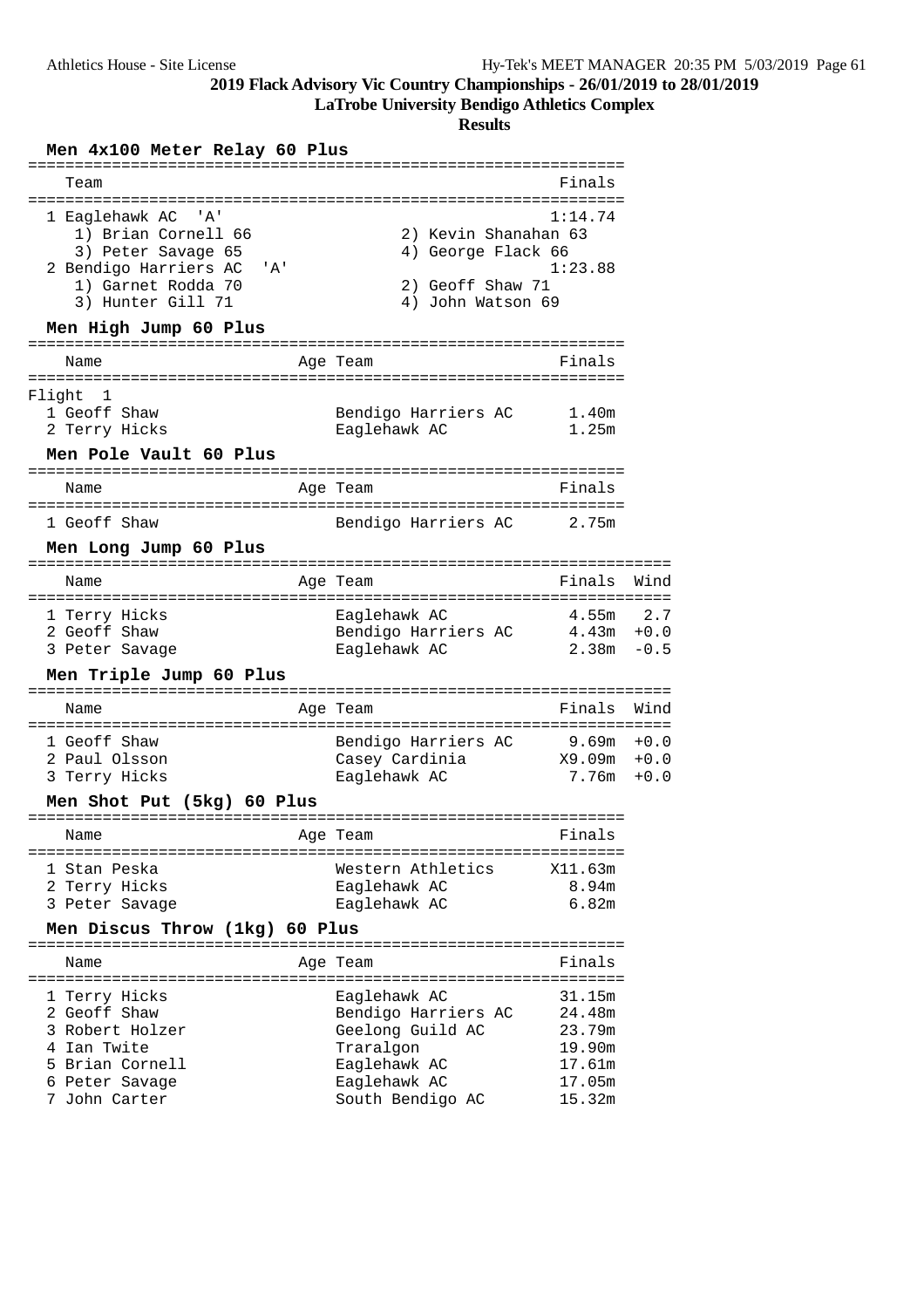**LaTrobe University Bendigo Athletics Complex**

| Men Hammer Throw (5kg) 60 Plus                              |                                                         |                                        |                             |
|-------------------------------------------------------------|---------------------------------------------------------|----------------------------------------|-----------------------------|
| Name                                                        | Age Team                                                | Finals                                 |                             |
| 1 Paul Olsson<br>2 Robert Holzer<br>3 Stan Peska            | Casey Cardinia<br>Geelong Guild AC<br>Western Athletics | X40.14m<br>35.93m<br>X29.85m<br>17.22m |                             |
| 4 Peter Savage<br>Men Javelin Throw (600g) 60 Plus          | Eaglehawk AC                                            |                                        |                             |
|                                                             |                                                         |                                        |                             |
| Name                                                        | Age Team<br>=============================               | Finals                                 |                             |
| 1 Terry Hicks<br>2 Robert Holzer<br>3 Geoff Shaw            | Eaglehawk AC<br>Geelong Guild AC<br>Bendigo Harriers AC | 32.56m<br>28.94m<br>25.18m             |                             |
| 4 Peter Savage                                              | Eaglehawk AC                                            | 20.65m                                 |                             |
| 5 Kevin Shanahan<br>6 Brian Cornell                         | Eaglehawk AC<br>Eaglehawk AC                            | 17.93m<br>17.56m                       |                             |
| 7 John Carter                                               | South Bendigo AC                                        | 9.04m                                  |                             |
| Men 100 Meter Dash Ambulatory Para                          |                                                         |                                        |                             |
| Name                                                        | Age Team                                                | Finals                                 |                             |
| Wind: $-1.9$                                                |                                                         |                                        |                             |
| Section 1<br>1 Andrew Semmens T20                           | Bellarine                                               |                                        | 12.47 OPEN - 85.65%         |
| 1 James Pendred T20                                         | Wendouree AC                                            |                                        | 14.50 UNDER 20 - 82.21%     |
| 1 Jake Perrett T46                                          | Wellington AC                                           |                                        | 14.91 UNDER 16 - 77.93%     |
| 2 Timothy Sullivan T38                                      | Eaglehawk AC                                            | 13.32                                  | OPEN - 80.18%               |
| Men 400 Meter Run Ambulatory Para                           |                                                         |                                        |                             |
| Name                                                        | Age Team                                                | Finals                                 |                             |
|                                                             |                                                         |                                        |                             |
| Section<br>- 1<br>1 Andrew Semmens T20                      | Bellarine                                               |                                        | $53.92$ OPEN - 87.57%       |
| 1 James Pendred T20                                         | Wendouree AC                                            |                                        | $1:02.52$ UNDER 20 - 84.84% |
| 2 Timothy Sullivan T38                                      | Eaglehawk AC                                            |                                        | $1:01.35$ OPEN - 76.97%     |
| Men Shot Put Ambulatory Para                                |                                                         |                                        |                             |
| Name                                                        | Age Team                                                | Finals                                 |                             |
| Flight<br>1                                                 |                                                         |                                        |                             |
| 1 Marty Jackson F38                                         | Chilwell                                                |                                        | 14.21m OPEN - 89.09%        |
| 1 Jake Perrett F46                                          | Wellington AC                                           |                                        | 7.18m UNDER 16 - 56.22%     |
| Men Discus Throw Ambulatory Para                            |                                                         |                                        |                             |
| Name                                                        | Age Team                                                | Finals                                 |                             |
| =====================================<br>1 Jake Perrett F46 | =============================<br>Wellington AC          | 16.46m                                 |                             |
| Men Shot Put Ambulatory Seated                              |                                                         |                                        |                             |
|                                                             |                                                         |                                        |                             |
| Name<br>=====================================               | Age Team<br>=============================               | Finals                                 |                             |
| 1 Jessee Wyatt F33                                          | Frankston AC                                            | X8.72m                                 |                             |